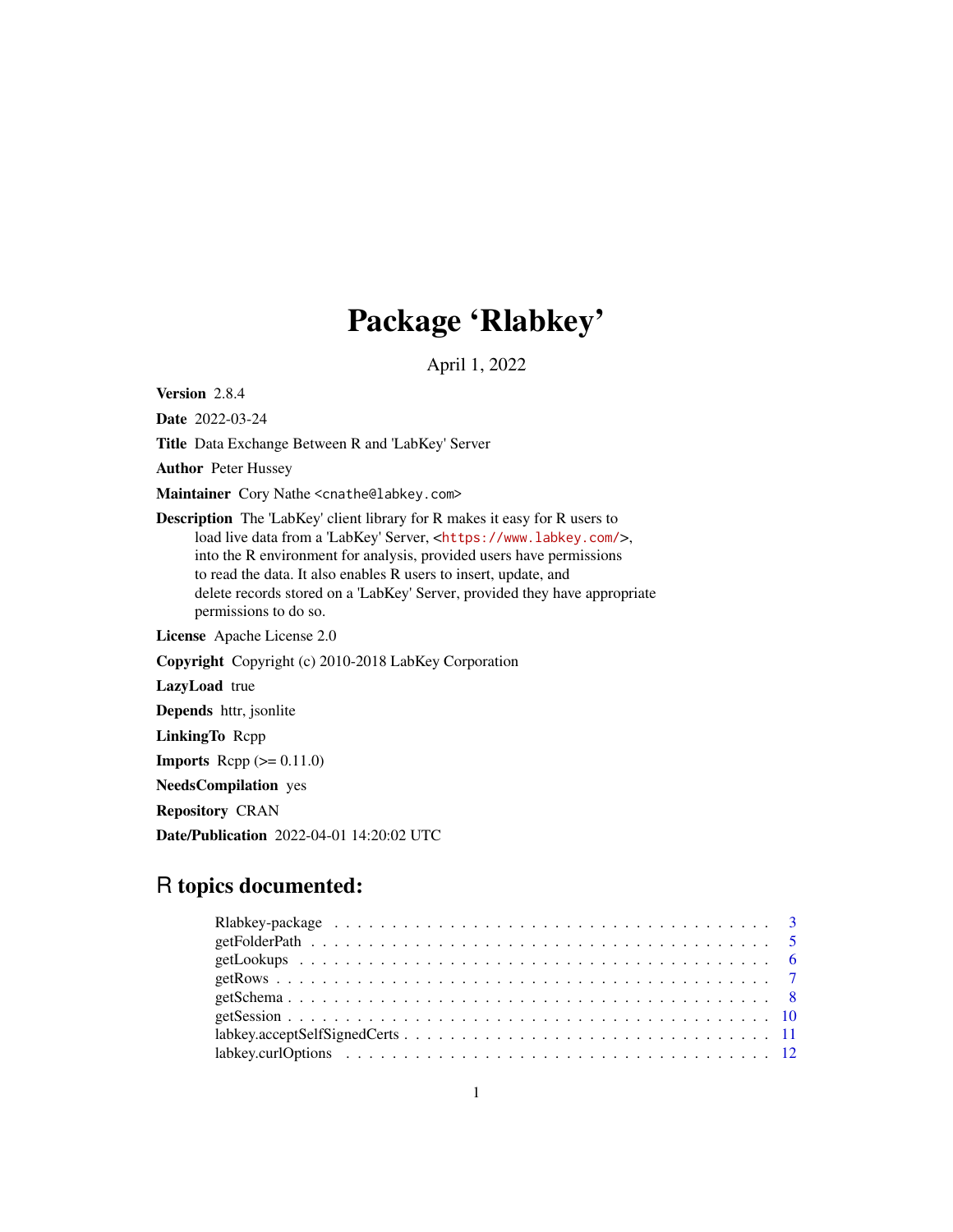|                                                                                                                 | -12 |
|-----------------------------------------------------------------------------------------------------------------|-----|
|                                                                                                                 | 14  |
|                                                                                                                 | 17  |
|                                                                                                                 | 19  |
|                                                                                                                 | 20  |
|                                                                                                                 | 22  |
|                                                                                                                 | 23  |
|                                                                                                                 | 24  |
|                                                                                                                 | 25  |
|                                                                                                                 | 26  |
|                                                                                                                 | 27  |
|                                                                                                                 |     |
|                                                                                                                 | 29  |
|                                                                                                                 |     |
|                                                                                                                 |     |
|                                                                                                                 |     |
| labkey.experiment.SAMPLE_DERIVATION_PROTOCOL 35                                                                 |     |
|                                                                                                                 | 36  |
|                                                                                                                 |     |
|                                                                                                                 |     |
|                                                                                                                 | 40  |
|                                                                                                                 | 41  |
|                                                                                                                 | 42  |
|                                                                                                                 | 44  |
|                                                                                                                 | 45  |
|                                                                                                                 | 46  |
|                                                                                                                 |     |
|                                                                                                                 | 48  |
|                                                                                                                 | 50  |
|                                                                                                                 | 51  |
|                                                                                                                 | 52  |
|                                                                                                                 | 53  |
|                                                                                                                 | 56  |
|                                                                                                                 | 57  |
|                                                                                                                 | 58  |
|                                                                                                                 | 59  |
|                                                                                                                 | 61  |
|                                                                                                                 | 62  |
|                                                                                                                 | 63  |
| labkey.provenance.startRecording                                                                                | 66  |
|                                                                                                                 | 67  |
|                                                                                                                 | 68  |
| $labkey.rstudio.initReport \dots \dots \dots \dots \dots \dots \dots \dots \dots \dots \dots \dots \dots \dots$ | 70  |
|                                                                                                                 | 71  |
|                                                                                                                 | 72  |
|                                                                                                                 | 72  |
|                                                                                                                 | 73  |
|                                                                                                                 | 73  |
|                                                                                                                 | 75  |
|                                                                                                                 |     |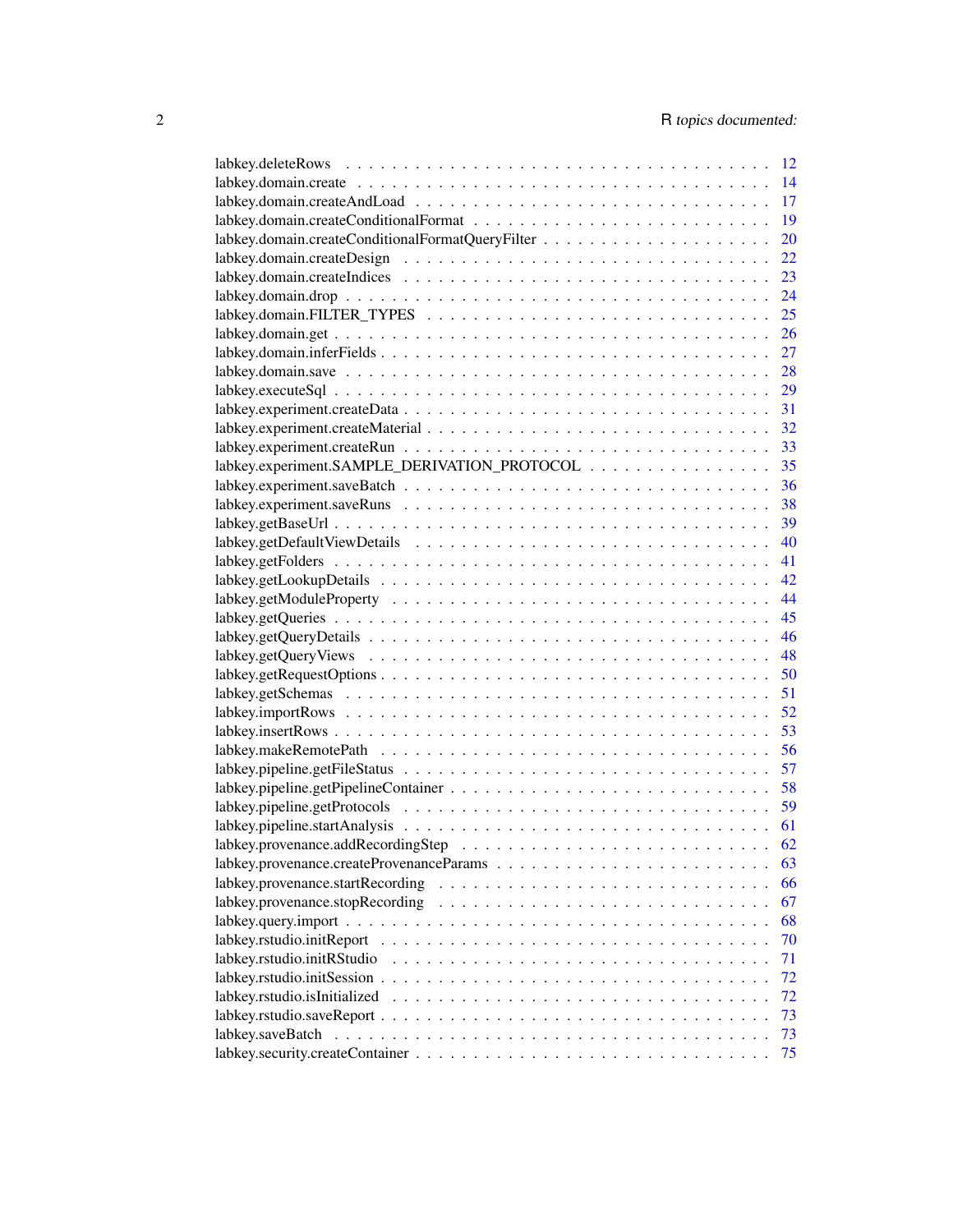<span id="page-2-0"></span>

|       | 76                                                                                                          |
|-------|-------------------------------------------------------------------------------------------------------------|
|       | 77                                                                                                          |
|       | 79                                                                                                          |
|       | 80                                                                                                          |
|       | 81                                                                                                          |
|       | 82<br>$\mathsf{labkey}.\mathsf{selectRows}.\dots.\dots.\dots.\dots.\dots.\dots.\dots.\dots.\dots\dots\dots$ |
|       | 85                                                                                                          |
|       | 87                                                                                                          |
|       | 87                                                                                                          |
|       | 89                                                                                                          |
|       | 89                                                                                                          |
|       | 90                                                                                                          |
|       | 91                                                                                                          |
|       | 92                                                                                                          |
|       | 94                                                                                                          |
|       | 95                                                                                                          |
|       | 97                                                                                                          |
|       |                                                                                                             |
|       |                                                                                                             |
|       |                                                                                                             |
|       |                                                                                                             |
|       |                                                                                                             |
|       |                                                                                                             |
|       |                                                                                                             |
|       |                                                                                                             |
|       |                                                                                                             |
|       |                                                                                                             |
|       |                                                                                                             |
|       | saveResults                                                                                                 |
|       |                                                                                                             |
| Index | 114                                                                                                         |

Rlabkey-package *Exchange data between LabKey Server and R*

### Description

This package allows the transfer of data between a LabKey Server and an R session. Data can be retrieved from LabKey into a data frame in R by specifying the query schema information (labkey.selectRows and getRows) or by using sql commands (labkey.executeSql). From an R session, existing data can be updated (labkey.updateRows), new data can be inserted (labkey.insertRows and labkey. importRows) or data can be deleted from the LabKey database (labkey.deleteRows). Interactive R users can discover available data via schema objects (labkey.getSchema).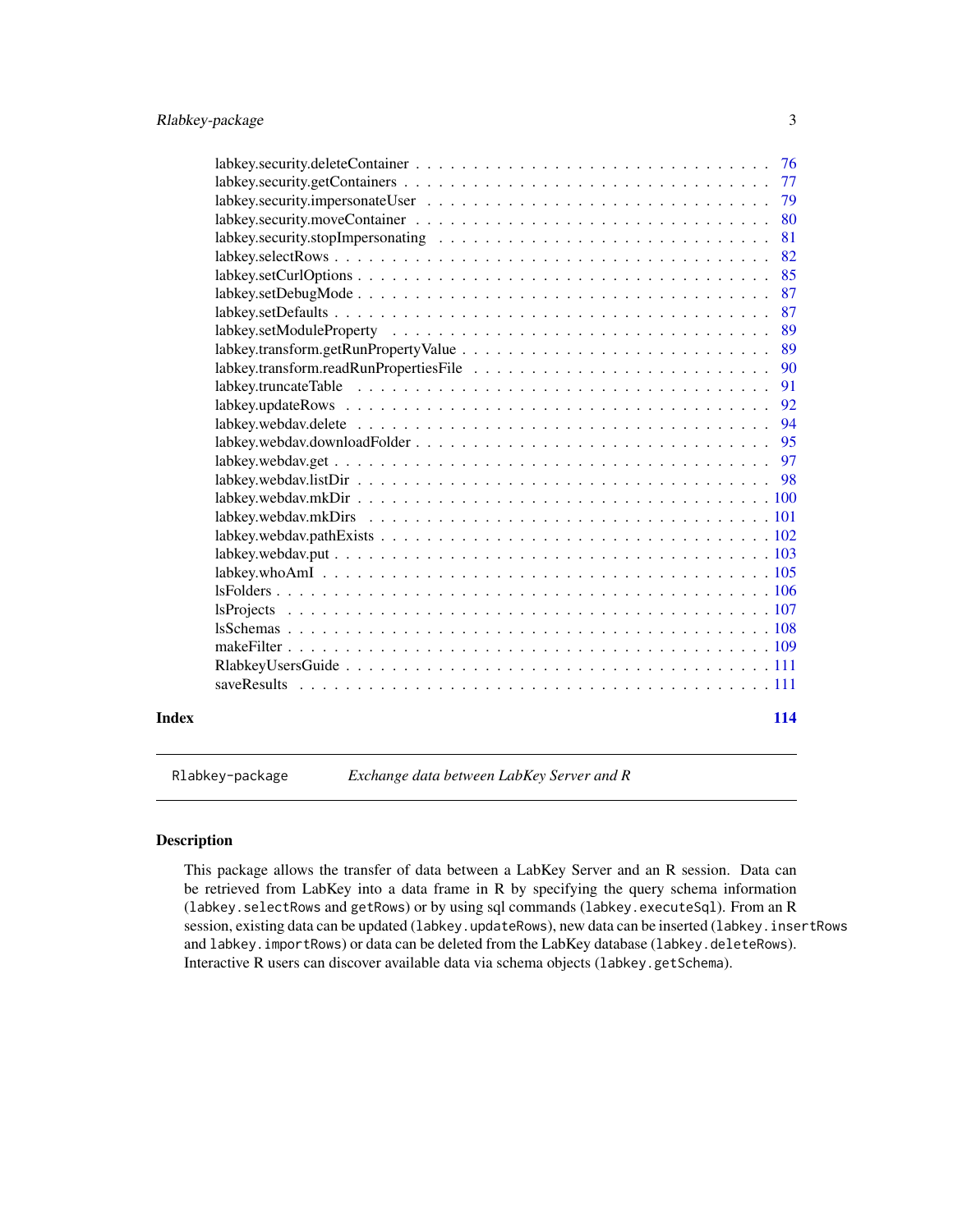### **Details**

| Package:  | Rlabkey            |
|-----------|--------------------|
| Type:     | Package            |
| Version:  | 2.8.4              |
| Date:     | 2022-03-24         |
| License:  | Apache License 2.0 |
| LazyLoad: | yes                |
|           |                    |

The user must have appropriate authorization on the LabKey Server in order to access or modify data using these functions. All access to secure content on LabKey Server requires authentication via an api key (see labkey.setDefaults for more details) or a properly configured netrc file that includes the user's login information.

The netrc file is a standard mechanism for conveying configuration and autologin information to the File Transfer Protocol client (ftp) and other programs such as CURL. On a Linux or Mac system this file should be named .netrc (dot netrc) and on Windows it should be named \_netrc (underscore netrc). The file should be located in the user's home directory and the permissions on the file should be unreadable for everybody except the owner.

To create the \_netrc on a Windows machine, first create an environment variable called 'HOME' set to your home directory (e.g., c:/Users/<User-Name> on recent versions of Windows) or any directory you want to use. In that directory, create a text file named \_netrc (note that it's underscore netrc, not dot netrc like it is on Linux/Mac).

The following three lines must be included in the .netrc or \_netrc file either separated by white space (spaces, tabs, or newlines) or commas.

machine <remote-machine-name> login <user-email> password <user-password>

One example would be: machine localhost login peter@labkey.com password mypassword

Another example would be: machine atlas.scharp.org login vobencha@fhcrc.org password mypassword

Multiple such blocks can exist in one file.

#### Author(s)

Valerie Obenchain

#### References

http://www.omegahat.net/RCurl/, https://www.labkey.org/project/home/begin.view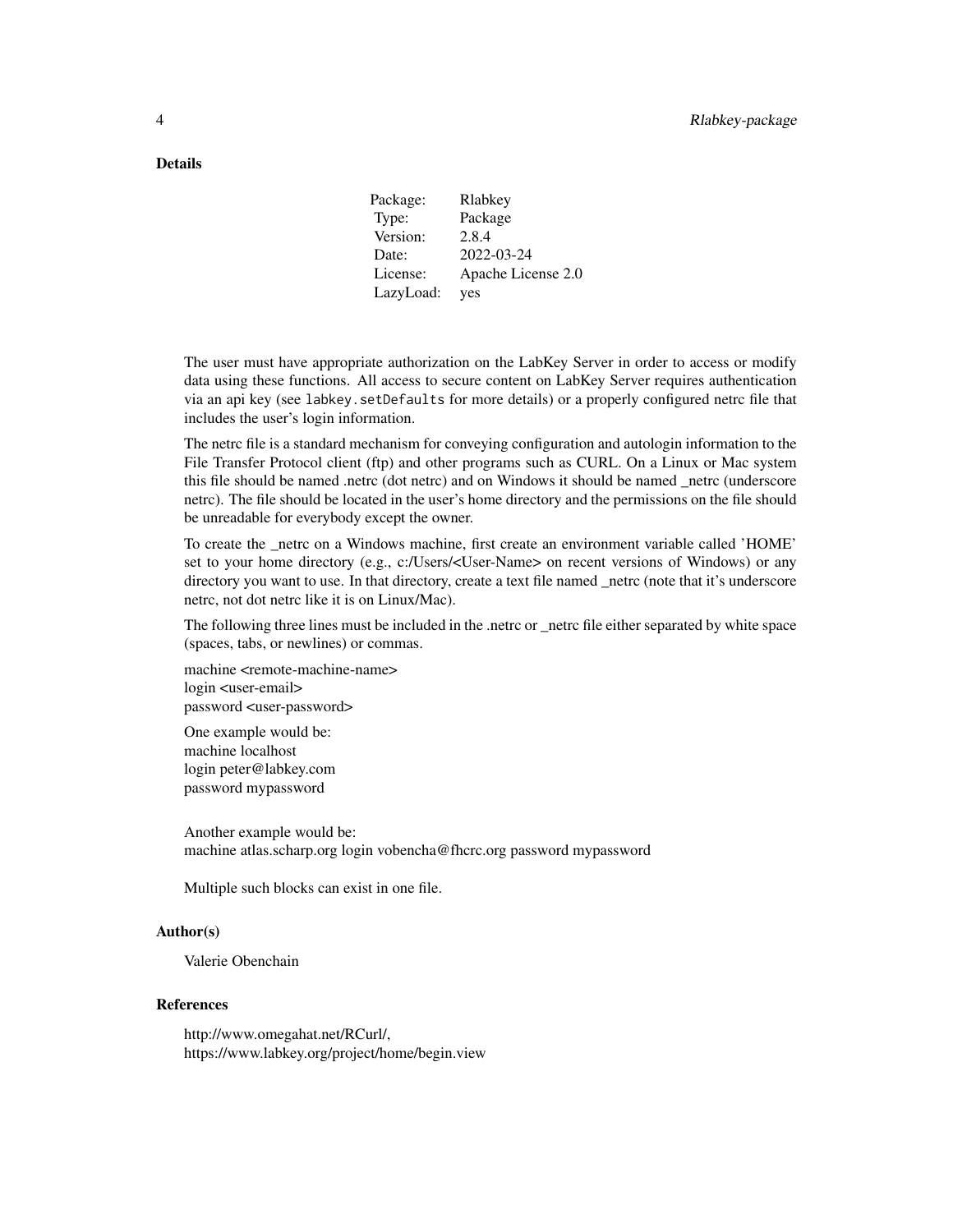### <span id="page-4-0"></span>getFolderPath 5

### See Also

[labkey.selectRows](#page-81-1), [labkey.executeSql](#page-28-1), [makeFilter](#page-108-1), [labkey.insertRows](#page-52-1), [labkey.importRows](#page-51-1), [labkey.updateRows](#page-91-1), [labkey.deleteRows](#page-11-1)

The Rlabkey Users Guide is available by typing RlabkeyUsersGuide().

getFolderPath *Returns the folder path associated with a session*

### Description

Returns the current folder path for a LabKey session

#### Usage

getFolderPath(session)

#### Arguments

session the session key returned from getSession

### Details

Returns a string containing the current folder path for the passed in LabKey session

#### Value

A character array containing the folder path, relative to the root.

#### Author(s)

Peter Hussey

#### References

https://www.labkey.org/Documentation/wiki-page.view?name=projects

### See Also

[getSession](#page-9-1) [lsFolders](#page-105-1)

### Examples

```
# library(Rlabkey)
```

```
lks<- getSession("https://www.labkey.org", "/home")
getFolderPath(lks) #returns "/home"
```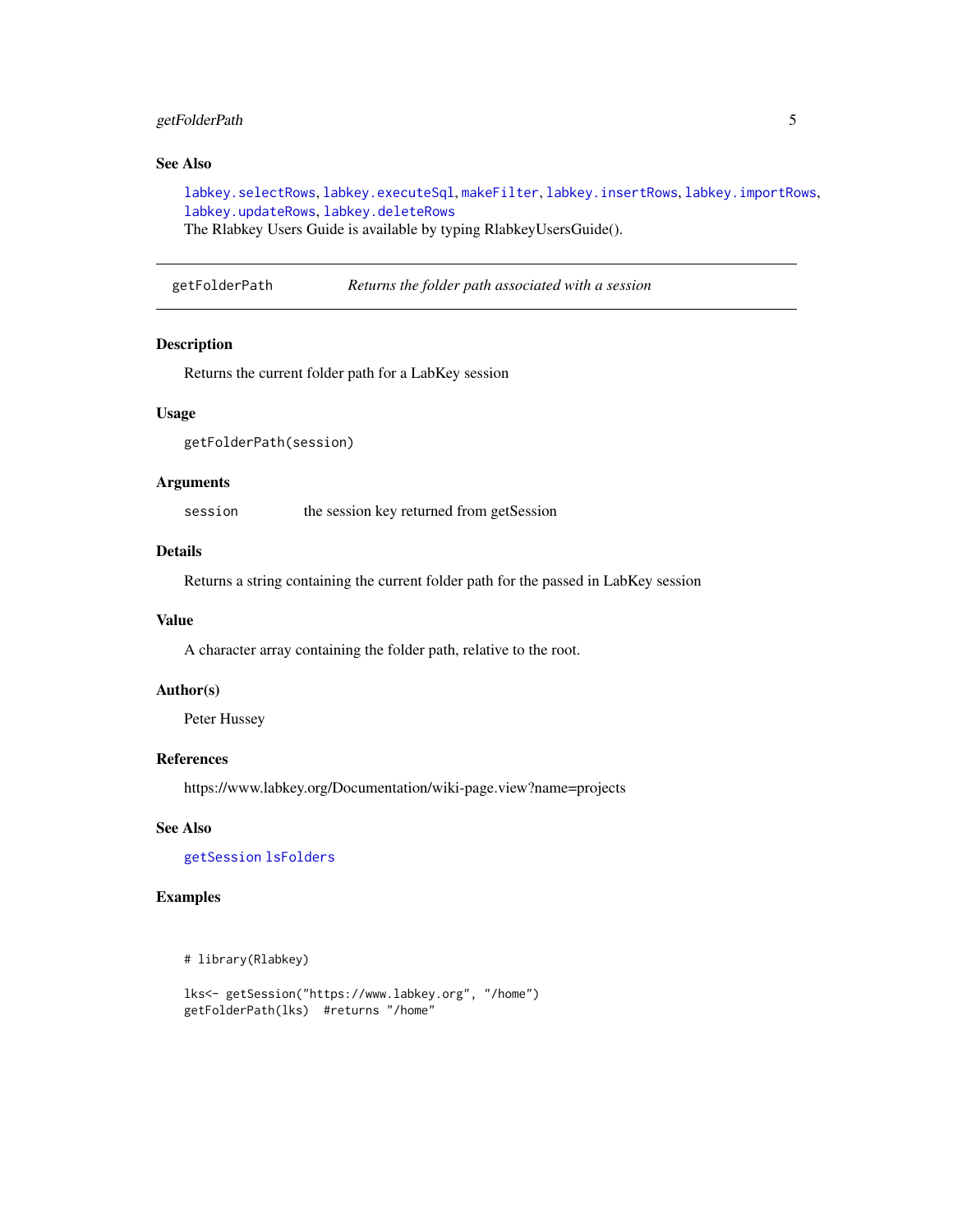<span id="page-5-1"></span><span id="page-5-0"></span>

### Description

Retrieve a related query object referenced by a lookup column in the current query

#### Usage

getLookups(session, lookupField)

### Arguments

| session     | the session key returned from getSession                                                     |
|-------------|----------------------------------------------------------------------------------------------|
| lookupField | an object representing a lookup field on LabKey Server, a named member of a<br>query object. |

### Details

Lookup fields in LabKey Server are the equivalent of declared foreign keys

### Value

A query object representing the related data set. The fields of a lookup query object are usually added to the colSelect parameter in getRows, If a lookup query object is used as the query parameter in getRows, the call will return all of the base query columns and all of the lookup query columns. A lookup query object is very similar to base query objects that are named elemenets of a schema object, A lookup query object, however, does not have a parent schema object, it is only returned by getLookups. Also, the field names in a lookup query object are compound names relative to the base query object used in getLookups.

### Author(s)

Peter Hussey

### References

https://www.labkey.org/Documentation/wiki-page.view?name=propertyFields

#### See Also

[getSession](#page-9-1), [getRows](#page-6-1) [getSchema](#page-7-1)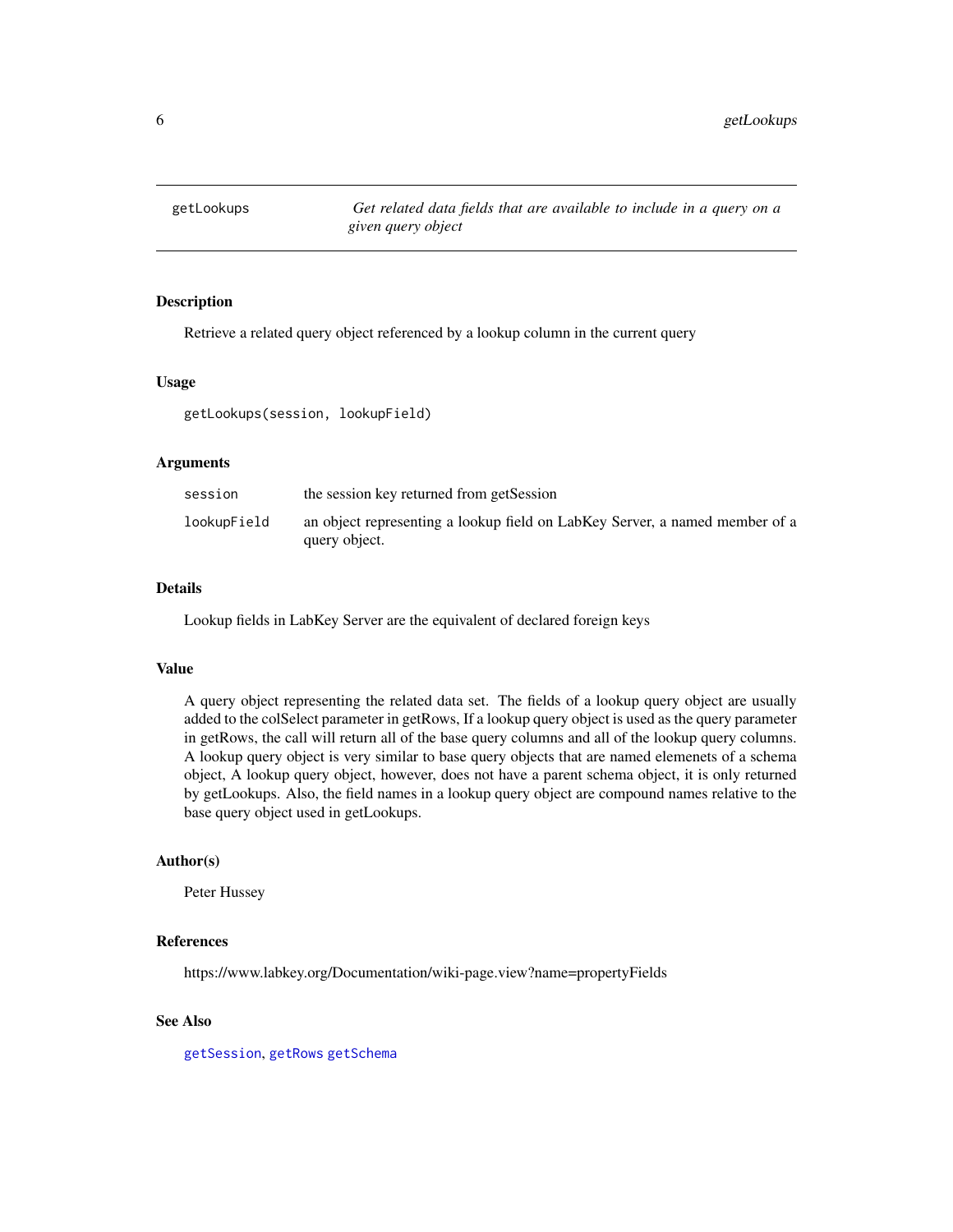#### <span id="page-6-0"></span> $getRows$  7

### Examples

```
## get fields from lookup tables and add to query
# library(Rlabkey)
s<- getSession(baseUrl="http://localhost:8080/labkey",
    folderPath="/apisamples")
scobj <- getSchema(s, "lists")
# can add fields from related queries
lucols <- getLookups(s, scobj$AllTypes$Category)
# keep going to other tables
lucols2 <- getLookups(s, lucols[["Category/Group"]])
cols <- c(names(scobj$AllTypes)[2:6], names(lucols)[2:4])
getRows(s, scobj$AllTypes, colSelect=paste(cols, sep=","))
```
<span id="page-6-1"></span>

#### getRows *Retrieve data from LabKey Server*

### Description

Retrive rows from a LabKey Server given a session and query object

### Usage

```
getRows(session, query, maxRows=NULL, colNameOpt='fieldname', ...)
```
### Arguments

| session    | the session key returned from getSession                                                                                                  |
|------------|-------------------------------------------------------------------------------------------------------------------------------------------|
| query      | an object representing a query on LabKey Server, a child object of the object<br>returned by getSchema()                                  |
| maxRows    | (optional) an integer specifying how many rows of data to return. If no value is<br>specified, all rows are returned.                     |
| colNameOpt | (optional) controls the name source for the columns of the output data frame,<br>with valid values of 'caption', 'fieldname', and 'rname' |
| $\ddotsc$  | Any of the remaining options to link{labkey.selectRows}                                                                                   |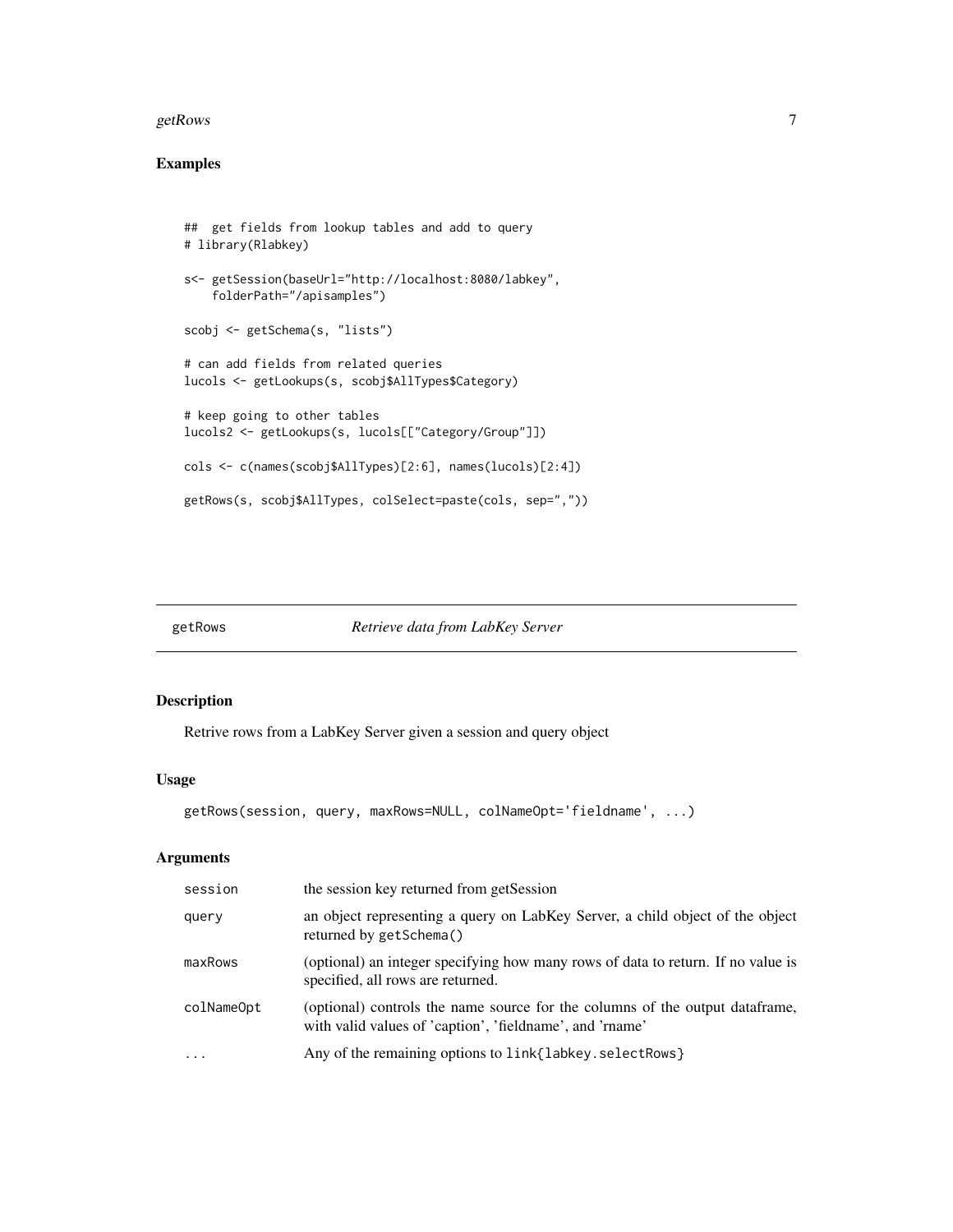### <span id="page-7-0"></span>Details

This function works as a shortcut wrapper to labkey. selectRows. All of the arguments are the same as documented in labkey.selectRows.

See labkey. selectRows for a discussion of the valid options and defaults for colNameOpt. Note in particular that with getRows the default is 'fieldname' instead of 'caption'.

#### Value

A data frame containing the query results corresponding to the default view of the specified query.

#### Author(s)

Peter Hussey

### See Also

[getSession](#page-9-1), [getSchema](#page-7-1), [getLookups](#page-5-1), [saveResults](#page-110-1) [labkey.selectRows](#page-81-1)

### Examples

```
## simple example of getting data using schema objects
# library(Rlabkey)
s<-getSession(baseUrl="http://localhost:8080/labkey",
    folderPath="/apisamples")
s # shows schemas
scobj <- getSchema(s, "lists")
scobj # shows available queries
scobj$AllTypes ## this is the query object
getRows(s, scobj$AllTypes)
```
<span id="page-7-1"></span>getSchema *Returns an object representing a LabKey schema*

#### **Description**

Creates and returns an object representing a LabKey schema, containing child objects representing LabKey queries

#### Usage

getSchema(session, schemaIndex)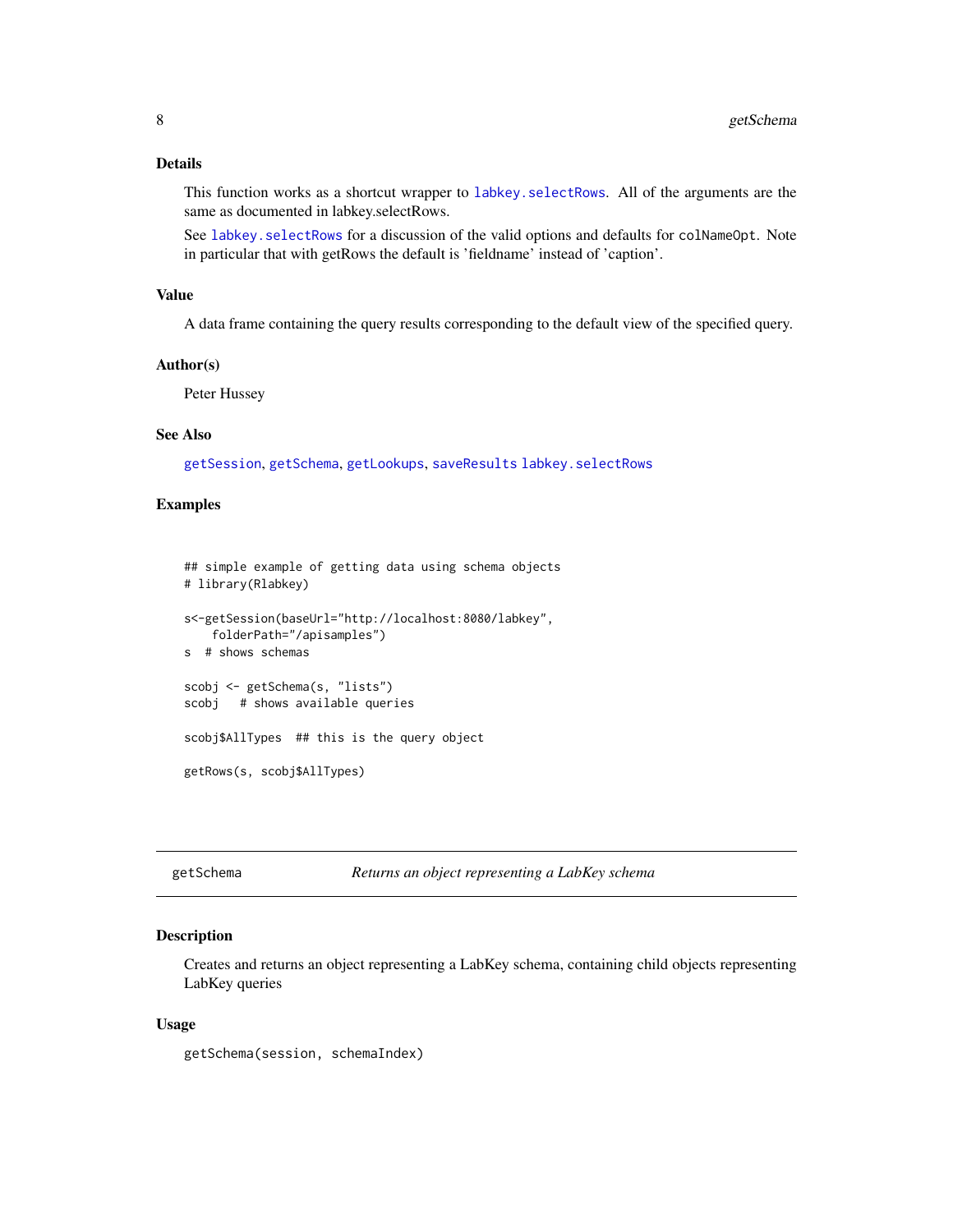#### getSchema 9

#### Arguments

| session     | the session key returned from getSession                                   |
|-------------|----------------------------------------------------------------------------|
| schemaIndex | the name of the schema that contains the table on which you want to base a |
|             | query, or the number of that schema as displayed by print (session)        |

#### Details

Creates and returns an object representing a LabKey schema, containing child objects representing LabKey queries. This compound object is created by calling labkey.getQueries on the requested schema and labkey.getQueryDetails on each returned query. The information returned in the schema objects is essentially the same as the schema and query objects shown in the Schema Browser on LabKey Server.

### Value

an object representing the schema. The named elements of a schema are the queries within that schema.

#### Author(s)

Peter Hussey

#### References

https://www.labkey.org/Documentation/wiki-page.view?name=querySchemaBrowser

### See Also

[getSession](#page-9-1)

### Examples

```
## the basics of using session, schema, and query objects
# library(Rlabkey)
s<- getSession(baseUrl="http://localhost:8080/labkey",
    folderPath="/apisamples")
sch<- getSchema(s, "lists")
# can walk down the populataed schema tree from schema node or query node
sch$AllTypes$Category
sch$AllTypes$Category$caption
sch$AllTypes$Category$type
```

```
# can add fields from related queries
lucols <- getLookups(s, sch$AllTypes$Category)
```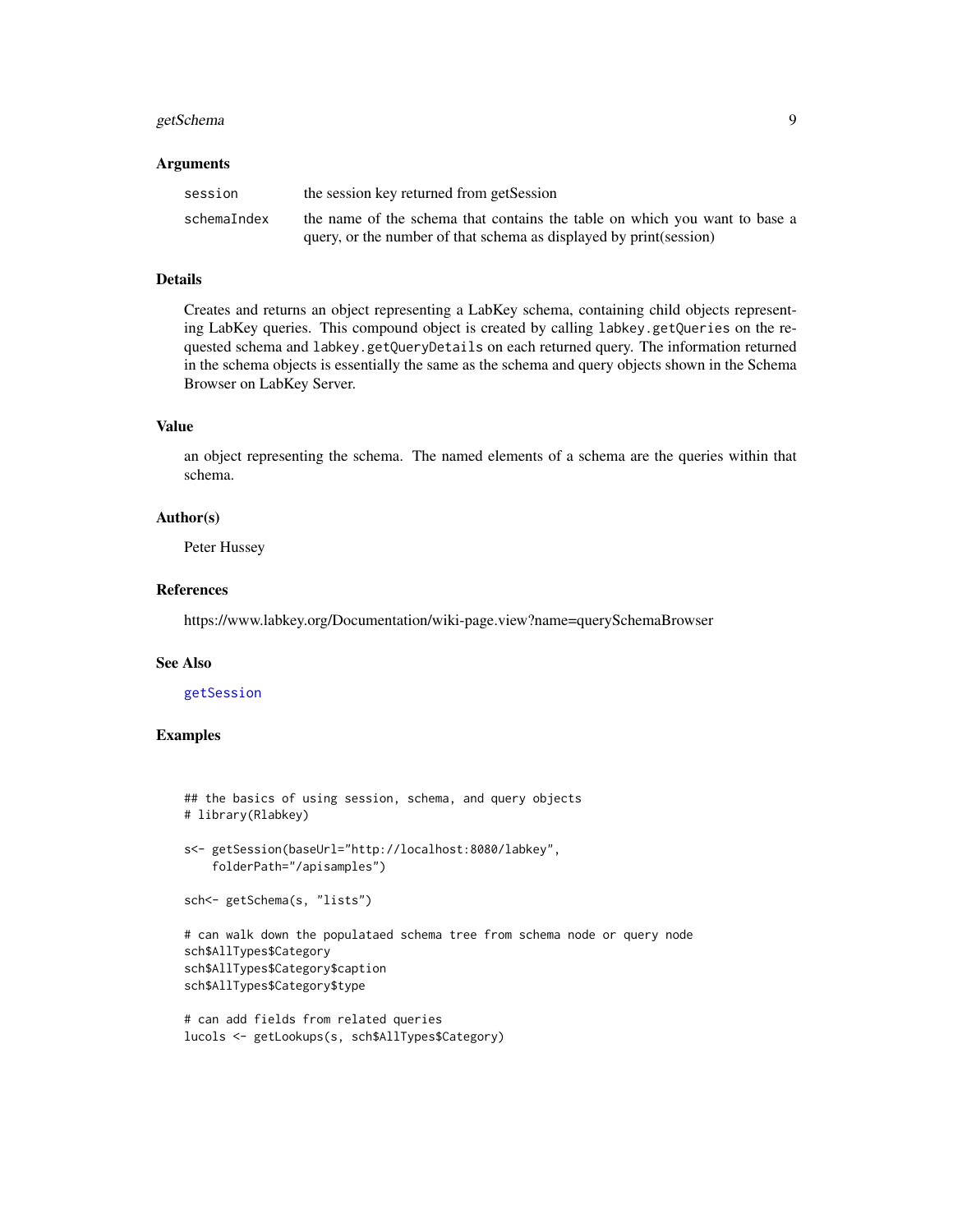<span id="page-9-0"></span>10 getSession

```
cols <- c(names(sch$AllTypes[2:6]), names(lucols)[2:4])
```

```
getRows(s, sch$AllTypes, colSelect=cols)
```
#### <span id="page-9-1"></span>getSession *Creates and returns a LabKey Server session*

### **Description**

The session object holds server address and folder context for a user working with LabKey Server. The session-based model supports more efficient interactive use of LabKey Server from R.

### Usage

```
getSession(baseUrl, folderPath="/home",
    curlOptions=NULL, lkOptions=NULL)
```
### Arguments

| baseUrl     | a string specifying the address of the LabKey Server, including the context root                                                      |
|-------------|---------------------------------------------------------------------------------------------------------------------------------------|
| folderPath  | a string specifying the hierarchy of folders to the current folder (container) for<br>the operation, starting with the project folder |
| curlOptions | (optional) a list of curlOptions to be set on connections to the LabKey Server,<br>see details                                        |
| lkOptions   | (optional) a list of settings for default behavior on naming of objects, see details                                                  |

### Details

Creates a session key that is passed to all the other session-based functions. Associated with the key are a baseUrl and a folderPath which determine the security context.

#### curlOptions

The curlOptions parameter gives a mechanism to pass control options down to the RCurl library used by Rlabkey. This can be very useful for debugging problems or setting proxy server properties. See example for debugging.

#### lkOptions

The lkOptions parameter gives a mechanism to change default behavior in the objects returned by Rlabkey. Currently the only available options are colNameOpt, which affects the names of columns in the data frames returned by getRows(), and maxRows, which sets a default value for this parameter when calling getRows()

### Value

getSession returns a session object that represents a specific user within a specific project folder within the LabKey Server identified by the baseUrl. The combination of user, server and project/folder determines the security context of the client program. See the Rlabkey Users Guide for more discussion of how the user identity is established.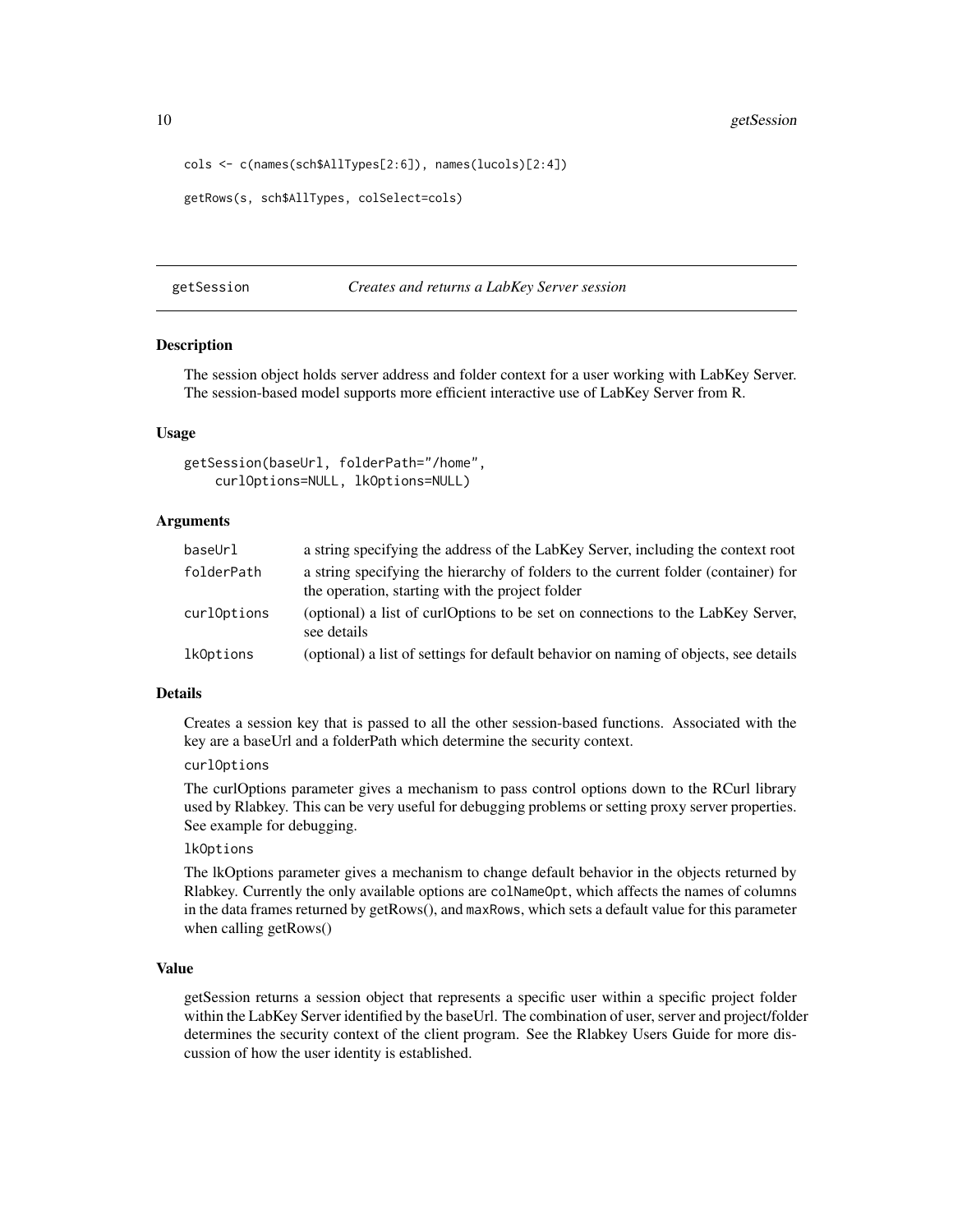### <span id="page-10-0"></span>Author(s)

Peter Hussey

### See Also

[getRows](#page-6-1), [getSchema](#page-7-1), [getLookups](#page-5-1) [saveResults](#page-110-1) The Rlabkey Users Guide is available by typing RlabkeyUsersGuide().

#### Examples

```
# library(Rlabkey)
```

```
s <- getSession("https://www.labkey.org", "/home")
s #shows schemas
## using the curlOptions for generating debug tracesof network traffic
d<- debugGatherer()
copt <- curlOptions(debugfunction=d$update, verbose=TRUE,
    cookiefile='/cooks.txt')
sdbg<- getSession(baseUrl="http://localhost:8080/labkey",
    folderPath="/apisamples", curlOptions=copt)
getRows(sdbg, scobj$AllTypes)
strwrap(d$value(), 100)
```
labkey.acceptSelfSignedCerts

*Convenience method to configure Rlabkey connections to accept selfsigned certificates*

### Description

Rlabkey uses the package RCurl to connect to the LabKey Server. This is equivalent to executing the function: labkey.setCurlOptions(ssl\_verifyhost=0, ssl\_verifypeer=FALSE)

### Usage

labkey.acceptSelfSignedCerts()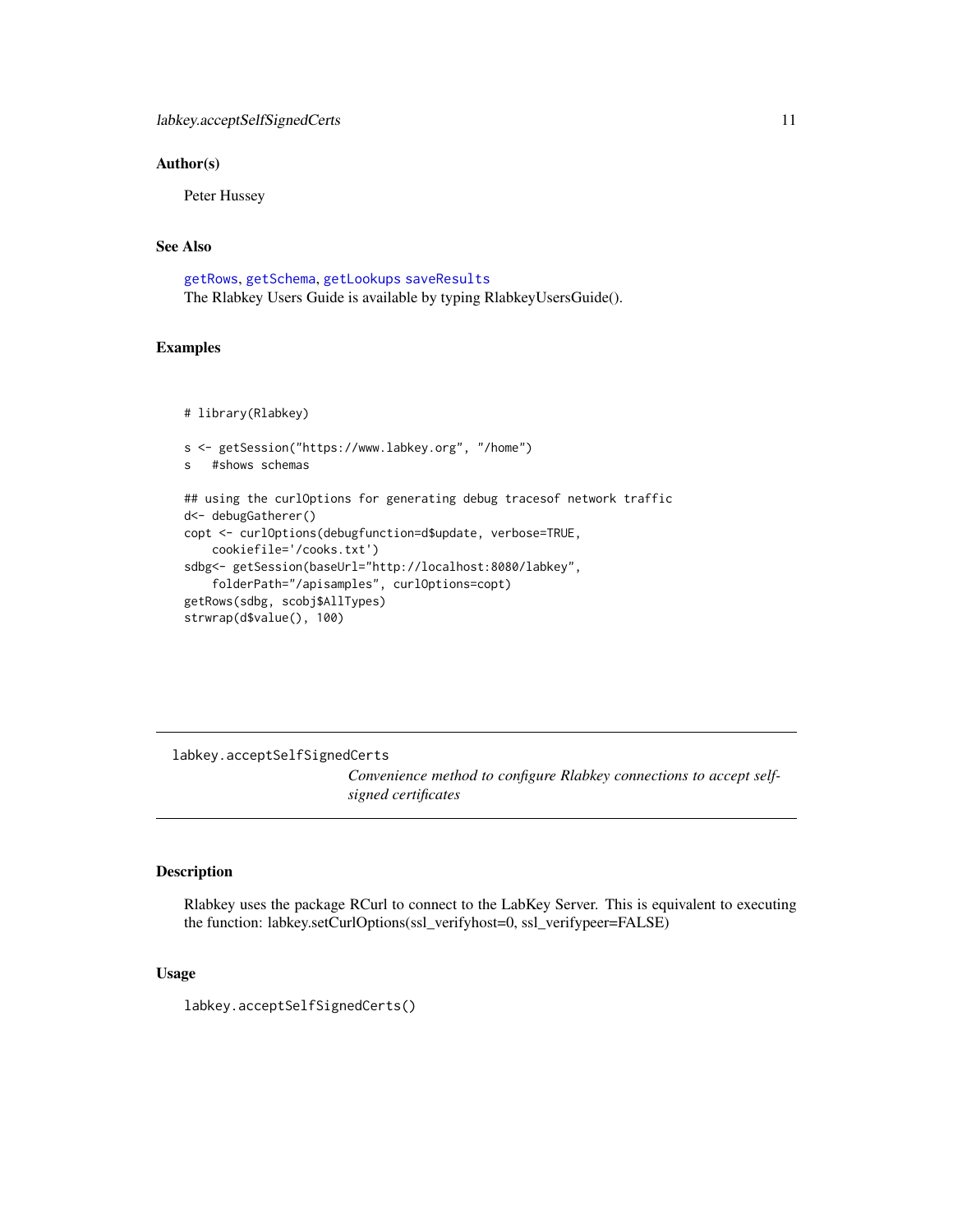<span id="page-11-0"></span>labkey.curlOptions *Returns the current set of Curl options that are being used in the existing session*

### Description

Rlabkey uses the package RCurl to connect to the LabKey Server.

### Usage

labkey.curlOptions()

<span id="page-11-1"></span>labkey.deleteRows *Delete rows of data from a LabKey database*

### Description

Specify rows of data to be deleted from the LabKey Server

ignored.

### Usage

```
labkey.deleteRows(baseUrl, folderPath,
   schemaName, queryName, toDelete, provenanceParams=NULL)
```
### Arguments

| baseUrl          | a string specifying the baseUrlfor LabKey server                                                                                                                                                                                                      |  |
|------------------|-------------------------------------------------------------------------------------------------------------------------------------------------------------------------------------------------------------------------------------------------------|--|
| folderPath       | a string specifying the folderPath                                                                                                                                                                                                                    |  |
| schemaName       | a string specifying the schema Name for the query                                                                                                                                                                                                     |  |
| queryName        | a string specifying the query Name                                                                                                                                                                                                                    |  |
| toDelete         | a data frame containing a single column of data containing the data identifiers<br>of the rows to be deleted                                                                                                                                          |  |
| provenanceParams |                                                                                                                                                                                                                                                       |  |
|                  | the provenance parameter object which contains the options to include as part of<br>a provenance recording. This is a premium feature and requires the Provenance<br>LabKey module to function correctly, if it is not present this parameter will be |  |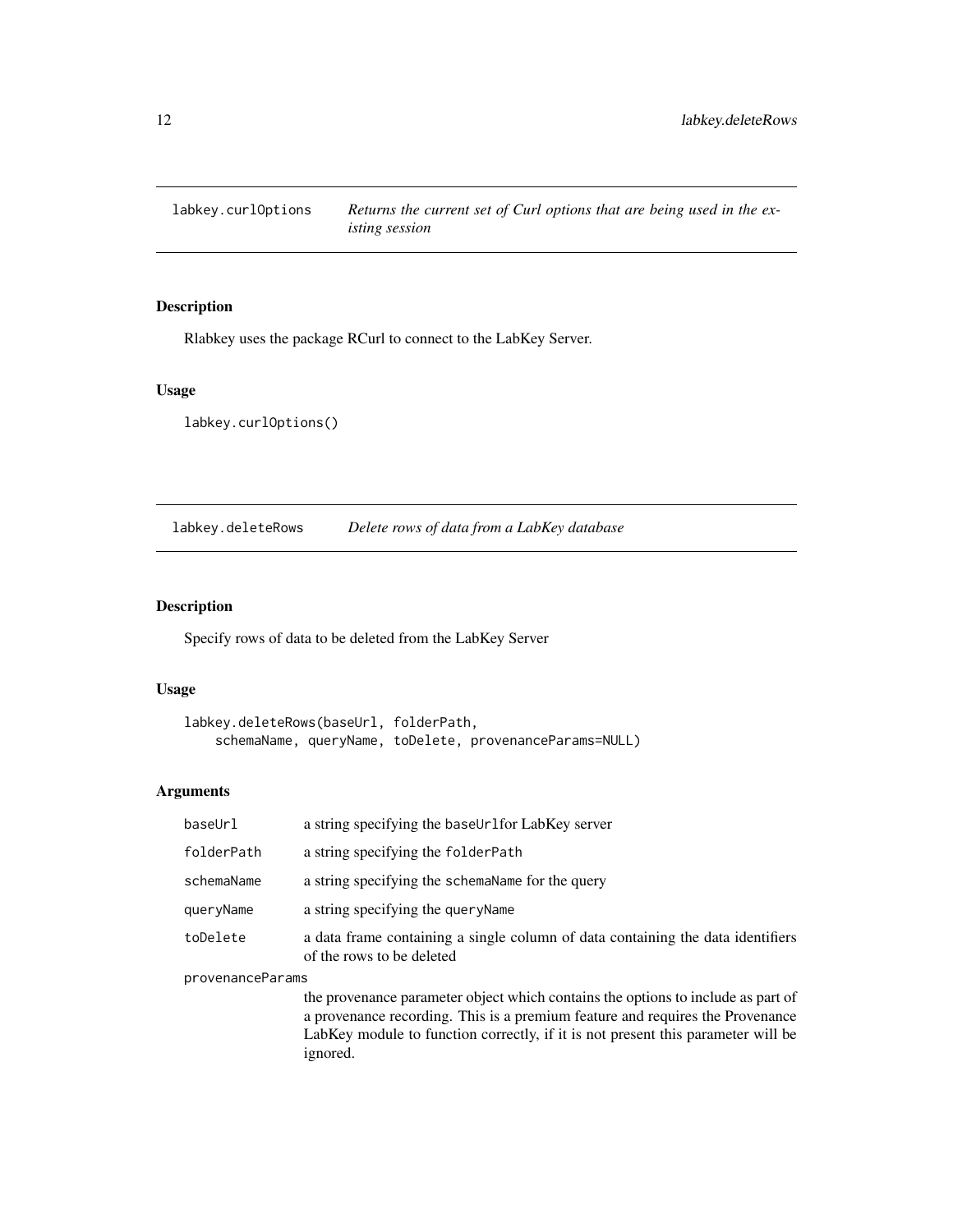#### labkey.deleteRows 13

#### Details

A single row or multiple rows of data can be deleted. For the toDelete data frame, version 0.0.5 or later accepts either a single column of data containing the data identifiers (e.g., key or lsid) or the entire row of data to be deleted. The names of the data in the data frame must be the column names from the LabKey Server. The data frame must be created with the stringsAsFactors set to FALSE.

NOTE: Each variable in a dataset has both a column label and a column name. The column label is visible at the top of each column on the web page and is longer and more descriptive. The column name is shorter and is used "behind the scenes" for database manipulation. It is the column name that must be used in the Rlabkey functions when a column name is expected. To identify a particular column name in a dataset on a web site, use the "export to R script" option available as a drop down option under the "views" tab for each dataset.

### Value

A list is returned with named categories of command, rowsAffected, rows, queryName, containerPath and schemaName. The schemaName, queryName and containerPath properties contain the same schema, query and folder path used in the request. The rowsAffected property indicates the number of rows affected by the API action. This will typically be the same number as passed in the request. The rows property contains a list of rows corresponding to the rows deleted.

### Author(s)

Valerie Obenchain

#### See Also

[labkey.selectRows](#page-81-1), [labkey.executeSql](#page-28-1), [makeFilter](#page-108-1), [labkey.insertRows](#page-52-1), [labkey.importRows](#page-51-1), [labkey.updateRows](#page-91-1), [labkey.provenance.createProvenanceParams](#page-62-1), [labkey.provenance.startRecording](#page-65-1), [labkey.provenance.addRecordingStep](#page-61-1), [labkey.provenance.stopRecording](#page-66-1)

#### Examples

```
## Insert, update and delete
## Note that users must have the necessary permissions in the LabKey Server
## to be able to modify data through the use of these functions
# library(Rlabkey)
newrow <- data.frame(
DisplayFld="Inserted from R"
, TextFld="how its done"
, IntFld= 98
, DoubleFld = 12.345
, DateTimeFld = "03/01/2010"
, BooleanFld= FALSE
, LongTextFld = "Four score and seven years ago"
# , AttachmentFld = NA #attachment fields not supported
```

```
, RequiredText = "Veni, vidi, vici"
```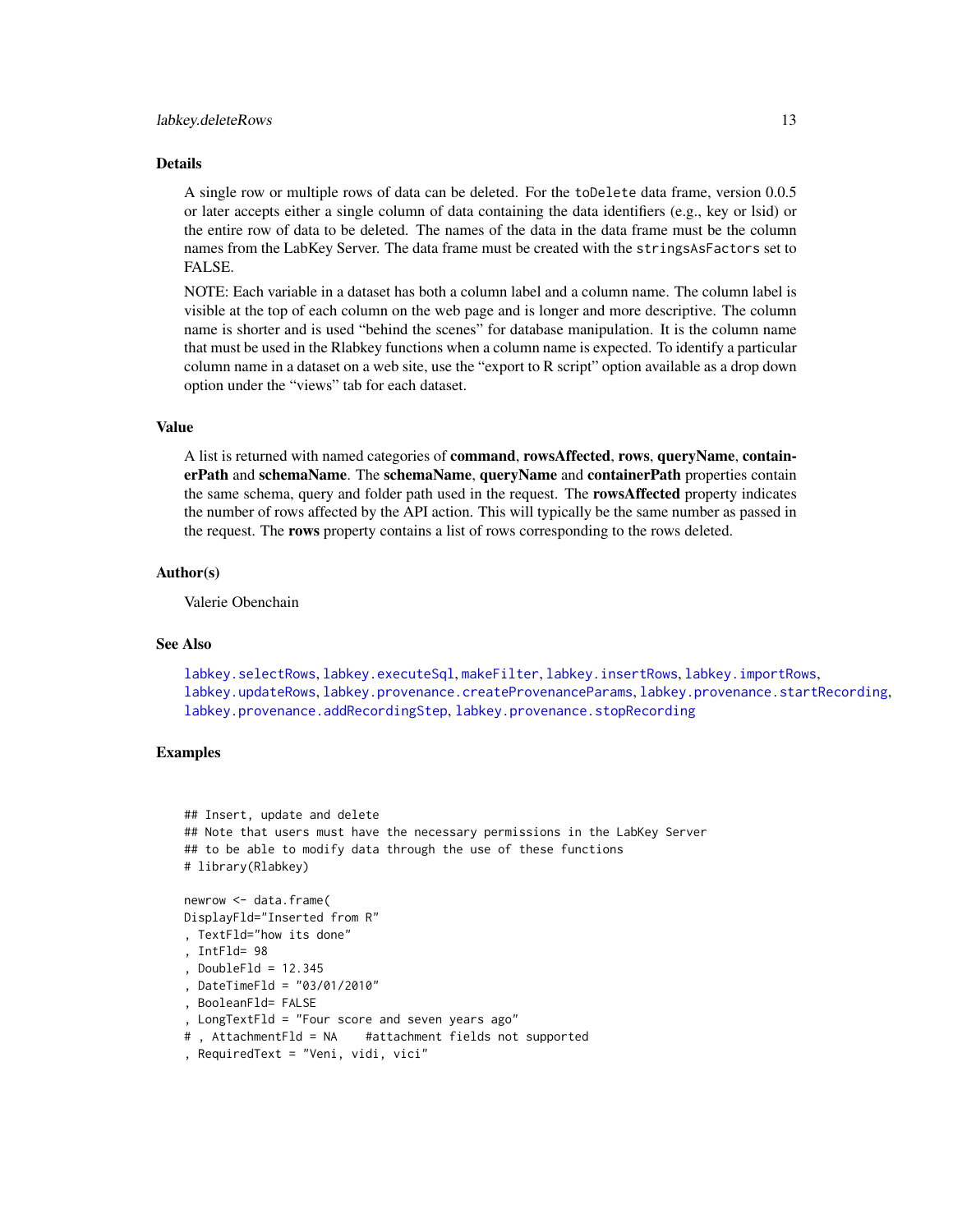```
, RequiredInt = 0, Category = "LOOKUP2"
, stringsAsFactors=FALSE)
insertedRow <- labkey.insertRows("http://localhost:8080/labkey",
    folderPath="/apisamples", schemaName="lists",
    queryName="AllTypes", toInsert=newrow)
newRowId <- insertedRow$rows[[1]]$RowId
selectedRow<-labkey.selectRows("http://localhost:8080/labkey",
    folderPath="/apisamples", schemaName="lists", queryName="AllTypes",
    colFilter=makeFilter(c("RowId", "EQUALS", newRowId)))
selectedRow
updaterow=data.frame(
RowId=newRowId
, DisplayFld="Updated from R"
, TextFld="how to update"
, IntFld= 777
, stringsAsFactors=FALSE)
updatedRow <- labkey.updateRows("http://localhost:8080/labkey",
    folderPath="/apisamples", schemaName="lists",
    queryName="AllTypes", toUpdate=updaterow)
selectedRow<-labkey.selectRows("http://localhost:8080/labkey",
    folderPath="/apisamples", schemaName="lists", queryName="AllTypes",
    colFilter=makeFilter(c("RowId", "EQUALS", newRowId)))
selectedRow
deleterow <- data.frame(RowId=newRowId, stringsAsFactors=FALSE)
result <- labkey.deleteRows(baseUrl="http://localhost:8080/labkey",
    folderPath="/apisamples", schemaName="lists",
    queryName="AllTypes", toDelete=deleterow)
result
```
<span id="page-13-1"></span>labkey.domain.create *Create a new LabKey domain*

### Description

Create a domain of the type specified by the domainKind and the domainDesign. A LabKey domain represents a table in a specific schema.

#### Usage

```
labkey.domain.create(baseUrl=NULL, folderPath,
   domainKind=NULL, domainDesign=NULL, options=NULL,
   module=NULL, domainGroup=NULL, domainTemplate=NULL,
   createDomain=TRUE, importData=TRUE)
```
<span id="page-13-0"></span>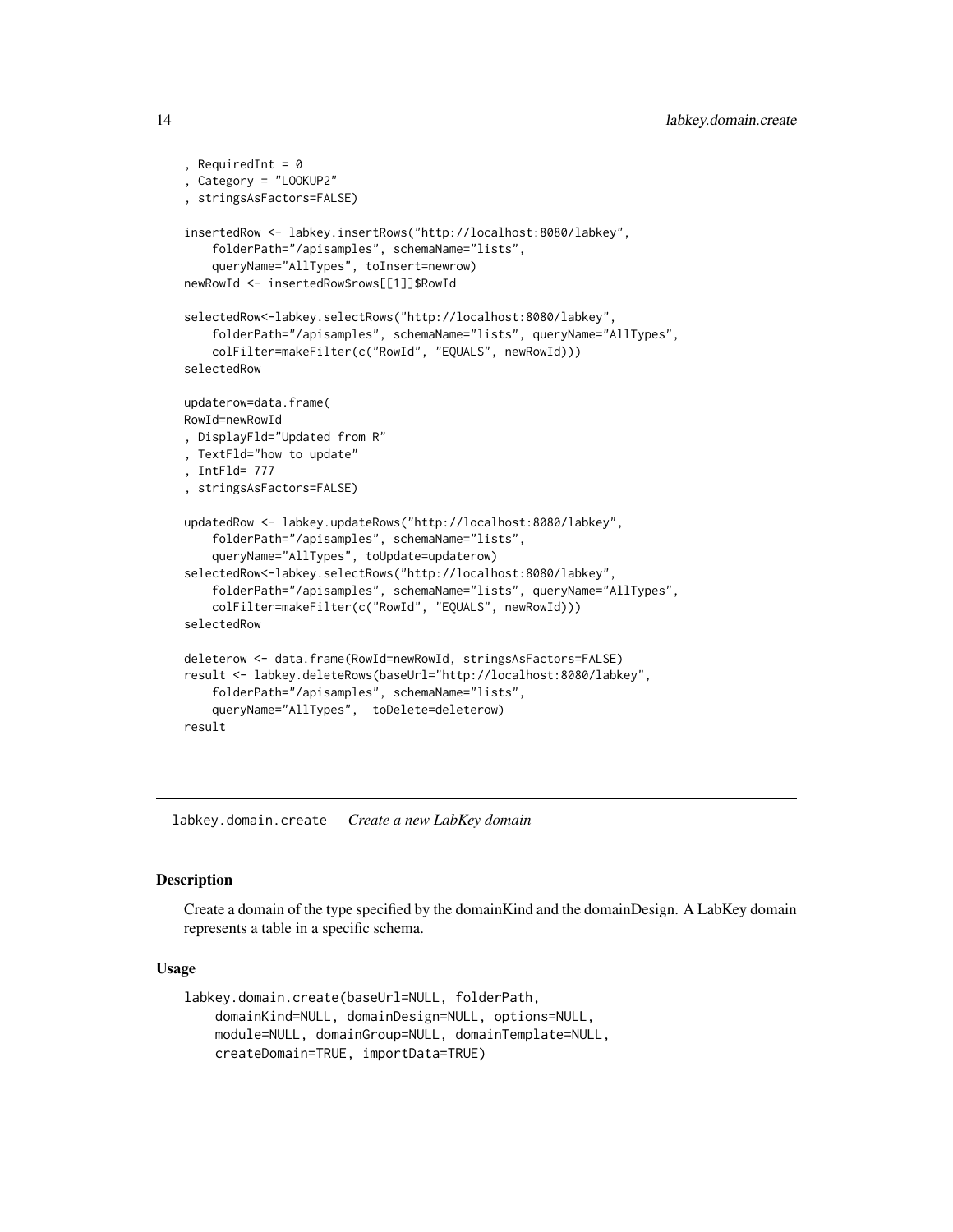#### **Arguments**

| baseUrl        | a string specifying the baseUr1 for the labkey server                                                       |
|----------------|-------------------------------------------------------------------------------------------------------------|
| folderPath     | a string specifying the folderPath                                                                          |
| domainKind     | (optional) a string specifying the type of domain to create                                                 |
| domainDesign   | (optional) a list containing the domain design to create                                                    |
| options        | (optional) a list containing options specific to the domain kind                                            |
| module         | (optional) the name of the module that contains the domain template group                                   |
| domainGroup    | (optional) the name of a domain template group                                                              |
| domainTemplate | (optional) the name of a domain template within the domain group                                            |
| createDomain   | (optional) when using a domain template, create the domain. Defaults to TRUE                                |
| importData     | (optional) when using a domain template, import initial data asociated in the<br>template. Defaults to TRUE |

### Details

When creating a domain using a domainKind parameter, the domainDesign parameter will be required. If a domain template is being used, then module, domainGroup, and domainTemplate are required.

Will create a domain of the specified domain type, valid types are

- "IntList": A list with an integer key field
- "VarList": A list with a string key field
- "StudyDatasetVisit": A dataset in a visit based study
- "StudyDatasetDate": A dataset in a date based study
- "IssueDefinition": An issue list domain
- "SampleSet": Sample set
- "DataClass": Data class

The domain design parameter describes the set of fields in the domain, see labkey.domain.createDesign for the helper function that can be used to construct this data structure. The options parameter should contain a list of attributes that are specific to the domain kind specified. The list of valid options for each domain kind are:

- IntList and VarList
	- keyName (required) : The name of the field in the domain design which identifies the key field
- StudyDatasetVisit and StudyDatasetDate
	- datasetId : Specifies a dataset ID to use, the default is to auto generate an ID
	- categoryId : Specifies an existing category ID
	- categoryName : Specifies an existing category name
	- demographics : (TRUE | FALSE) Determines whether the dataset is created as demographic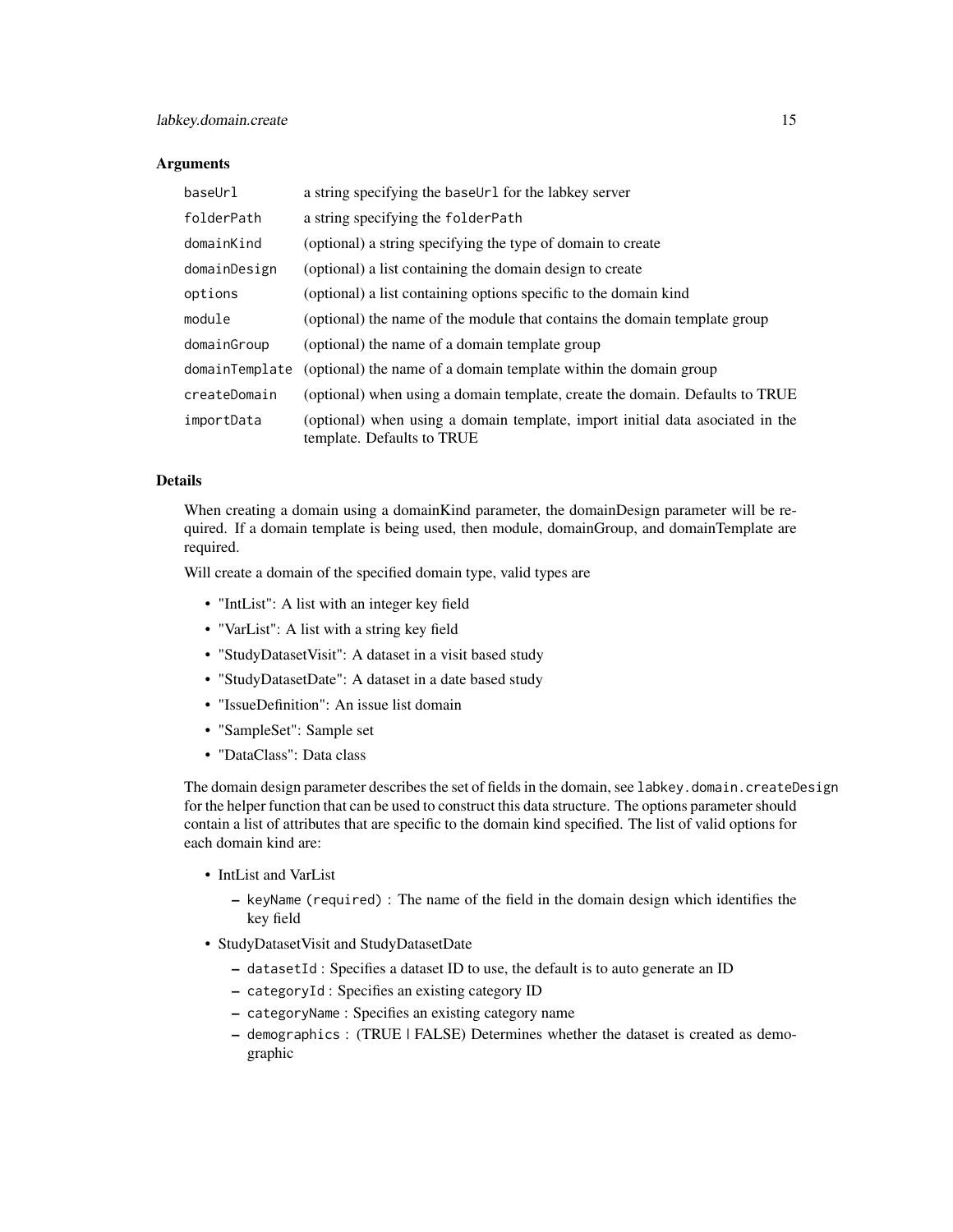- keyPropertyName : The name of an additional key field to be used in conjunction with participantId and (visitId or date) to create unique records
- useTimeKeyField : (TRUE | FALSE) Specifies to use the time portion of the date field as an additional key
- isManagedField : (TRUE | FALSE) Specifies whether the field from keyPropertyName should be managed by LabKey.
- IssueDefinition
	- providerName : The type of issue list to create (IssueDefinition (default) or AssayRequestDefinition)
	- singularNoun : The singular name to use for items in the issue definition (defaults to issue)
	- pluralNoun : The plural name (defaults to issues)
- SampleSet
	- idCols : The columns to use when constructing the concatenated unique ID. Can be up to 3 numeric IDs which represent the zero-based position of the fields in the domain.
	- parentCol : The column to represent the parent identifier in the sample set. This is a numeric value representing the zero-based position of the field in the domain.
	- nameExpression : The name expression to use for creating unique IDs
- DataClass
	- sampleSet : The ID of the sample set if this data class is associated with a sample set.
	- nameExpression : The name expression to use for creating unique IDs

#### Value

A list containing elements describing the newly created domain.

### Author(s)

Karl Lum

### See Also

[labkey.domain.get](#page-25-1), [labkey.domain.inferFields](#page-26-1), [labkey.domain.createDesign](#page-21-1), [labkey.domain.createIndices](#page-22-1), [labkey.domain.save](#page-27-1), [labkey.domain.drop](#page-23-1), [labkey.domain.createConditionalFormat](#page-18-1), labkey.domain.createConditionalFormat [labkey.domain.FILTER\\_TYPES](#page-24-1)

#### Examples

## create a data frame and infer it's fields, then create a domain design from it library(Rlabkey)

```
df <- data.frame(ptid=c(1:3), age = c(10,20,30), sex = c("f", "m", "f"))
fields <- labkey.domain.inferFields(baseUrl="http://labkey/", folderPath="home", df=df)
dd <- labkey.domain.createDesign(name="test list", fields=fields)
```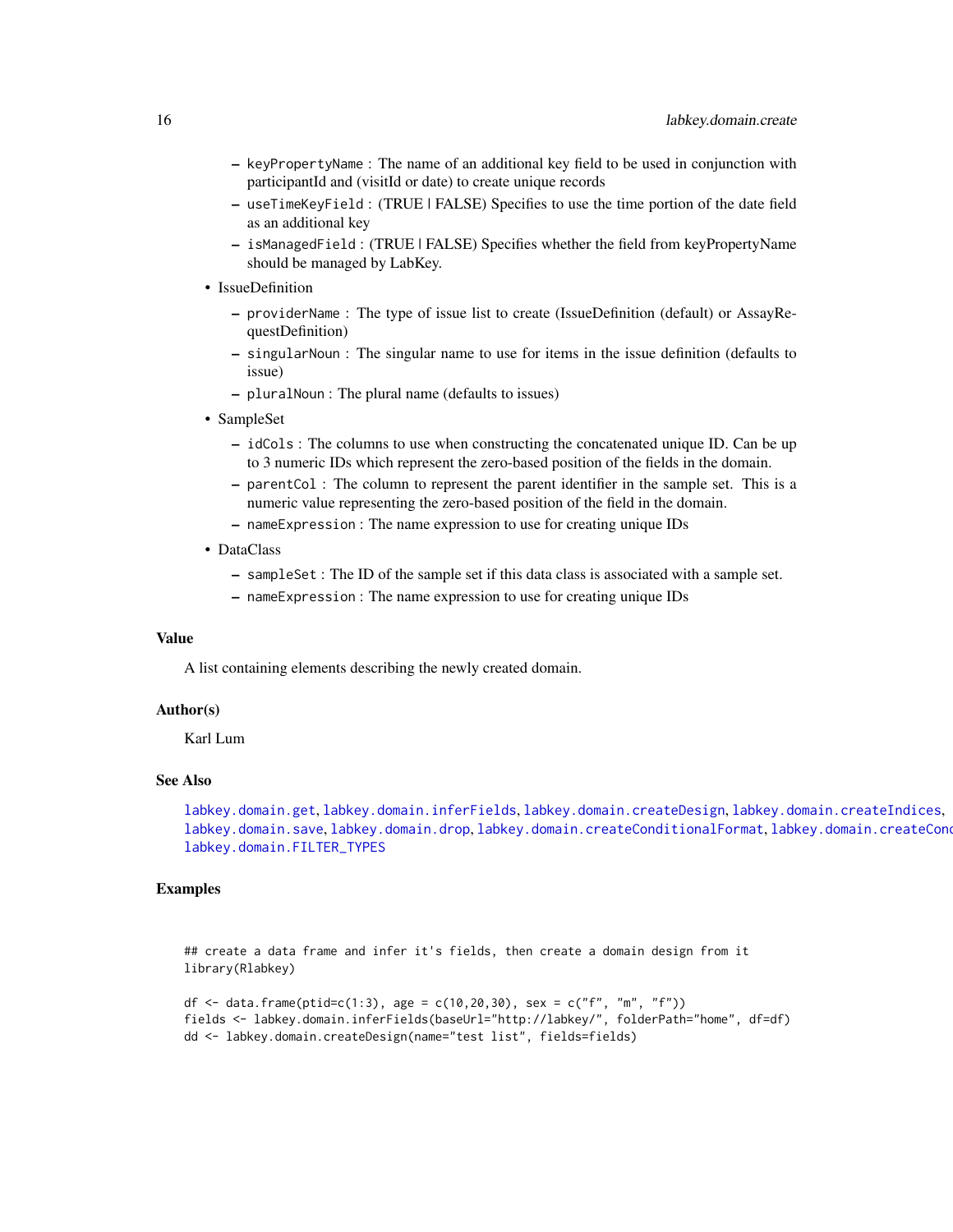```
## create a new list with an integer key field
labkey.domain.create(baseUrl="http://labkey/", folderPath="home",
    domainKind="IntList", domainDesign=dd, options=list(keyName = "ptid"))
## create a domain using a domain template
labkey.domain.create(baseUrl="http://labkey/", folderPath="home",
   domainTemplate="Priority", module="simpletest", domainGroup="todolist")
```
labkey.domain.createAndLoad

*Create a new LabKey domain and load data*

### Description

Create a domain of the type specified by the domainKind. A LabKey domain represents a table in a specific schema. Once the domain is created the data from the data frame will be imported.

#### Usage

```
labkey.domain.createAndLoad(baseUrl=NULL, folderPath,
   name, description="", df, domainKind, options=NULL, schemaName=NULL)
```
#### Arguments

| baseUrl     | a string specifying the baseUrl for the labkey server                                                                                      |
|-------------|--------------------------------------------------------------------------------------------------------------------------------------------|
| folderPath  | a string specifying the folderPath                                                                                                         |
| name        | a string specifying the name of the domain to create                                                                                       |
| description | (optional) a string specifying the domain description                                                                                      |
| df          | a data frame specifying fields to infer. The data frame must have column names<br>as well as row data to infer the type of the field from. |
| domainKind  | a string specifying the type of domain to create                                                                                           |
| options     | (optional) a list containing options specific to the domain kind                                                                           |
| schemaName  | (optional) a string specifying the schema name to import the data into                                                                     |

### Details

Will create a domain of the specified domain type, valid types are

- "IntList": A list with an integer key field
- "VarList": A list with a string key field
- "StudyDatasetVisit": A dataset in a visit based study
- "StudyDatasetDate": A dataset in a date based study
- "IssueDefinition": An issue list domain
- "SampleSet": Sample set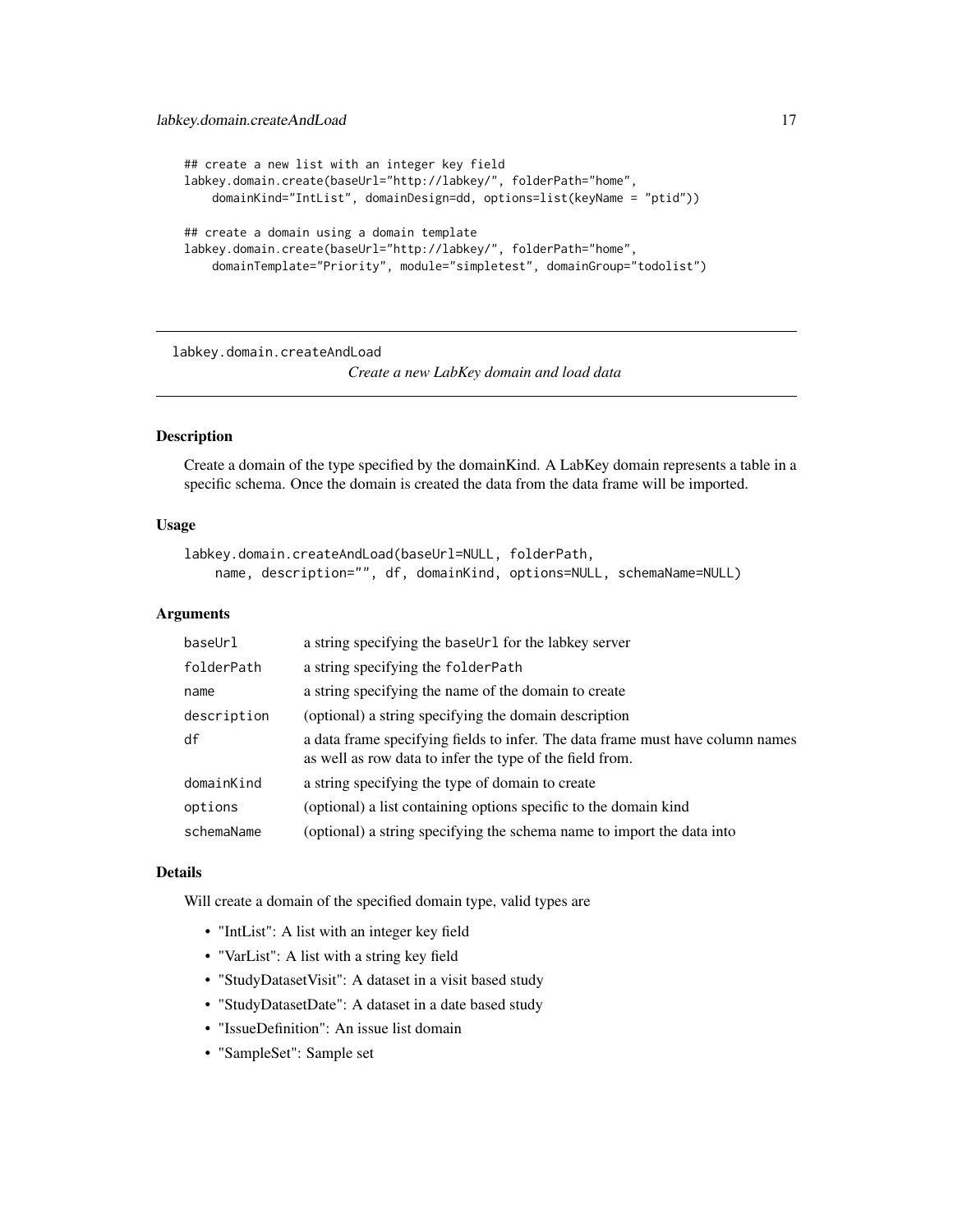• "DataClass": Data class

The options parameter should contain a list of attributes that are specific to the domain kind specified. The list of valid options for each domain kind are:

- IntList and VarList
	- keyName (required) : The name of the field in the domain design which identifies the key field
- StudyDatasetVisit and StudyDatasetDate
	- datasetId : Specifies a dataset ID to use, the default is to auto generate an ID
	- categoryId : Specifies an existing category ID
	- categoryName : Specifies an existing category name
	- demographics : (TRUE | FALSE) Determines whether the dataset is created as demographic
	- keyPropertyName : The name of an additional key field to be used in conjunction with participantId and (visitId or date) to create unique records
	- useTimeKeyField : (TRUE | FALSE) Specifies to use the time portion of the date field as an additional key
- IssueDefinition
	- providerName : The type of issue list to create (IssueDefinition (default) or AssayRequestDefinition)
	- singularNoun : The singular name to use for items in the issue definition (defaults to issue)
	- pluralNoun : The plural name (defaults to issues)
- SampleSet
	- idCols : The columns to use when constructing the concatenated unique ID. Can be up to 3 numeric IDs which represent the zero-based position of the fields in the domain.
	- parentCol : The column to represent the parent identifier in the sample set. This is a numeric value representing the zero-based position of the field in the domain.
	- nameExpression : The name expression to use for creating unique IDs
- DataClass
	- sampleSet : The ID of the sample set if this data class is associated with a sample set.
	- nameExpression : The name expression to use for creating unique IDs

### Value

A list containing the newly uploaded data frame rows.

### Author(s)

Karl Lum

#### See Also

[labkey.domain.get](#page-25-1), [labkey.domain.inferFields](#page-26-1), [labkey.domain.createDesign](#page-21-1), [labkey.domain.createIndices](#page-22-1), [labkey.domain.save](#page-27-1), [labkey.domain.drop](#page-23-1)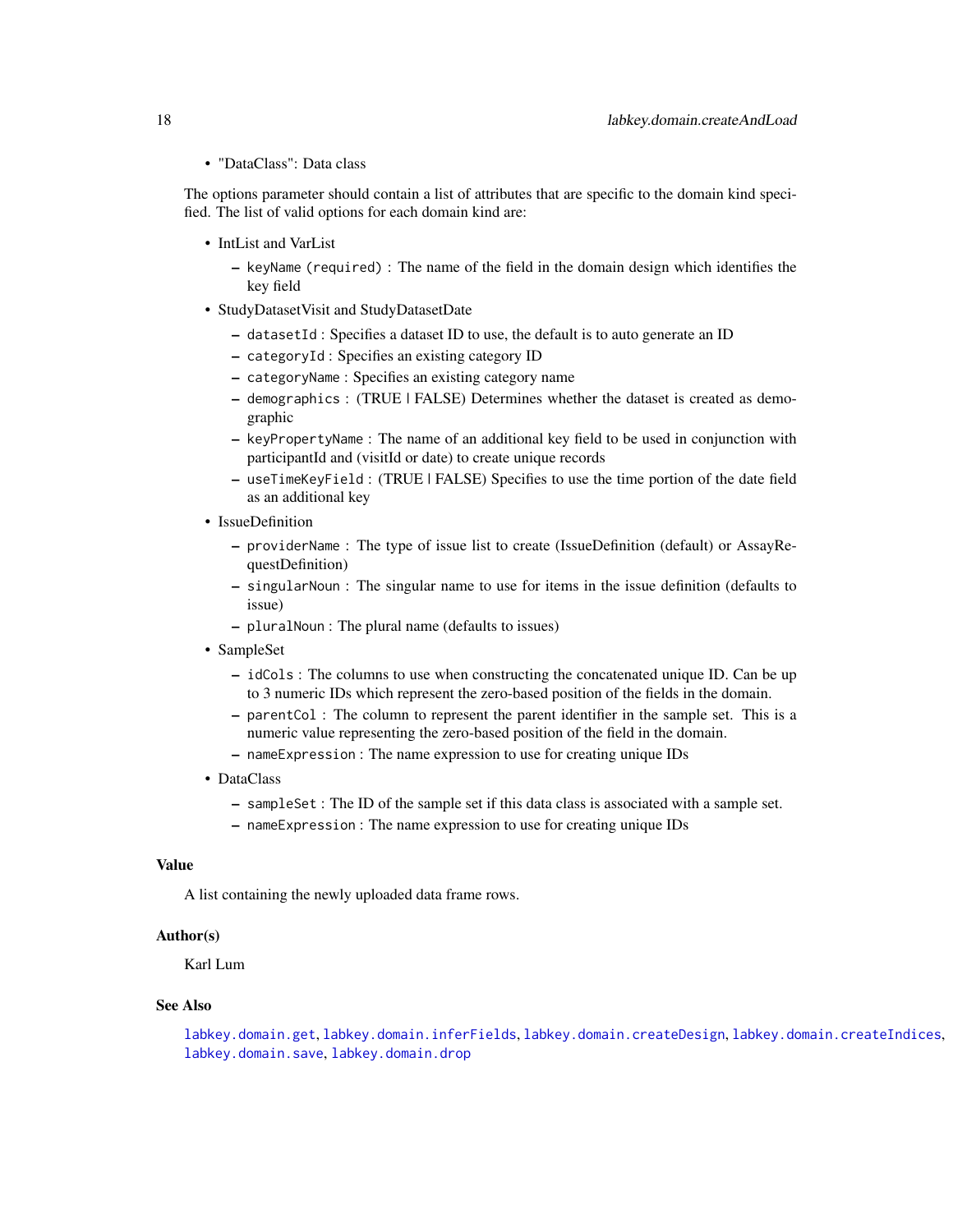### <span id="page-18-0"></span>Examples

```
library(Rlabkey)
## Prepare a data.frame
participants = c("0001","0001","0002","0002","0007","0008")
Visit = c("V1", "V2", "V2", "V1", "V2", "V1")
IntValue = c(256:261)dataset = data.frame("ParticipantID" = participants, Visit,
    "IntegerValue" = IntValue, check.names = FALSE)
## Create the dataset and import
labkey.domain.createAndLoad(baseUrl="http://labkey", folderPath="home",
   name="demo dataset", df=dataset, domainKind="StudyDatasetVisit")
```
<span id="page-18-1"></span>labkey.domain.createConditionalFormat

*Create a conditional format data frame*

### Description

Create a conditional format data frame.

#### Usage

```
labkey.domain.createConditionalFormat(queryFilter, bold=FALSE, italic=FALSE,
    strikeThrough=FALSE, textColor="", backgroundColor="")
```
#### Arguments

| queryFilter     | a string specifying what logical filter should be applied                   |
|-----------------|-----------------------------------------------------------------------------|
| bold            | a boolean for if the text display should be formatted in bold               |
| italic          | a boolean for if the text display should be formatted in italic             |
| strikeThrough   | a boolean for if the text display should be formatted with a strike through |
| textColor       | a string specifying the hex code of the text color for display              |
| backgroundColor |                                                                             |
|                 |                                                                             |

a string specifying the hex code of the text background color for display

#### Details

This function can be used to construct a conditional format data frame intended for use within a domain design's conditionalFormats component while creating or updating a domain. The queryFilter parameter can be used in conjunction with labkey.domain.createConditionalFormatQueryFilter for convenient construction of a query filter string. Multiple conditional formats can be applied to one field, where each format specified constitutes a new row of the field's conditionalFormats data frame. If text formatting options are not specified, the default is to display the value as black text on a white background.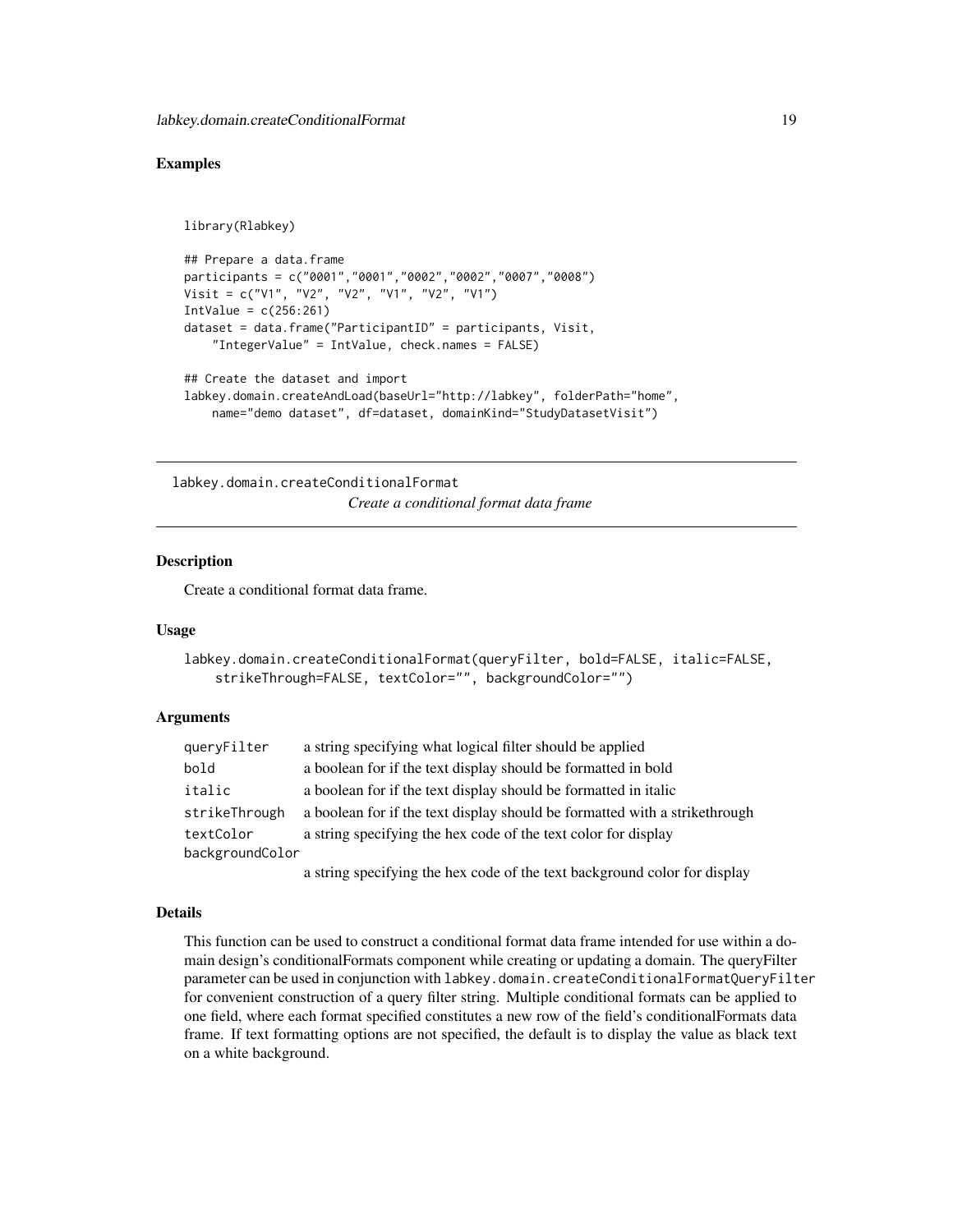#### <span id="page-19-0"></span>Value

The data frame containing values describing a conditional format.

### Author(s)

Rosaline Pyktel

#### See Also

[labkey.domain.get](#page-25-1), [labkey.domain.create](#page-13-1), [labkey.domain.createDesign](#page-21-1), [labkey.domain.inferFields](#page-26-1), [labkey.domain.save](#page-27-1), [labkey.domain.drop](#page-23-1), [labkey.domain.createConditionalFormatQueryFilter](#page-19-1), [labkey.domain.FILTER\\_TYPES](#page-24-1)

#### Examples

```
library(Rlabkey)
```

```
domain <- labkey.domain.get(baseUrl="http://labkey/", folderPath="home",
    schemaName="lists", queryName="test list")
## update the third field to use two conditional formats
qf <- labkey.domain.FILTER_TYPES
cf1 = labkey.domain.createConditionalFormat(labkey.domain.createConditionalFormatQueryFilter(qf$GT,
      100), bold=TRUE, text_color="D33115", background_color="333333")
cf2 = labkey.domain.createConditionalFormat(labkey.domain.createConditionalFormatQueryFilter(
      qf$LESS_THAN, 400), italic=TRUE, text_color="68BC00")
domain$fields$conditionalFormats[[3]] = rbind(cf1,cf2)
```

```
labkey.domain.save(baseUrl="http://labkey/", folderPath="home",
   schemaName="lists", queryName="test list", domainDesign=domain)
```
<span id="page-19-1"></span>labkey.domain.createConditionalFormatQueryFilter *Create a conditional format query filter*

### Description

Create a conditional format query filter string.

### Usage

```
labkey.domain.createConditionalFormatQueryFilter(filterType, value,
   additionalFilter=NULL, additionalValue=NULL)
```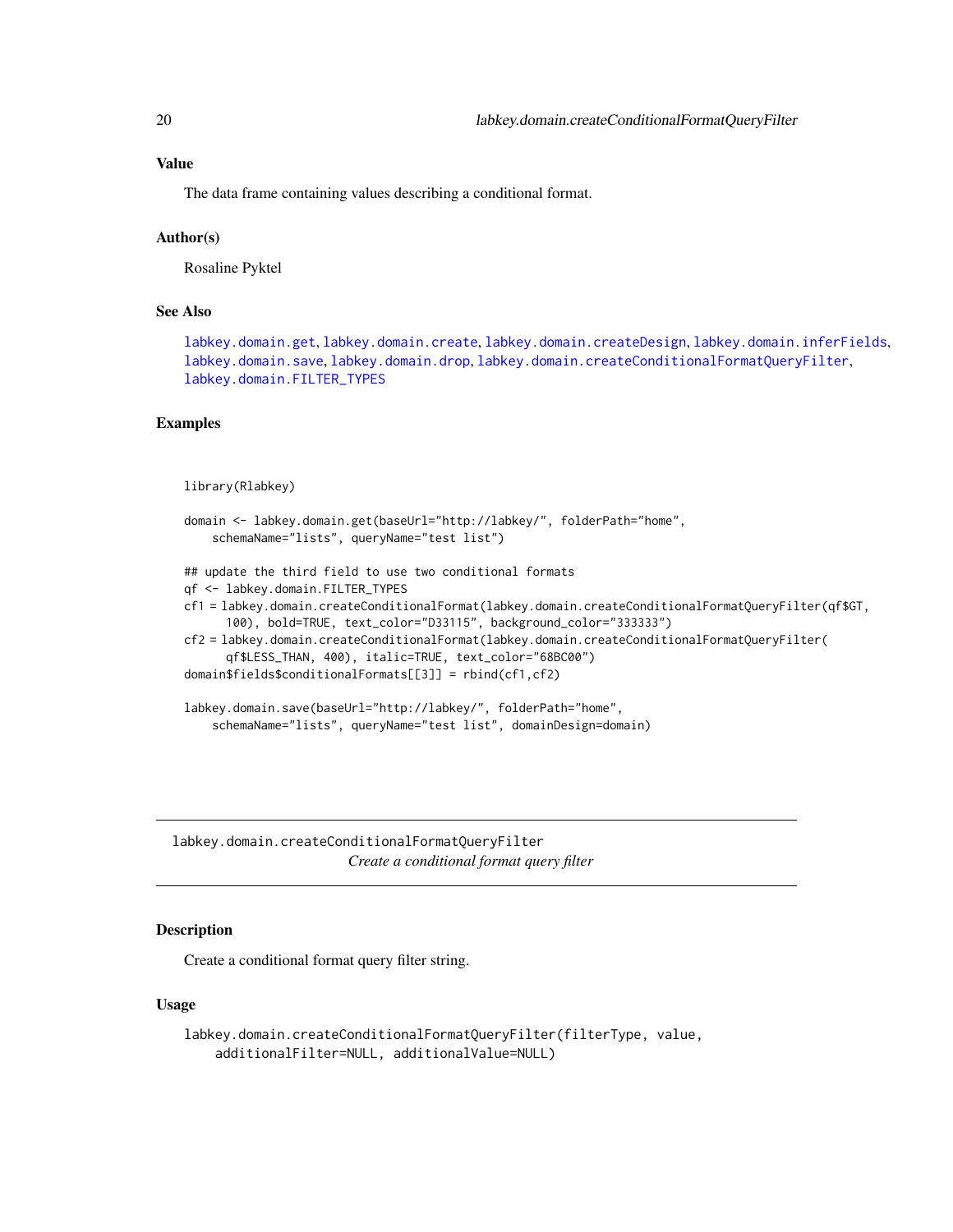#### Arguments

| filterType       | a string specifying a permitted relational operator |
|------------------|-----------------------------------------------------|
| value            | a string specifying a comparand                     |
| additionalFilter |                                                     |
|                  | a string specifying a second relational operator    |
| additionalValue  |                                                     |
|                  | a string specifying a second comparand              |

### Details

This function can be used to as a convenience wrapper to construct a query filter string for conditional formats. Two relational expressions may be formed, one with the first two parameters (for instance, parameter values '50' and 'eq' for value and filter respectively would create a condition of 'equals 50') and the second with the remaining two optional parameters. If both conditions are created, they are conjunct with a logical AND, and a value would have to pass both conditions to clear the filter. This function can be used in conjunction with labkey.domain.FILTER\_TYPES for easy access to the set of permitted relational operators.

### Value

The string specifying a query filter in LabKey filter URL format.

#### Author(s)

Rosaline Pyktel

### See Also

[labkey.domain.get](#page-25-1), [labkey.domain.create](#page-13-1), [labkey.domain.createDesign](#page-21-1), [labkey.domain.inferFields](#page-26-1), [labkey.domain.save](#page-27-1), [labkey.domain.drop](#page-23-1), [labkey.domain.createConditionalFormat](#page-18-1), labkey.domain.FILTER\_TYI

### Examples

library(Rlabkey)

qf <- labkey.domain.FILTER\_TYPES

# Filters for values equal to 750 qf1 <- labkey.domain.createConditionalFormatQueryFilter(qf\$EQUAL, 750) # Filters for values greater than 500, but less than 1000 qf2 <- labkey.domain.createConditionalFormatQueryFilter(qf\$GREATER\_THAN, 500, qf\$LESS\_THAN, 1000)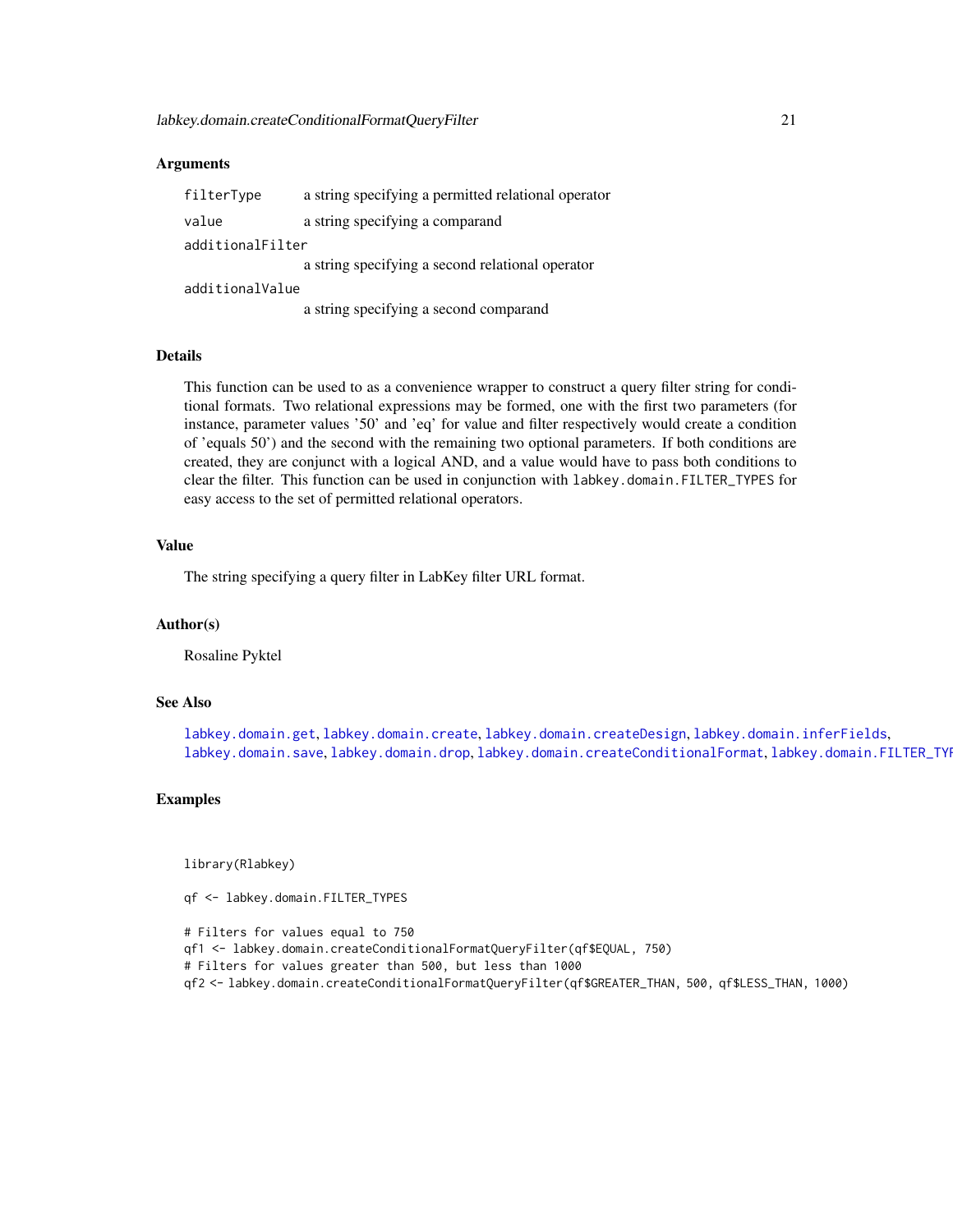```
labkey.domain.createDesign
```
*Helper function to create a domain design data structure*

### Description

Create a domain design data structure which can then be used by labkey.domain.create or labkey.domain.save

### Usage

```
labkey.domain.createDesign(name, description = NULL, fields, indices = NULL)
```
#### Arguments

| name        | a string specifying the name of the domain                                                                                  |
|-------------|-----------------------------------------------------------------------------------------------------------------------------|
| description | (optional) a string specifying domain description                                                                           |
| fields      | a list containing the fields of the domain design, this should be in the same<br>format as returned by labkey. inferFields. |
| indices     | (optional) a list of indices definitions to be used for this domain design on cre-<br>ation                                 |

#### Details

This is a function which can be used to create a domain design data structure. Domain designs are used both when creating a new domain or updating an existing domain.

### Value

A list containing elements describing the domain design. Any of the APIs which take a domain design parameter can accept this data structure.

### Author(s)

Karl Lum

### See Also

[labkey.domain.get](#page-25-1), [labkey.domain.inferFields](#page-26-1), [labkey.domain.createIndices](#page-22-1), [labkey.domain.create](#page-13-1), [labkey.domain.save](#page-27-1), [labkey.domain.drop](#page-23-1), [labkey.domain.createConditionalFormat](#page-18-1), labkey.domain.createConditionalFormat [labkey.domain.FILTER\\_TYPES](#page-24-1)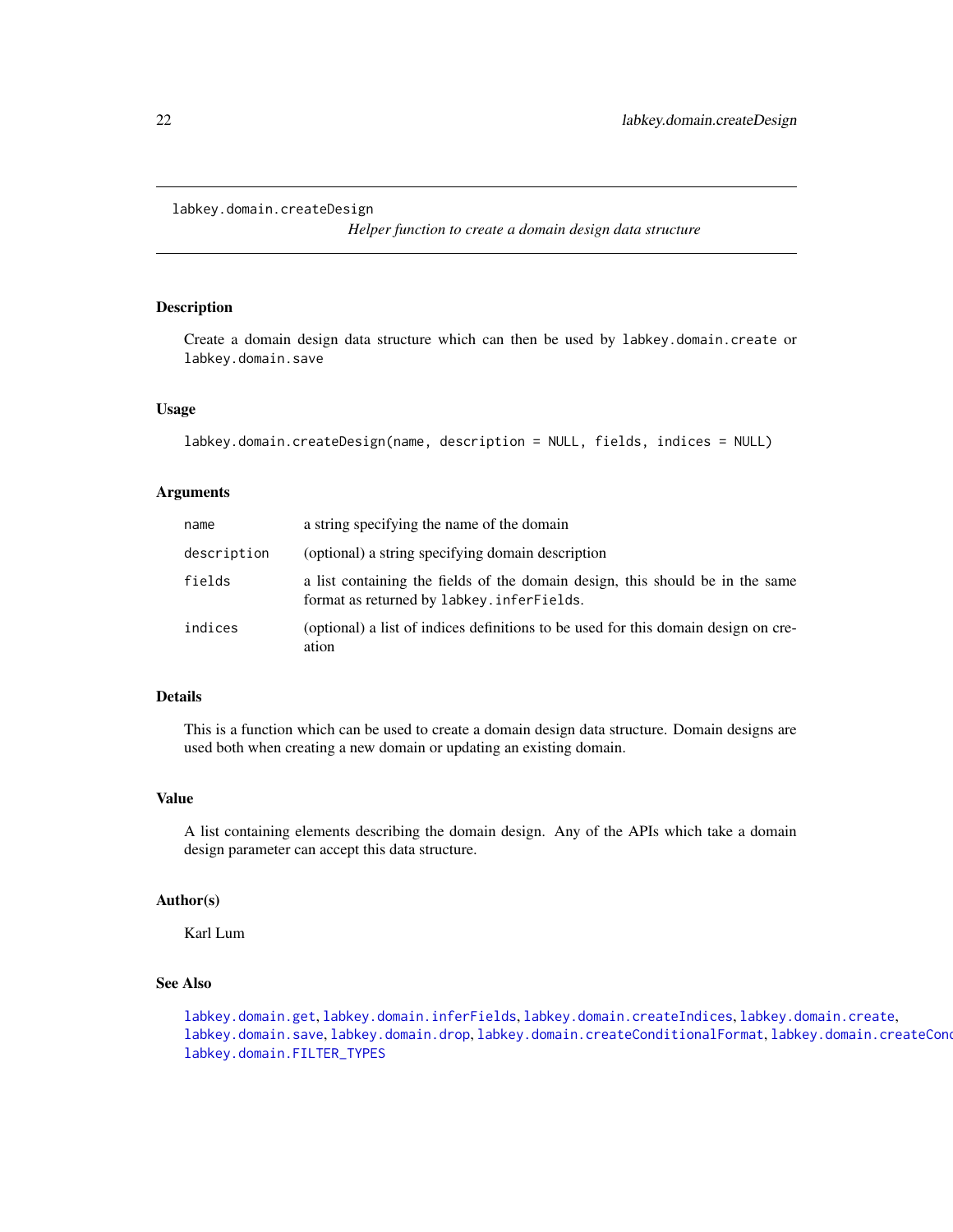#### <span id="page-22-0"></span>Examples

## create a data frame and infer it's fields, then create a domain design from it library(Rlabkey)

```
df <- data.frame(ptid=c(1:3), age = c(10,20,30), sex = c("f", "m", "f"))
fields <- labkey.domain.inferFields(baseUrl="http://labkey/", folderPath="home", df=df)
indices = labkey.domain.createIndices(list("ptid", "age"), TRUE)
indices = labkey.domain.createIndices(list("age"), FALSE, indices)
dd <- labkey.domain.createDesign(name="test list", fields=fields, indices=indices)
```
<span id="page-22-1"></span>labkey.domain.createIndices *Helper function to create a domain design indices list*

#### Description

Create a list of indices definitions which can then be used by labkey.domain.createDesign

#### Usage

```
labkey.domain.createIndices(colNames, asUnique, existingIndices = NULL)
```
#### Arguments

| colNames        | a list of string column names for the index                        |
|-----------------|--------------------------------------------------------------------|
| asUnique        | a logical TRUE or FALSE value for if a UNIQUE index should be used |
| existingIndices |                                                                    |
|                 | a list of previously created indices definitions to append to      |

#### Details

This helper function can be used to construct the list of indices definitions for a domain design structure. Each call to this function takes in the column names from the domain to use in the index and a parameter indicating if this should be a UNIQUE index. A third parameter can be used to build up more then one indices definitions.

#### Value

The data frame containing the list of indices definitions, concatenated with the existingIndices object if provided.

#### Author(s)

Cory Nathe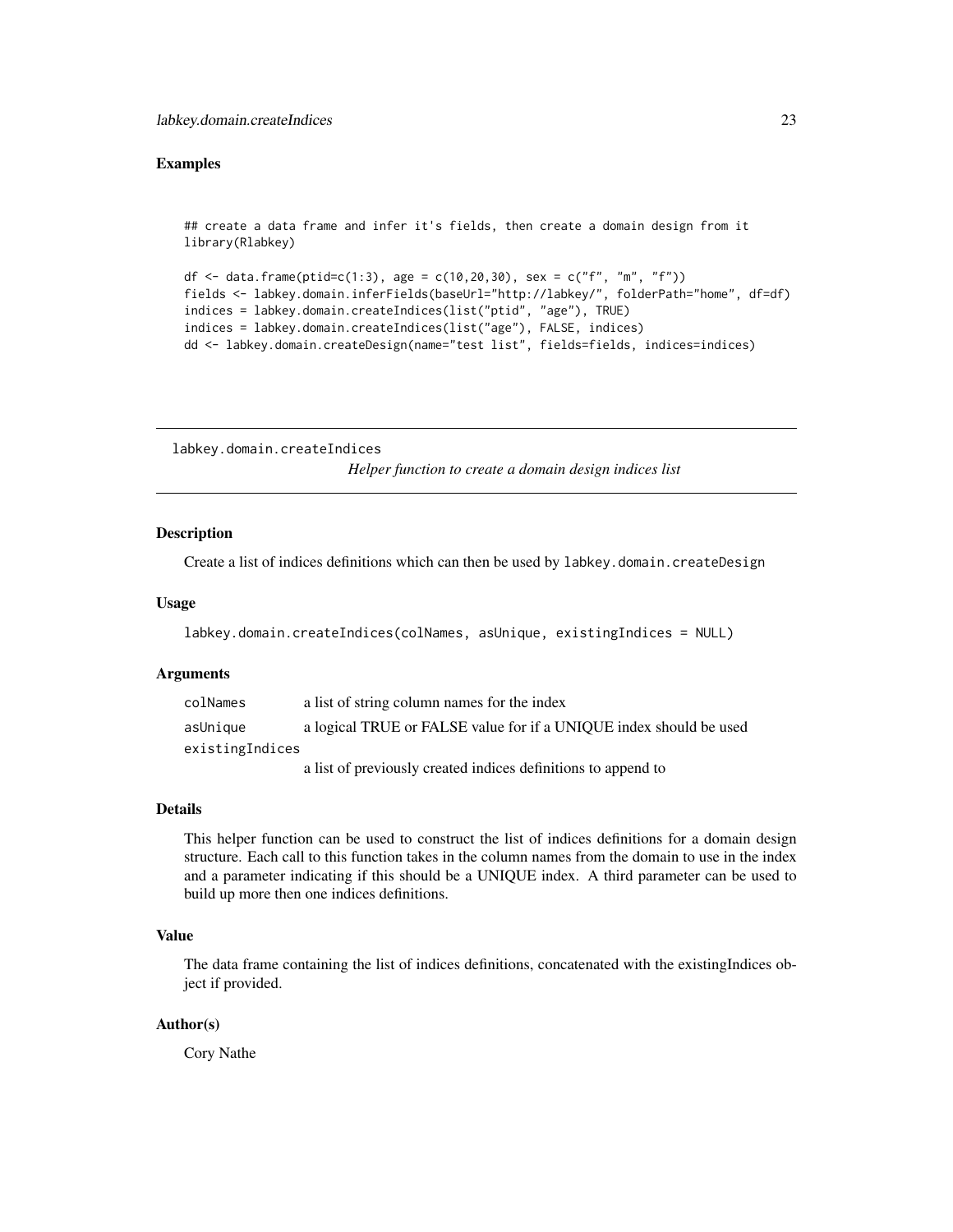### <span id="page-23-0"></span>See Also

[labkey.domain.get](#page-25-1), [labkey.domain.create](#page-13-1), [labkey.domain.createDesign](#page-21-1), [labkey.domain.inferFields](#page-26-1), [labkey.domain.save](#page-27-1), [labkey.domain.drop](#page-23-1)

### Examples

```
## create a list of indices definitions to use for a domain design
library(Rlabkey)
indices = labkey.domain.createIndices(list("intKey", "customInt"), TRUE)
indices = labkey.domain.createIndices(list("customInt"), FALSE, indices)
```
<span id="page-23-1"></span>labkey.domain.drop *Delete a LabKey domain*

### Description

Delete an existing domain.

### Usage

labkey.domain.drop(baseUrl=NULL, folderPath, schemaName, queryName)

### Arguments

| baseUrl    | a string specifying the baseUrlfor the labkey server     |
|------------|----------------------------------------------------------|
| folderPath | a string specifying the folderPath                       |
| schemaName | a string specifying the name of the schema of the domain |
| queryName  | a string specifying the query name                       |

### Details

This function will delete an existing domain along with any data that may have been uploaded to it.

### Author(s)

Karl Lum

#### See Also

[labkey.domain.get](#page-25-1), [labkey.domain.inferFields](#page-26-1), [labkey.domain.createDesign](#page-21-1), [labkey.domain.createIndices](#page-22-1), [labkey.domain.save](#page-27-1), [labkey.domain.create](#page-13-1)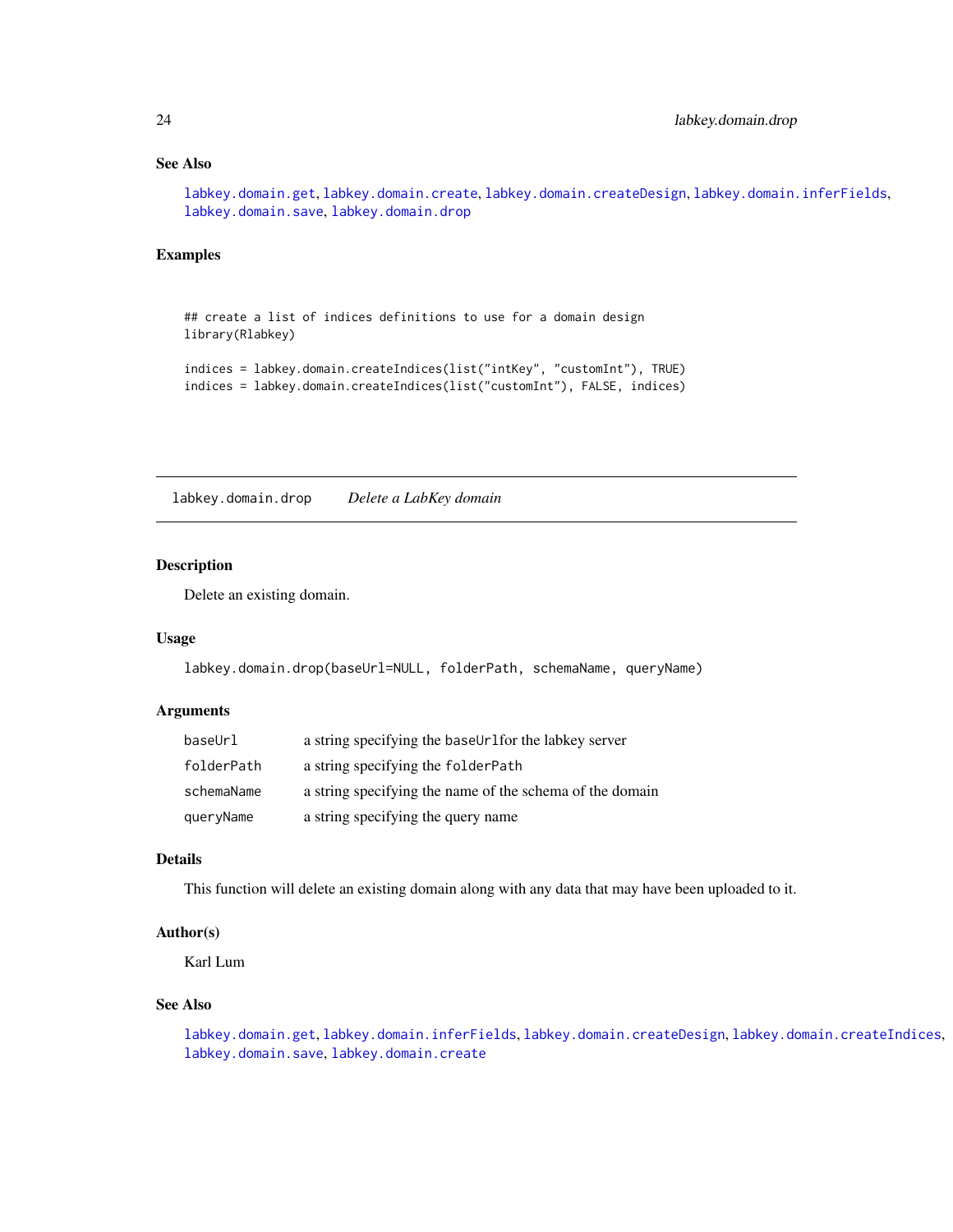### <span id="page-24-0"></span>Examples

```
## delete an existing domain
library(Rlabkey)
```

```
labkey.domain.drop(baseUrl="http://labkey/", folderPath="home",
    schemaName="lists", queryName="test list")
```
<span id="page-24-1"></span>labkey.domain.FILTER\_TYPES

*Provide comparator access*

### Description

A list specifying permitted validator comparators.

### Usage

labkey.domain.FILTER\_TYPES

#### Details

This constant contains a list specifying the set of permitted validator operators, using names to map conventional terms to the expressions used by LabKey filter URL formats. The values are intended to be used in conjunction with conditional formats or property validators.

### Value

A named list of strings.

#### Author(s)

Rosaline Pyktel

### See Also

[labkey.domain.get](#page-25-1), [labkey.domain.create](#page-13-1), [labkey.domain.createDesign](#page-21-1), [labkey.domain.inferFields](#page-26-1), [labkey.domain.save](#page-27-1), [labkey.domain.drop](#page-23-1), [labkey.domain.createConditionalFormat](#page-18-1), labkey.domain.createConditionalFormat

### Examples

library(Rlabkey)

qf <- labkey.domain.FILTER\_TYPES

# Example of available comparators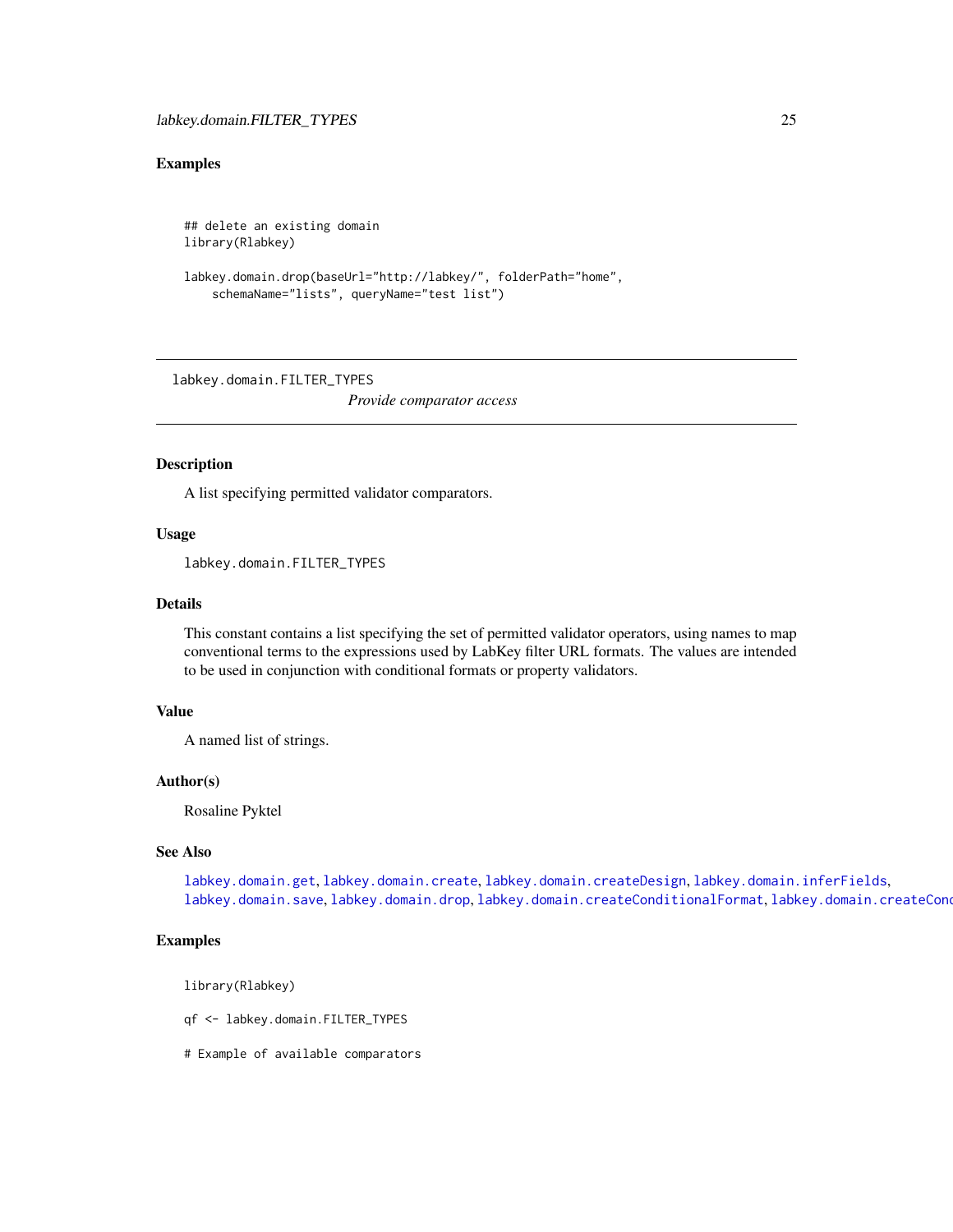```
comparator1 <- qf$EQUAL
comparator2 <- qf$GREATER_THAN
comparator3 <- qf$DATE_LESS_THAN_OR_EQUAL
comparator4 <- qf$STARTS_WITH
comparator5 <- qf$CONTAINS_ONE_OF
```
<span id="page-25-1"></span>labkey.domain.get *Returns the metadata for an existing LabKey domain*

### Description

Get the data structure for a domain.

#### Usage

labkey.domain.get(baseUrl=NULL, folderPath, schemaName, queryName)

### Arguments

| baseUrl    | a string specifying the baseUrlfor the labkey server     |
|------------|----------------------------------------------------------|
| folderPath | a string specifying the folderPath                       |
| schemaName | a string specifying the name of the schema of the domain |
| queryName  | a string specifying the query name                       |

### Details

Returns the domain design of an existing domain. The returned domain design can be used for reporting purposes or it can be modified and used to create a new domain or update the domain source.

#### Value

A list containing elements describing the domain. The structure is the same as a domain design created by labkey.createDomainDesign

### Author(s)

Karl Lum

### See Also

[labkey.domain.create](#page-13-1), [labkey.domain.inferFields](#page-26-1), [labkey.domain.createDesign](#page-21-1), [labkey.domain.createIndices](#page-22-1), [labkey.domain.save](#page-27-1), [labkey.domain.drop](#page-23-1)

<span id="page-25-0"></span>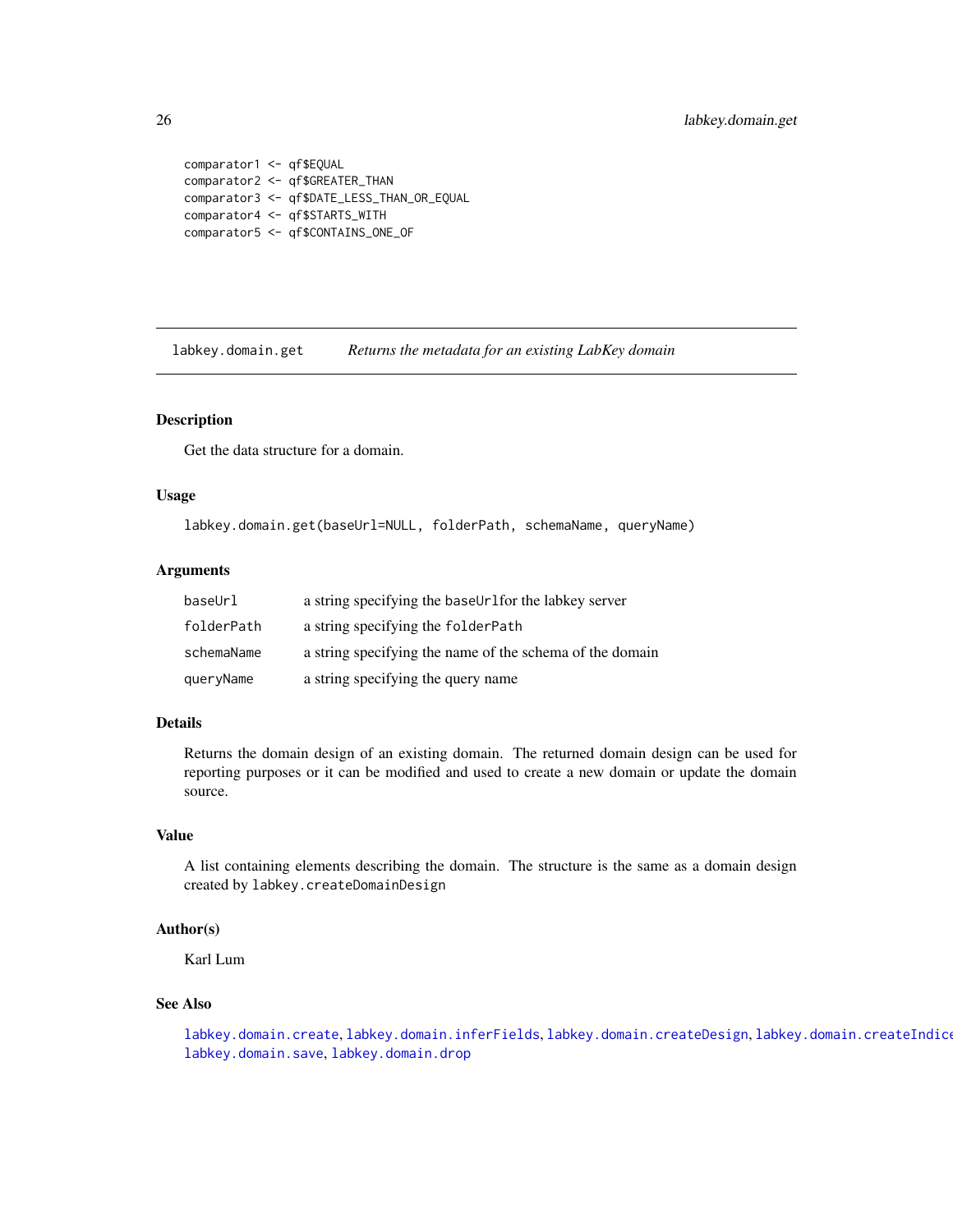### <span id="page-26-0"></span>Examples

```
## retrieve an existing domain
library(Rlabkey)
labkey.domain.get(baseUrl="http://labkey/", folderPath="home",
    schemaName="lists", queryName="test list")
```
<span id="page-26-1"></span>labkey.domain.inferFields

*Infer field metadata from a data frame*

### Description

Generate field information from the specified data frame. The resulting list can be used to create or edit a domain using the labkey.domain.create or labkey.domain.save APIs.

### Usage

labkey.domain.inferFields(baseUrl = NULL, folderPath, df)

### Arguments

| baseUrl    | a string specifying the baseUr1 for the labkey server                                                                                      |
|------------|--------------------------------------------------------------------------------------------------------------------------------------------|
| folderPath | a string specifying the folderPath                                                                                                         |
| df         | a data frame specifying fields to infer. The data frame must have column names<br>as well as row data to infer the type of the field from. |

#### Details

Field information can be generated from a data frame by introspecting the data associated with it along with other properties about that column. The data frame is posted to the server endpoint where the data is analyzed and returned as a list of fields each with it's associated list of properties and values. This list can be edited and/or used to create a domain on the server.

#### Value

The inferred metadata will be returned as a list with an element called : "fields" which contains the list of fields inferred from the data frame. Each field will contain the list of attributes and values for that field definition.

#### Author(s)

Karl Lum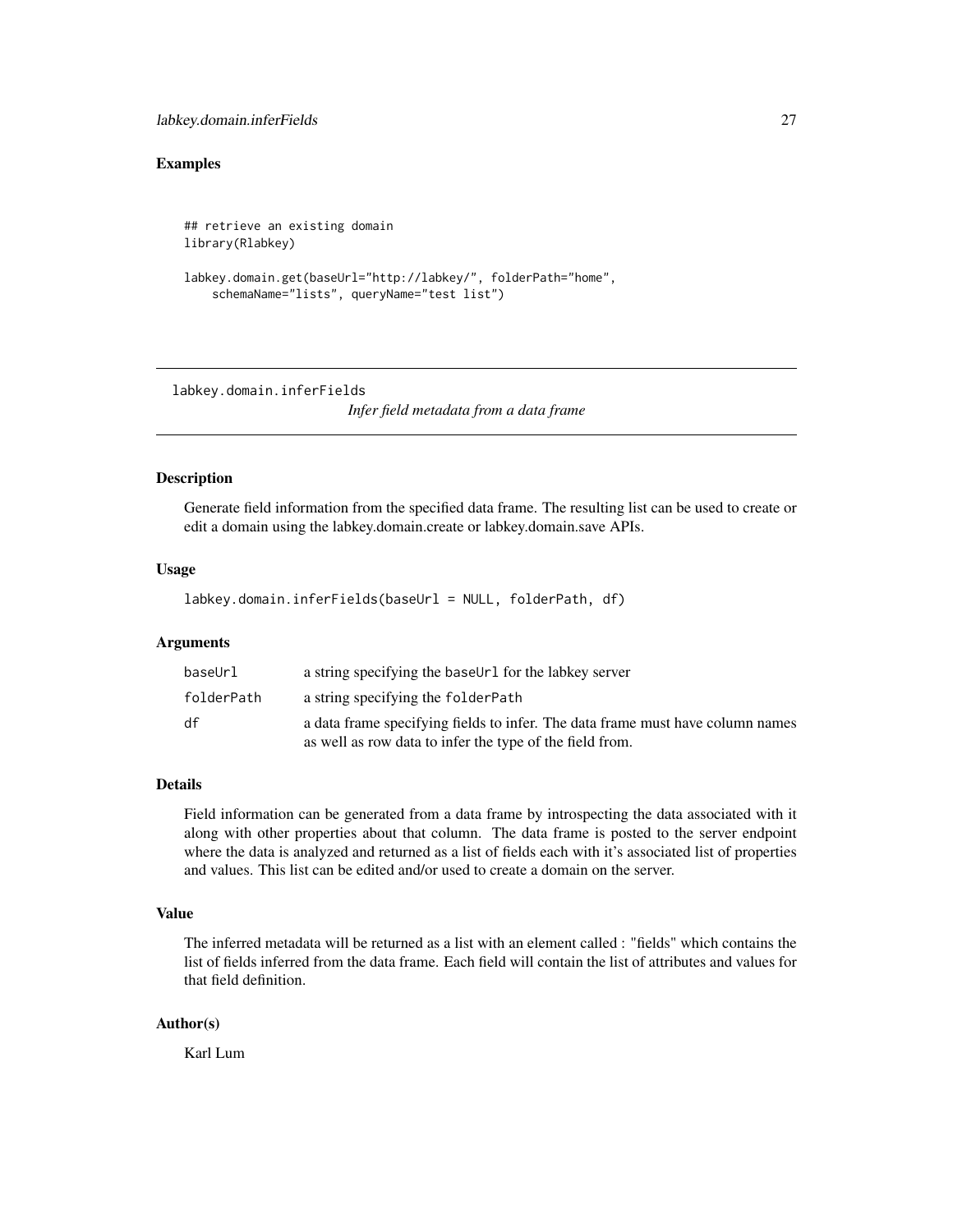### <span id="page-27-0"></span>See Also

[labkey.domain.get](#page-25-1), [labkey.domain.create](#page-13-1), [labkey.domain.createDesign](#page-21-1), [labkey.domain.createIndices](#page-22-1), [labkey.domain.save](#page-27-1), [labkey.domain.drop](#page-23-1)

### Examples

## create a data frame and infer it's fields library(Rlabkey)

```
df <- data.frame(ptid=c(1:3), age = c(10,20,30), sex = c("f", "m", "f"))
fields <- labkey.domain.inferFields(baseUrl="http://labkey/", folderPath="home", df=df)
```
<span id="page-27-1"></span>labkey.domain.save *Updates an existing LabKey domain*

### Description

Modify an existing domain with the specified domain design.

#### Usage

labkey.domain.save(baseUrl=NULL, folderPath, schemaName, queryName, domainDesign)

### Arguments

| baseUrl      | a string specifying the baseUrlfor the labkey server      |
|--------------|-----------------------------------------------------------|
| folderPath   | a string specifying the folder Path                       |
| schemaName   | a string specifying the name of the schema of the domain  |
| queryName    | a string specifying the query name                        |
| domainDesign | a list data structure with the domain design to update to |

### Value

A list containing elements describing the domain after the update. The structure is the same as a domain design created by labkey.createDomainDesign

### Author(s)

Karl Lum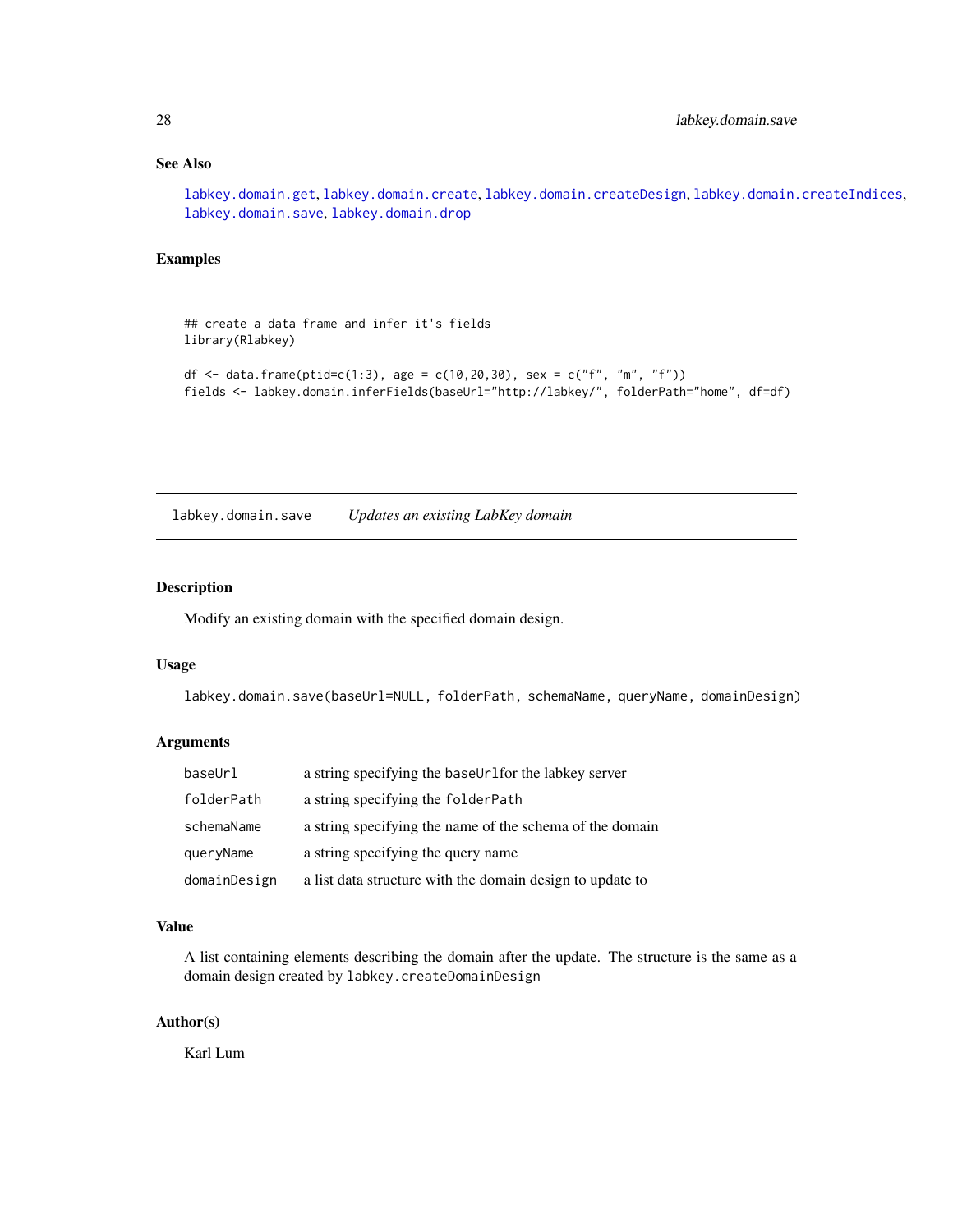### <span id="page-28-0"></span>labkey.executeSql 29

### See Also

[labkey.domain.get](#page-25-1), [labkey.domain.inferFields](#page-26-1), [labkey.domain.createDesign](#page-21-1), [labkey.domain.createIndices](#page-22-1), [labkey.domain.create](#page-13-1), [labkey.domain.drop](#page-23-1), [labkey.domain.createConditionalFormat](#page-18-1), labkey.domain.createCo [labkey.domain.FILTER\\_TYPES](#page-24-1)

### Examples

```
library(Rlabkey)
## change the type of one of the columns
domain <- labkey.domain.get(baseUrl="http://labkey/", folderPath="home",
    schemaName="lists", queryName="test list")
domain$fields[3,]$rangeURI = "xsd:string"
domain$fields[3,]$name = "changed to string"
labkey.domain.save(baseUrl="http://labkey/", folderPath="home",
    schemaName="lists", queryName="test list", domainDesign=domain)
```
<span id="page-28-1"></span>labkey.executeSql *Retrieve data from a LabKey Server using SQL commands*

#### Description

Use Sql commands to specify data to be imported into R. Prior to import, data can be manipulated through standard SQL commands supported in LabKey SQL.

#### Usage

```
labkey.executeSql(baseUrl, folderPath, schemaName, sql,
   maxRows = NULL, rowOffset = NULL, colSort=NULL,
   showHidden = FALSE, colNameOpt='caption',
   containerFilter=NULL, parameters=NULL)
```
### Arguments

| baseUrl    | a string specifying the baseUrlfor the labkey server                                                                                                                      |
|------------|---------------------------------------------------------------------------------------------------------------------------------------------------------------------------|
| folderPath | a string specifying the folderPath                                                                                                                                        |
| schemaName | a string specifying the schema Name for the query                                                                                                                         |
| sql        | a string containing the sql commands to be executed                                                                                                                       |
| maxRows    | (optional) an integer specifying the maximum number of rows to return. If no<br>value is specified, all rows are returned.                                                |
| row0ffset  | (optional) an integer specifying which row of data should be the first row in the<br>retrieval. If no value is specified, rows will begin at the start of the result set. |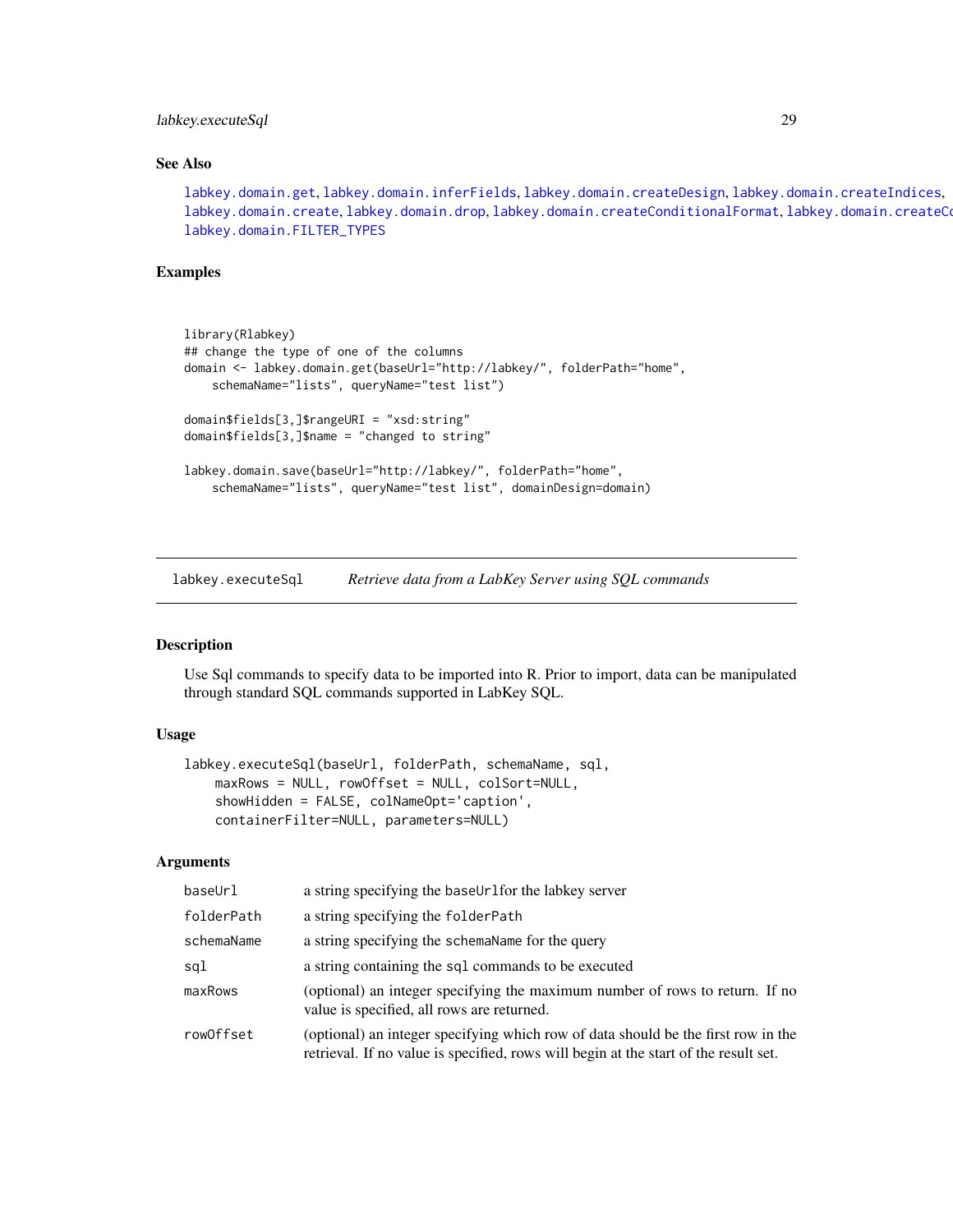| colSort         | (optional) a string including the name of the column to sort preceeded by a "+"<br>or "-" to indicate sort direction                                                                |
|-----------------|-------------------------------------------------------------------------------------------------------------------------------------------------------------------------------------|
| showHidden      | (optional) a logical value indicating whether or not to return data columns that<br>would normally be hidden from user view. Defaults to FALSE if no value pro-<br>vided.           |
| colNameOpt      | (optional) controls the name source for the columns of the output dataframe,<br>with valid values of 'caption', 'fieldname', and 'rname' See labkey.selectRows<br>for more details. |
| containerFilter |                                                                                                                                                                                     |
|                 | (optional) Specifies the containers to include in the scope of selectRows request.<br>A value of NULL is equivalent to "Current". Valid values are                                  |
|                 | • "Current": Include the current folder only                                                                                                                                        |
|                 | • "CurrentAndSubfolders": Include the current folder and all subfolders                                                                                                             |
|                 | • "CurrentPlusProject": Include the current folder and the project that con-<br>tains it                                                                                            |
|                 | • "CurrentAndParents": Include the current folder and its parent folders                                                                                                            |
|                 | • "CurrentPlusProjectAndShared": Include the current folder plus its project<br>plus any shared folders                                                                             |
|                 | • "AllFolders": Include all folders for which the user has read permission                                                                                                          |
| parameters      | (optional) List of name/value pairs for the parameters if the SQL references<br>underlying queries that are parameterized. For example, parameters=c("X=1",<br>"Y=2").              |

### Details

A full dataset or any portion of a dataset can be imported into an R data frame using the labkey.executeSql function. Function arguments are components of the url that identify the location of the data and the SQL actions that should be taken on the data prior to import.

See labkey. selectRows for a discussion of the valid options and defaults for colNameOpt.

### Value

The requested data are returned in a data frame with stringsAsFactors set to FALSE. Column names are set as determined by the colNameOpt parameter.

### Author(s)

Valerie Obenchain

### See Also

```
labkey.selectRows, makeFilter, labkey.insertRows, labkey.importRows, labkey.updateRows,
labkey.deleteRows, getRows
```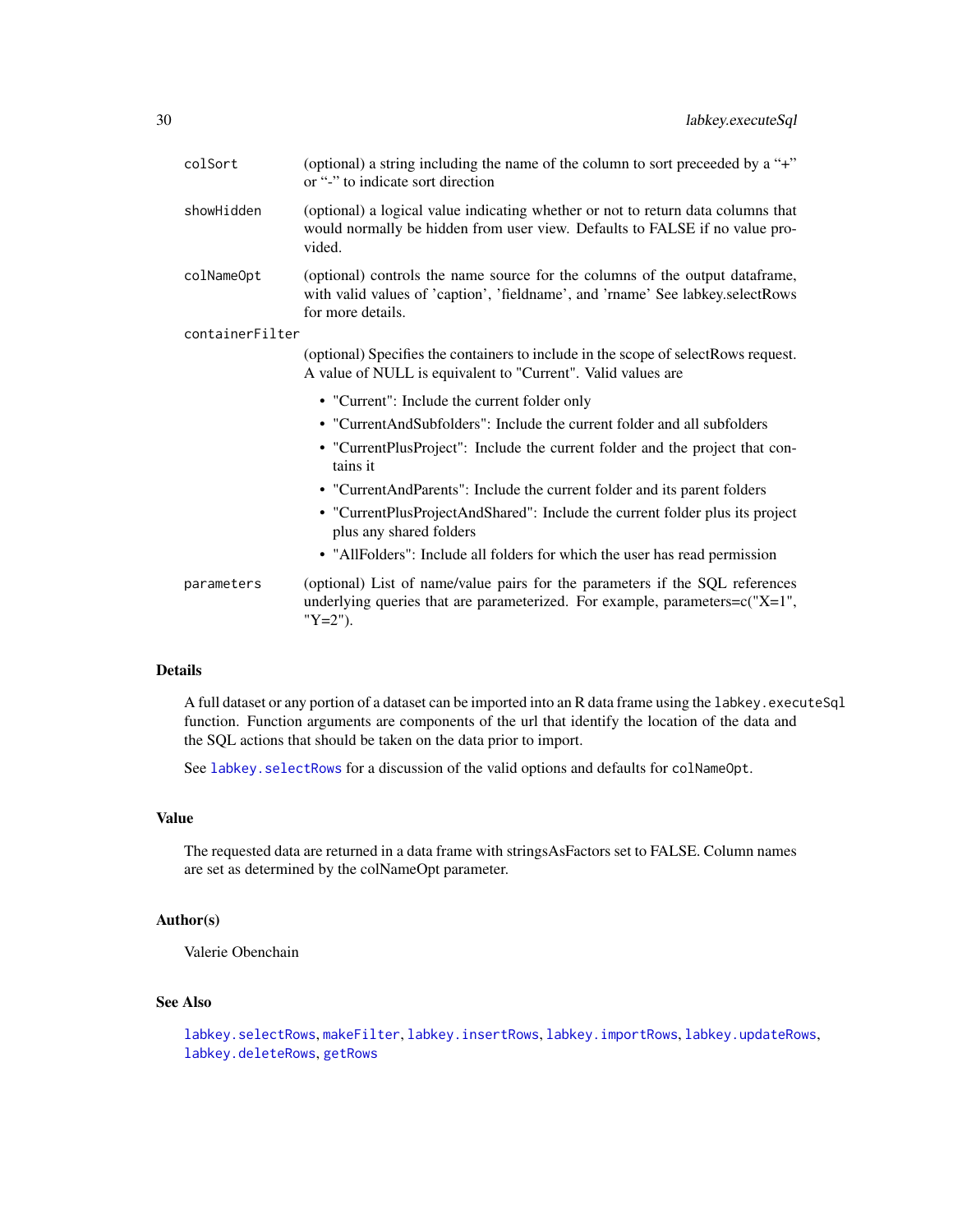### <span id="page-30-0"></span>Examples

```
## Example of an expicit join and use of group by and aggregates
# library(Rlabkey)
sql<- "SELECT AllTypesCategories.Category AS Category,
    SUM(AllTypes.IntFld) AS SumOfIntFld,
   AVG(AllTypes.DoubleFld) AS AvgOfDoubleFld
   FROM AllTypes LEFT JOIN AllTypesCategories
   ON (AllTypes.Category = AllTypesCategories.TextKey)
   WHERE AllTypes.Category IS NOT NULL
   GROUP BY AllTypesCategories.Category"
sqlResults <- labkey.executeSql(
   baseUrl="http://localhost:8080/labkey",
   folderPath="/apisamples",
   schemaName="lists",
   sgl = sgl)sqlResults
```
<span id="page-30-1"></span>labkey.experiment.createData

*Create an experiment data object*

### Description

Create an experiment data object.

### Usage

```
labkey.experiment.createData(config,
   dataClassId = NULL, dataClassName = NULL, dataFileUrl = NULL)
```
### **Arguments**

| config        | a list of base experiment object properties                            |
|---------------|------------------------------------------------------------------------|
| dataClassId   | (optional) a integer specifying the data class row ID                  |
| dataClassName | (optional) a string specifying the name of the data class              |
| dataFileUrl   | (optional) a string specifying the local file url of the uploaded file |

#### Details

Create an experiment data object which can be used as either input or output datas for an experiment run.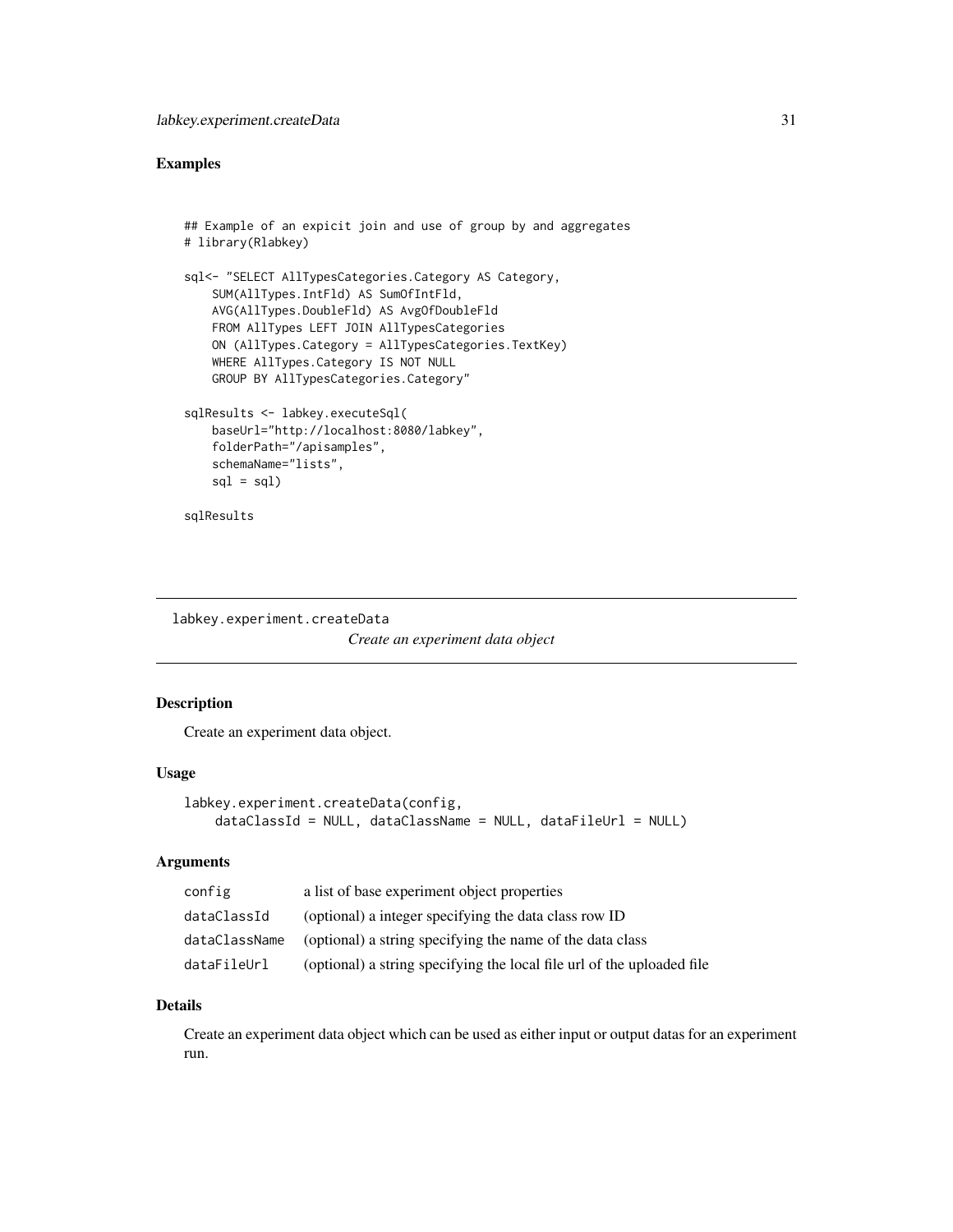### <span id="page-31-0"></span>Value

Returns the object representation of the experiment data object.

#### Author(s)

Karl Lum

### See Also

[labkey.experiment.saveBatch](#page-35-1), [labkey.experiment.createMaterial](#page-31-1), [labkey.experiment.createRun](#page-32-1)

### Examples

library(Rlabkey)

## create a non-assay backed run with data classes as data inputs and outputs

```
d1 <- labkey.experiment.createData(
       list(name = "dc-01"), dataClassId = 400)d2 <- labkey.experiment.createData(
       list(name = "dc-02"), dataClassId = 402)run <- labkey.experiment.createRun(
       list(name="new run"), dataInputs = d1, dataOutputs = d2)
labkey.experiment.saveBatch(baseUrl="http://labkey/", folderPath="home",
       protocolName=labkey.experiment.SAMPLE_DERIVATION_PROTOCOL, runList=run)
```
<span id="page-31-1"></span>labkey.experiment.createMaterial

*Create an experiment material object*

### Description

Create an experiment material object.

### Usage

labkey.experiment.createMaterial(config, sampleSetId = NULL, sampleSetName = NULL)

#### Arguments

| config        | a list of base experiment object properties               |
|---------------|-----------------------------------------------------------|
| sampleSetId   | (optional) a integer specifying the sample set row ID     |
| sampleSetName | (optional) a string specifying the name of the sample set |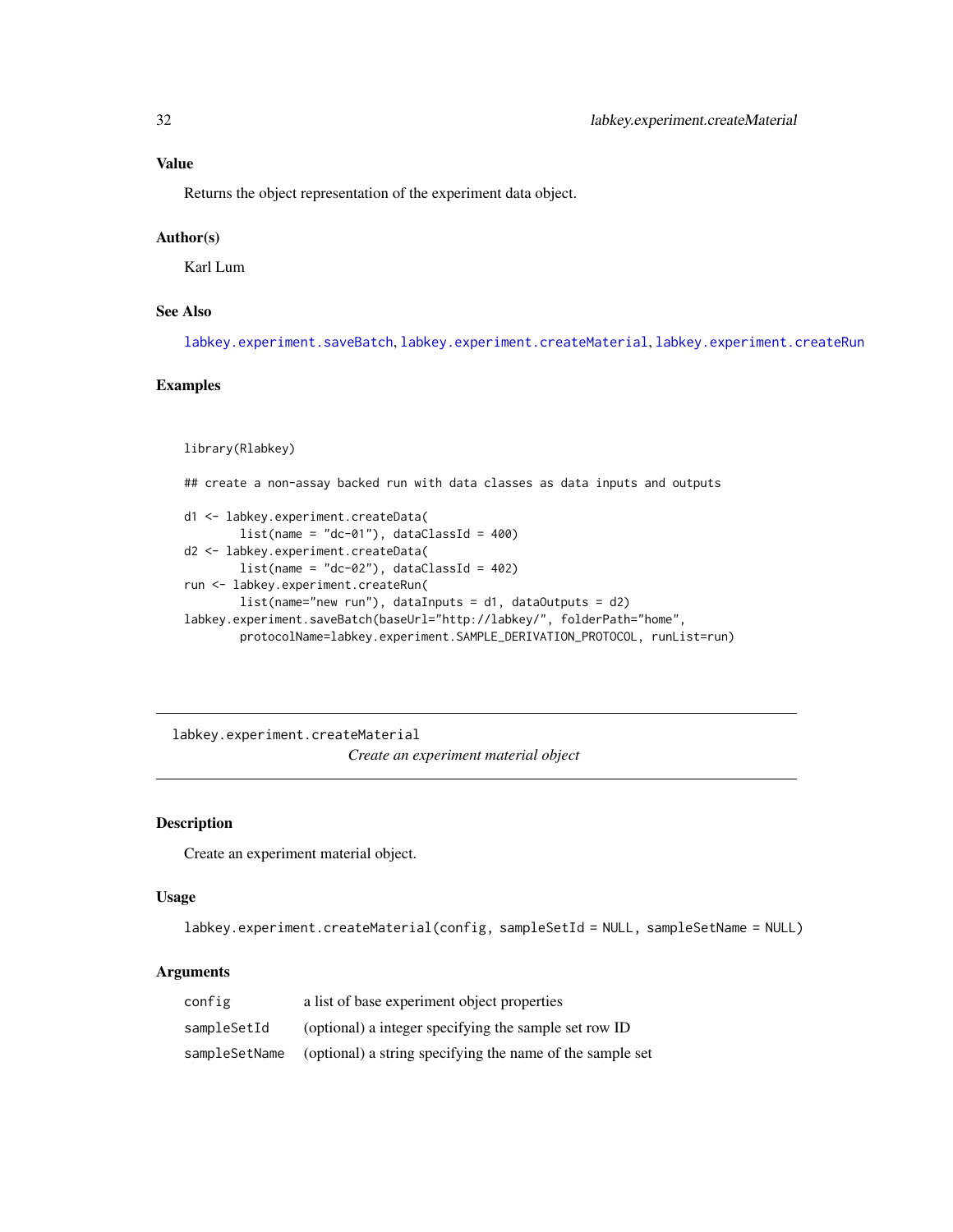### <span id="page-32-0"></span>Details

Create an experiment material object which can be used as either input or output materials for an experiment run.

### Value

Returns the object representation of the experiment material object.

#### Author(s)

Karl Lum

### See Also

[labkey.experiment.saveBatch](#page-35-1), [labkey.experiment.createData](#page-30-1), [labkey.experiment.createRun](#page-32-1)

### Examples

```
library(Rlabkey)
```
## create a non-assay backed run with samples as material inputs and outputs

```
m1 <- labkey.experiment.createMaterial(
        list(name = "87444063.2604.626"), sampleSetName = "Study Specimens")
m2 <- labkey.experiment.createMaterial(
        list(name = "87444063.2604.625"), sampleSetName = "Study Specimens")
run <- labkey.experiment.createRun(
       list(name="new run"), materialInputs = m1, materialOutputs = m2)
labkey.experiment.saveBatch(baseUrl="http://labkey/", folderPath="home",
        protocolName=labkey.experiment.SAMPLE_DERIVATION_PROTOCOL, runList=run)
```
<span id="page-32-1"></span>labkey.experiment.createRun *Create an experiment run object*

### Description

Create an experiment run object.

#### Usage

```
labkey.experiment.createRun(config,
   dataInputs = NULL, dataOutputs = NULL, dataRows = NULL,
   materialInputs = NULL, materialOutputs = NULL, plateMetadata = NULL)
```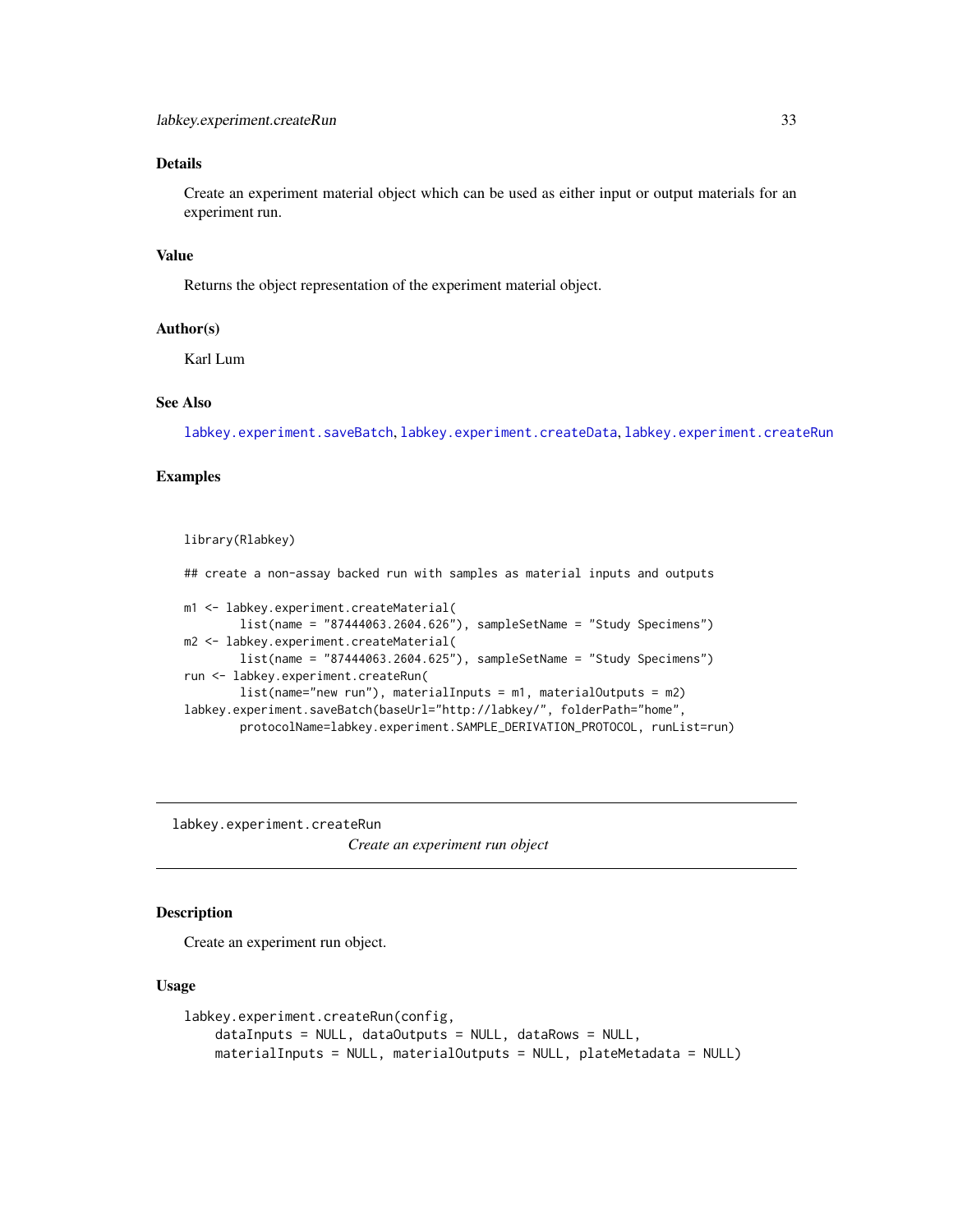#### **Arguments**

| config          | a list of base experiment object properties                                                                  |  |
|-----------------|--------------------------------------------------------------------------------------------------------------|--|
| dataInputs      | (optional) a list of experiment data objects to be used as data inputs to the run                            |  |
| dataOutputs     | (optional) a list of experiment data objects to be used as data outputs to the run                           |  |
| dataRows        | (optional) a data frame containing data rows to be uploaded to the assay backed<br>run                       |  |
|                 | material Inputs (optional) a list of experiment material objects to be used as material inputs to<br>the run |  |
| materialOutputs |                                                                                                              |  |
|                 | (optional) a list of experiment material objects to be used as material outputs to<br>the run                |  |
| plateMetadata   | (optional) if the assay supports plate templates, the plate metadata object to<br>upload                     |  |

### Details

Create an experiment run object which can be used in the saveBatch function.

### Value

Returns the object representation of the experiment run object.

#### Author(s)

Karl Lum

#### See Also

[labkey.experiment.saveBatch](#page-35-1), [labkey.experiment.createData](#page-30-1), [labkey.experiment.createMaterial](#page-31-1)

### Examples

```
library(Rlabkey)
```
## create a non-assay backed run with samples as material inputs and outputs

```
m1 <- labkey.experiment.createMaterial(
        list(name = "87444063.2604.626"), sampleSetName = "Study Specimens")
m2 <- labkey.experiment.createMaterial(
       list(name = "87444063.2604.625"), sampleSetName = "Study Specimens")
run <- labkey.experiment.createRun(
       list(name="new run"), materialInputs = m1, materialOutputs = m2)
labkey.experiment.saveBatch(baseUrl="http://labkey/", folderPath="home",
        protocolName=labkey.experiment.SAMPLE_DERIVATION_PROTOCOL, runList=run)
```
## import an assay run which includes plate metadata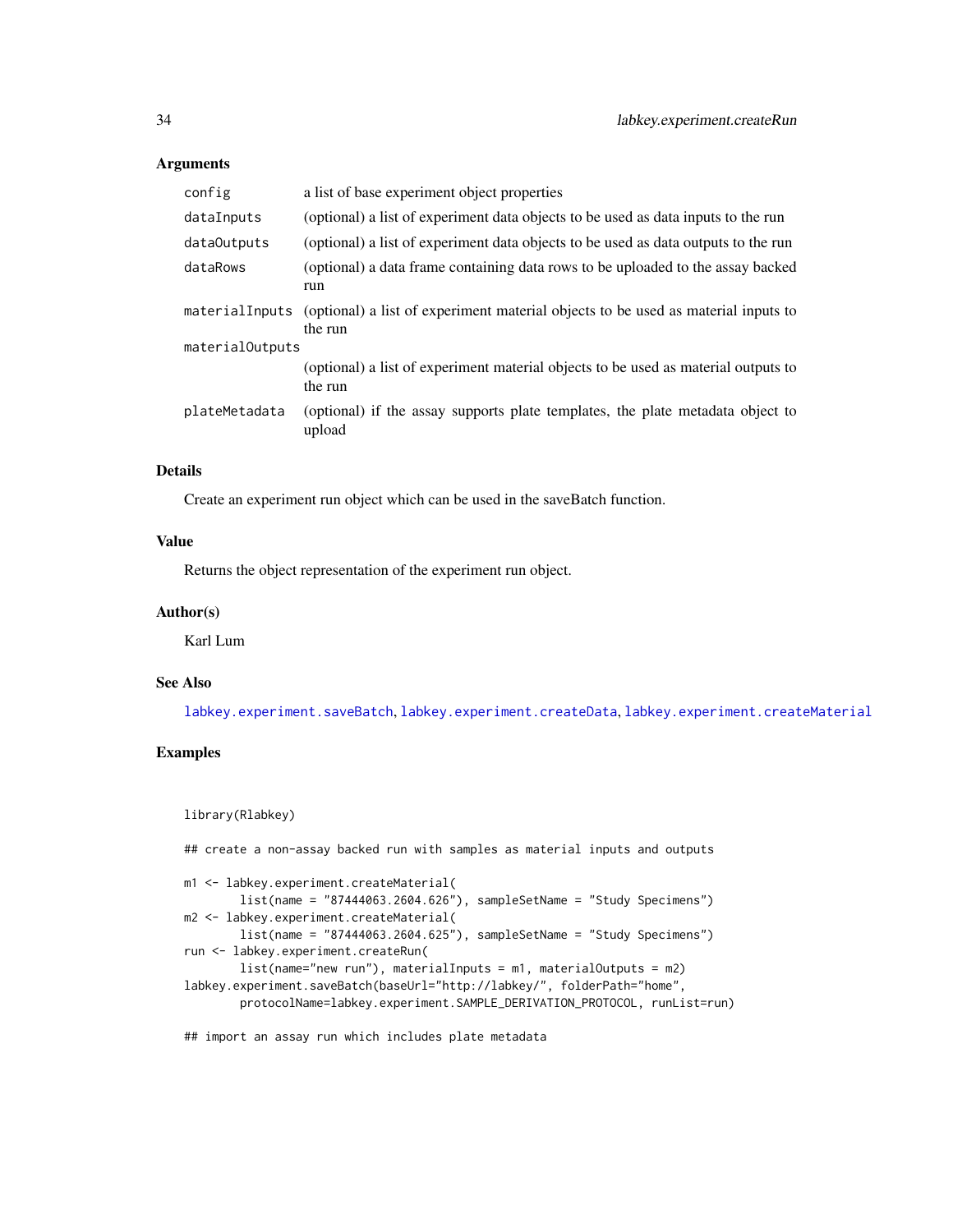```
df \le data.frame(participantId=c(1:3), visitId = c(10,20,30), welllocation = c("A1", "D11", "F12"))
runConfig <- fromJSON(txt='{"assayId": 310,
    "name" : "api imported run with plate metadata",
    "properties" : {
     "PlateTemplate" : "urn:lsid:labkey.com:PlateTemplate.Folder-6:d8bbec7d-34cd-1038-bd67-b3bd"
    }}
}')
plateMetadata <- fromJSON(txt='{
      "control" : {
        "positive" : {"dilution": 0.005},
        "negative" : {"dilution": 1.0}
      },
      "sample" : {
     "SA01" : {"dilution": 1.0, "ID" : 111, "Barcode" : "BC_111", "Concentration" : 0.0125},
        "SA02" : {"dilution": 2.0, "ID" : 222, "Barcode" : "BC_222"},
        "SA03" : {"dilution": 3.0, "ID" : 333, "Barcode" : "BC_333"},
        "SA04" : {"dilution": 4.0, "ID" : 444, "Barcode" : "BC_444"}
      }
    }')
run <- labkey.experiment.createRun(runConfig, dataRows = df, plateMetadata = plateMetadata)
labkey.experiment.saveBatch(
   baseUrl="http://labkey/", folderPath="home",
    assayConfig=list(assayId = 310), runList=run
)
```
labkey.experiment.SAMPLE\_DERIVATION\_PROTOCOL *Constant for the Simple Derivation Protocol*

### **Description**

Simple Derivation Protocol constant.

#### Details

This value can be used in the labkey.experiment.saveBatch function when creating runs that aren't backed by an assay protocol.

#### Author(s)

Karl Lum

#### See Also

[labkey.experiment.saveBatch](#page-35-1)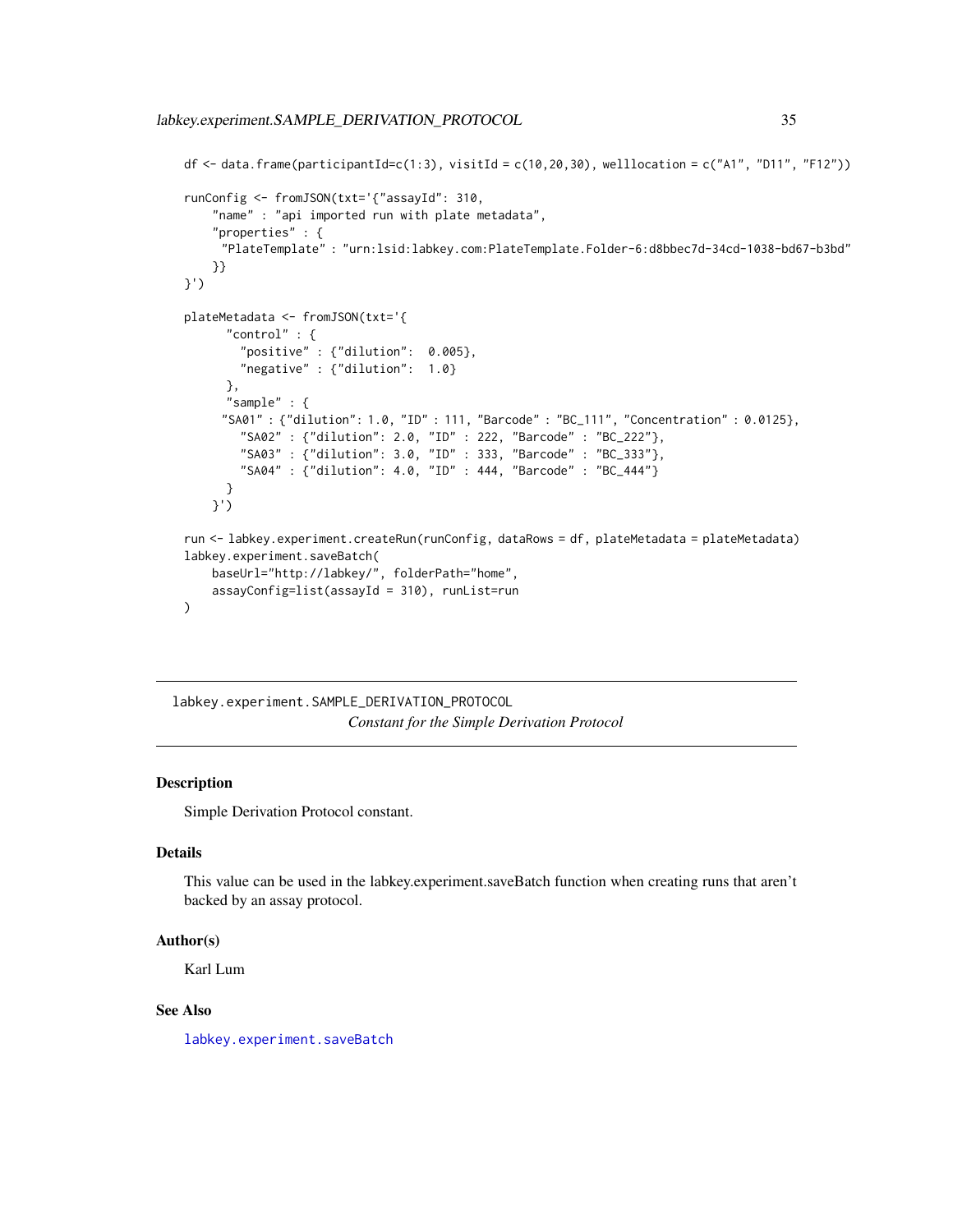<span id="page-35-1"></span><span id="page-35-0"></span>labkey.experiment.saveBatch

*Saves a modified experiment batch*

### Description

Saves a modified experiment batch.

### Usage

```
labkey.experiment.saveBatch(baseUrl=NULL, folderPath,
   assayConfig = NULL, protocolName = NULL,
   batchPropertyList = NULL, runList)
```
### Arguments

| baseUrl           | (optional) a string specifying the baseUr1 for the labkey server        |
|-------------------|-------------------------------------------------------------------------|
| folderPath        | a string specifying the folder Path                                     |
| assayConfig       | (optional) a list specifying assay configuration information            |
| protocolName      | (optional) a string specifying the protocol name of the protocol to use |
| batchPropertyList |                                                                         |
|                   | (optional) a list of batch properties                                   |
| runList           | a list of experiment run objects                                        |
|                   |                                                                         |

### Details

Saves a modified batch. Runs within the batch may refer to existing data and material objects, either inputs or outputs, by ID or LSID. Runs may also define new data and materials objects by not specifying an ID or LSID in their properties.

Runs can be created for either assay or non-assay backed protocols. For an assay backed protocol, either the assayId or the assayName and providerName name must be specified in the assayConfig parameter. If a non-assay backed protocol is to be used, specify the protocolName string value, note that currently only the simple : labkey.experiment.SAMPLE\_DERIVATION\_PROTOCOL is supported.

Refer to the labkey.experiment.createData, labkey.experiment.createMaterial, and labkey.experiment.createRun helper functions to assemble the data structure that saveBatch expects.

### Value

Returns the object representation of the experiment batch.

### Author(s)

Karl Lum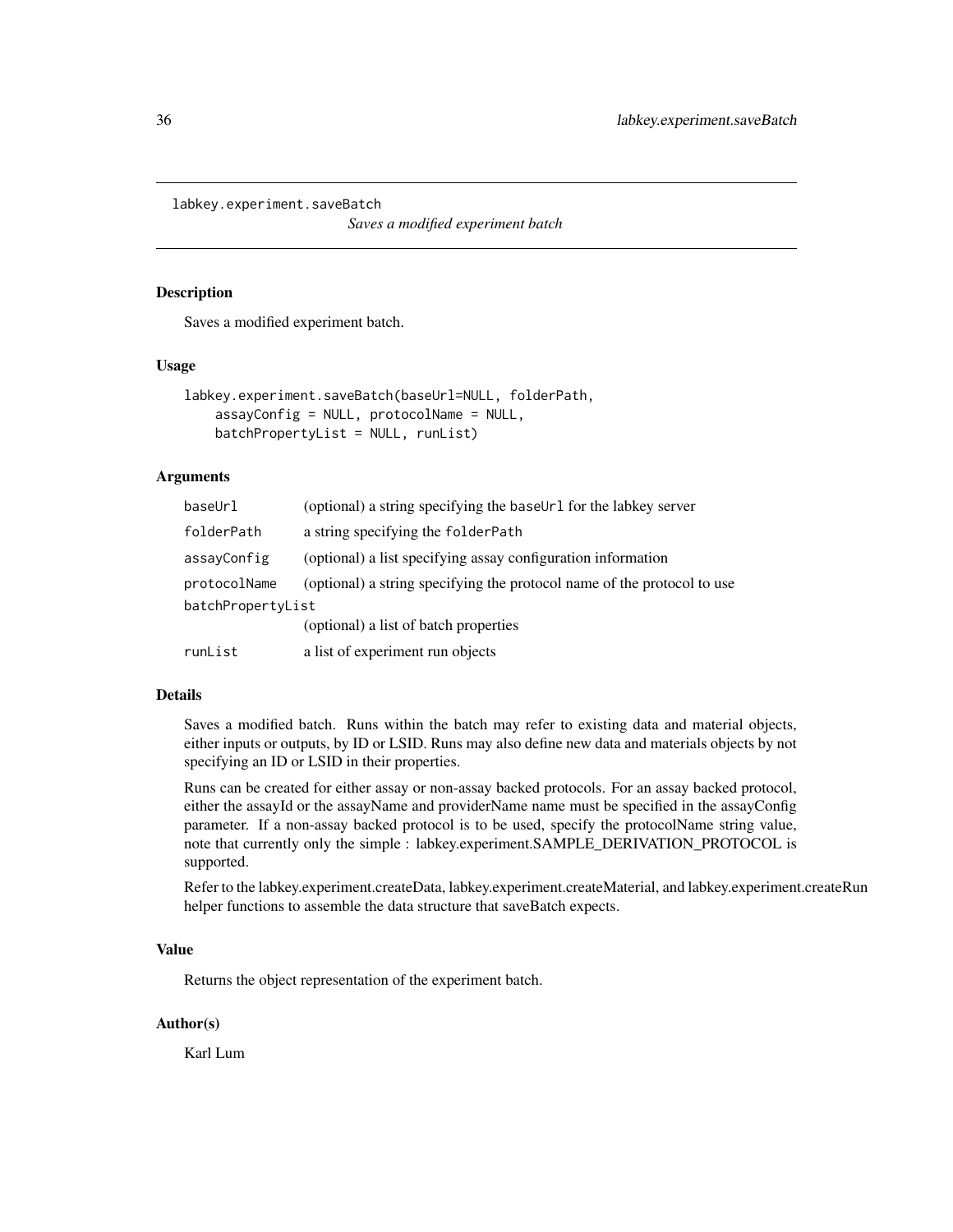#### See Also

[labkey.experiment.createData](#page-30-0), [labkey.experiment.createMaterial](#page-31-0), [labkey.experiment.createRun](#page-32-0)

### Examples

```
library(Rlabkey)
```
## uploads data to an existing assay

```
df <- data.frame(participantId=c(1:3), visitId = c(10,20,30), sex = c("f", "m", "f"))
bprops <- list(LabNotes="this is a simple demo")
bpl <- list(name=paste("Batch ", as.character(date())),properties=bprops)
run <- labkey.experiment.createRun(list(name="new assay run"), dataRows = df)
labkey.experiment.saveBatch(baseUrl="http://labkey/", folderPath="home",
    assayConfig=list(assayName="GPAT", providerName="General"),
    batchPropertyList=bpl, runList=run)
## create a non-assay backed run with samples as material inputs and outputs
m1 <- labkey.experiment.createMaterial(
       list(name = "87444063.2604.626"), sampleSetName = "Study Specimens")
m2 <- labkey.experiment.createMaterial(
       list(name = "87444063.2604.625"), sampleSetName = "Study Specimens")
run <- labkey.experiment.createRun(
       list(name="new run"), materialInputs = m1, materialOutputs = m2)
labkey.experiment.saveBatch(baseUrl="http://labkey/", folderPath="home",
       protocolName=labkey.experiment.SAMPLE_DERIVATION_PROTOCOL, runList=run)
## import an assay run which includes plate metadata
df \le data.frame(participantId=c(1:3), visitId = c(10,20,30), welllocation = c("A1", "D11", "F12"))
runConfig <- fromJSON(txt='{"assayId": 310,
    "name" : "api imported run with plate metadata",
    "properties" : {
     "PlateTemplate" : "urn:lsid:labkey.com:PlateTemplate.Folder-6:d8bbec7d-34cd-1038-bd67-b3bd"
    }}
}')
plateMetadata <- fromJSON(txt='{
      "control" : {
        "positive" : {"dilution": 0.005},
        "negative" : {"dilution": 1.0}
     },
      "sample" : {
     "SA01" : {"dilution": 1.0, "ID" : 111, "Barcode" : "BC_111", "Concentration" : 0.0125},
        "SA02" : {"dilution": 2.0, "ID" : 222, "Barcode" : "BC_222"},
       "SA03" : {"dilution": 3.0, "ID" : 333, "Barcode" : "BC_333"},
        "SA04" : {"dilution": 4.0, "ID" : 444, "Barcode" : "BC_444"}
      }
```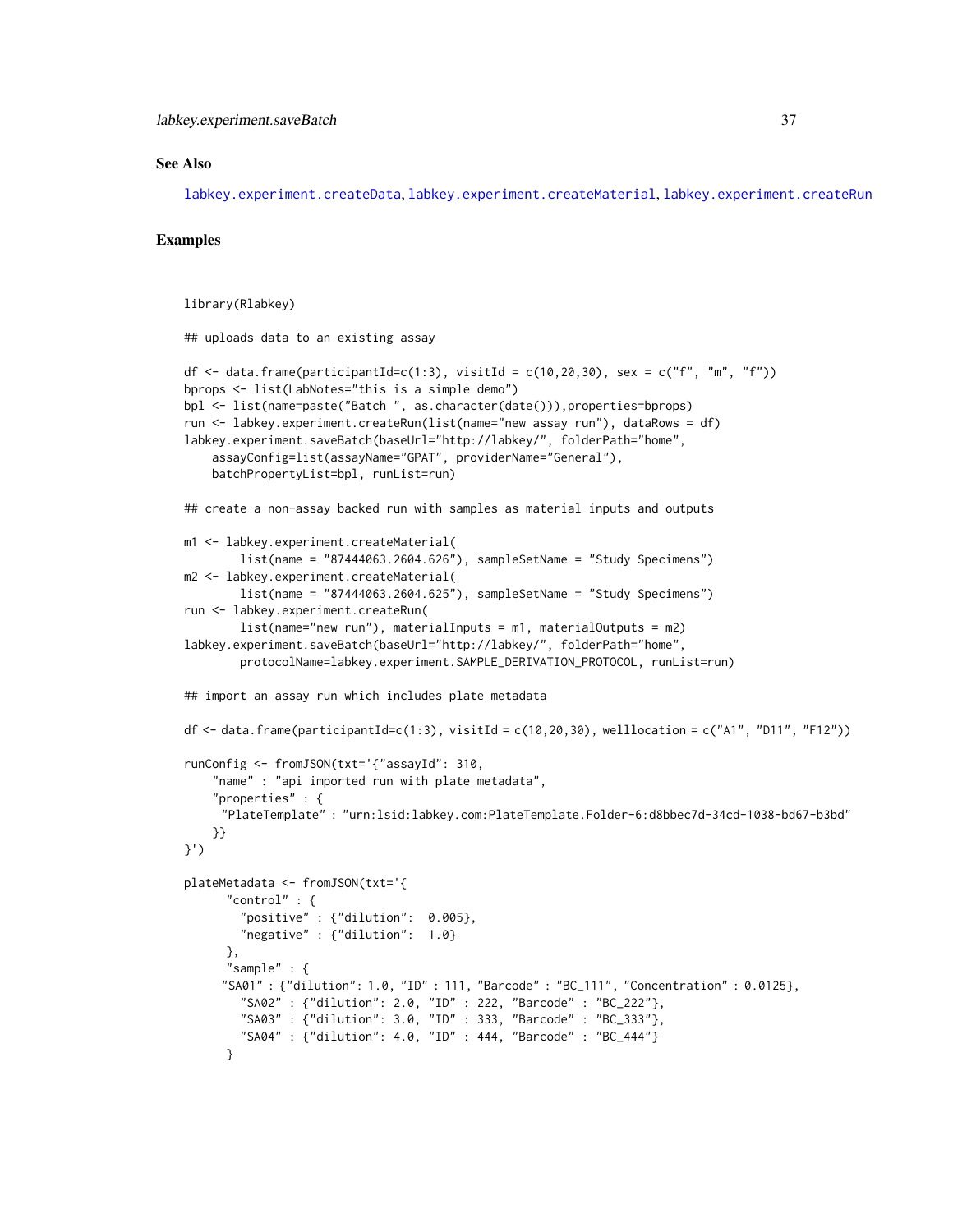}') run <- labkey.experiment.createRun(runConfig, dataRows = df, plateMetadata = plateMetadata) labkey.experiment.saveBatch( baseUrl="http://labkey/", folderPath="home", assayConfig=list(assayId = 310), runList=run )

labkey.experiment.saveRuns

# *Saves Runs.*

# Description

Saves experiment runs.

# Usage

```
labkey.experiment.saveRuns(baseUrl=NULL, folderPath,
   protocolName, runList)
```
### Arguments

| baseUrl      | (optional) a string specifying the baseUr1 for the labkey server |
|--------------|------------------------------------------------------------------|
| folderPath   | a string specifying the folderPath                               |
| protocolName | a string specifying the protocol name of the protocol to use     |
| runList      | a list of experiment run objects                                 |

### Details

Saves experiment runs. Runs may refer to existing data and material objects, either inputs or outputs, by ID or LSID. Runs may also define new data and materials objects by not specifying an ID or LSID in their properties.

Refer to the labkey.experiment.createData, labkey.experiment.createMaterial, and labkey.experiment.createRun helper functions to assemble the data structure that saveRuns expects.

# Value

Returns the object representation of the experiment run.

### Author(s)

Ankur Juneja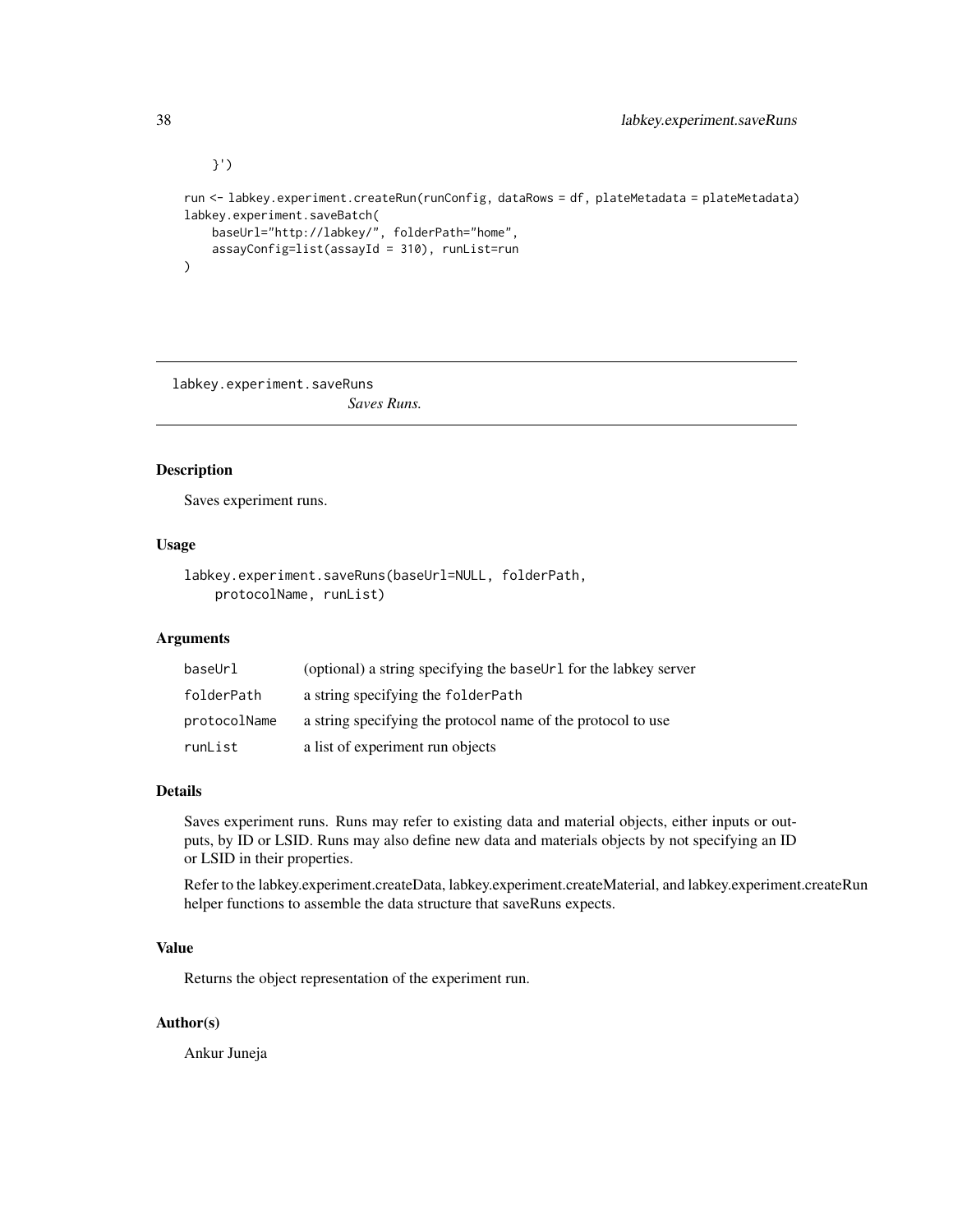### labkey.getBaseUrl 39

# See Also

[labkey.experiment.createData](#page-30-0), [labkey.experiment.createMaterial](#page-31-0), [labkey.experiment.createRun](#page-32-0)

# Examples

library(Rlabkey)

```
## example with materialInputs and materialOutputs
m1 <- labkey.experiment.createMaterial(
        list(name = "87444063.2604.626"), sampleSetName = "Study Specimens")
m2 <- labkey.experiment.createMaterial(
        list(name = "87444063.2604.625"), sampleSetName = "Study Specimens")
run <- labkey.experiment.createRun(
        list(name="new run"), materialInputs = m1, materialOutputs = m2)
labkey.experiment.saveRuns(baseUrl="http://labkey/", folderPath="home",
        protocolName=labkey.experiment.SAMPLE_DERIVATION_PROTOCOL, runList=run)
```
labkey.getBaseUrl *Get the default baseUrl parameter used for all http or https requests*

### Description

Use this function to get "baseUrl" package environment variables to be used for all http or https requests.

#### Usage

```
labkey.getBaseUrl(baseUrl=NULL)
```
#### Arguments

baseUrl server location including context path, if any. e.g. https://www.labkey.org/

### Details

The function takes an optional baseUrl parameter. When non empty parameter is passed in and if baseUrl has not been previously set, the function will remember the baseUrl value in package environment variables and return the formatted baseUrl. Skip baseUrl parameter to get previously set baseUrl.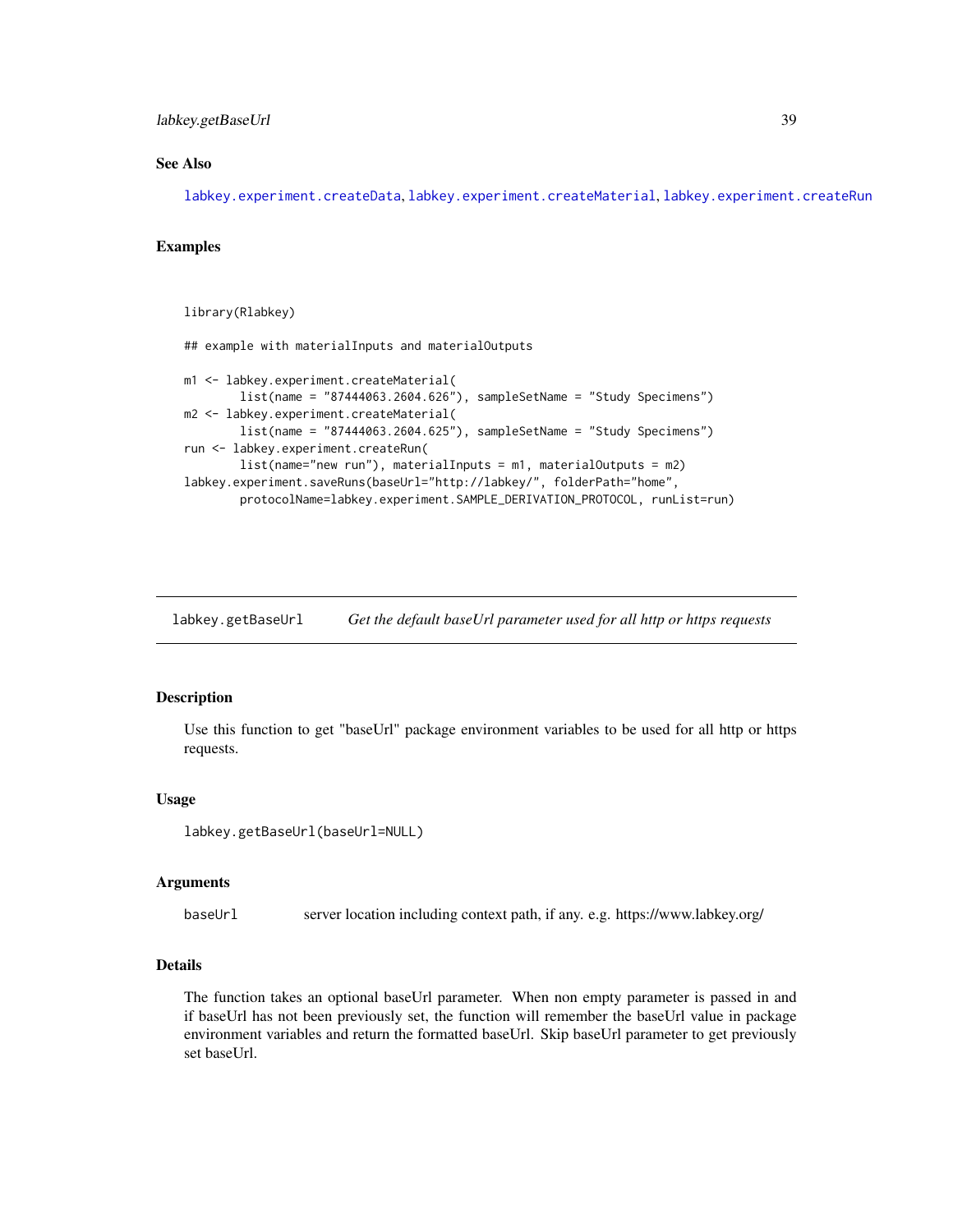# Examples

```
## Example of getting previously set baseUrl
library(Rlabkey)
labkey.setDefaults(apiKey="session|abcdef0123456789abcdef0123456789",
    baseUrl="http://labkey/")
labkey.getBaseUrl()
```
<span id="page-39-0"></span>labkey.getDefaultViewDetails *Retrieve the fields of a LabKey query view*

#### Description

Fetch a list of output fields and their attributes that are avaialble from the default view of a given query

#### Usage

```
labkey.getDefaultViewDetails(baseUrl, folderPath,
    schemaName, queryName)
```
### Arguments

| baseUrl    | a string specifying the baseUrlfor the labkey server |
|------------|------------------------------------------------------|
| folderPath | a string specifying the folderPath                   |
| schemaName | a string specifying the schema Name for the query    |
| queryName  | a string specifying the query Name                   |

### Details

Queries have a default "views" associeated with them. A query view can describe a subset or superset of the fields defined by the query. A query view is defined by using the "Customize View" button option on a LabKey data grid page. getDefaultViewDetails has the same arguments and returns the same shape of result data frame as getQueryDetails.The default view is the what you will get back on calling labkey.selectRows or getRows.

### Value

The output field attributes of the default view are returned as a data frame. See [labkey.getQueryDetails](#page-45-0) for a description.

# Author(s)

Peter Hussey, peter@labkey.com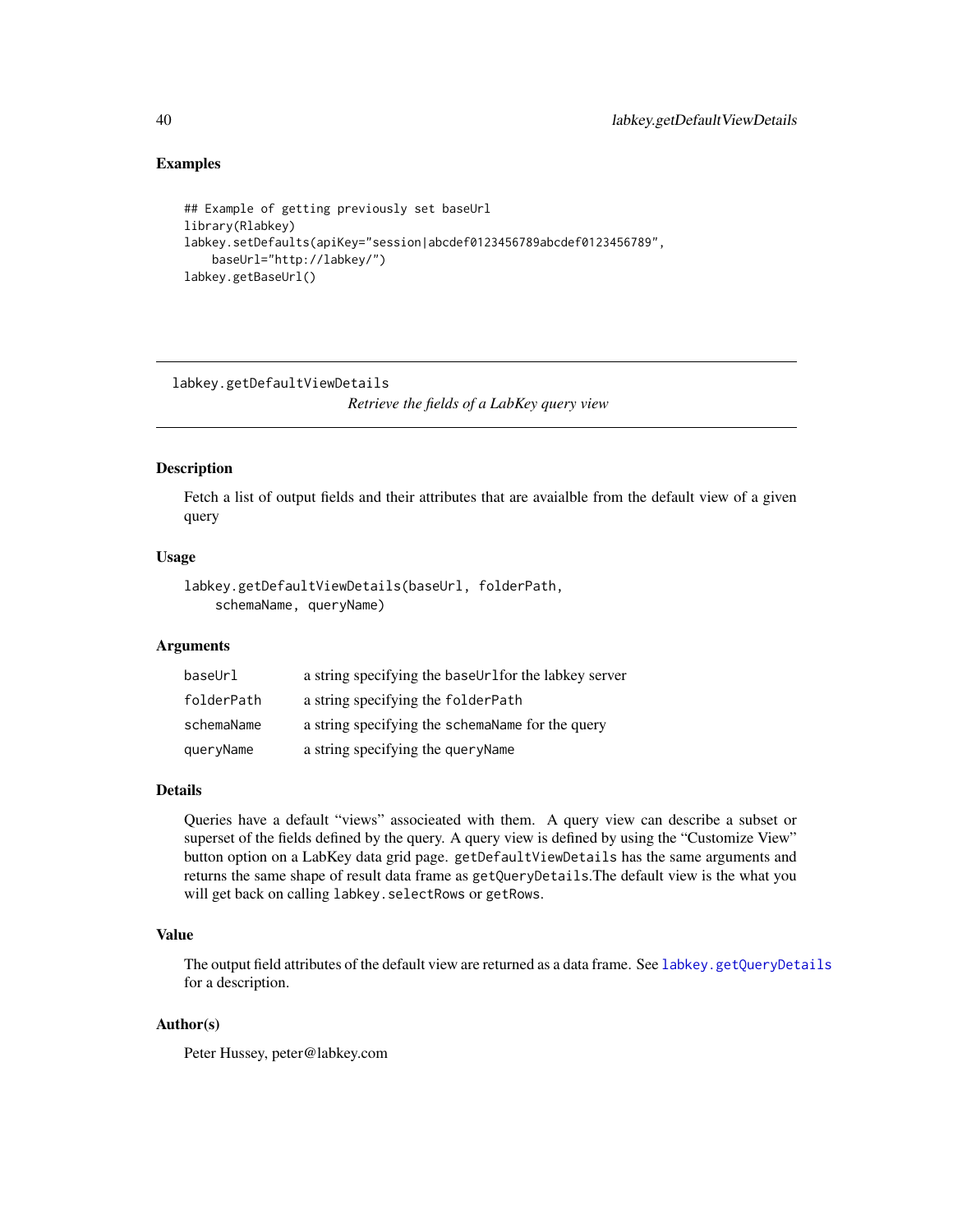# labkey.getFolders 41

# See Also

```
Retrieve data: labkey.selectRows, makeFilter, labkey.executeSql
labkey.updateRowslabkey.insertRowslabkey.importRowslabkey.deleteRows
List available data: labkey.getSchemas, labkey.getQueries, labkey.getQueryViews, labkey.getQueryDetails,
labkey.getLookupDetails
```
# Examples

```
## Details of fields of a default query view
# library(Rlabkey)
queryDF <- labkey.getDefaultViewDetails(
baseUrl="http://localhost:8080/labkey",
```

```
folderPath="/apisamples",
schemaName="lists",
queryName="AllTypes")
```
queryDF

labkey.getFolders *Retrieve a list of folders accessible to the current user*

#### Description

Fetch a list of all folders accessible to the current user, starting from a given folder.

# Usage

```
labkey.getFolders(baseUrl, folderPath,
       includeEffectivePermissions=TRUE,
       includeSubfolders=FALSE, depth=50)
```

| baseUrl                     | a string specifying the address of the LabKey Server, including the context root   |
|-----------------------------|------------------------------------------------------------------------------------|
| folderPath                  | the starting point for the search.                                                 |
| includeEffectivePermissions |                                                                                    |
|                             | If set to false, the effective permissions for this container resource will not be |
|                             | included. (defaults to TRUE).                                                      |
| includeSubfolders           |                                                                                    |
|                             | whether the search for subfolders should recurse down the folder hierarchy         |
| depth                       | maximum number of subfolder levels to show if includeSubfolders=TRUE               |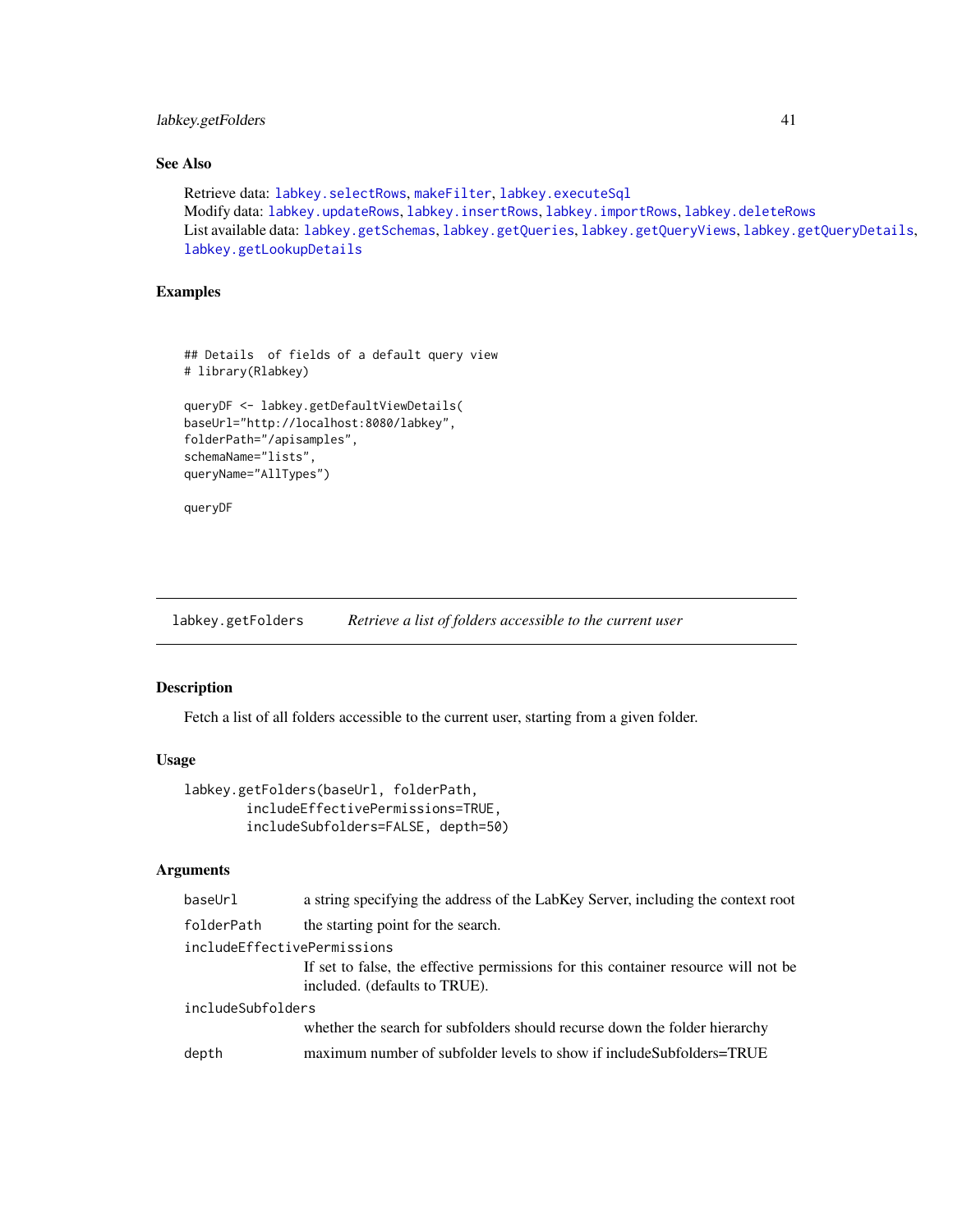# Details

Folders are a hierarchy of containers for data and files. The are the place where permissions are set in LabKey Server. The top level in a folder hierarchy is the project. Below the project is an arbitrary hierarchy of folders that can be used to partition data for reasons of security, visibility, and organization.

Folders cut across schemas. Some schemas, like the lists schema are not visible in a folder that has no list objects defined in it. Other schemas are visible in all folders.

# Value

The available folders are returned as a three-column data frame containing

| name                 | the name of the folder                                        |
|----------------------|---------------------------------------------------------------|
| folderPath           | the full path of the folder from the project root             |
| effectivePermissions |                                                               |
|                      | the current user's effective permissions for the given folder |

### Author(s)

Peter Hussey, peter@labkey.com

# See Also

[labkey.getQueries](#page-44-0), [labkey.getQueryViews](#page-47-0), [labkey.getQueryDetails](#page-45-0), [labkey.getDefaultViewDetails](#page-39-0), [labkey.getLookupDetails](#page-41-0), [labkey.security.getContainers](#page-76-0), [labkey.security.createContainer](#page-74-0), [labkey.security.deleteContainer](#page-75-0), [labkey.security.moveContainer](#page-79-0)

#### Examples

```
## List of folders
# library(Rlabkey)
folders <- labkey.getFolders("https://www.labkey.org", "/home")
folders
```
<span id="page-41-0"></span>labkey.getLookupDetails

*Retrieve detailed information on a LabKey query*

### Description

Fetch a list of output columns and their attributes from the query referenced by a lookup field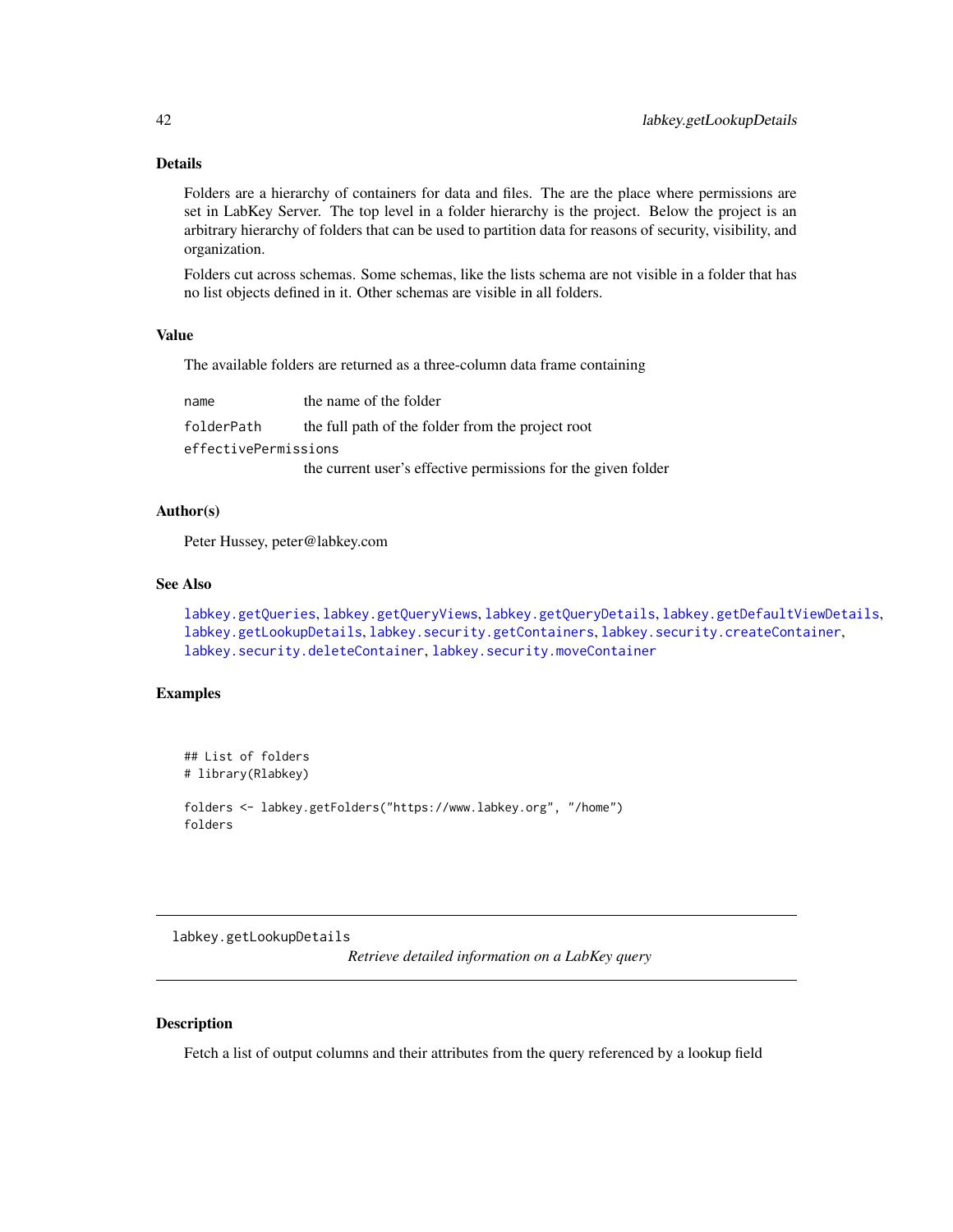# Usage

```
labkey.getLookupDetails(baseUrl, folderPath,
    schemaName, queryName, lookupKey)
```
### Arguments

| baseUrl    | a string specifying the address of the LabKey Server, including the context root                                                      |
|------------|---------------------------------------------------------------------------------------------------------------------------------------|
| folderPath | a string specifying the hierarchy of folders to the current folder (container) for<br>the operation, starting with the project folder |
| schemaName | a string specifying the schema name in which the query object is defined                                                              |
| queryName  | a string specifying the name the query                                                                                                |
| lookupKey  | a string specifying the qualified name of a lookup field (foreign key) relative to<br>the query specified by queryName                |

# Details

When getQueryDetails returns non-NA values for the lookupQueryName, the getLookupDetails function can be called to enumerate the fields from the query referenced by the lookup. These lookup fields can be added to the colSelect list of selectRows.

# Value

The available schemas are returned as a data frame, with the same columns as detailed in [labkey.getQueryDetails](#page-45-0)

### Author(s)

Peter Hussey, peter@labkey.com

# See Also

Retrieve data: [labkey.selectRows](#page-81-0),[makeFilter](#page-108-0), [labkey.executeSql](#page-28-0) Modify data: [labkey.updateRows](#page-91-0), [labkey.insertRows](#page-52-0), [labkey.importRows](#page-51-0), [labkey.deleteRows](#page-11-0) List available data: [labkey.getSchemas](#page-50-0), [labkey.getQueries](#page-44-0), [labkey.getQueryViews](#page-47-0), [labkey.getQueryDetails](#page-45-0), [labkey.getDefaultViewDetails](#page-39-0)

# Examples

```
## Details of fields of a query referenced by a lookup field
# library(Rlabkey)
lu1 <- labkey.getLookupDetails(
baseUrl="http://localhost:8080/labkey",
folderPath="/apisamples",
schemaName="lists",
queryName="AllTypes",
lookupKey="Category"
\mathcal{L}
```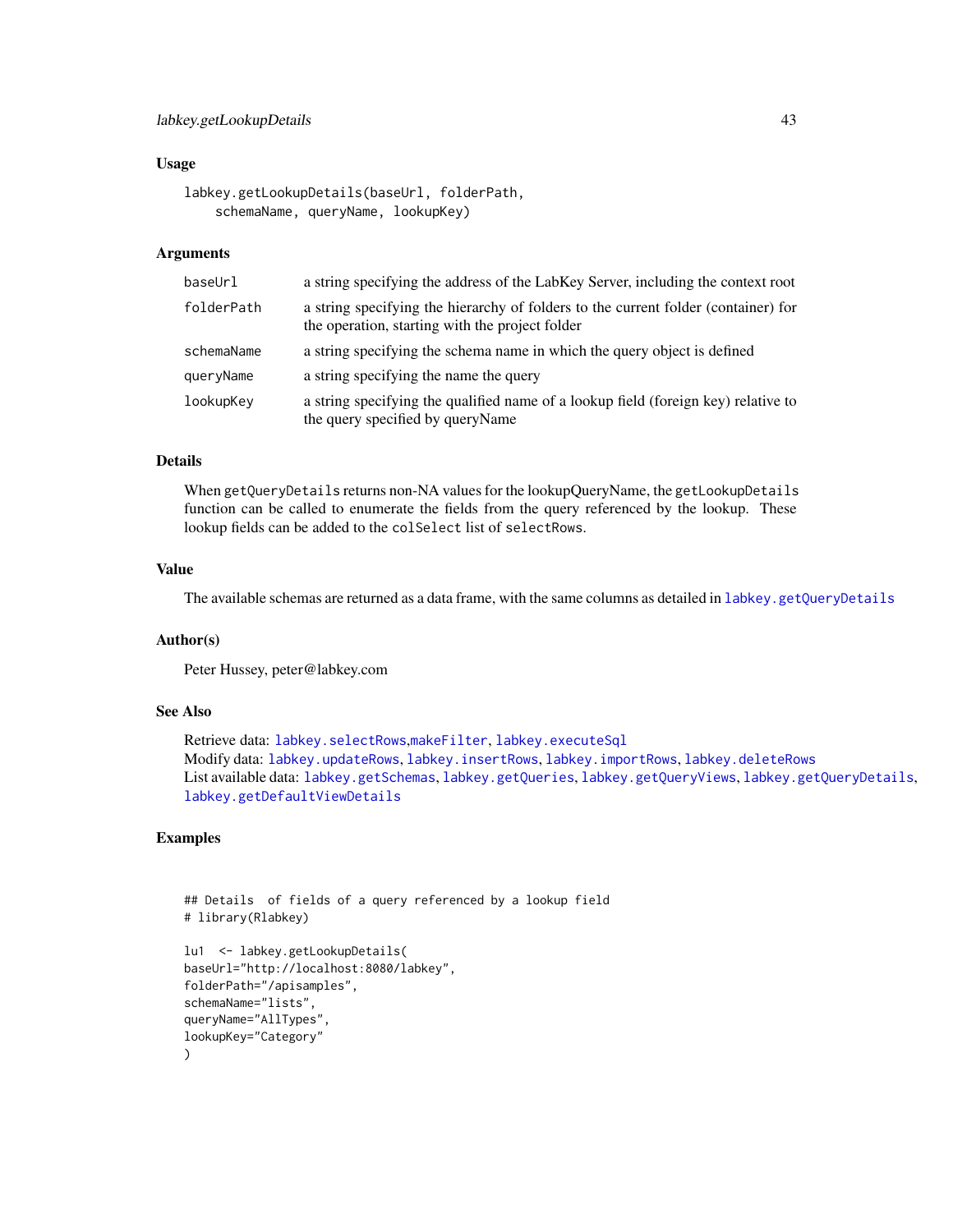```
## When a lookup field points to a query object that itself has a lookup
## field, use a compound fieldkey consisting of the lookup fields from
## the base query object to the target lookupDetails, separated by
## forward slashes
lu2<- labkey.getLookupDetails(
baseUrl="http://localhost:8080/labkey",
folderPath="/apisamples",
schemaName="lists",
queryName="AllTypes",
lookupKey="Category/Group"
)
lu2
## Now select a result set containing a field from the base query, a
## field from the 1st level of lookup, and one from the 2nd
rows<- labkey.selectRows(
baseUrl="http://localhost:8080/labkey",
folderPath="/apisamples",
schemaName="lists",
queryName="AllTypes",
colSelect=c("DisplayFld","Category/Category","Category/Group/GroupName"),
colFilter = makeFilter(c("Category/Group/GroupName",
   "NOT_EQUALS","TypeRange")), maxRows=20
 \mathcal{L}rows
```
labkey.getModuleProperty *Get effective module property value*

# Description

Get a specific effective module property value for folder

### Usage

```
labkey.getModuleProperty(baseUrl=NULL, folderPath, moduleName, propName)
```
### Arguments

| baseUrl    | server location including context path, if any. e.g. https://www.labkey.org/ |
|------------|------------------------------------------------------------------------------|
| folderPath | a string specifying the folder Path                                          |
| moduleName | name of the module                                                           |
| propName   | The module property name                                                     |

lu1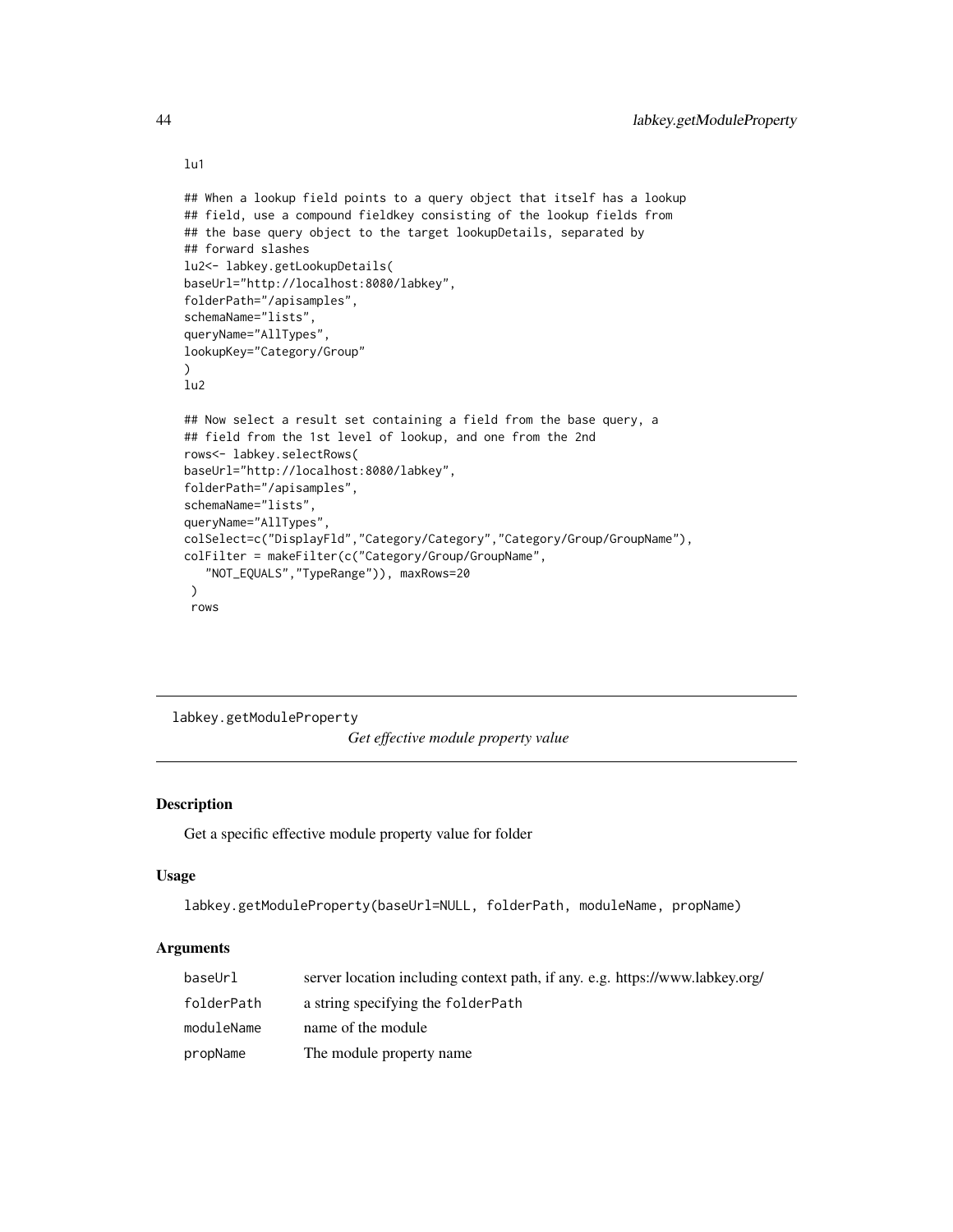# labkey.getQueries 45

### Examples

```
library(Rlabkey)
labkey.getModuleProperty(baseUrl="http://labkey/", folderPath="flowProject",
    moduleName="flow", propName="ExportToScriptFormat")
```
<span id="page-44-0"></span>labkey.getQueries *Retrieve a list of available queries for a specified LabKey schema*

#### Description

Fetch a list of queries available to the current user within in a specified folder context and specified schema

### Usage

labkey.getQueries(baseUrl, folderPath, schemaName)

#### Arguments

| baseUrl    | a string specifying the address of the LabKey Server, including the context root                                                      |
|------------|---------------------------------------------------------------------------------------------------------------------------------------|
| folderPath | a string specifying the hierarchy of folders to the current folder (container) for<br>the operation, starting with the project folder |
| schemaName | a string specifying the schema name in which the query object is defined                                                              |

#### Details

"Query" is the LabKey term for a data container that acts like a relational table within LabKey Server. Queries include lists, assay data results, user-defined queries, built-in SQL tables in individual modules, and tables or table-like objects in external schemas, For a specific queriable object, the data that is visible depends on the current user's permissions in a given folder. Function arguments identify the location of the server and the folder path.

#### Value

The available queries are returned as a three-column data frame containing one row for each field for each query in the specified schema. The three columns are

queryNamethe name of the query object, repeated once for every field defined as output of the query. fieldName the name of a query output field

captionthe caption of the named field as shown in the column header of a data grid, also known as a label

# Author(s)

Peter Hussey, peter@labkey.com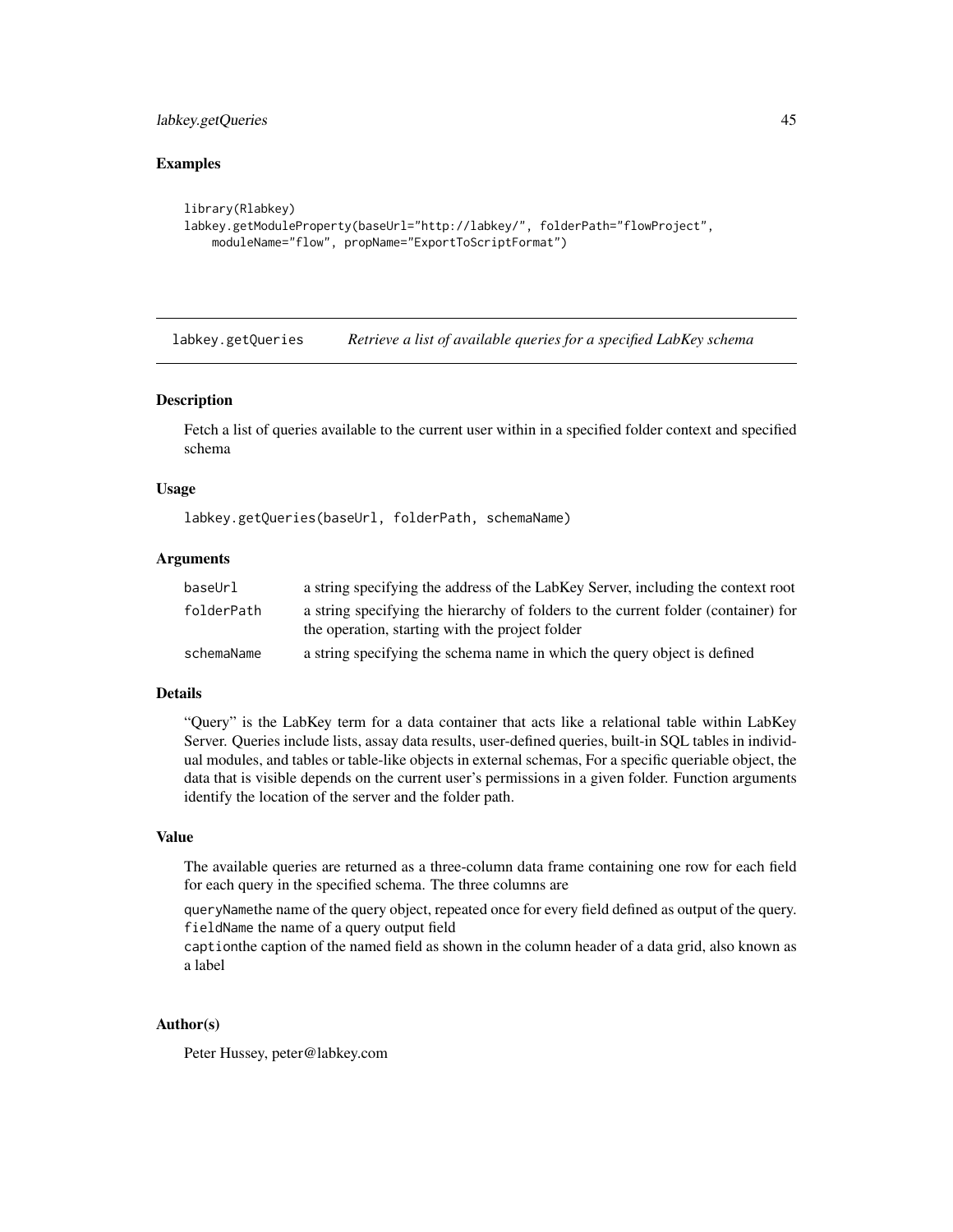# References

http://www.omegahat.net/RCurl/, https://www.labkey.org/project/home/begin.view

# See Also

Retrieve data: [labkey.selectRows](#page-81-0), [makeFilter](#page-108-0), [labkey.executeSql](#page-28-0) Modify data: [labkey.updateRows](#page-91-0), [labkey.insertRows](#page-52-0), [labkey.importRows](#page-51-0), [labkey.deleteRows](#page-11-0) List available data: [labkey.getSchemas](#page-50-0), [labkey.getQueryViews](#page-47-0), [labkey.getQueryDetails](#page-45-0), [labkey.getDefaultViewDetails](#page-39-0), [labkey.getLookupDetails](#page-41-0)

# Examples

```
## List of queries in a schema
# library(Rlabkey)
queriesDF <- labkey.getQueries(
baseUrl="https://www.labkey.org",
folderPath="/home",
schemaName="lists"
)
queriesDF
```
<span id="page-45-0"></span>labkey.getQueryDetails

*Retrieve detailed information on a LabKey query*

# Description

Fetch a list of output columns and their attributes that are avaialble from a given query

# Usage

```
labkey.getQueryDetails(baseUrl, folderPath, schemaName, queryName)
```

| baseUrl    | a string specifying the address of the LabKey Server, including the context root                                                      |
|------------|---------------------------------------------------------------------------------------------------------------------------------------|
| folderPath | a string specifying the hierarchy of folders to the current folder (container) for<br>the operation, starting with the project folder |
| schemaName | a string specifying the schema name in which the query object is defined                                                              |
| queryName  | a string specifying the name of the query                                                                                             |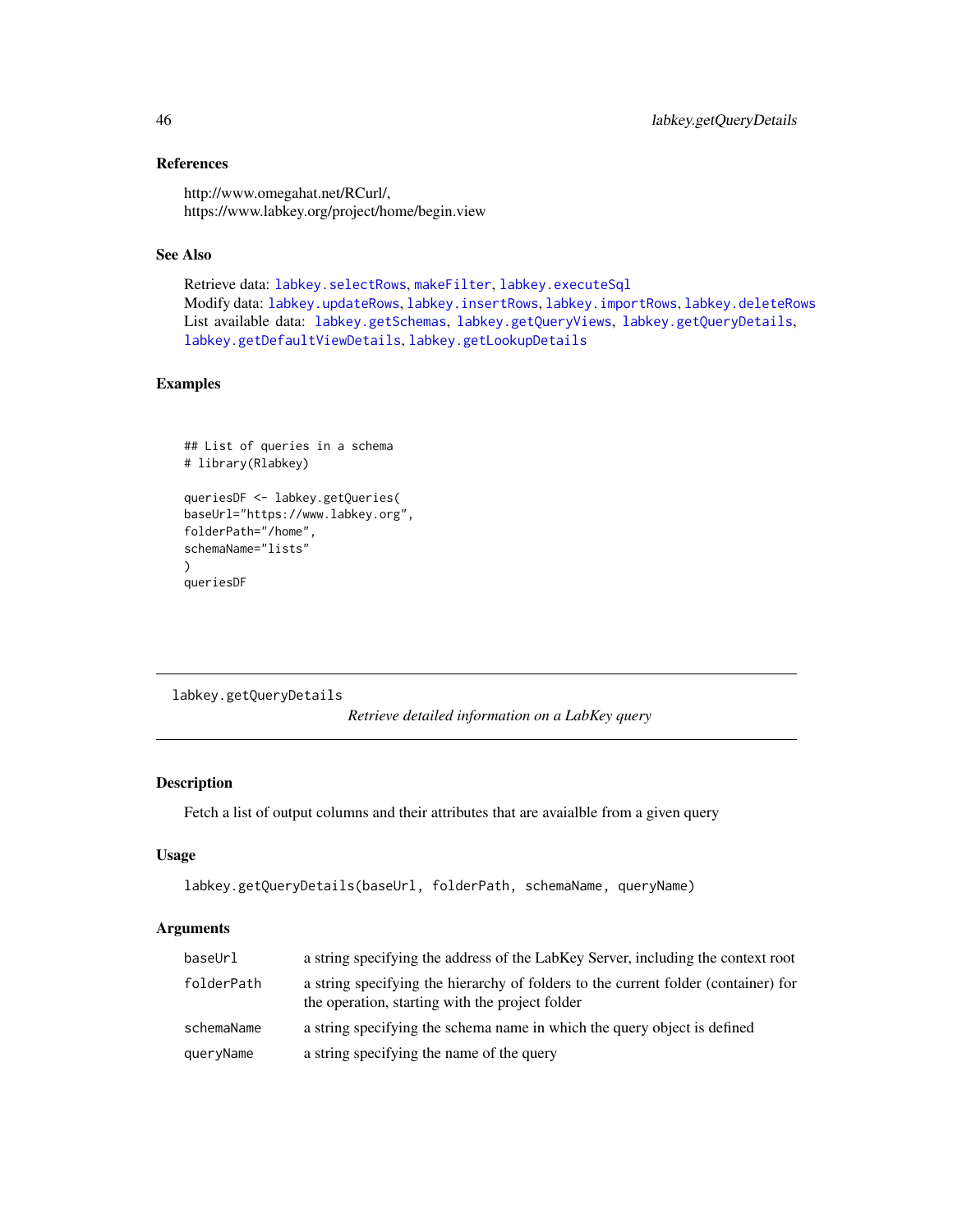#### Details

Queries have a default output list of fields defined by the "default view" of the query. To retrieve that set of fields with their detailed properties such as type and nullability, use labkey.getQueryDetails function. Function arguments are the components of the url that identify the location of the server, the folder path, the schema, and the name of the query.

The results from getQueryDetails describe the "field names" that are used to build the colSelect, colFilter and colSort parameters to selectRows. Each column in the data frame returned from selectRows corresponds to a field in the colSelect list.

There are two types of fieldNames that will be reported by the server in the output of this function. For fields that are directly defined in the query corresponding the queryName parameter for this function, the fieldName is simply the name assigned by the query. Because selectRows returns the results specified by the default view, however, there may be cases where this default view incorporates data from other queries that have a defined 1-M relationship with the table designated by the queryName. Such fields in related tables are referred to as "lookup" fields. Lookup fields have multi-part names using a forward slash as the delimiter. For example, in a samples data set, if the ParticipantId identifies the source of the sample, ParticipantId/CohortId/CohortName could be a reference to a CohortName field in a Cohorts data set.

These lookup fieldNames can appear in the default view and show up in the selectRows result. If a field from a lookup table is not in the default view, it can still be added to the output column list of labkey.selectRows. Use the labkey.getLookups to discover what additional fields are available via lookups, and then put their multipart fieldName values into the colSelect list. Lookup fields have the semantics of a LEFT JOIN in SQL, such that every record from the target queryName appears in the output whether or not there is a matching lookup field value.

### Value

The available schemas are returned as a data frame,

queryName the name of the query, repeated n times, where n is the number of output fields from the query

fieldName the fully qualified name of the field, relative to the specified queryName.

caption a more readable label for the data field, appears as a column header in grids

fieldKey the name part that identifies this field within its containing table, independent of its use as a lookup target.

type a string specifying the field type, e.g. Text, Number, Date, Integer

isNullable TRUE if the field can be left empty (null)

isKeyField TRUE if the field is part of the primary key

isAutoIncrement TRUE if the system will automatically assign a sequential integer in this on inserting a record

isVersionField TRUE if the field issued to detect changes since last read

isHidden TRUE if the field is not displayed by default

isSelectable reserved for future use.

isUserEditable reserved for future use.

isReadOnly reserved for future use

isMvEnabled reserved for future use

lookupKeyField for a field defined as a lookup the primary key column of the query referenced by the lookup field; NA for non-lookup fields

lookupSchemaName the schema of the query referenced by the lookup field; NA for non-lookup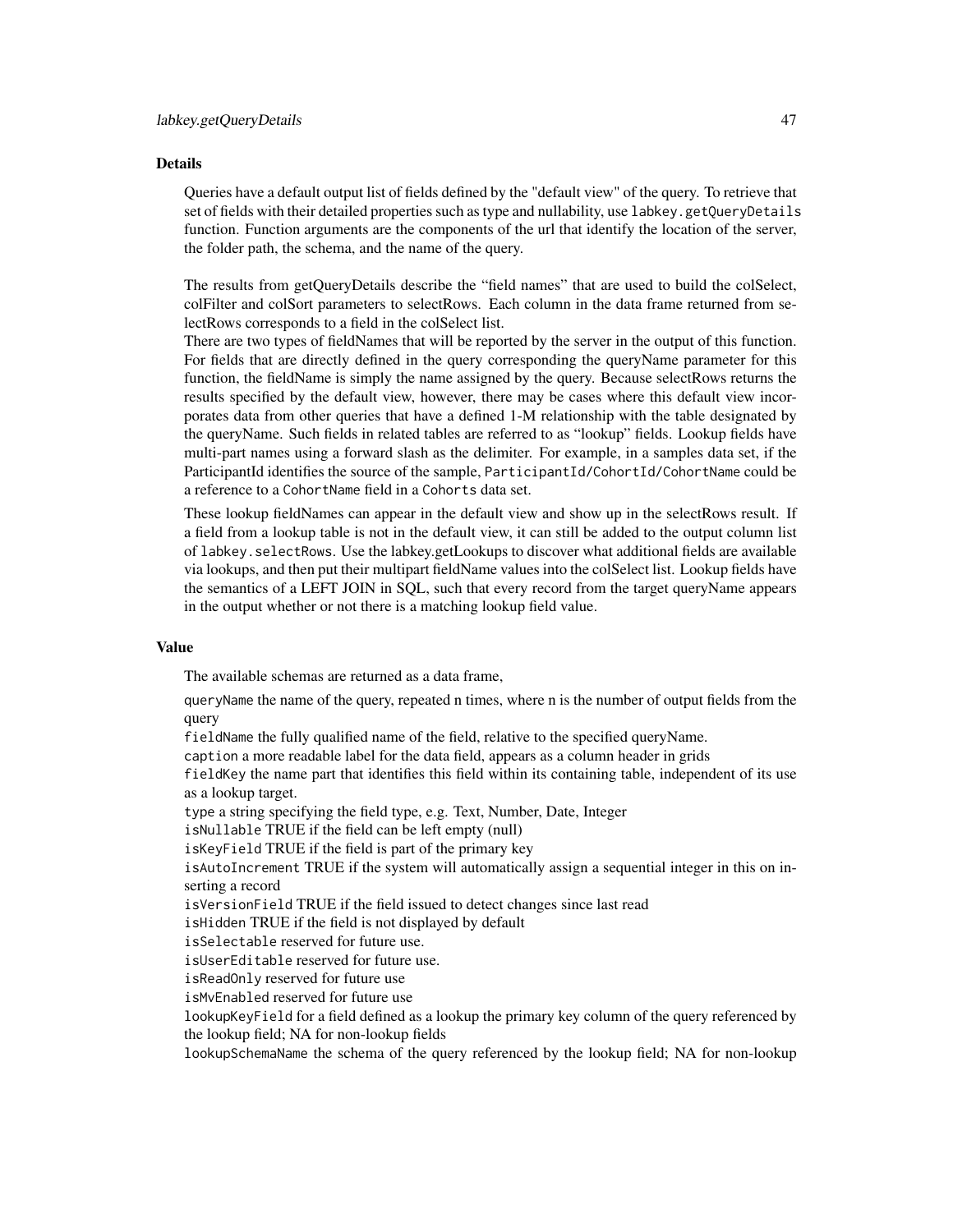# fields

lookupDisplayField the field from the query referenced by the lookup field that is shown by default in place of the lookup field; NA for non-lookup fields

lookupQueryName the query referenced by the lookup field; NA for non-lookup fields. A non-NA value indicates that you can use this field in a call to getLookups lookupIsPublic reserved for future use

# Author(s)

Peter Hussey, peter@labkey.com

# See Also

Retrieve data: [labkey.selectRows](#page-81-0), [makeFilter](#page-108-0), [labkey.executeSql](#page-28-0) Modify data: [labkey.updateRows](#page-91-0), [labkey.insertRows](#page-52-0), [labkey.importRows](#page-51-0), [labkey.deleteRows](#page-11-0) List available data: [labkey.getSchemas](#page-50-0), [labkey.getQueries](#page-44-0), [labkey.getQueryViews](#page-47-0), labkey.getDefaultViewDetail [labkey.getLookupDetails](#page-41-0)

### Examples

```
## Details of fields of a query
# library(Rlabkey)
queryDF<-labkey.getQueryDetails(
baseUrl="http://localhost:8080/labkey",
folderPath="/apisamples",
schemaName="lists",
queryName="AllTypes")
```
<span id="page-47-0"></span>labkey.getQueryViews *Retrieve a list of available named views defined on a query in a schema*

### Description

Fetch a list of named query views available to the current user in a specified folder context, schema and query

#### Usage

```
labkey.getQueryViews(baseUrl, folderPath, schemaName, queryName)
```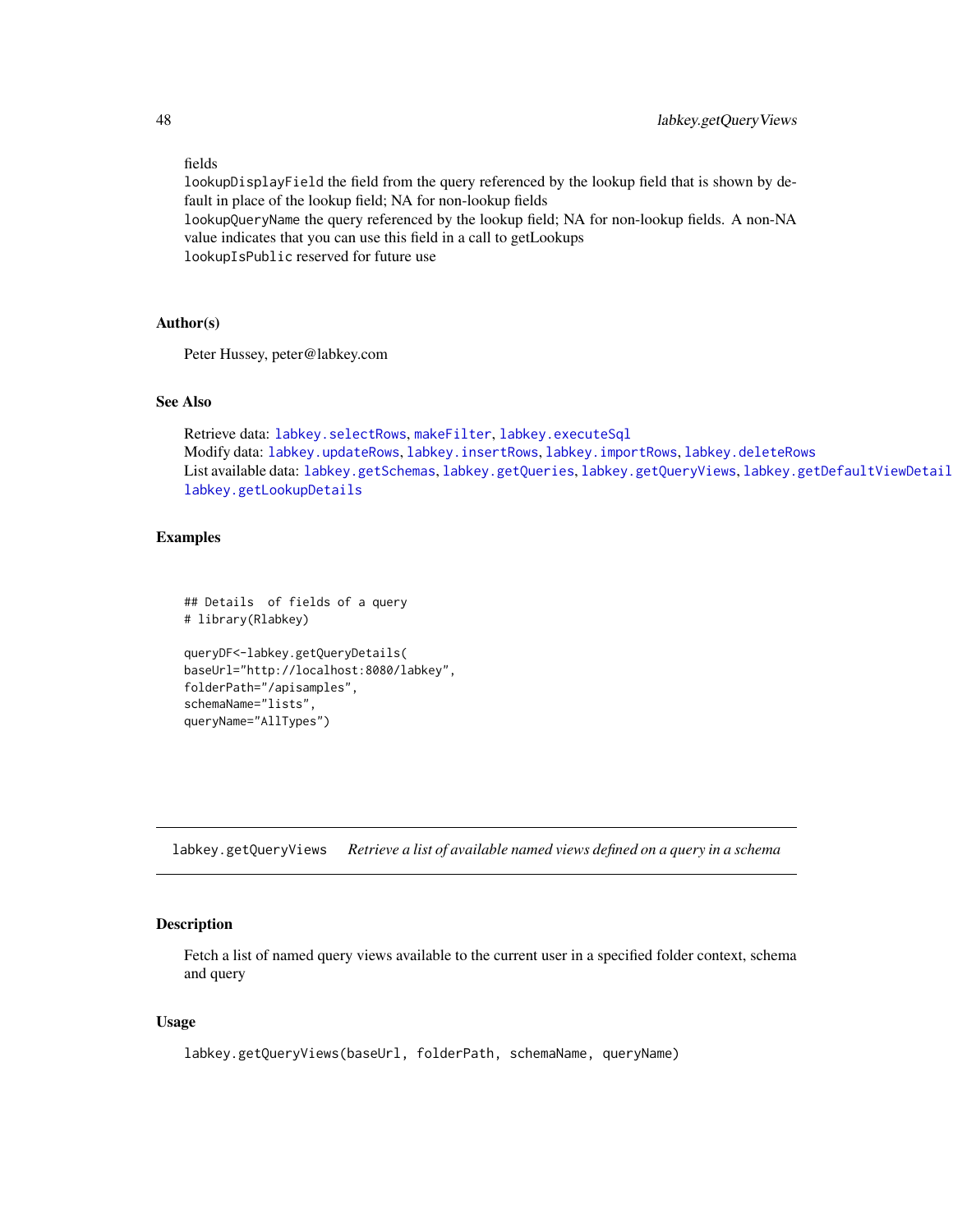### **Arguments**

| baseUrl    | a string specifying the address of the LabKey Server, including the context root                                                      |
|------------|---------------------------------------------------------------------------------------------------------------------------------------|
| folderPath | a string specifying the hierarchy of folders to the current folder (container) for<br>the operation, starting with the project folder |
| schemaName | a string specifying the schema name in which the query object is defined                                                              |
| queryName  | a string specifying the name the query                                                                                                |

# Details

Queries have a default "view" associeated with them, and can also have any number of named views. A named query view is created by using the "Customize View" button option on a LabKey data grid page. Use getDefaultViewDetails to get inforation about the default (unnamed) view.

#### Value

The available views for a query are returned as a three-column data frame, with one row per view output field.

viewName The name of the view, or NA for the default view.

fieldName The name of a field within the view, as defined in the query object to which the field belongs

key The name of the field relative to the base query, Use this value in the colSelect parameter of labkey.selectRows() .

# Author(s)

Peter Hussey, peter@labkey.com

#### References

https://www.labkey.org/Documentation/wiki-page.view?name=savingViews

#### See Also

Retrieve data: [labkey.selectRows](#page-81-0),[makeFilter](#page-108-0), [labkey.executeSql](#page-28-0) Modify data: [labkey.updateRows](#page-91-0), [labkey.insertRows](#page-52-0), [labkey.importRows](#page-51-0), [labkey.deleteRows](#page-11-0) List available data: [labkey.getSchemas](#page-50-0), [labkey.getQueries](#page-44-0), [labkey.getQueryDetails](#page-45-0),labkey.getDefaultViewDeta

### Examples

```
## List of views defined for a query in a schema
# library(Rlabkey)
viewsDF <- labkey.getQueryViews(
baseUrl="http://localhost:8080/labkey",
folderPath="/apisamples",
schemaName="lists",
```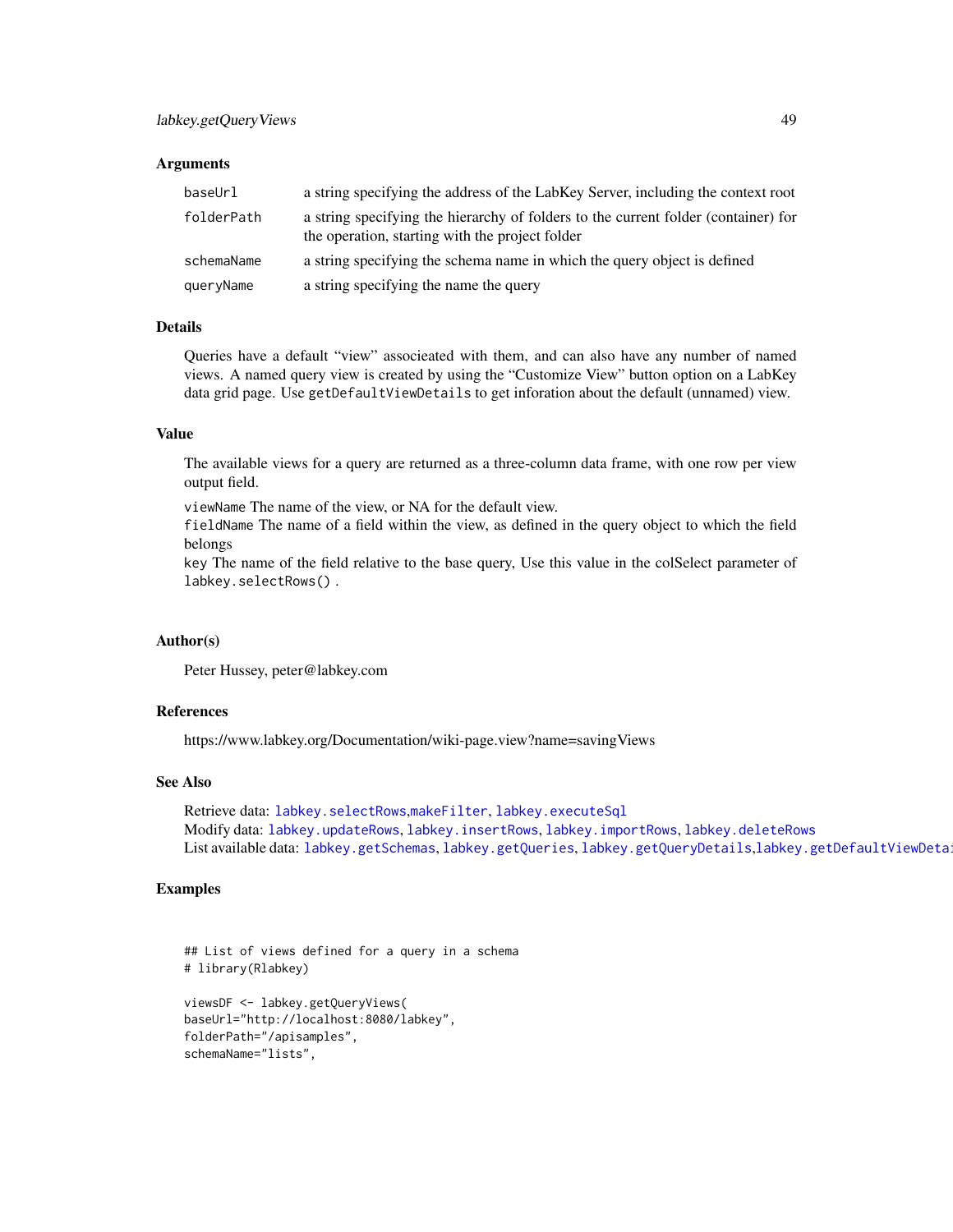queryName="AllTypes" )

labkey.getRequestOptions

*Helper function to get the HTTP request options for a specific method type.*

# Description

The internal functions for labkey.get() and labkey.post() use this labkey.getRequestOptions() helper to build up the HTTP request options for things like CSRF, CURL options, and authentication properties. This function is also exposed for general use if you would like to make your own HTTP request but need to use those request options as set in your session context.

# Usage

```
labkey.getRequestOptions(method = 'GET', encoding = NULL)
```
# Arguments

| method   | a string specifying the HTTP method for the request options you want to get                              |
|----------|----------------------------------------------------------------------------------------------------------|
| encoding | a string specifying the type of encoding to add to the header properties, defaults<br>to UTF-8 when NULL |

# Author(s)

Cory Nathe

# Examples

library(Rlabkey) labkey.getRequestOptions()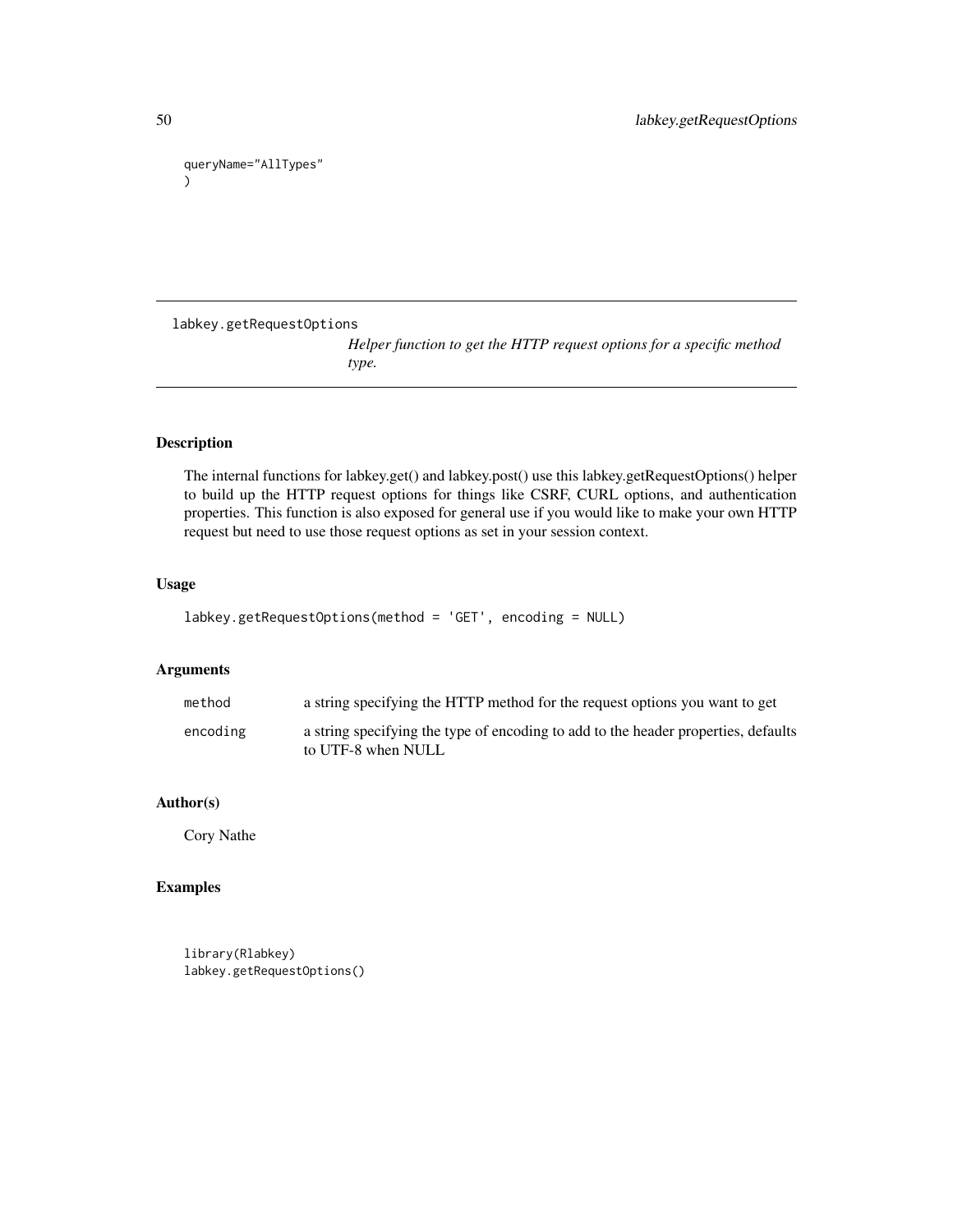<span id="page-50-0"></span>labkey.getSchemas *Retrieve a list of available schemas from a labkey database*

### Description

Fetch a list of schemas available to the current user in a specified folder context

# Usage

labkey.getSchemas(baseUrl, folderPath)

# Arguments

| baseUrl    | a string specifying the address of the LabKey Server, including the context root   |
|------------|------------------------------------------------------------------------------------|
| folderPath | a string specifying the hierarchy of folders to the current folder (container) for |
|            | the operation, starting with the project folder                                    |

### Details

Schemas act as the name space for query objects in LabKey Server. Schemas are generatlly associated with a LabKey Server "module" that provides some specific functionality. Within a queriable object, the specific data that is visible depends on the current user's permissions in a given folder. Function arguments are the components of the url that identify the location of the server and the folder path.

# Value

The available schemas are returned as a single-column data frame.

#### Author(s)

Peter Hussey, peter@labkey.com

### References

http://www.omegahat.net/RCurl/, https://www.labkey.org/project/home/begin.view

# See Also

Retrieve data: [labkey.selectRows](#page-81-0), [makeFilter](#page-108-0), [labkey.executeSql](#page-28-0) Modify data: [labkey.updateRows](#page-91-0), [labkey.insertRows](#page-52-0), [labkey.importRows](#page-51-0), [labkey.deleteRows](#page-11-0) List available data: [labkey.getQueries](#page-44-0), [labkey.getQueryViews](#page-47-0), [labkey.getQueryDetails](#page-45-0), [labkey.getDefaultViewDetails](#page-39-0), [labkey.getLookupDetails](#page-41-0),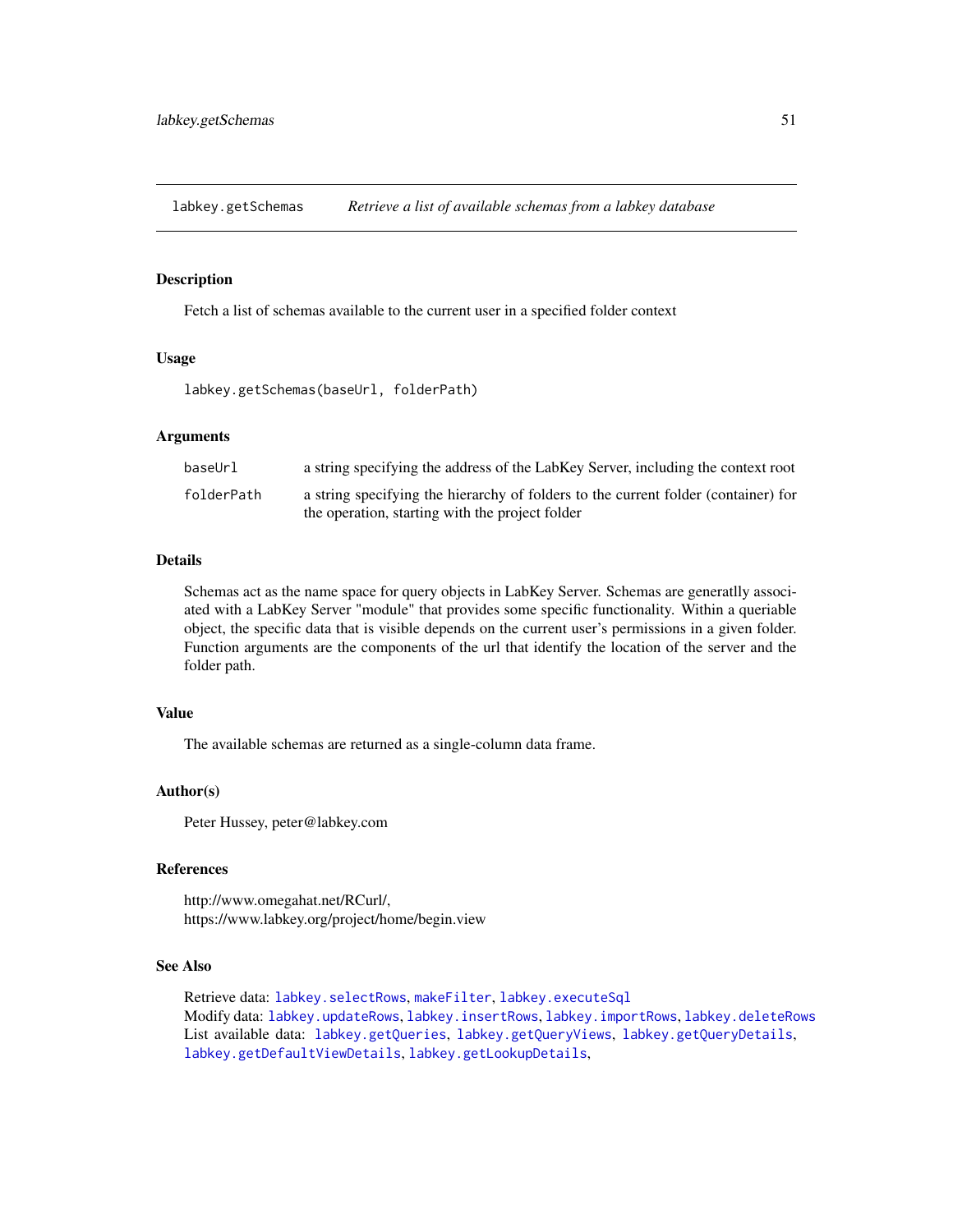# Examples

```
## List of schemas
# library(Rlabkey)
schemasDF <- labkey.getSchemas(
baseUrl="http://localhost:8080/labkey",
folderPath="/apisamples"
)
```
<span id="page-51-0"></span>labkey.importRows *Import rows of data into a LabKey Server*

# **Description**

Bulk import rows of data into the database.

### Usage

```
labkey.importRows(baseUrl, folderPath,
    schemaName, queryName, toImport, na)
```
### Arguments

| baseUrl    | a string specifying the baseUrlfor the labkey server      |
|------------|-----------------------------------------------------------|
| folderPath | a string specifying the folderPath                        |
| schemaName | a string specifying the schema Name for the query         |
| queryName  | a string specifying the query Name                        |
| toImport   | a data frame containing rows of data to be imported       |
| na         | (optional) the value to convert NA's to, defaults to NULL |

### Details

Multiple rows of data can be imported in bulk. The toImport data frame must contain values for each column in the dataset and must be created with the stringsAsFactors option set to FALSE. The names of the data in the data frame must be the column names from the LabKey Server. To import a value of NULL, use an empty string ("") in the data frame (regardless of the database column type). Also, when importing data into a study dataset, the sequence number must be specified.

# Value

A list is returned with named categories of command, rowsAffected, queryName, container-Path and schemaName. The schemaName, queryName and containerPath properties contain the same schema, query and folder path used in the request. The rowsAffected property indicates the number of rows affected by the API action. This will typically be the same number as passed in the request.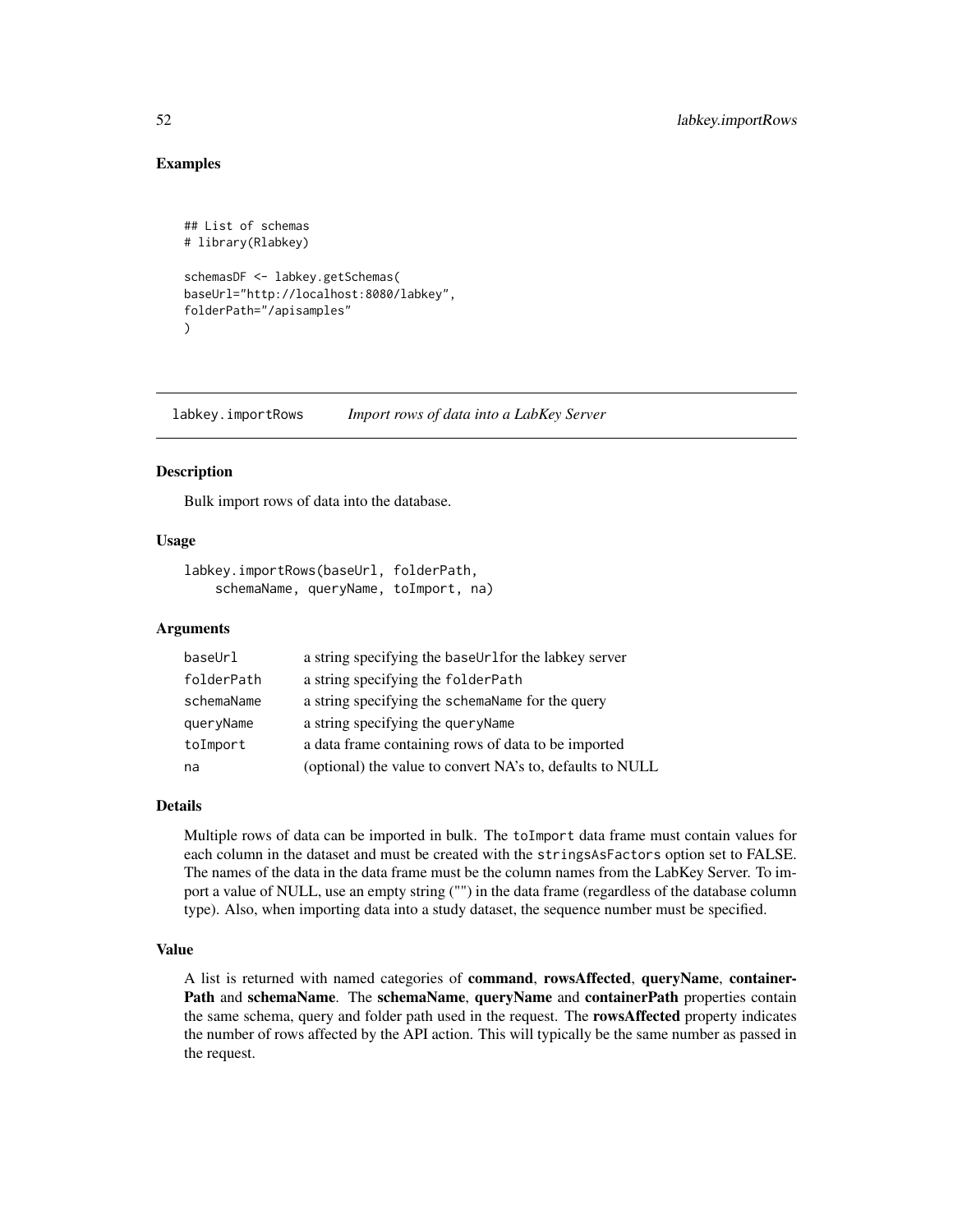# labkey.insertRows 53

# Author(s)

Cory Nathe

#### See Also

```
labkey.selectRows, labkey.executeSql, makeFilter, labkey.insertRows, labkey.updateRows,
labkey.deleteRows, labkey.query.import
```
# Examples

```
## Note that users must have the necessary permissions in the database
## to be able to modify data through the use of these functions
# library(Rlabkey)
newrows <- data.frame(
DisplayFld="Imported from R"
, RequiredText="abc"
, RequiredInt=1
, stringsAsFactors=FALSE)
newrows = newrows[rep(1:nrow(newrows),each=5),]
importedInfo <- labkey.importRows("http://localhost:8080/labkey",
    folderPath="/apisamples", schemaName="lists", queryName="AllTypes",
    toImport=newrows)
```

```
importedInfo$rowsAffected
```
<span id="page-52-0"></span>labkey.insertRows *Insert new rows of data into a LabKey Server*

# Description

Insert new rows of data into the database.

### Usage

```
labkey.insertRows(baseUrl, folderPath,
   schemaName, queryName, toInsert, na, provenanceParams=NULL)
```

| baseUrl    | a string specifying the baseUrlfor the labkey server |
|------------|------------------------------------------------------|
| folderPath | a string specifying the folderPath                   |
| schemaName | a string specifying the schemaName for the query     |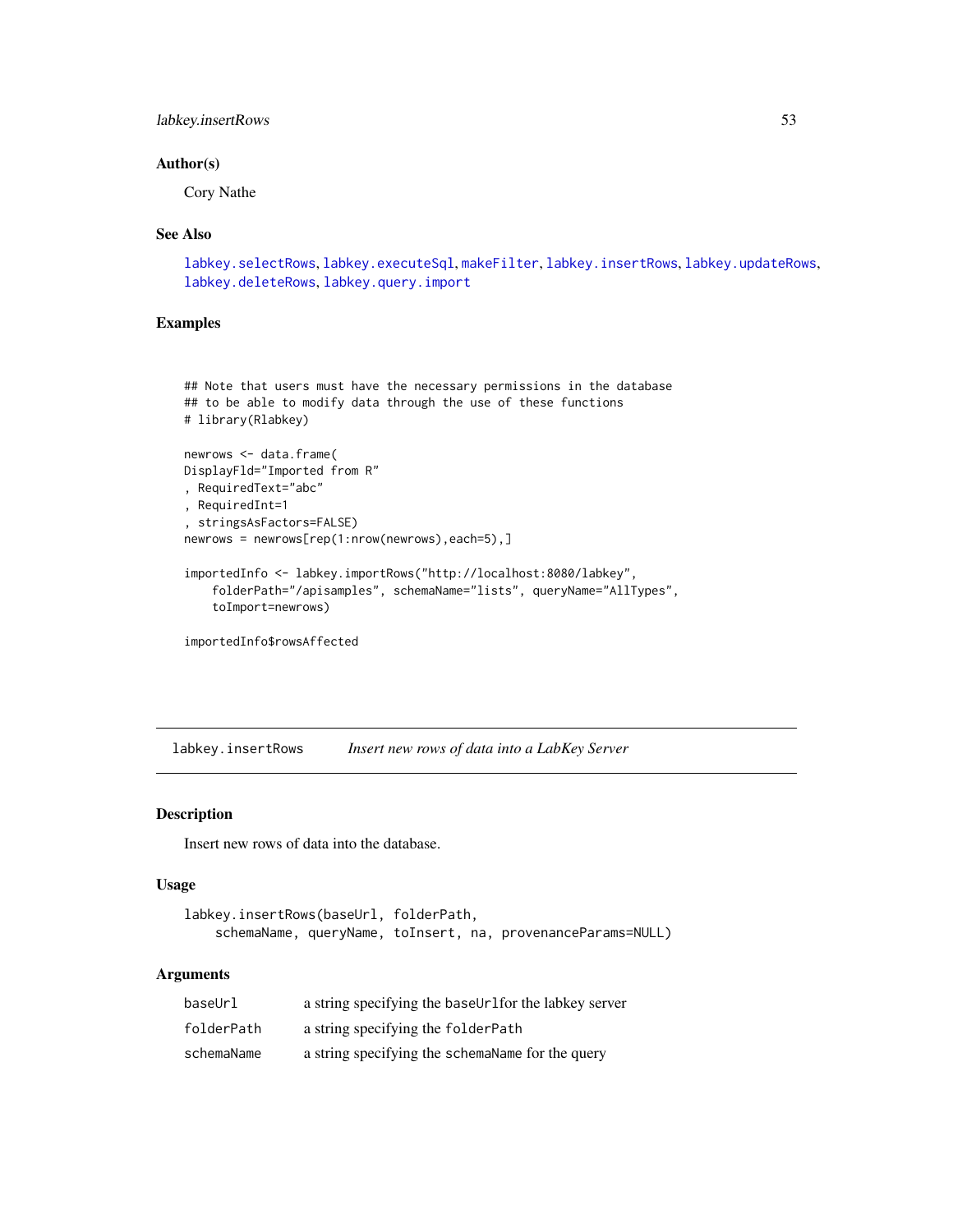| queryName        | a string specifying the queryName                                                                                                                                                                                                                                 |
|------------------|-------------------------------------------------------------------------------------------------------------------------------------------------------------------------------------------------------------------------------------------------------------------|
| toInsert         | a data frame containing rows of data to be inserted                                                                                                                                                                                                               |
| na               | (optional) the value to convert NA's to, defaults to NULL                                                                                                                                                                                                         |
| provenanceParams |                                                                                                                                                                                                                                                                   |
|                  | the provenance parameter object which contains the options to include as part of<br>a provenance recording. This is a premium feature and requires the Provenance<br>LabKey module to function correctly, if it is not present this parameter will be<br>ignored. |

#### Details

A single row or multiple rows of data can be inserted. The toInsert data frame must contain values for each column in the dataset and must be created with the stringsAsFactors option set to FALSE. The names of the data in the data frame must be the column names from the LabKey Server.To insert a value of NULL, use an empty string ("") in the data frame (regardless of the database column type). Also, when inserting data into a study dataset, the sequence number must be specified..

#### Value

A list is returned with named categories of command, rowsAffected, rows, queryName, containerPath and schemaName. The schemaName, queryName and containerPath properties contain the same schema, query and folder path used in the request. The rowsAffected property indicates the number of rows affected by the API action. This will typically be the same number as passed in the request. The rows property contains a list of row objects corresponding to the rows inserted.

# Author(s)

Valerie Obenchain

#### See Also

```
labkey.selectRows, labkey.executeSql, makeFilter, labkey.importRows, labkey.updateRows,
labkey.deleteRows, labkey.query.import, labkey.provenance.createProvenanceParams,
labkey.provenance.startRecordinglabkey.provenance.addRecordingSteplabkey.provenance.stopRecording
```
### Examples

```
## Insert, update and delete
## Note that users must have the necessary permissions in the database
## to be able to modify data through the use of these functions
# library(Rlabkey)
newrow <- data.frame(
DisplayFld="Inserted from R"
, TextFld="how its done"
, IntFld= 98
, DoubleFld = 12.345
```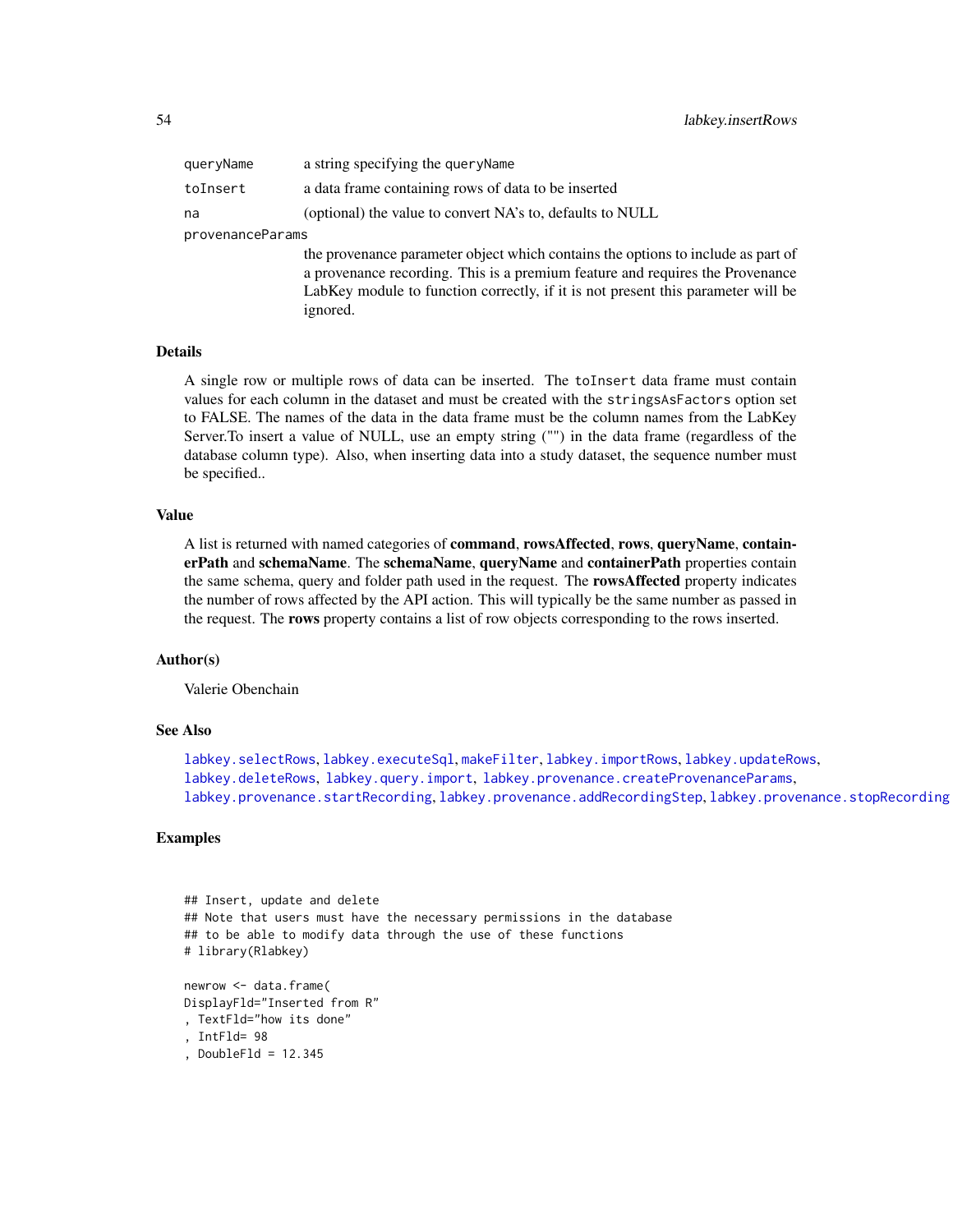#### labkey.insertRows 55

```
, DateTimeFld = "03/01/2010"
, BooleanFld= FALSE
, LongTextFld = "Four score and seven years ago"
# , AttachmentFld = NA #attachment fields not supported
, RequiredText = "Veni, vidi, vici"
, RequiredInt = \theta, Category = "LOOKUP2"
, stringsAsFactors=FALSE)
insertedRow <- labkey.insertRows("http://localhost:8080/labkey",
    folderPath="/apisamples", schemaName="lists", queryName="AllTypes",
    toInsert=newrow)
newRowId <- insertedRow$rows[[1]]$RowId
selectedRow<-labkey.selectRows("http://localhost:8080/labkey",
    folderPath="/apisamples", schemaName="lists", queryName="AllTypes",
    colFilter=makeFilter(c("RowId", "EQUALS", newRowId)))
updaterow=data.frame(
RowId=newRowId
, DisplayFld="Updated from R"
, TextFld="how to update"
, IntFld= 777
, stringsAsFactors=FALSE)
updatedRow <- labkey.updateRows("http://localhost:8080/labkey",
    folderPath="/apisamples", schemaName="lists", queryName="AllTypes",
    toUpdate=updaterow)
selectedRow<-labkey.selectRows("http://localhost:8080/labkey",
    folderPath="/apisamples", schemaName="lists", queryName="AllTypes",
    colFilter=makeFilter(c("RowId", "EQUALS", newRowId)))
deleterow <- data.frame(RowId=newRowId, stringsAsFactors=FALSE)
result <- labkey.deleteRows(baseUrl="http://localhost:8080/labkey",
    folderPath="/apisamples", schemaName="lists", queryName="AllTypes",
    toDelete=deleterow)
## Example of creating a provenance run with an initial step with material inputs, a second step
## with provenance mapping to link existing samples with newly inserted samples, and a final step
## with a data output
##
mi <- data.frame(lsid=c("urn:lsid:labkey.com:Sample.251.MySamples:sample1",
        "urn:lsid:labkey.com:Sample.251.MySamples:sample2"))
p <- labkey.provenance.createProvenanceParams(name="step1", description="initial step",
        materialInputs=mi)
ra <- labkey.provenance.startRecording(baseUrl="https://labkey.org/labkey/",
        folderPath = "Provenance", provenanceParams=p)
rows <- fromJSON(txt='[{
        "name" : "sample3",
        "protein" : "p3",
        "prov:objectInputs" : [
            "urn:lsid:labkey.com:Sample.251.MySamples:sample21",
            "urn:lsid:labkey.com:Sample.251.MySamples:sample22"
```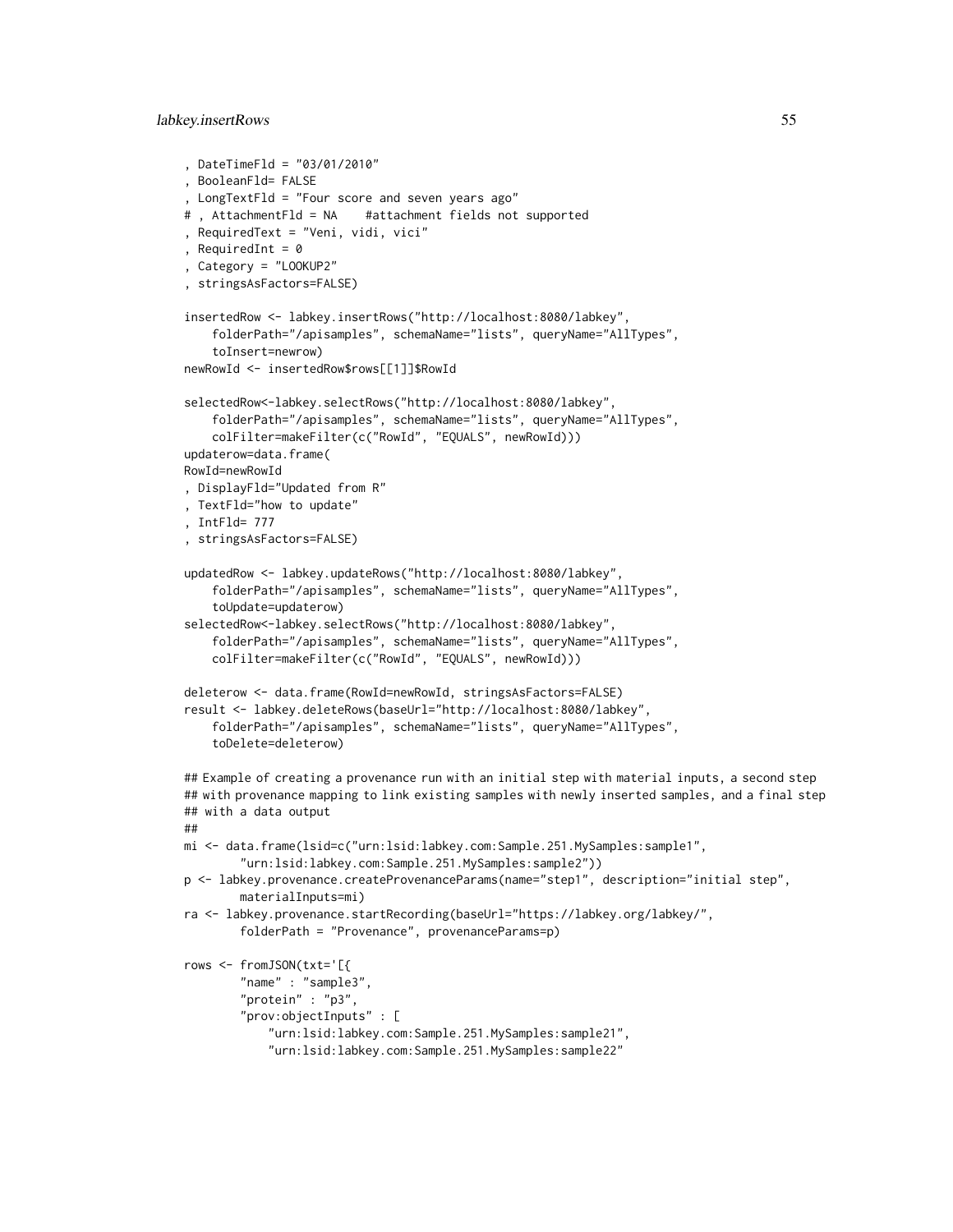```
]
    },{
        "name" : "sample4",
        "protein" : "p4",
        "prov:objectInputs" : [
            "urn:lsid:labkey.com:Sample.251.MySamples:sample21",
            "urn:lsid:labkey.com:Sample.251.MySamples:sample22"
        ]
    }
]')
labkey.insertRows(baseUrl="https://labkey.org/labkey/", folderPath = "Provenance",
    schemaName="samples", queryName="MySamples", toInsert=rows,
    provenanceParams=labkey.provenance.createProvenanceParams(name="query step",
        recordingId=ra$recordingId))
labkey.provenance.stopRecording(baseUrl="https://labkey.org/labkey/", folderPath = "Provenance",
    provenanceParams=labkey.provenance.createProvenanceParams(name="final step",
    recordingId=ra$recordingId, dataOutputs=do))
```
labkey.makeRemotePath *Build a file path to data on a remote machine*

#### **Description**

Replaces a local root with a remote root given a full path

### Usage

labkey.makeRemotePath(localRoot, remoteRoot, fullPath)

#### Arguments

| localRoot  | local root part of the fullPath                              |
|------------|--------------------------------------------------------------|
| remoteRoot | remote root that will replace the local root of the fullPath |
| fullPath   | the full path to make remote                                 |

### Details

A helper function to translate a file path on a LabKey web server to a path accessible by a remote machine. For example, if an R script is run on an R server that is a different machine than the LabKey server and that script references data files on the LabKey server, a remote path needs to be created to correctly reference these files. The local and remote roots of the data pipeline are included by LabKey in the prolog of an R View report script. Note that the data pipeline root references are only included if an administrator has enabled the Rserve Reports experimental feature on the LabKey server. If the remoteRoot is empty or the fullPath does not contain the localRoot then the fullPath is returned without its root being changed.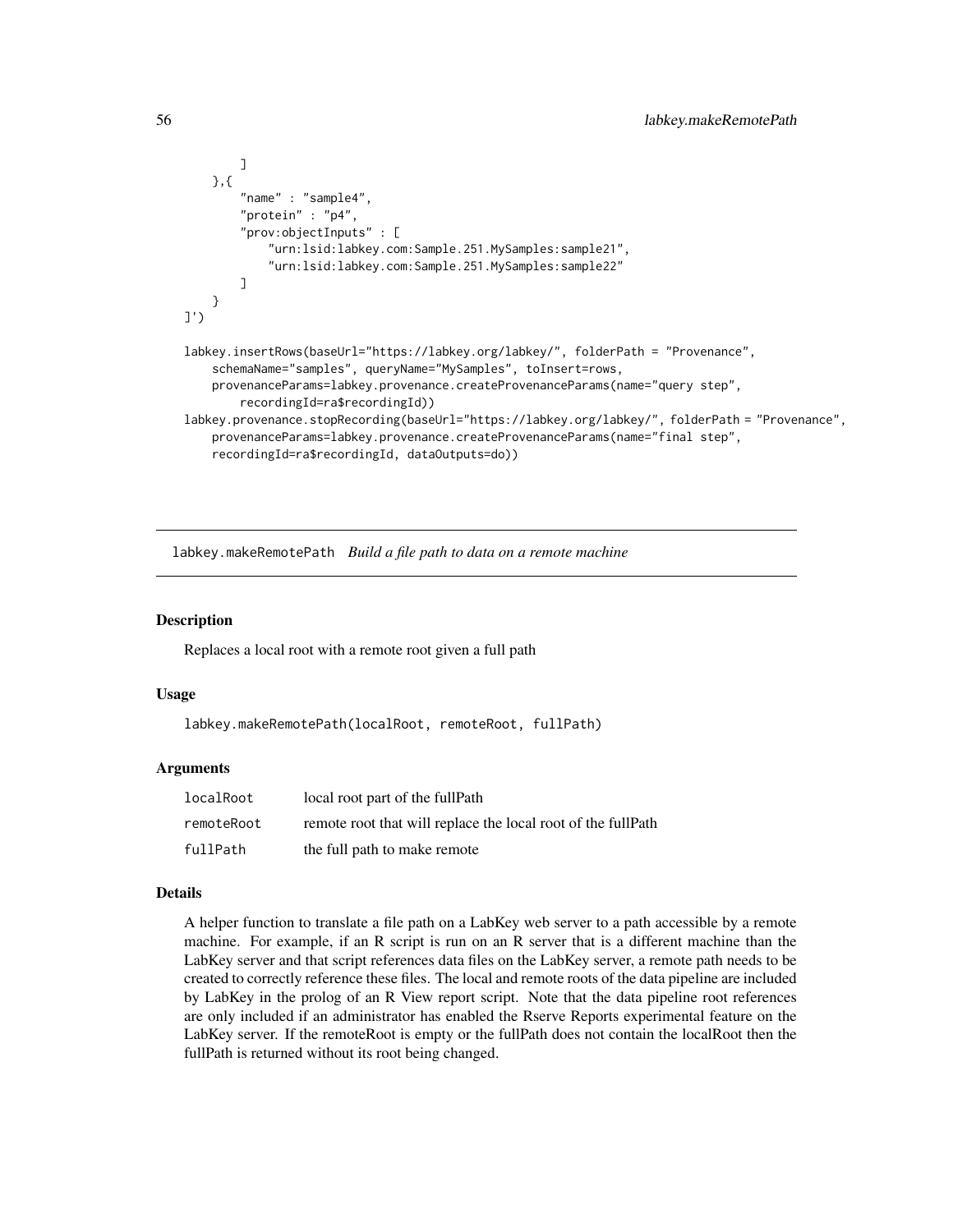# Value

A character array containing the full path.

# Author(s)

Dax Hawkins

# Examples

```
# library(Rlabkey)
```

```
labkey.pipeline.root <- "c:/data/fcs"
labkey.remote.pipeline.root <- "/volumes/fcs"
fcsFile <- "c:/data/fcs/runA/aaa.fcs"
```
# returns "/volumes/fcs/runA/aaa.fcs labkey.makeRemotePath( localRoot=labkey.pipeline.root, remoteRoot=labkey.remote.pipeline.root, fullPath=fcsFile);

<span id="page-56-0"></span>labkey.pipeline.getFileStatus *Gets the protocol file status for a pipeline*

# Description

Gets the status of analysis using a particular protocol for a particular pipeline.

# Usage

```
labkey.pipeline.getFileStatus(baseUrl=NULL, folderPath,
       taskId, protocolName, path, files)
```

| baseUrl      | a string specifying the baseUr1 for the LabKey server                               |
|--------------|-------------------------------------------------------------------------------------|
| folderPath   | a string specifying the folderPath                                                  |
| taskId       | a string identifier for the pipeline                                                |
| protocolName | a string name of the analysis protocol                                              |
| path         | a string for the relative path from the folder's pipeline root                      |
| files        | a list of names of the files within the subdirectory described by the path property |
|              |                                                                                     |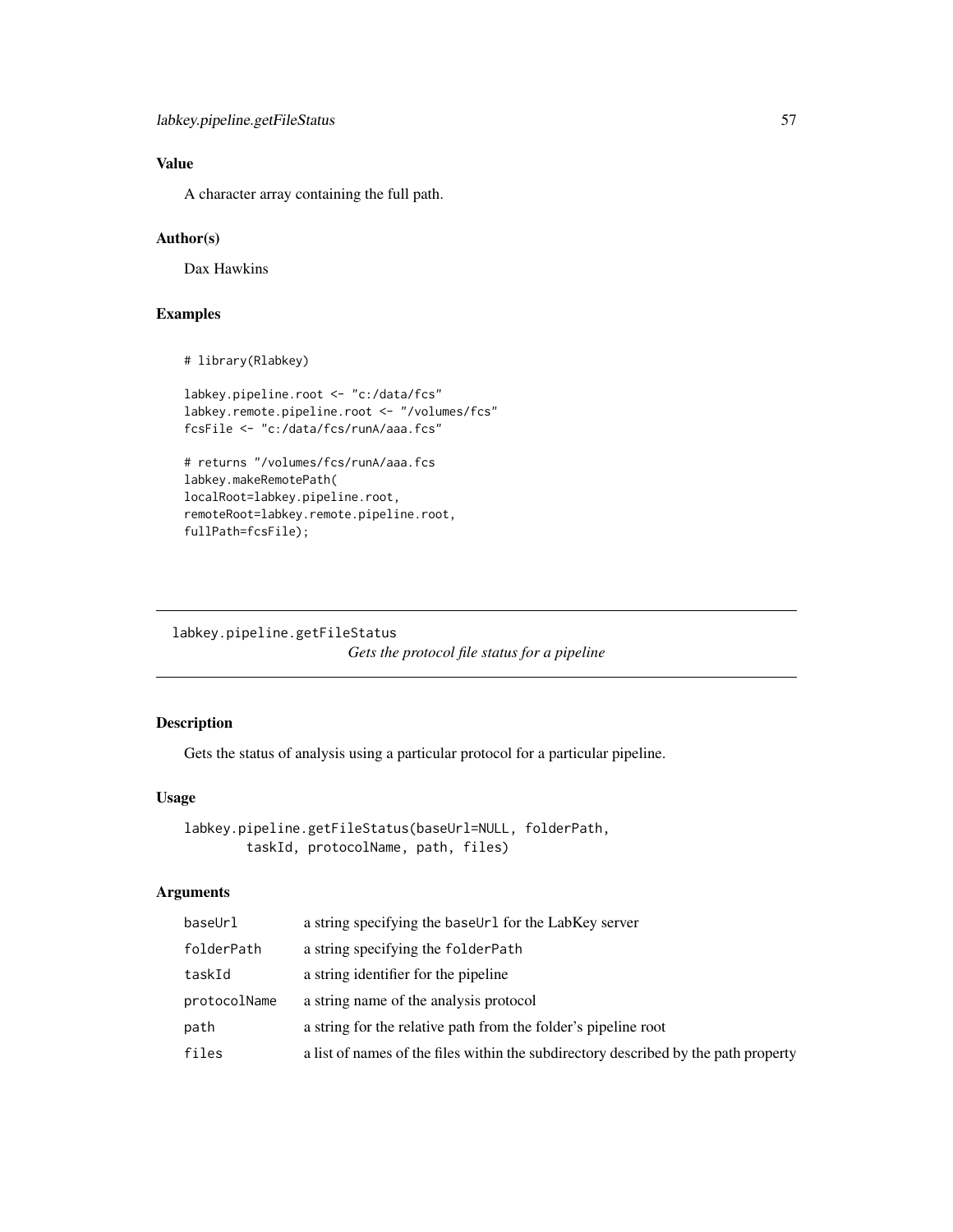# Value

The response will contain a list of file status objects, i.e. files, each of which will have the following properties:

- "name": name of the file
- "status": status of the file

The response will also include the name of the action that would be performed on the files if the user initiated processing, i.e. submitType.

### Author(s)

Cory Nathe

# See Also

[labkey.pipeline.getPipelineContainer](#page-57-0), [labkey.pipeline.getProtocols](#page-58-0), [labkey.pipeline.startAnalysis](#page-60-0)

# Examples

```
labkey.pipeline.getFileStatus(
   baseUrl="http://labkey/",
   folderPath="home",
   taskId = "pipelinetest:pipeline:r-copy",
   path = "r-copy",protocolName = "Test protocol name",
   files = list("sample.txt", "result.txt")
)
```
<span id="page-57-0"></span>labkey.pipeline.getPipelineContainer *Gets the container in which the pipeline is defined*

### Description

Gets the container in which the pipeline for this container is defined. This may be the container in which the request was made, or a parent container if the pipeline was defined there.

### Usage

labkey.pipeline.getPipelineContainer(baseUrl=NULL, folderPath)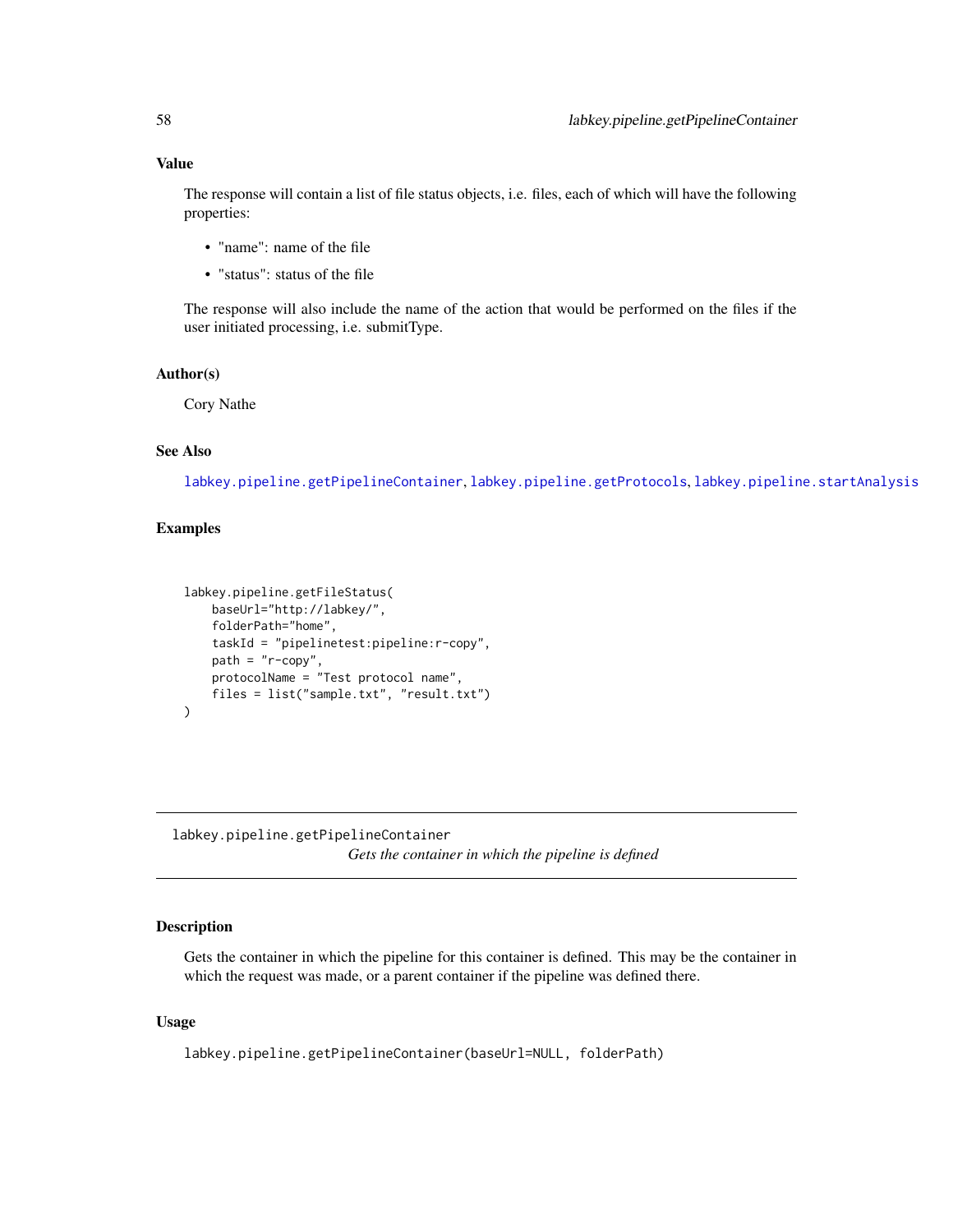# Arguments

| baseUrl    | a string specifying the baseUr1 for the LabKey server |
|------------|-------------------------------------------------------|
| folderPath | a string specifying the folderPath                    |

# Value

The response will contain the following:

- "containerPath": The container path in which the pipeline is defined. If no pipeline has been defined in this container hierarchy, then the value of this property will be null.
- "webDavURL": The WebDavURL for the pipeline root.

#### Author(s)

Cory Nathe

# See Also

[labkey.pipeline.getProtocols](#page-58-0), [labkey.pipeline.getFileStatus](#page-56-0), [labkey.pipeline.startAnalysis](#page-60-0)

### Examples

```
labkey.pipeline.getPipelineContainer(
    baseUrl="http://labkey/",
    folderPath="home"
\mathcal{L}
```
<span id="page-58-0"></span>labkey.pipeline.getProtocols *Gets the protocols that have been saved for a particular pipeline*

# Description

Gets the protocols that have been saved for a particular pipeline.

# Usage

```
labkey.pipeline.getProtocols(baseUrl=NULL, folderPath,
       taskId, path, includeWorkbooks = FALSE)
```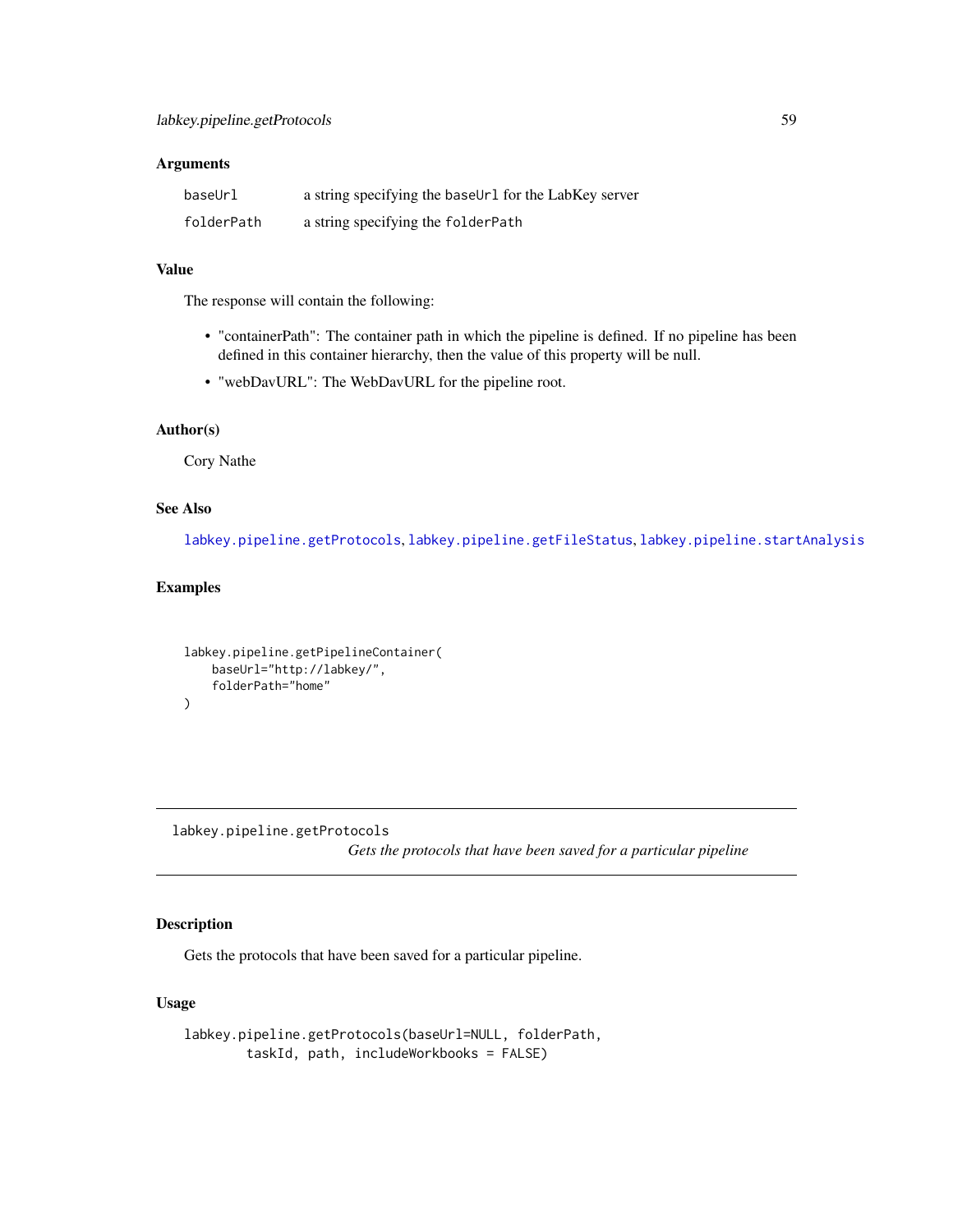### Arguments

| baseUrl          | a string specifying the baseUr1 for the LabKey server                                                                  |  |
|------------------|------------------------------------------------------------------------------------------------------------------------|--|
| folderPath       | a string specifying the folderPath                                                                                     |  |
| taskId           | a string identifier for the pipeline                                                                                   |  |
| path             | a string for the relative path from the folder's pipeline root                                                         |  |
| includeWorkbooks |                                                                                                                        |  |
|                  | (optional) If true, protocols from workbooks under the selected container will<br>also be included. Defaults to FALSE. |  |

# Value

The response will contain a list of protocol objects, each of which will have the following properties:

- "name": Name of the saved protocol.
- "description": Description of the saved protocol, if provided.
- "xmlParameters": Bioml representation of the parameters defined by this protocol.
- "jsonParameters": A list representation of the parameters defined by this protocol.
- "containerPath": The container path where this protocol was saved.

The response will also include a defaultProtocolName property representing which of the protocol names is the default.

# Author(s)

Cory Nathe

# See Also

[labkey.pipeline.getPipelineContainer](#page-57-0), [labkey.pipeline.getFileStatus](#page-56-0), [labkey.pipeline.startAnalysis](#page-60-0)

# Examples

```
labkey.pipeline.getProtocols(
   baseUrl="http://labkey/",
   folderPath="home",
    taskId = "pipelinetest:pipeline:r-copy",
   path = "r-copy",includeWorkbooks = FALSE
\mathcal{L}
```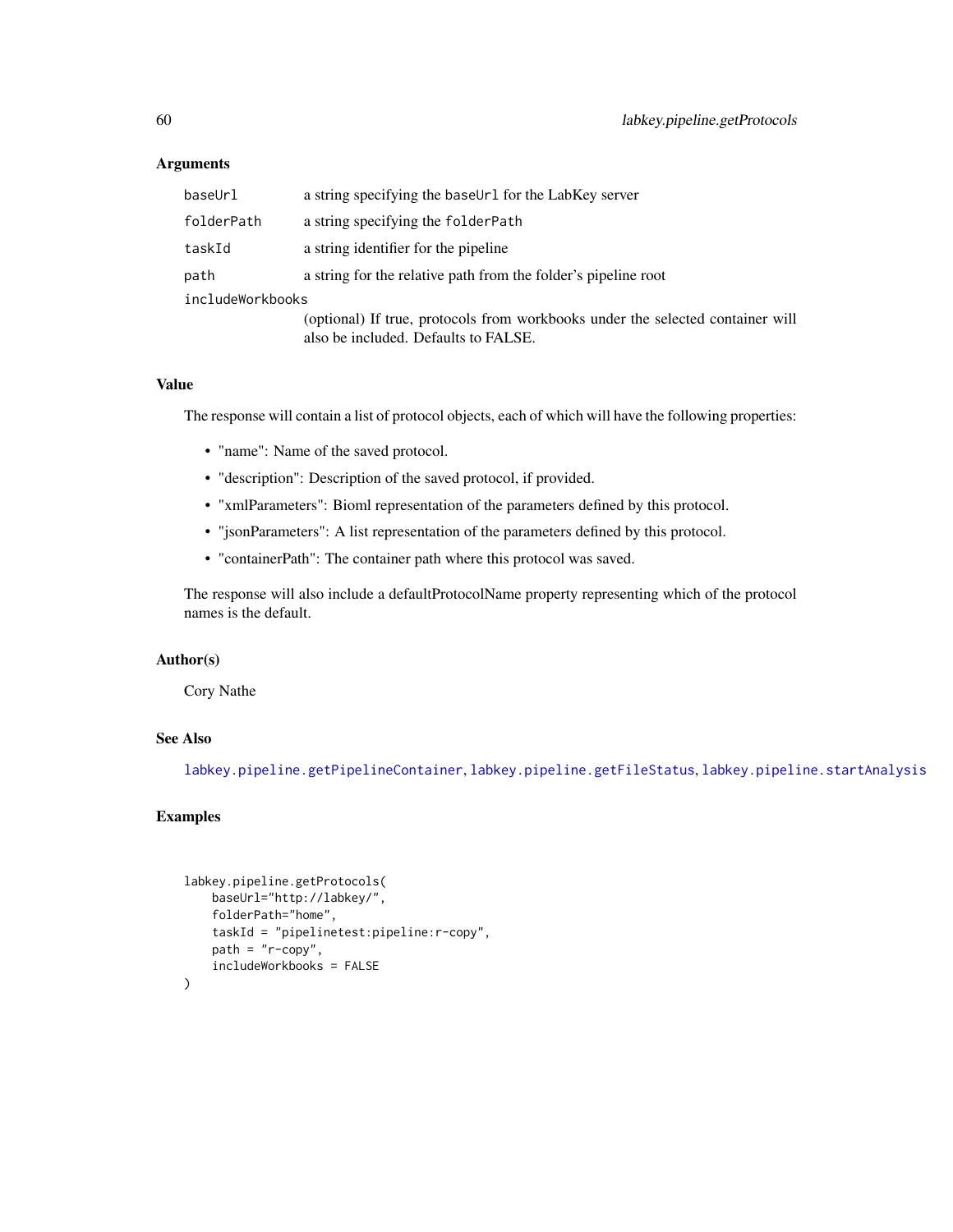<span id="page-60-0"></span>labkey.pipeline.startAnalysis

*Start an analysis of a set of files using a pipeline*

# Description

Starts analysis of a set of files using a particular protocol definition with a particular pipeline.

# Usage

```
labkey.pipeline.startAnalysis(baseUrl=NULL, folderPath,
   taskId, protocolName, path, files, fileIds = list(),
   pipelineDescription = NULL, protocolDescription = NULL,
   jsonParameters = NULL, xmlParameters = NULL,
   allowNonExistentFiles = FALSE, saveProtocol = TRUE)
```

| baseUrl               | a string specifying the baseUr1 for the LabKey server                                                                                                                                                                                                                                   |
|-----------------------|-----------------------------------------------------------------------------------------------------------------------------------------------------------------------------------------------------------------------------------------------------------------------------------------|
| folderPath            | a string specifying the folderPath                                                                                                                                                                                                                                                      |
| taskId                | a string identifier for the pipeline                                                                                                                                                                                                                                                    |
| protocolName          | a string name of the analysis protocol                                                                                                                                                                                                                                                  |
| path                  | a string for the relative path from the folder's pipeline root                                                                                                                                                                                                                          |
| files                 | a list of names of the files within the subdirectory described by the path property                                                                                                                                                                                                     |
| fileIds               | (optional) list of data IDs of files to be used as inputs for this pipeline. These<br>correspond to the rowIds from the table ext.data. They do not need to be located<br>within the file path provided. The user does need read access to the container<br>associated with each file.  |
| pipelineDescription   |                                                                                                                                                                                                                                                                                         |
|                       | (optional) a string description displayed in the pipeline                                                                                                                                                                                                                               |
| protocolDescription   |                                                                                                                                                                                                                                                                                         |
|                       | (optional) a string description of the analysis protocol                                                                                                                                                                                                                                |
| jsonParameters        | (optional) a list of key / value pairs, or a JSON string representation, for the<br>protocol description. Not allowed if a protocol with the same name has already<br>been saved. If no protocol with the same name exists, either this property or<br>xmlParameters must be specified. |
| xmlParameters         | (optional) a string XML representation of the protocol description. Not allowed<br>if a protocol with the same name has already been saved. If no protocol with the<br>same name exists, either this property or jsonParameters must be specified.                                      |
| allowNonExistentFiles |                                                                                                                                                                                                                                                                                         |
|                       | (optional) a boolean indicating if the pipeline should allow non existent files.<br>Defaults to false.                                                                                                                                                                                  |
| saveProtocol          | (optional) a boolean indicating if no protocol with this name already exists,<br>whether or not to save this protocol definition for future use. Defaults to true.                                                                                                                      |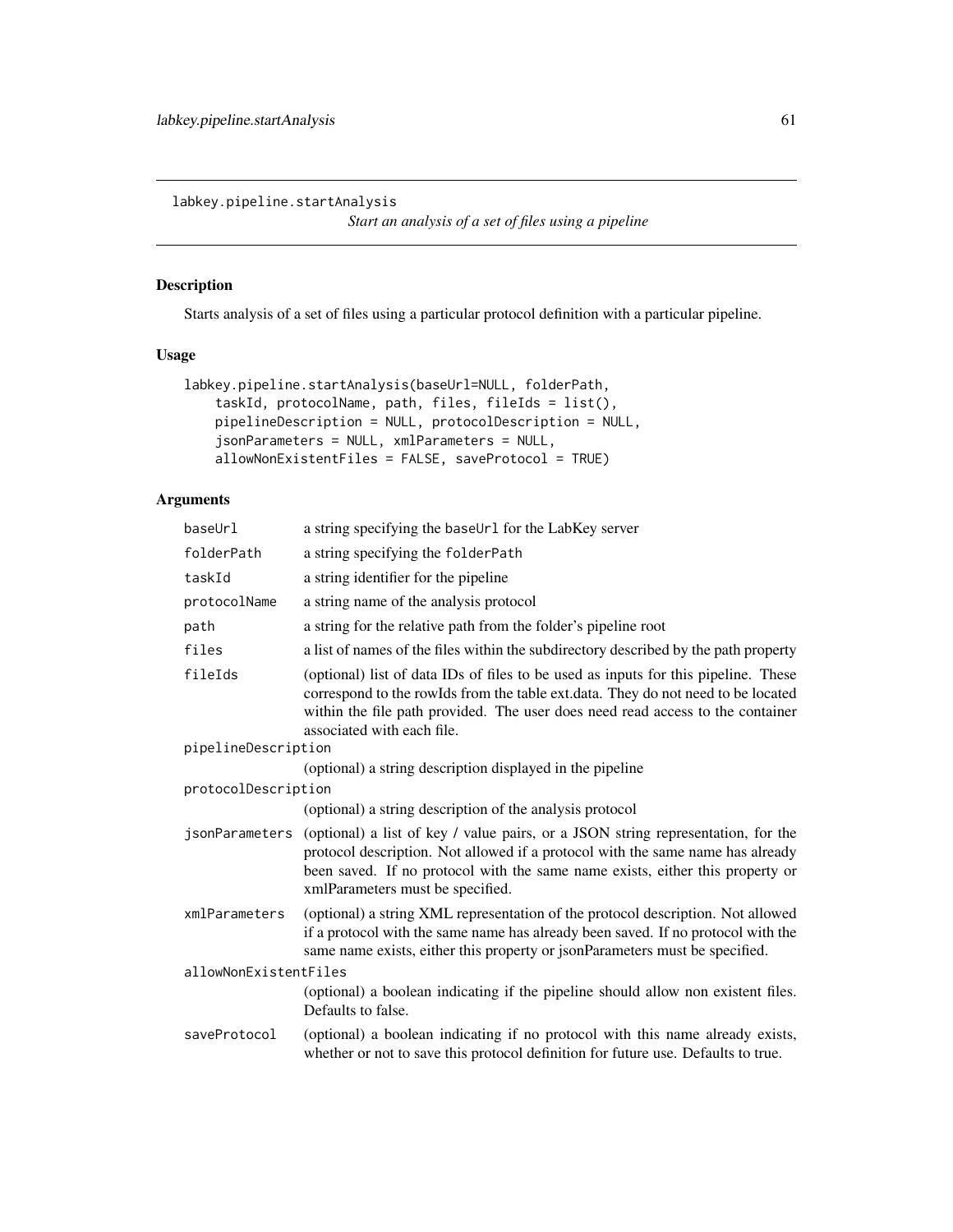On success, the response will contain the jobGUID string value for the newly created pipeline job.

#### Author(s)

Cory Nathe

# See Also

[labkey.pipeline.getPipelineContainer](#page-57-0), [labkey.pipeline.getProtocols](#page-58-0), [labkey.pipeline.getFileStatus](#page-56-0)

# Examples

```
labkey.pipeline.startAnalysis(
   baseUrl="http://labkey/",
   folderPath="home",
   taskId = "pipelinetest:pipeline:r-copy",
   protocolName = "Test protocol name",
   path="r-copy",
   files = list("sample.txt", "result.txt"),
   protocolDescription = "Test protocol description",
   pipelineDescription = "test pipeline description",
   jsonParameters = list(assay = "Test assay name", comment = "Test assay comment"),
   saveProtocol = TRUE
)
```
<span id="page-61-0"></span>labkey.provenance.addRecordingStep *Add a step to a provenance recording*

#### Description

Function to add a step to a previously created provenance recording session. Note: this function is in beta and not yet final, changes should be expected so exercise caution when using it.

#### Usage

```
labkey.provenance.addRecordingStep(baseUrl=NULL, folderPath, provenanceParams = NULL)
```

| baseUrl          | a string specifying the baseUrl for the labkey server                         |  |
|------------------|-------------------------------------------------------------------------------|--|
| folderPath       | a string specifying the folderPath                                            |  |
| provenanceParams |                                                                               |  |
|                  | the provenance parameter object which contains the options to include in this |  |
|                  | recording step                                                                |  |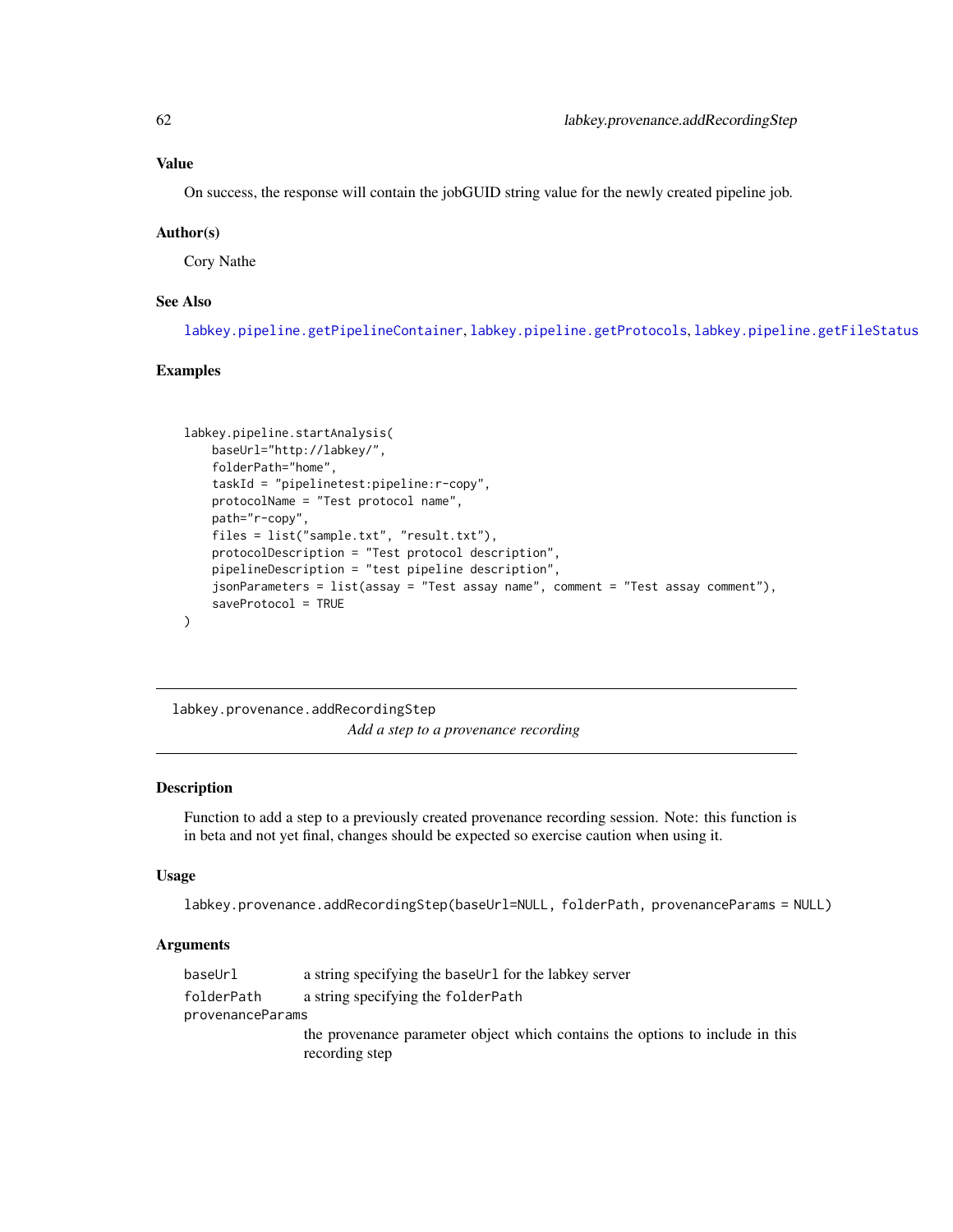# Details

Function to add a step to a previously created provenance recording. The recording ID that was obtained from a previous startRecording function call must be passed into the provenanceParams config. This is a premium feature and requires the Provenance LabKey module to function correctly.

# Value

The generated recording ID which can be used in subsequent steps (or queries that support provenance).

#### Author(s)

Karl Lum

# See Also

[labkey.provenance.createProvenanceParams](#page-62-0), [labkey.provenance.startRecording](#page-65-0), labkey.provenance.stopRec

### Examples

## start a provenance recording and add a recording step library(Rlabkey) mi <- data.frame(lsid=c("urn:lsid:labkey.com:Sample.251.MySamples:sample1", "urn:lsid:labkey.com:Sample.251.MySamples:sample2"))

p <- labkey.provenance.createProvenanceParams(name="step1", description="initial step", materialInputs=mi)

```
r <- labkey.provenance.startRecording(baseUrl="https://labkey.org/labkey/",
       folderPath = "Provenance", provenanceParams=p)
```
do <- data.frame(

lsid="urn:lsid:labkey.com:AssayRunTSVData.Folder-251:12c70994-7ce5-1038-82f0-9c1487dbd334")

labkey.provenance.addRecordingStep(baseUrl="https://labkey.org/labkey/", folderPath = "Provenance", provenanceParams=labkey.provenance.createProvenanceParams(name="additional step", recordingId=r\$recordingId, dataOutputs=do))

<span id="page-62-0"></span>labkey.provenance.createProvenanceParams *Create provenance parameter object*

#### Description

Helper function to create the data structure that can be used in provenance related APIs. Note: this function is in beta and not yet final, changes should be expected so exercise caution when using it.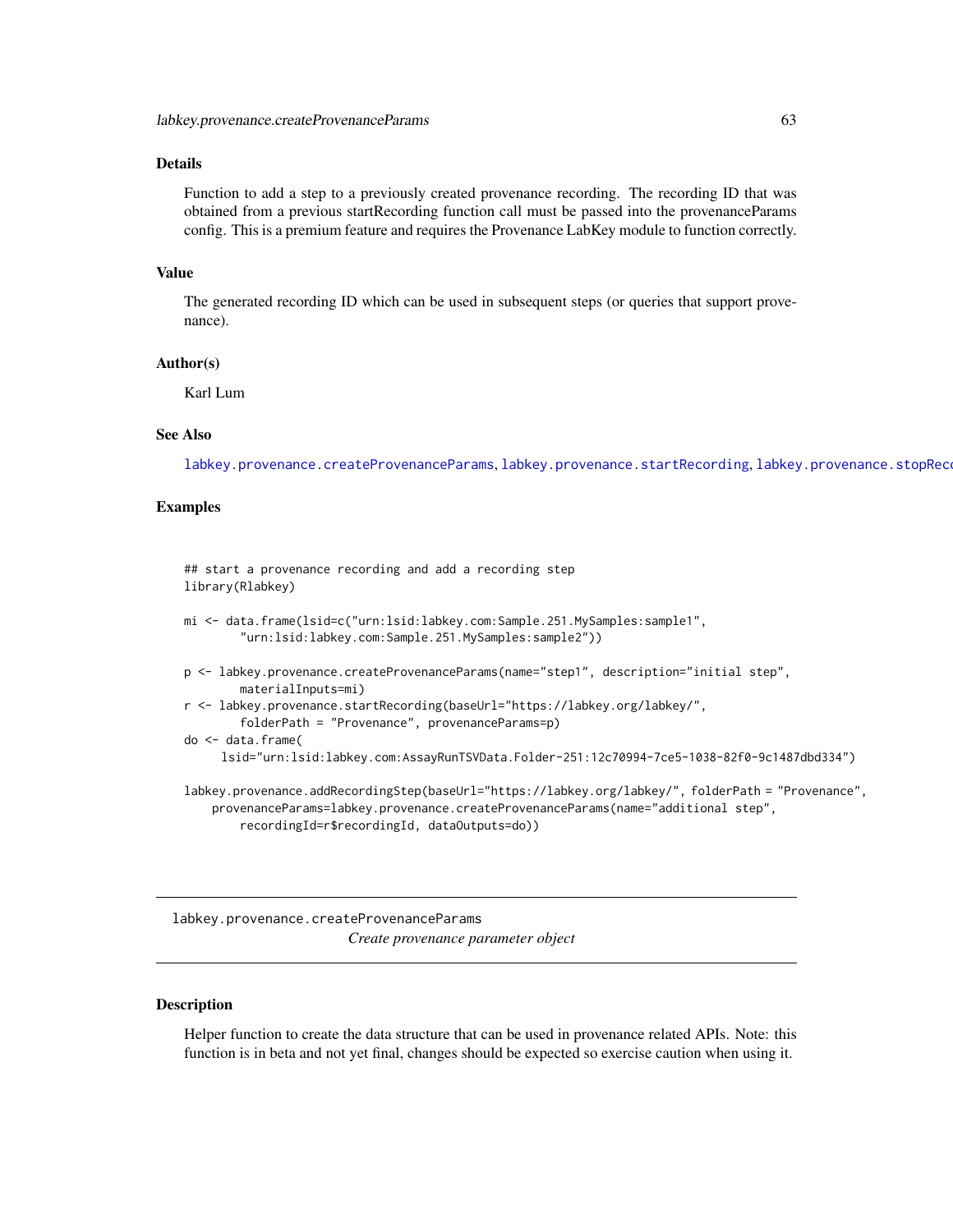# Usage

```
labkey.provenance.createProvenanceParams(recordingId=NULL, name=NULL, description=NULL,
      runName=NULL, materialInputs=NULL, materialOutputs=NULL, dataInputs=NULL,
     dataOutputs=NULL, inputObjectUriProperty=NULL, outputObjectUriProperty=NULL,
        objectInputs=NULL, objectOutputs=NULL, provenanceMap=NULL,
        params=NULL, properties=NULL)
```

| recordingId             | (optional) the recording ID to associate with other steps using the same ID                                                                                                                                                                                                              |
|-------------------------|------------------------------------------------------------------------------------------------------------------------------------------------------------------------------------------------------------------------------------------------------------------------------------------|
| name                    | (optional) the name of this provenance step                                                                                                                                                                                                                                              |
| description             | (optional) the description of this provenance step                                                                                                                                                                                                                                       |
| runName                 | (optional) the name of the provenance run, if none specified a default run name<br>will be created                                                                                                                                                                                       |
| materialInputs          | (optional) the list of materials (samples) to be used as the provenance run input.<br>The data structure should be a dataframe with the column name describing the<br>data type (Isid, id)                                                                                               |
| materialOutputs         |                                                                                                                                                                                                                                                                                          |
|                         | (optional) the list of materials (samples) to be used as the provenance run output.<br>The data structure should be a dataframe with the column name describing the<br>data type (lsid, id)                                                                                              |
| dataInputs              | (optional) the list of data inputs to be used for the run provenance map                                                                                                                                                                                                                 |
| dataOutputs             | (optional) the list of data outputs to be used for the run provenance map                                                                                                                                                                                                                |
| inputObjectUriProperty  |                                                                                                                                                                                                                                                                                          |
|                         | (optional) for incoming data rows, the column name to interpret as the input to<br>the provenance map. Defaults to: 'prov:objectInputs'                                                                                                                                                  |
| outputObjectUriProperty |                                                                                                                                                                                                                                                                                          |
|                         | (optional) for provenance mapping, the column name to interpret as the output<br>to the provenance map. Defaults to: 'lsid'                                                                                                                                                              |
| objectInputs            | (optional) the list of object inputs to be used for the run provenance map                                                                                                                                                                                                               |
| objectOutputs           | (optional) the list of object outputs to be used for the run provenance map                                                                                                                                                                                                              |
| provenanceMap           | (optional) the provenance map to be used directly for the run step. The data<br>structure should be a dataframe with the column names of 'from' and 'to' to<br>indicate which sides of the mapping the identifiers refer to                                                              |
| params                  | (optional) the list of initial run step parameters. Parameters supported in the<br>parameter list such as name, description, runName, can be specified in this data<br>structure as well as other run step parameters not available in the parameter list                                |
| properties              | (optional) custom property values to associate with the run step. The data struc-<br>ture should be a dataframe with the property URIs as column names and the<br>column value to associate with the property. The Vocabulary domain and fields<br>must have been created prior to using |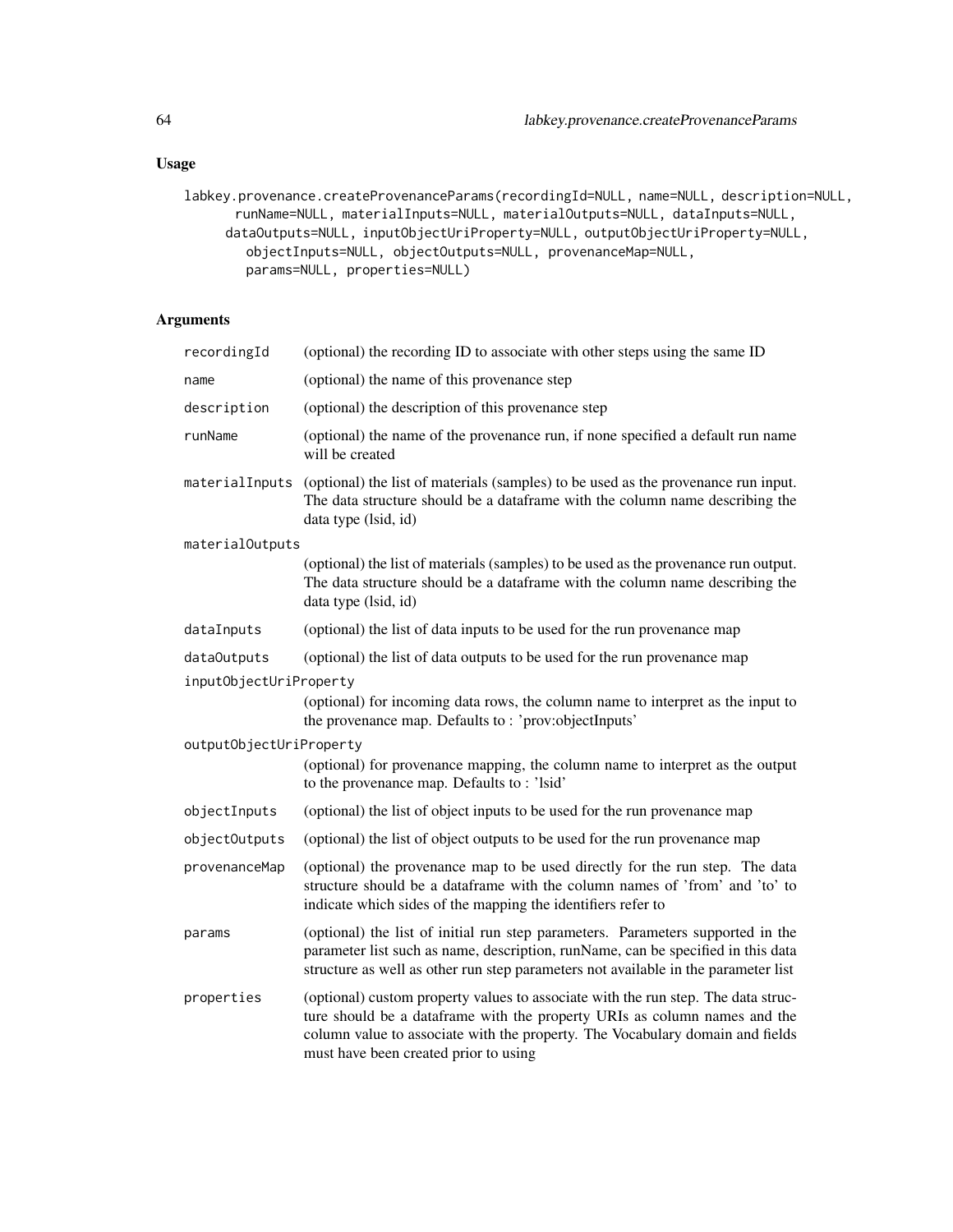# Details

This function can be used to generate a provenance parameter object which can then be used as an argument in the other provenance related functions to assemble provenance runs. This is a premium feature and requires the Provenance LabKey module to function correctly.

#### Value

A list containing elements describing the passed in provenance parameters.

#### Author(s)

Karl Lum

#### See Also

[labkey.provenance.startRecording](#page-65-0), [labkey.provenance.addRecordingStep](#page-61-0), [labkey.provenance.stopRecording](#page-66-0)

### Examples

```
## create provenance params with material inputs and data outputs
library(Rlabkey)
mi <- data.frame(lsid=c("urn:lsid:labkey.com:Sample.251.MySamples:sample1",
        "urn:lsid:labkey.com:Sample.251.MySamples:sample2"))
do <- data.frame(
     lsid="urn:lsid:labkey.com:AssayRunTSVData.Folder-251:12c70994-7ce5-1038-82f0-9c1487dbd334")
p <- labkey.provenance.createProvenanceParams(name="step1", description="initial step",
        materialInputs=mi, dataOutputs=do)
## create provenance params with object inputs (from an assay run)
oi <- labkey.selectRows(baseUrl="https://labkey.org/labkey/", folderPath = "Provenance",
        schemaName="assay.General.titer",
        queryName="Data",
        colSelect= c("LSID"),
        colFilter=makeFilter(c("Run/RowId","EQUAL","253")))
mi <- data.frame(lsid=c("urn:lsid:labkey.com:Sample.251.MySamples:sample1",
        "urn:lsid:labkey.com:Sample.251.MySamples:sample2"))
p <- labkey.provenance.createProvenanceParams(name="step1", description="initial step",
        objectInputs=oi[["LSID"]], materialInputs=mi)
## add run step properties and custom properties to the provenance params
props <- data.frame(
    "urn:lsid:labkey.com:Vocabulary.Folder-996:ProvenanceDomain#version"=c(22.3),
   "urn:lsid:labkey.com:Vocabulary.Folder-996:ProvenanceDomain#instrumentName"=c("NAb reader"),
    check.names=FALSE)
params <- list()
params$comments <- "adding additional step properties"
params$activityDate <- "2022-3-21"
```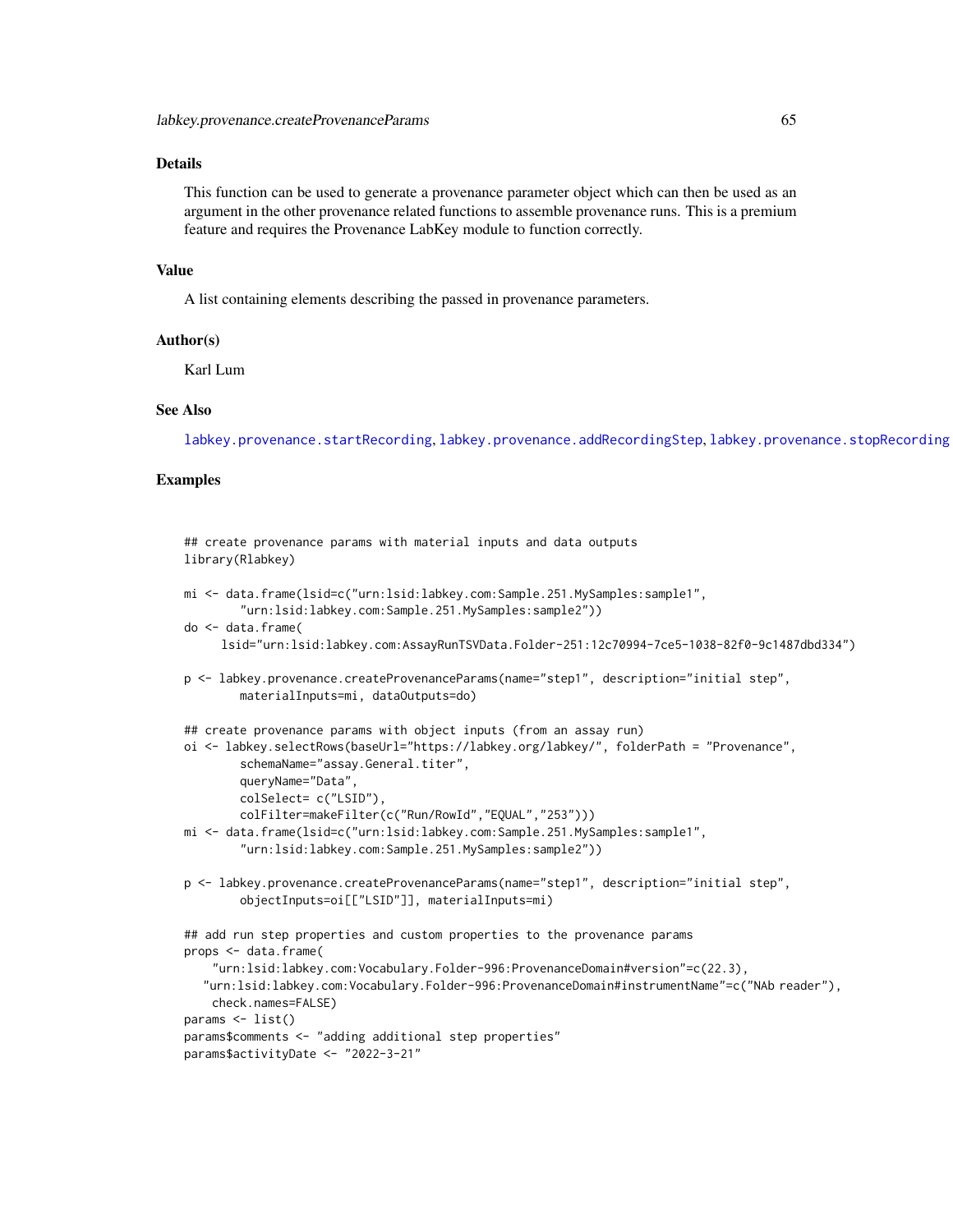```
params$startTime <- "2022-3-21 12:35:00"
params$endTime <- "2022-3-22 02:15:30"
params$recordCount <- 2
p <- labkey.provenance.createProvenanceParams(recordingId=ra$recordingId, name="step2",
    properties=props, params=params)
```
<span id="page-65-0"></span>labkey.provenance.startRecording *Start a provenance recording*

### Description

Function to start a provenance recording session, if successful a provenance recording ID is returned which can be used to add additional steps to the provenance run. Note: this function is in beta and not yet final, changes should be expected so exercise caution when using it.

#### Usage

```
labkey.provenance.startRecording(baseUrl=NULL, folderPath, provenanceParams = NULL)
```
# Arguments

baseUrl a string specifying the baseUrl for the labkey server folderPath a string specifying the folderPath provenanceParams the provenance parameter object which contains the options to include in this recording step

### Details

Function to start a provenance recording. A provenance recording can contain an arbitrary number of steps to create a provenance run, but stopRecording must be called to finish the recording and create the run. If successful this will return a recording ID which is needed for subsequent steps. This is a premium feature and requires the Provenance LabKey module to function correctly.

#### Value

The generated recording ID which can be used in subsequent steps (or queries that support provenance).

#### Author(s)

Karl Lum

# See Also

[labkey.provenance.createProvenanceParams](#page-62-0), [labkey.provenance.addRecordingStep](#page-61-0), labkey.provenance.stopR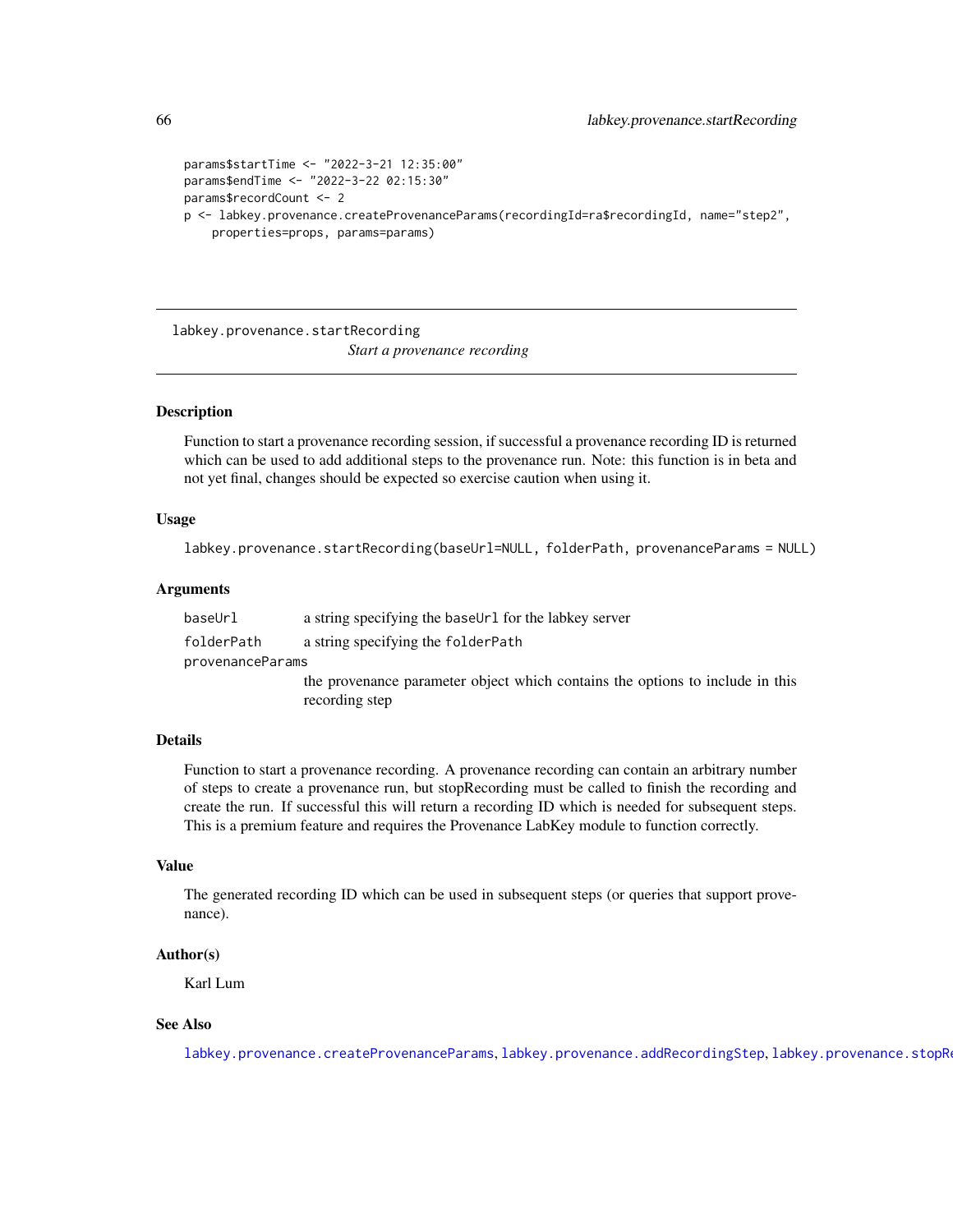### Examples

## create provenance params with material inputs and data outputs and start a recording library(Rlabkey)

```
mi <- data.frame(lsid=c("urn:lsid:labkey.com:Sample.251.MySamples:sample1",
        "urn:lsid:labkey.com:Sample.251.MySamples:sample2"))
do <- data.frame(
     lsid="urn:lsid:labkey.com:AssayRunTSVData.Folder-251:12c70994-7ce5-1038-82f0-9c1487dbd334")
p <- labkey.provenance.createProvenanceParams(name="step1", description="initial step",
       materialInputs=mi, dataOutputs=do)
```

```
labkey.provenance.startRecording(baseUrl="https://labkey.org/labkey/",
       folderPath = "Provenance", provenanceParams=p)
```
<span id="page-66-0"></span>labkey.provenance.stopRecording *Stop a provenance recording*

#### Description

Function to end a provenance recording and create and save the provenance run on the server. Note: this function is in beta and not yet final, changes should be expected so exercise caution when using it.

#### Usage

labkey.provenance.stopRecording(baseUrl=NULL, folderPath, provenanceParams = NULL)

#### Arguments

baseUrl a string specifying the baseUrl for the labkey server

folderPath a string specifying the folderPath

provenanceParams

the provenance parameter object which contains the options to include in this recording step, including the recording ID

# Details

Function to stop the provenance recording associated with the recording ID, this will create a provenance run using all the steps (with inputs and outputs) associated with the recording ID. The recording ID that was obtained from a previous startRecording function call must be passed into the provenanceParams config. This is a premium feature and requires the Provenance LabKey module to function correctly.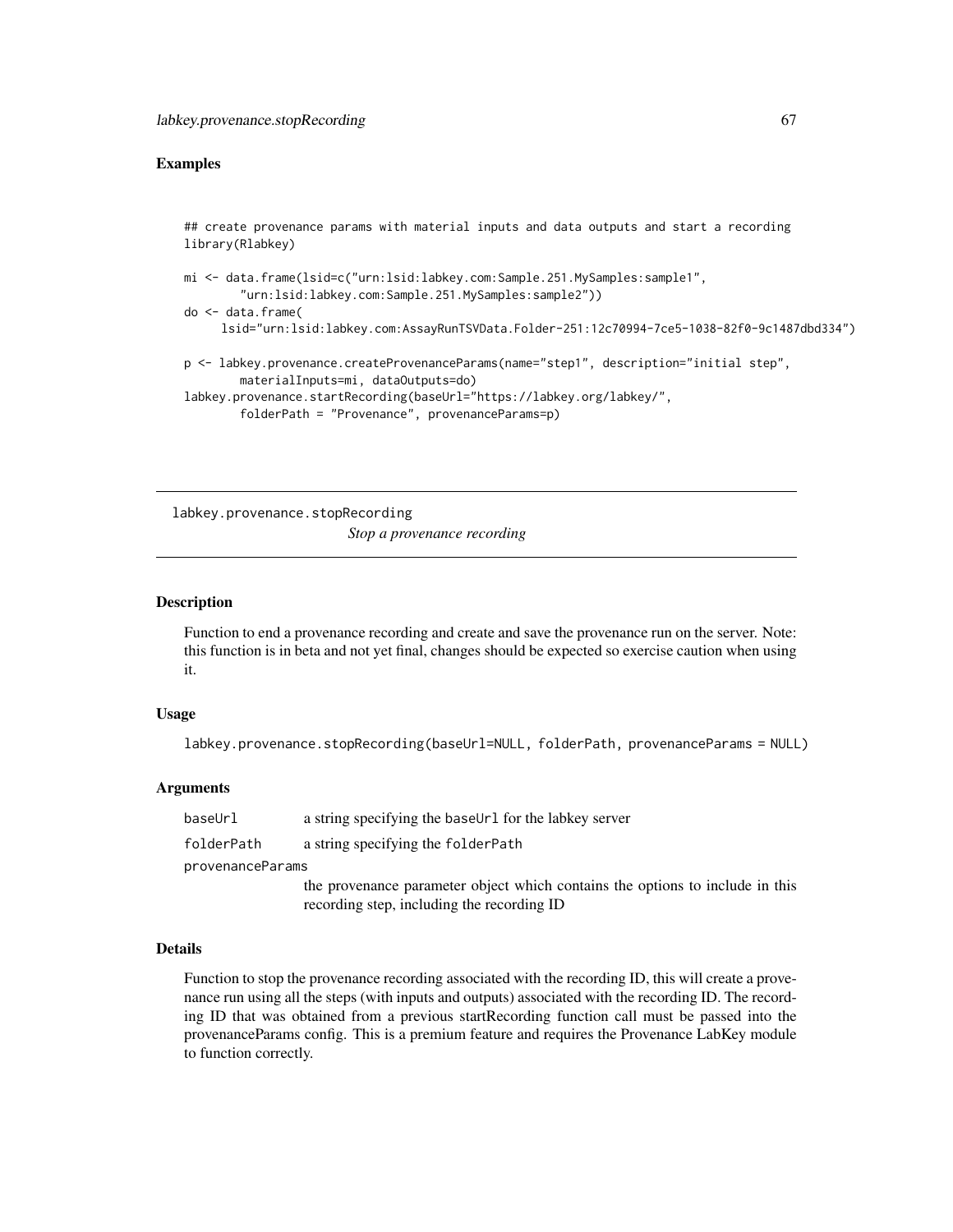The serialized provenance run that was created.

#### Author(s)

Karl Lum

# See Also

[labkey.provenance.createProvenanceParams](#page-62-0), [labkey.provenance.startRecording](#page-65-0), labkey.provenance.addReco

# Examples

```
library(Rlabkey)
```

```
## object inputs (from an assay run) and material inputs
##
oi <- labkey.selectRows(baseUrl="https://labkey.org/labkey/", folderPath = "Provenance",
        schemaName="assay.General.titer",
       queryName="Data",
       colSelect= c("LSID"),
       colFilter=makeFilter(c("Run/RowId","EQUAL","253")))
mi <- data.frame(lsid=c("urn:lsid:labkey.com:Sample.251.MySamples:sample1",
        "urn:lsid:labkey.com:Sample.251.MySamples:sample2"))
p <- labkey.provenance.createProvenanceParams(name="step1", description="initial step",
       objectInputs=oi[["LSID"]], materialInputs=mi)
r <- labkey.provenance.startRecording(baseUrl="https://labkey.org/labkey/",
       folderPath = "Provenance", provenanceParams=p)
run <- labkey.provenance.stopRecording(baseUrl="https://labkey.org/labkey/",
       folderPath = "Provenance",
       provenanceParams=labkey.provenance.createProvenanceParams(name="final step",
            recordingId=r$recordingId))
```
<span id="page-67-0"></span>labkey.query.import *Bulk import an R data frame into a LabKey Server table using file import.*

#### **Description**

Bulk import an R data frame into a LabKey Server table using file import.

#### Usage

```
labkey.query.import(baseUrl, folderPath,
   schemaName, queryName, toImport, options = NULL)
```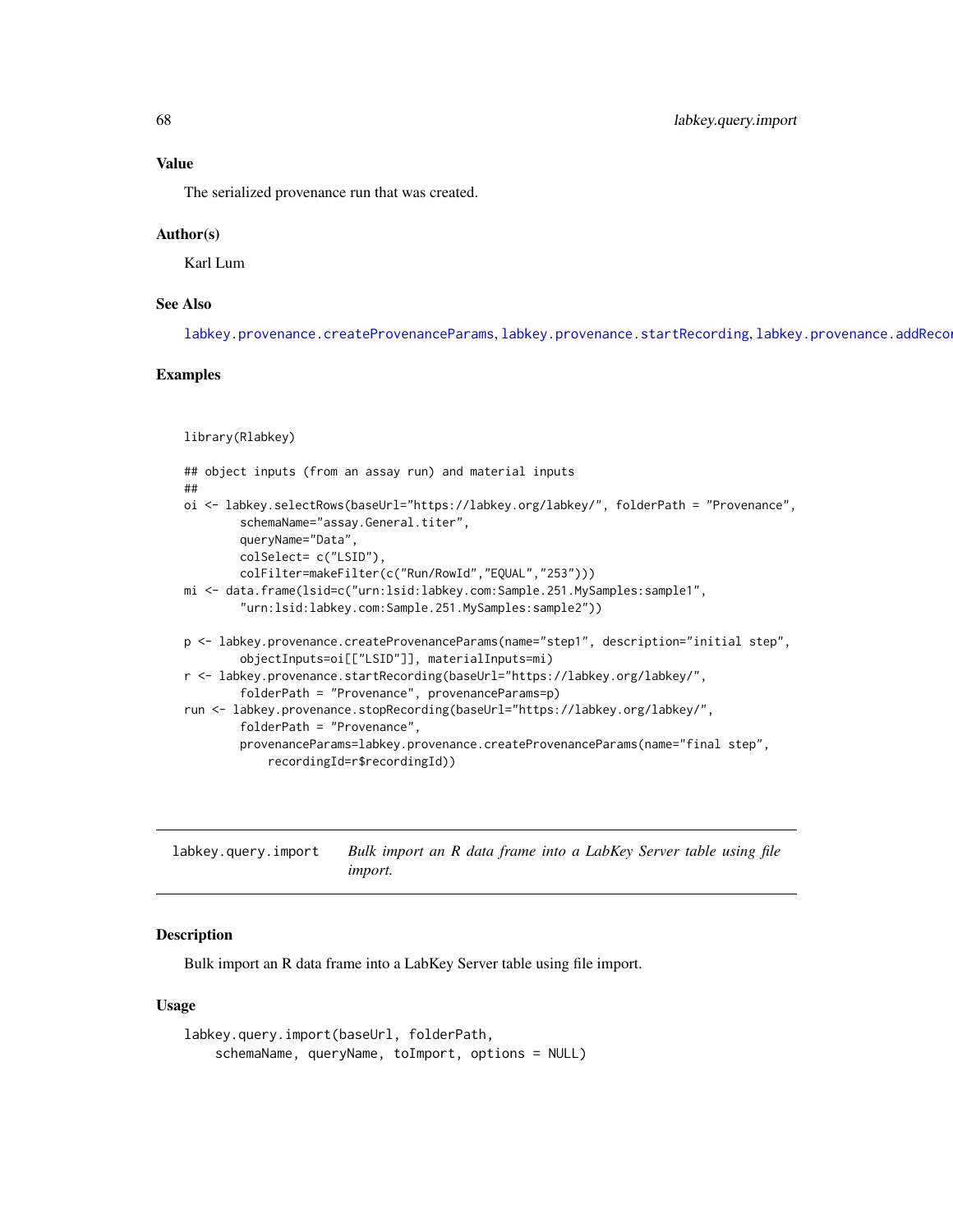#### **Arguments**

| baseUrl    | a string specifying the baseUrlfor the labkey server                            |
|------------|---------------------------------------------------------------------------------|
| folderPath | a string specifying the folderPath                                              |
| schemaName | a string specifying the schema Name for the query                               |
| queryName  | a string specifying the query Name                                              |
| toImport   | a data frame containing rows of data to be imported                             |
| options    | (optional) a list containing options specific to the import action of the query |

### Details

This command mimics the "Import bulk data" option that you see in the LabKey server UI for a table/query. It takes the passed in toImport data frame and writes it to a temp file to be posted to the import action for the given LabKey query. It is very similar to the labkey.importRows command but will be much more performant.

Multiple rows of data can be imported in bulk using the toImport data frame. The names of the data in the data frame must be the column names from the LabKey Server.

LabKey data types support different import options. The list of valid options for each query will vary, but some common examples include:

- insert Option (string) : Whether the import action should be done as an insert, creating new rows for each provided row of the data frame, or a merge. When merging during import, any data you provide for the rows representing records that already exist will replace the previous values. Note that when updating an existing record, you only need to provide the columns you wish to update, existing data for other columns will be left as is. Available options are "INSERT" and "MERGE". Defaults to "INSERT".
- auditBehavior (string) : Set the level of auditing details for this import action. Available options are "SUMMARY" and "DETAILED". SUMMARY - Audit log reflects that a change was made, but does not mention the nature of the change. DETAILED - Provides full details on what change was made, including values before and after the change. Defaults to the setting as specified by the LabKey query.
- importLookupByAlternateKey (boolean) : Allows lookup target rows to be resolved by values rather than the target's primary key. This option will only be available for lookups that are configured with unique column information. Defaults to FALSE.

#### Value

A list is returned with the row count for the number of affected rows. If options are provided, additional details may be included in the response object related to those options.

#### Author(s)

Cory Nathe

# See Also

[labkey.insertRows](#page-52-0), [labkey.updateRows](#page-91-0), [labkey.importRows](#page-51-0)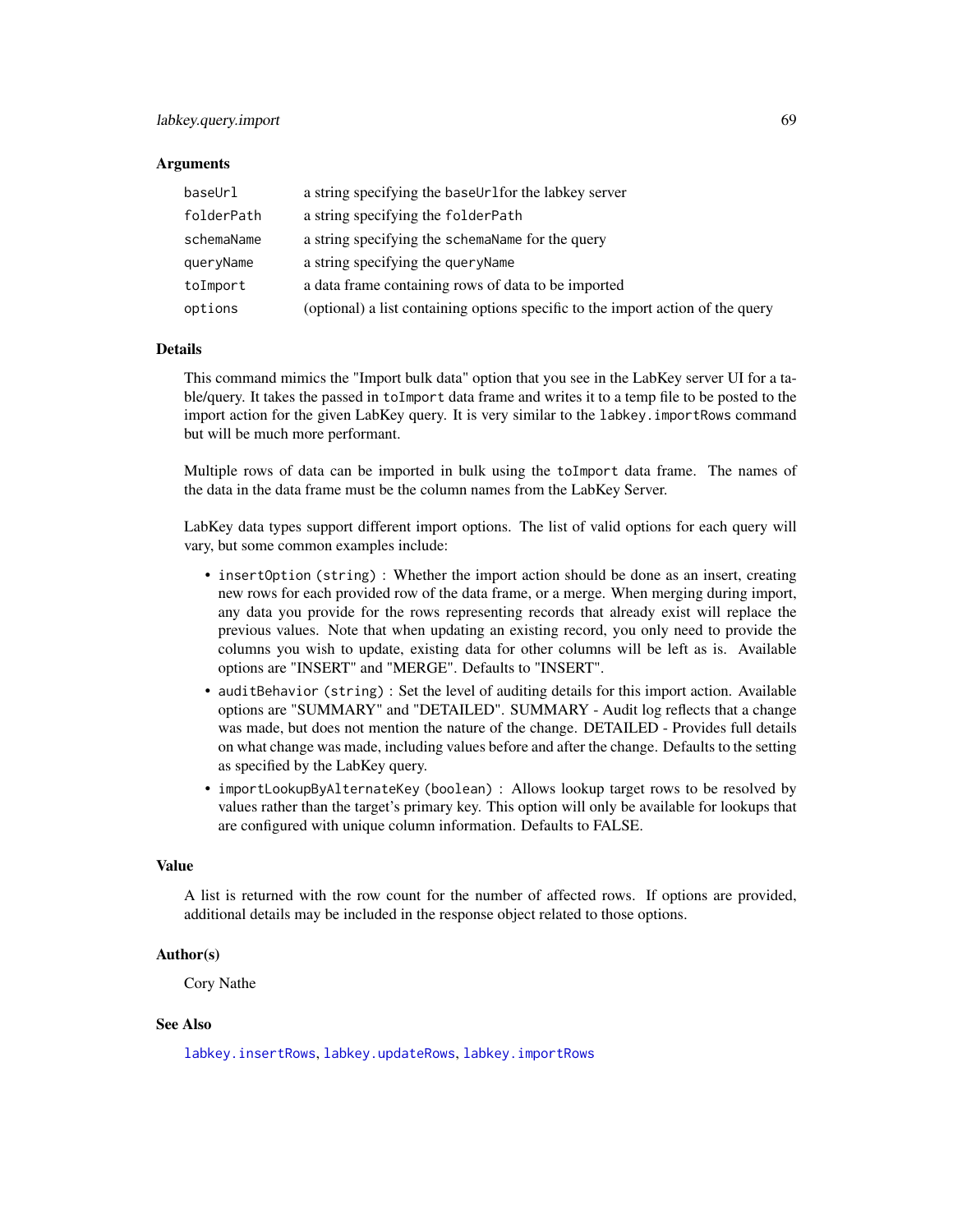# Examples

```
## Note that users must have the necessary permissions in the database
## to be able to modify data through the use of these functions
# library(Rlabkey)
df <- data.frame(
   name=c("test1","test2","test3"),
   customInt=c(1:3),
   customString=c("aaa", "bbb", "ccc")
)
importedInfo <- labkey.query.import(
    "http://localhost:8080/labkey",
    folderPath="/apisamples", schemaName="samples", queryName="SampleType1",
    toImport=df, options=list(insertOption = "MERGE", auditBehavior = "DETAILED")
)
```
importedInfo\$rowCount

labkey.rstudio.initReport

*Initialize a RStudio session for LabKey R report source editing*

### Description

LabKey-RStudio integration helper. Not intended for use outside RStudio.

### Usage

```
labkey.rstudio.initReport(apiKey = "", baseUrl = "", folderPath,
  reportEntityId, skipViewer = FALSE, skipEdit = FALSE)
```

| apiKey     | session key from your server                                                 |
|------------|------------------------------------------------------------------------------|
| baseUrl    | server location including context path, if any. e.g. https://www.labkey.org/ |
| folderPath | a string specifying the folderPath                                           |
|            | reportEntityId LabKey report's entityId                                      |
| skipViewer | (TRUE   FALSE) TRUE to skip setting up LabKey schema viewer in RStudio       |
| skipEdit   | (TRUE   FALSE) TRUE to open file in editor                                   |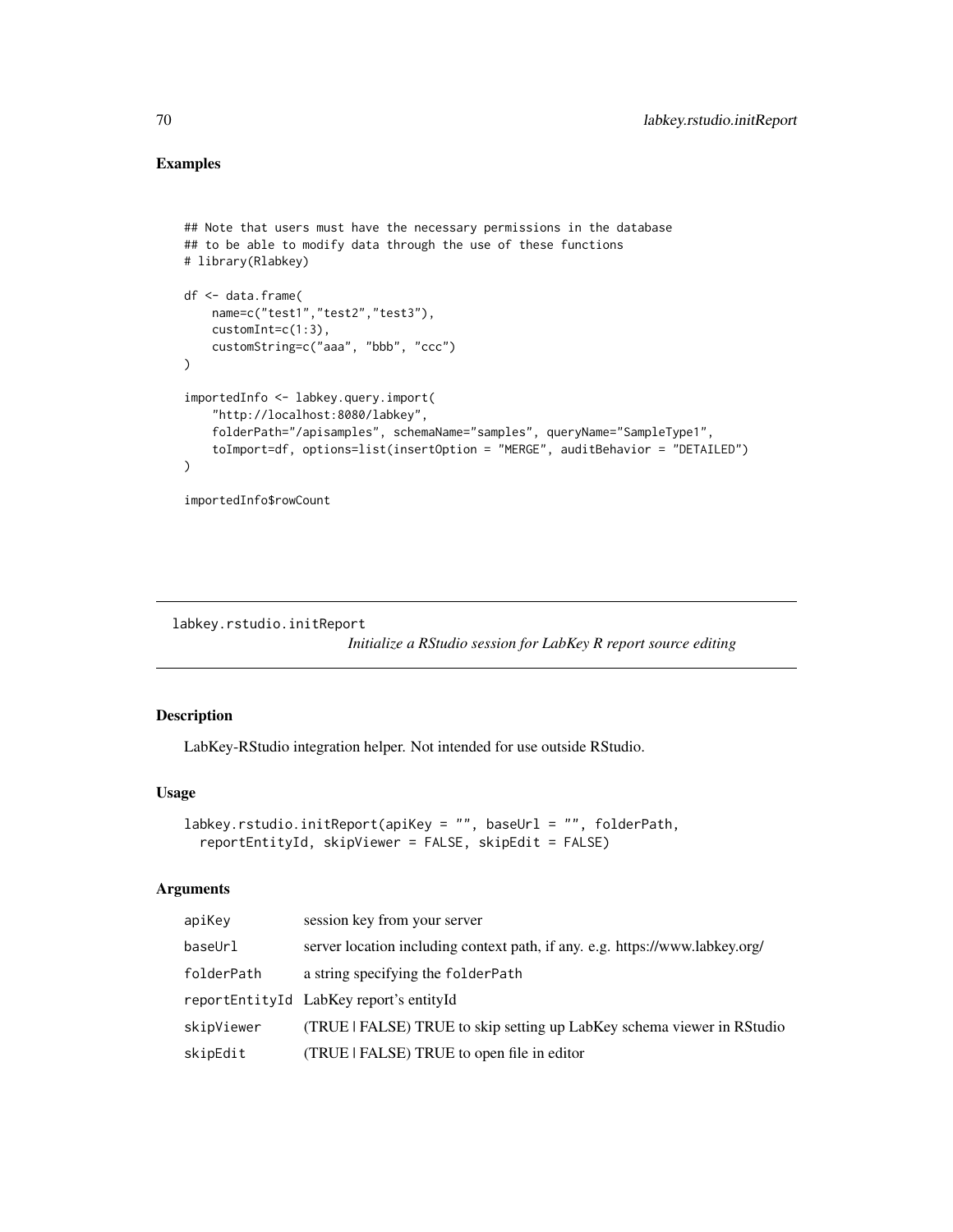# labkey.rstudio.initRStudio 71

# Examples

```
## RStudio console only
library(Rlabkey)
labkey.rstudio.initReport(apiKey="session|abcdef0123456789abcdef0123456789",
   baseUrl="http://labkey/", folderPath="home",
   reportEntityId="0123456a-789b-1000-abcd-01234567abcde")
```
labkey.rstudio.initRStudio *Initialize a RStudio session for LabKey integration*

# Description

LabKey-RStudio integration helper. Not intended for use outside RStudio.

#### Usage

```
labkey.rstudio.initRStudio(apiKey = "", baseUrl = "", folderPath, skipViewer = FALSE)
```
# Arguments

| apiKey     | session key from your server                                                 |
|------------|------------------------------------------------------------------------------|
| baseUrl    | server location including context path, if any. e.g. https://www.labkey.org/ |
| folderPath | a string specifying the folderPath                                           |
| skipViewer | (TRUE   FALSE) TRUE to skip setting up LabKey schema viewer in RStudio       |

# Examples

```
## RStudio console only
library(Rlabkey)
labkey.rstudio.initRStudio(apiKey="session|abcdef0123456789abcdef0123456789",
   baseUrl="http://labkey/", folderPath="home")
```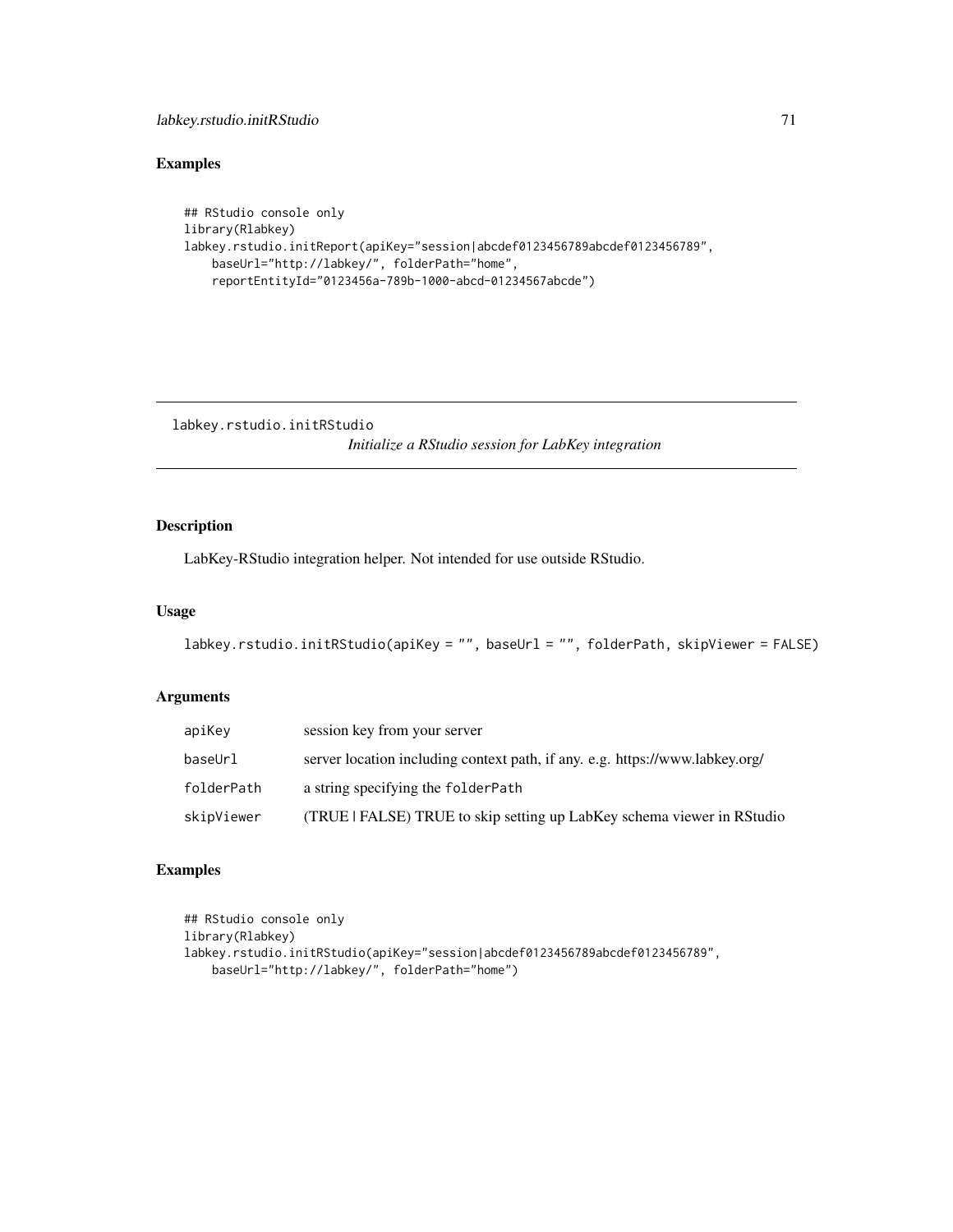```
labkey.rstudio.initSession
```
*Initialize a RStudio session for LabKey integration using a time one request id*

### Description

LabKey-RStudio integration helper. Not intended for use outside RStudio.

# Usage

```
labkey.rstudio.initSession(requestId, baseUrl)
```
### Arguments

| requestId | A one time request id generated by LabKey server for initializing RStudio    |
|-----------|------------------------------------------------------------------------------|
| baseUrl   | server location including context path, if any. e.g. https://www.labkey.org/ |

# Examples

```
## RStudio console only
library(Rlabkey)
labkey.rstudio.initSession(requestId="a60228c8-9448-1036-a7c5-ab541dc15ee9",
   baseUrl="http://labkey/")
```
labkey.rstudio.isInitialized

*Check valid rlabkey session*

## Description

LabKey-RStudio integration helper. Not intended for use outside RStudio.

# Usage

```
labkey.rstudio.isInitialized()
```
# Examples

```
## RStudio console only
library(Rlabkey)
labkey.rstudio.isInitialized()
```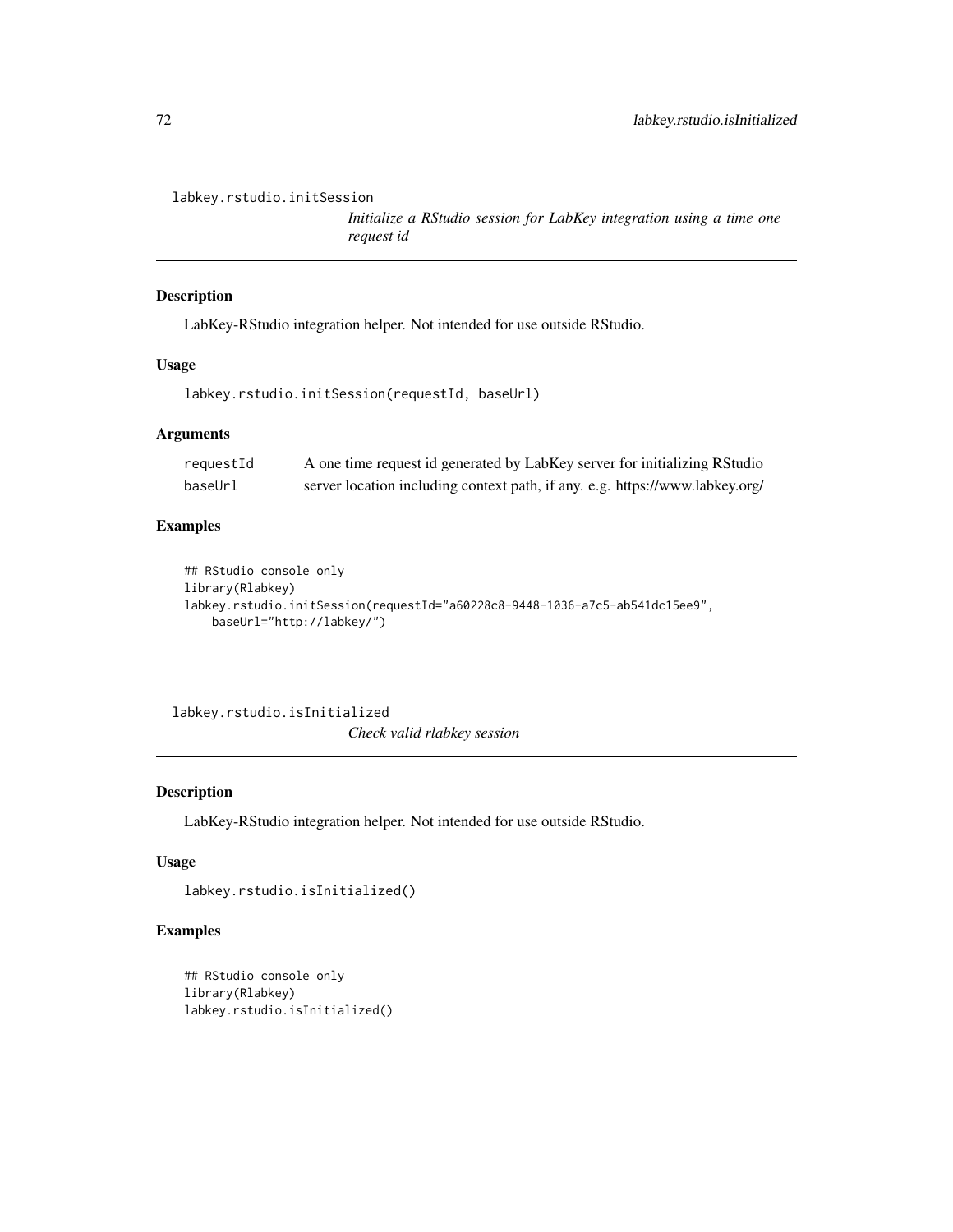labkey.rstudio.saveReport

*Update RStudio report source back to LabKey*

## Description

LabKey-RStudio integration helper. Not intended for use outside RStudio.

### Usage

```
labkey.rstudio.saveReport(folderPath, reportEntityId, reportFilename,
  useWarning = FALSE)
```
#### Arguments

| folderPath | a string specifying the folderPath               |
|------------|--------------------------------------------------|
|            | reportEntityId LabKey report's entityId          |
|            | reportFilename The filename to save              |
| useWarning | (TRUE FALSE) TRUE to prompt user choices to save |

# Examples

```
## RStudio console only
library(Rlabkey)
labkey.rstudio.saveReport(folderPath="home",
    reportEntityId="0123456a-789b-1000-abcd-01234567abcde",
    reportFilename="knitrReport.Rhtml", useWarning=TRUE)
```
labkey.saveBatch *Save an assay batch object to a labkey database*

## Description

Save an assay batch object to a labkey database

## Usage

```
labkey.saveBatch(baseUrl, folderPath, assayName, resultDataFrame,
   batchPropertyList=NULL, runPropertyList=NULL)
```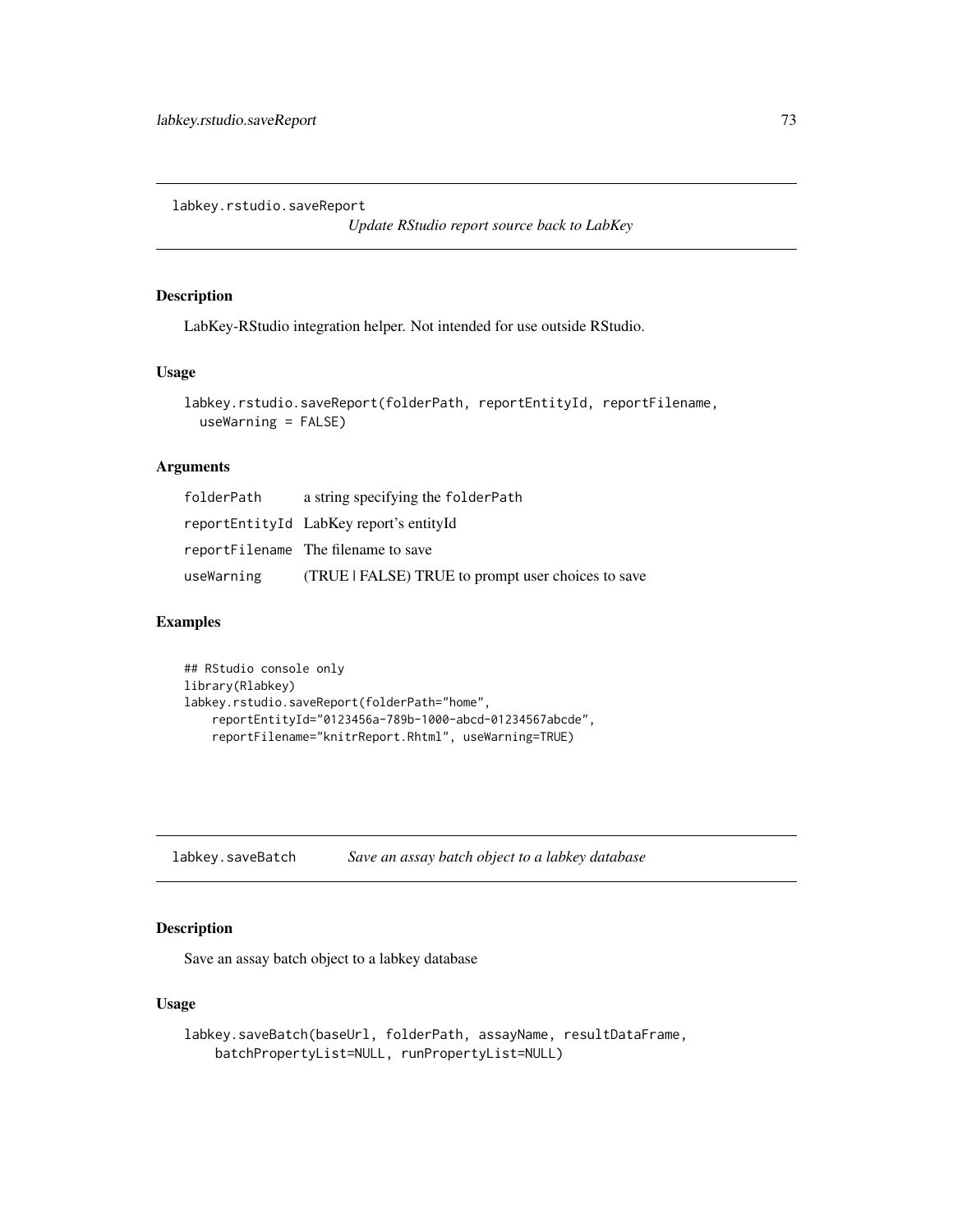### Arguments

| baseUrl           | a string specifying the baseUrlfor the labkey server |  |
|-------------------|------------------------------------------------------|--|
| folderPath        | a string specifying the folderPath                   |  |
| assayName         | a string specifying the name of the assay instance   |  |
| resultDataFrame   |                                                      |  |
|                   | a data frame containing rows of data to be inserted  |  |
| batchPropertyList |                                                      |  |
|                   | a list of batch Properties                           |  |
| runPropertyList   |                                                      |  |
|                   | a list of run Properties                             |  |

### Details

This function has been deprecated and will be removed in a future release, please use labkey.experiment.saveBatch instead as it supports the newer options for saving batch objects.

To save an R data.frame an assay results sets, you must create a named assay using the "General" assay provider. Detailed instructions are available in the Rlabkey Users Guide, accessible by entering RlabkeyUsersGuide() at the R command prompt. Note that saveBatch currently supports only a single run with one result set per batch.

#### Value

Returns the object representation of the Assay batch.

### Author(s)

Peter Hussey

### References

https://www.labkey.org/Documentation/wiki-page.view?name=createDatasetViaAssay

### See Also

```
labkey.selectRows, labkey.executeSql, makeFilter, labkey.updateRows,
labkey.deleteRowslabkey.experiment.saveBatch
```

```
## Very simple example of an analysis flow: query some data, calculate
## some stats, then save the calculations as an assay result set in
## LabKey Server
## Note this example expects to find an assay named "SimpleMeans" in
## the apisamples project
# library(Rlabkey)
```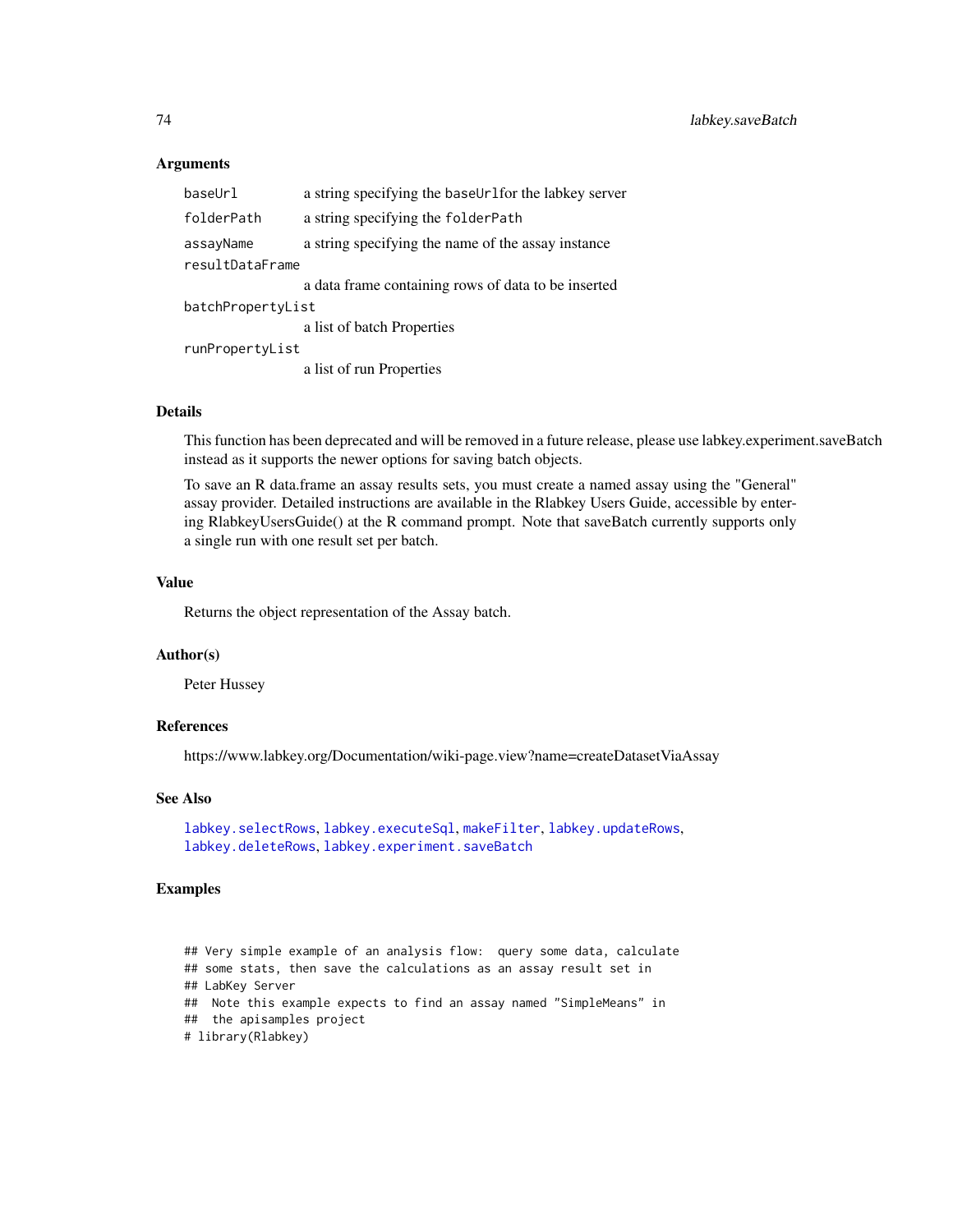```
simpledf <- labkey.selectRows(
baseUrl="http://localhost:8080/labkey",
folderPath="/apisamples",
schemaName="lists",
queryName="AllTypes")
## some dummy calculations to produce and example analysis result
testtable <- simpledf[,3:4]
colnames(testtable) <- c("IntFld", "DoubleFld")
row <- c(list("Measure"="colMeans"), colMeans(testtable, na.rm=TRUE))
results <- data.frame(row, row.names=NULL, stringsAsFactors=FALSE)
row <- c(list("Measure"="colSums"), colSums(testtable, na.rm=TRUE))
results <- rbind(results, as.vector(row))
bprops <- list(LabNotes="this is a simple demo")
bpl <- list(name=paste("Batch ", as.character(date())),properties=bprops)
rpl <- list(name=paste("Assay Run ", as.character(date())))
assayInfo<- labkey.saveBatch(
baseUrl="http://localhost:8080/labkey",
folderPath="/apisamples",
"SimpleMeans",
results,
batchPropertyList=bpl,
runPropertyList=rpl
)
```
<span id="page-74-0"></span>labkey.security.createContainer *Creates a new container, which may be a project, folder, or workbook, on the server*

### Description

Create a new container, which may be a project, folder, or workbook, on the LabKey server with parameters to control the containers name, title, description, and folder type.

#### Usage

```
labkey.security.createContainer(baseUrl=NULL, parentPath, name = NULL, title = NULL,
    description = NULL, folderType = NULL, isWorkbook = FALSE)
```
### Arguments

| baseUrl    | A string specifying the baseUr1 for the labkey server.       |
|------------|--------------------------------------------------------------|
| parentPath | A string specifying the parent Path for the new container.   |
| name       | The name of the container, required for projects or folders. |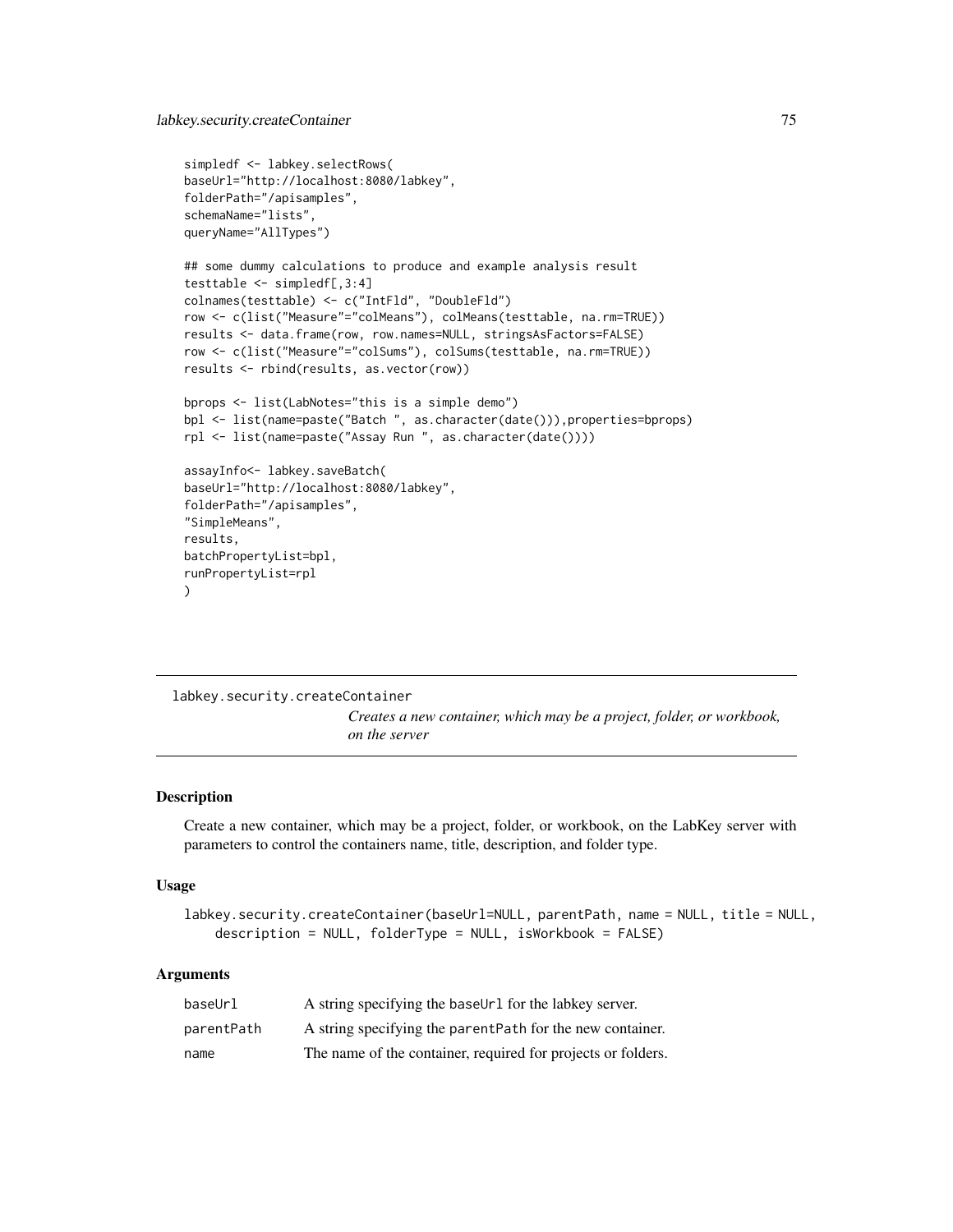| title       | The title of the container, used primarily for workbooks.               |
|-------------|-------------------------------------------------------------------------|
| description | The description of the container, used primarily for workbooks.         |
| folderType  | The name of the folder type to be applied (ex. Study or Collaboration). |
| isWorkbook  | Whether this a workbook should be created. Defaults to false.           |

## Details

This function allows for users with proper permissions to create a new container, which may be a project, folder, or workbook, on the LabKey server with parameters to control the containers name, title, description, and folder type. If the container already exists or the user does not have permissions, an error message will be returned.

## Value

Returns information about the newly created container.

## Author(s)

Cory Nathe

### See Also

[labkey.getFolders](#page-40-0), [labkey.security.getContainers](#page-76-0), [labkey.security.deleteContainer](#page-75-0), [labkey.security.moveContainer](#page-79-0)

### Examples

library(Rlabkey)

```
labkey.security.createContainer(baseUrl="http://labkey/", parentPath = "/home",
   name = "NewFolder", description = "My new folder has this description",
    folderType = "Collaboration"
)
```
<span id="page-75-0"></span>labkey.security.deleteContainer

*Deletes an existing container, which may be a project, folder, or workbook*

#### Description

Deletes an existing container, which may be a project, folder, or workbook, and all of its children from the Labeky server.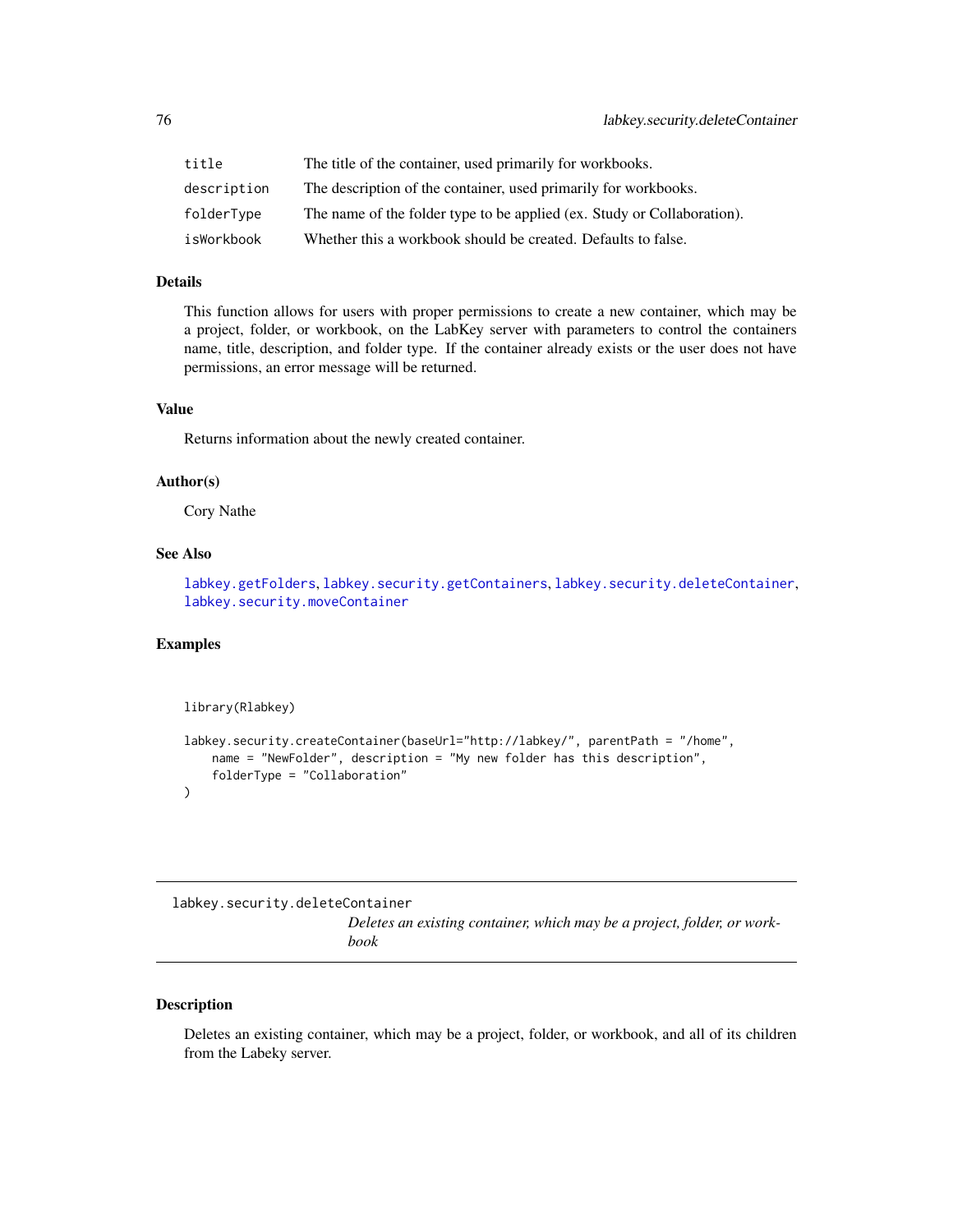### Usage

labkey.security.deleteContainer(baseUrl=NULL, folderPath)

#### Arguments

| baseUrl    | A string specifying the baseUr1 for the labkey server. |
|------------|--------------------------------------------------------|
| folderPath | A string specifying the folderPath to be deleted.      |

#### Details

This function allows for users with proper permissions to delete an existing container, which may be a project, folder, or workbook, from the LabKey server. This will also remove all subfolders of the container being deleted. If the container does not exist or the user does not have permissions, an error message will be returned.

#### Value

Returns a success message for the container deletion action.

## Author(s)

Cory Nathe

## See Also

[labkey.getFolders](#page-40-0), [labkey.security.getContainers](#page-76-0), [labkey.security.createContainer](#page-74-0), [labkey.security.moveContainer](#page-79-0)

### Examples

library(Rlabkey)

labkey.security.deleteContainer(baseUrl="http://labkey/", folderPath = "/home/FolderToDelete")

<span id="page-76-0"></span>labkey.security.getContainers

*Returns information about the specified container*

## Description

Returns information about the specified container, including the user's current permissions within that container. If the includeSubfolders config option is set to true, it will also return information about all descendants the user is allowed to see.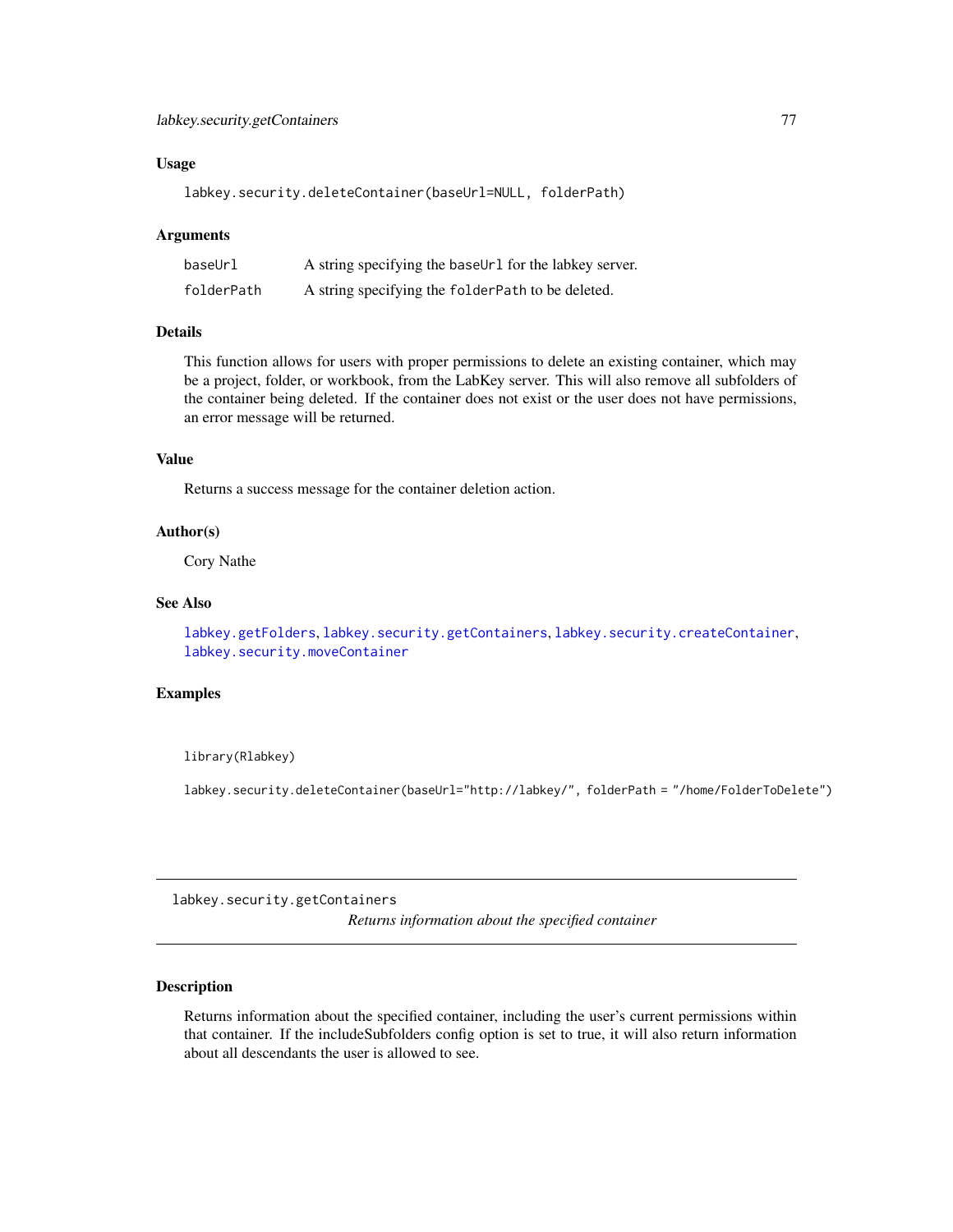#### Usage

```
labkey.security.getContainers(baseUrl=NULL, folderPath, includeEffectivePermissions=TRUE,
    includeSubfolders=FALSE, depth=50)
```
### Arguments

| baseUrl                     | A string specifying the baseUr1 for the labkey server.                                                                                                                     |  |
|-----------------------------|----------------------------------------------------------------------------------------------------------------------------------------------------------------------------|--|
| folderPath                  | A string specifying the folder Path.                                                                                                                                       |  |
| includeEffectivePermissions |                                                                                                                                                                            |  |
|                             | If set to false, the effective permissions for this container resource will not be<br>included (defaults to true).                                                         |  |
| includeSubfolders           |                                                                                                                                                                            |  |
|                             | If set to true, the entire branch of containers will be returned. If false, only the<br>immediate children of the starting container will be returned (defaults to false). |  |
| depth                       | May be used to control the depth of recursion if include Subfolders is set to true.                                                                                        |  |

## Details

This function returns information about the specified container, including the user's current permissions within that container. If the includeSubfolders config option is set to true, it will also return information about all descendants the user is allowed to see. The depth of the results for the included subfolders can be controlled with the depth parameter.

#### Value

The data frame containing the container properties for the current folder and subfolders, including name, title, id, path, type, folderType, and effectivePermissions.

## Author(s)

Cory Nathe

# See Also

[labkey.getFolders](#page-40-0), [labkey.security.createContainer](#page-74-0), [labkey.security.deleteContainer](#page-75-0), [labkey.security.moveContainer](#page-79-0)

```
library(Rlabkey)
```

```
labkey.security.getContainers(
   baseUrl="http://labkey/", folderPath = "home",
    includeEffectivePermissions = FALSE, includeSubfolders = TRUE, depth = 2
\mathcal{L}
```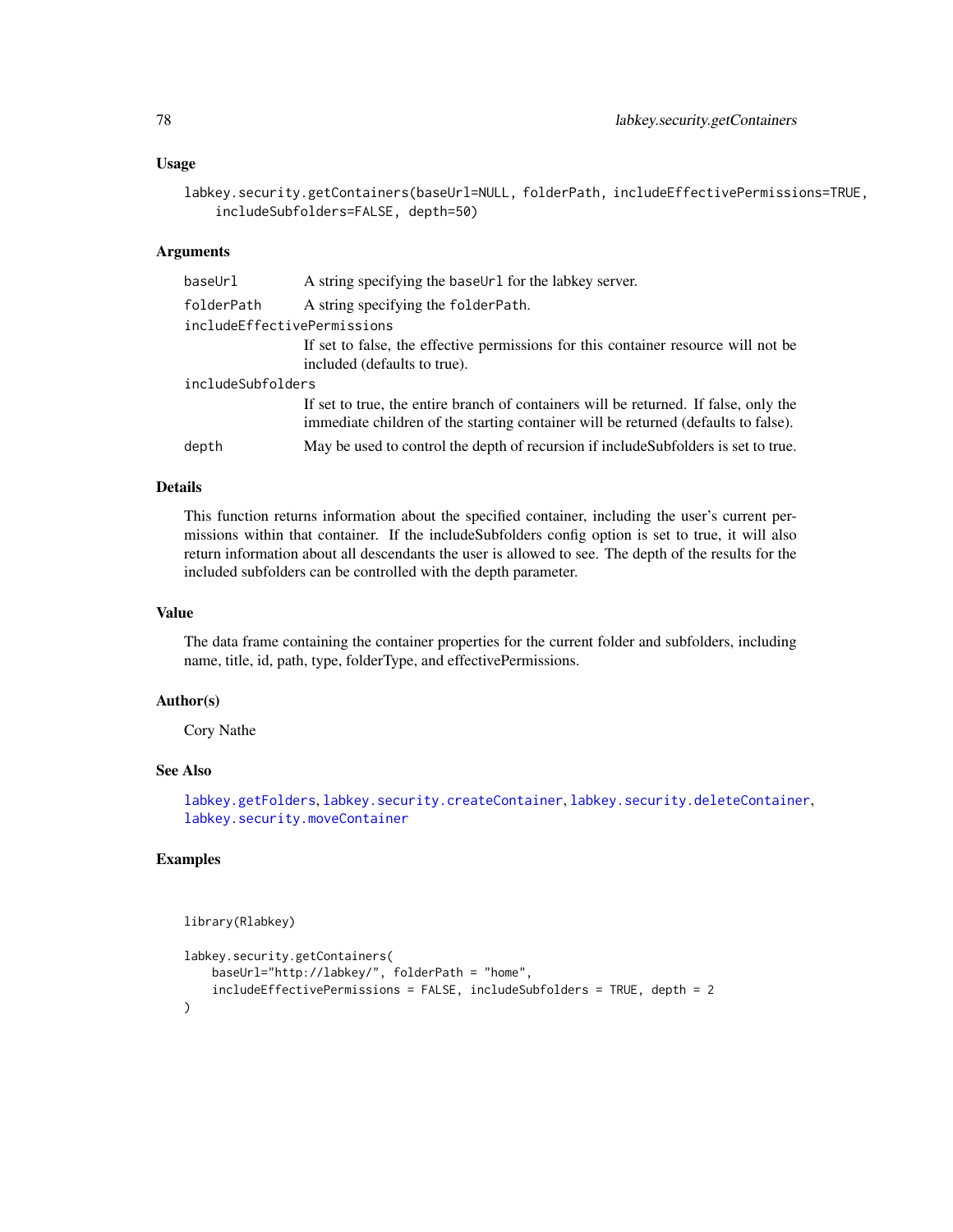<span id="page-78-0"></span>labkey.security.impersonateUser *Start impersonating a user*

### Description

For site-admins or project-admins only, start impersonating a user based on the userId or email address.

#### Usage

```
labkey.security.impersonateUser(baseUrl=NULL, folderPath,
   userId=NULL, email=NULL)
```
### Arguments

| baseUrl    | A string specifying the baseUr1 for the LabKey server.                       |
|------------|------------------------------------------------------------------------------|
| folderPath | A string specifying the folder Path in which to impersonate the user.        |
| userId     | The id of the user to be impersonated. Either this or email is required.     |
| email      | The email of the user to be impersonated. Either this or userID is required. |

### Details

Admins may impersonate other users to perform actions on their behalf. Site admins may impersonate any user in any project. Project admins must execute this command in a project in which they have admin permission and may impersonate only users that have access to the project.

To finish an impersonation session use [labkey.security.stopImpersonating](#page-80-0).

# Value

Returns a success message based on a call to [labkey.whoAmI](#page-104-0).

### Author(s)

Cory Nathe

# See Also

[labkey.whoAmI](#page-104-0), [labkey.security.stopImpersonating](#page-80-0)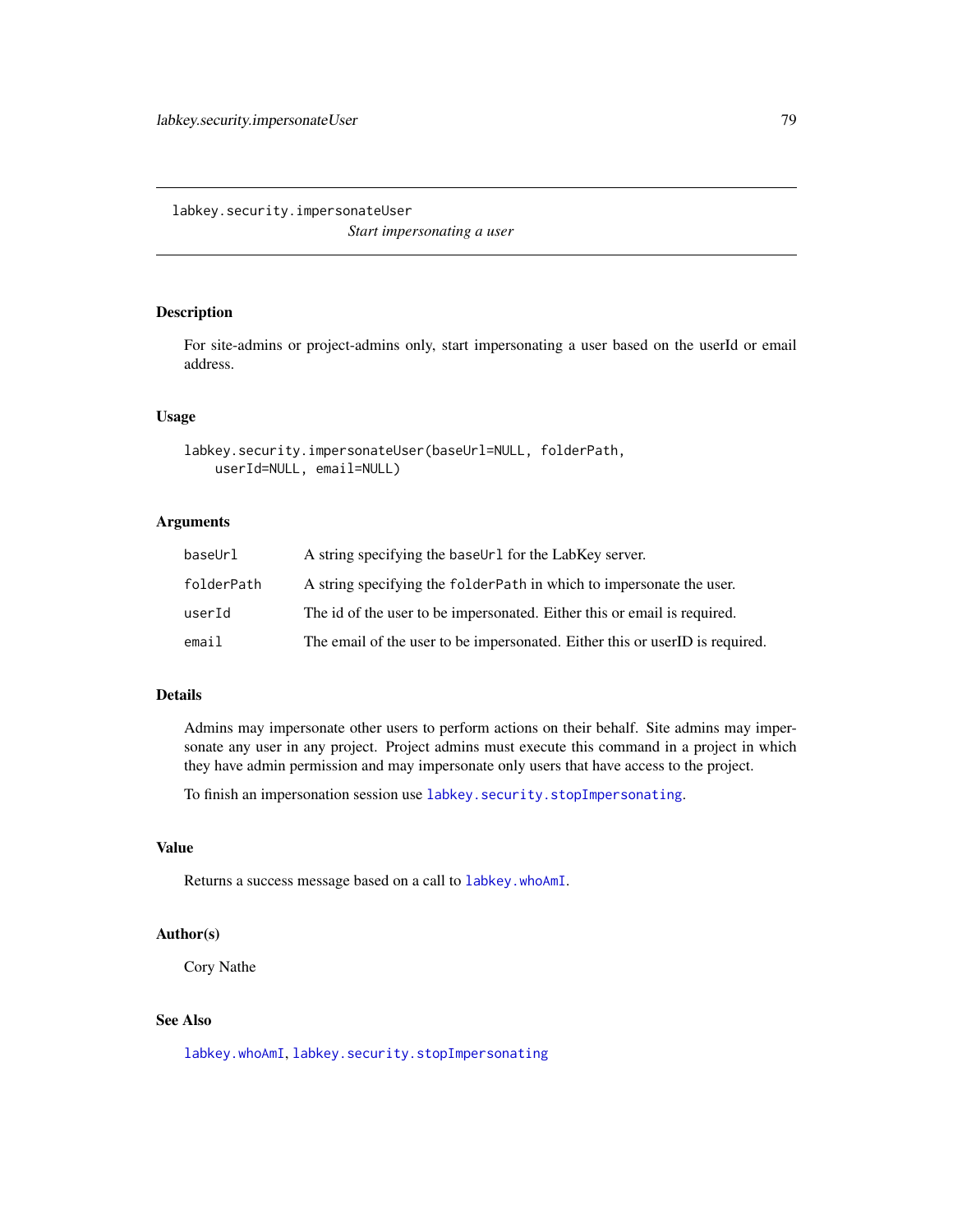# Examples

```
library(Rlabkey)
labkey.security.impersonateUser(baseUrl="http://labkey/", folderPath = "/home",
    email = "reader@localhost.test"
)
```
<span id="page-79-0"></span>labkey.security.moveContainer

*Moves an existing container, which may be a folder or workbook*

### Description

Moves an existing container, which may be a folder or workbook, to be the subfolder of another folder and/or project on the LabKey server.

#### Usage

```
labkey.security.moveContainer(baseUrl=NULL, folderPath,
   destinationParent, addAlias = TRUE)
```
## Arguments

| baseUrl           | A string specifying the baseUr1 for the labkey server.                                                     |
|-------------------|------------------------------------------------------------------------------------------------------------|
| folderPath        | A string specifying the folder Path to be moved. Additionally, the container<br>entity id is also valid.   |
| destinationParent |                                                                                                            |
|                   | The container path of destination parent. Additionally, the destination parent<br>entity id is also valid. |
| addAlias          | Add alias of current container path to container that is being moved (defaults to<br>true).                |

### Details

This function moves an existing container, which may be a folder or workbook, to be the subfolder of another folder and/or project on the LabKey server. Projects and the root container can not be moved. If the target or destination container does not exist or the user does not have permissions, an error message will be returned.

# Value

Returns a success message for the container move action with the new path.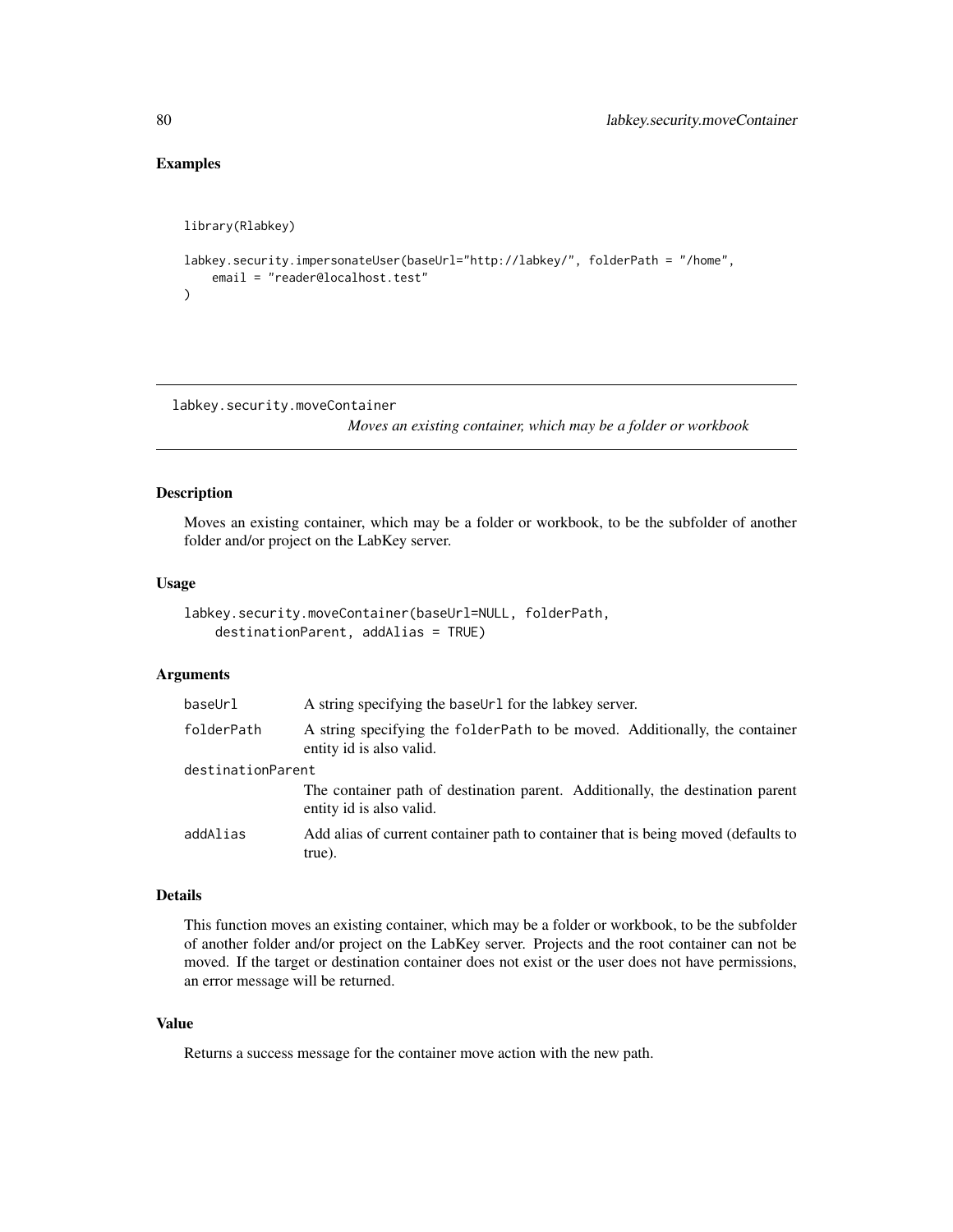# Author(s)

Cory Nathe

#### See Also

```
labkey.getFolders, labkey.security.getContainers, labkey.security.createContainer,
labkey.security.deleteContainer
```
### Examples

```
library(Rlabkey)
```

```
labkey.security.moveContainer(baseUrl="http://labkey/", folderPath = "/home/FolderToMove",
    destinationParent = "/OtherProject", addAlias = TRUE
\mathcal{L}
```
<span id="page-80-0"></span>labkey.security.stopImpersonating *Stop impersonating a user*

### Description

Stop impersonating a user while keeping the original user logged in.

### Usage

labkey.security.stopImpersonating(baseUrl=NULL)

#### Arguments

baseUrl A string specifying the baseUrl for the LabKey server.

#### Details

If you are currently impersonating a user in this session, you can use this function to stop the impersonation and return back to the original user logged in.

To start an impersonation session use [labkey.security.impersonateUser](#page-78-0).

## Value

Returns a success message based on a call to [labkey.whoAmI](#page-104-0).

#### Author(s)

Cory Nathe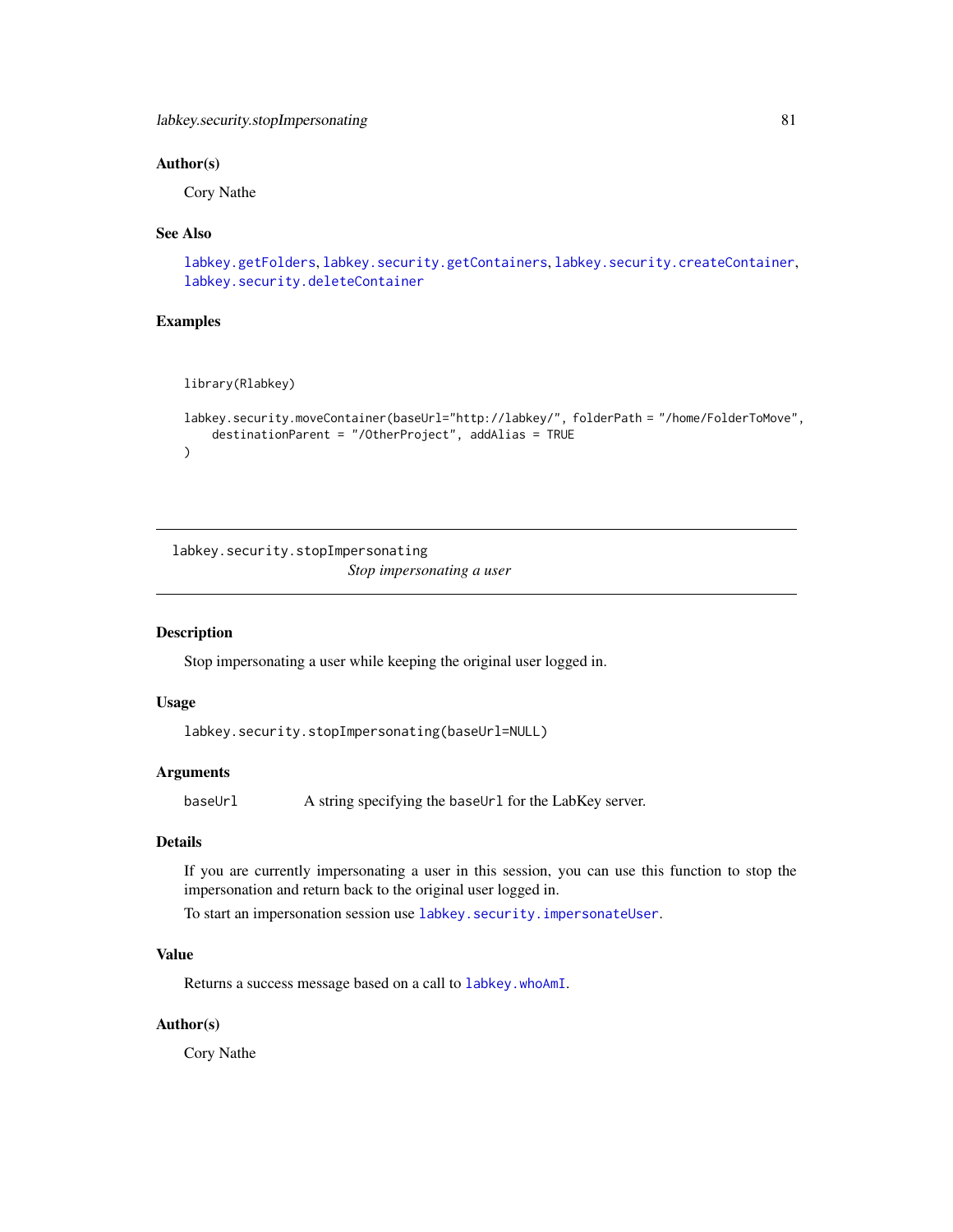# See Also

[labkey.whoAmI](#page-104-0), [labkey.security.impersonateUser](#page-78-0)

### Examples

library(Rlabkey)

labkey.security.stopImpersonating(baseUrl="http://labkey/")

<span id="page-81-0"></span>labkey.selectRows *Retrieve data from a labkey database*

### Description

Import full datasets or selected rows into R. The data can be sorted and filtered prior to import.

### Usage

```
labkey.selectRows(baseUrl = NULL, folderPath, schemaName, queryName,
   viewName = NULL, colSelect = NULL, maxRows = NULL,
   rowOffset = NULL, colSort = NULL, colFilter = NULL,
   showHidden = FALSE, colNameOpt="caption",
   containerFilter = NULL, parameters = NULL,
    includeDisplayValues = FALSE, method = "POST")
```
### Arguments

| a string specifying the baseUrlfor the labkey server                                                                                             |
|--------------------------------------------------------------------------------------------------------------------------------------------------|
| a string specifying the folderPath                                                                                                               |
| a string specifying the schemaName for the query                                                                                                 |
| a string specifying the query Name                                                                                                               |
| (optional) a string specifying the viewName associated with the query. If not<br>specified, the default view determines the rowset returned.     |
| (optional) a vector of strings specifying which columns of a dataset or view to<br>import.                                                       |
| • The wildcard character ("*") may also be used here to get all columns in-<br>cluding those not in the default view.                            |
| • If you include a column that is a lookup (foreign key) the value of the<br>primary key for that target will be returned.                       |
| • Use a backslash character ("/") to include non-primary key columns from a<br>lookup target (foreign key), e.g "LookupColumnName/targetColumn". |
|                                                                                                                                                  |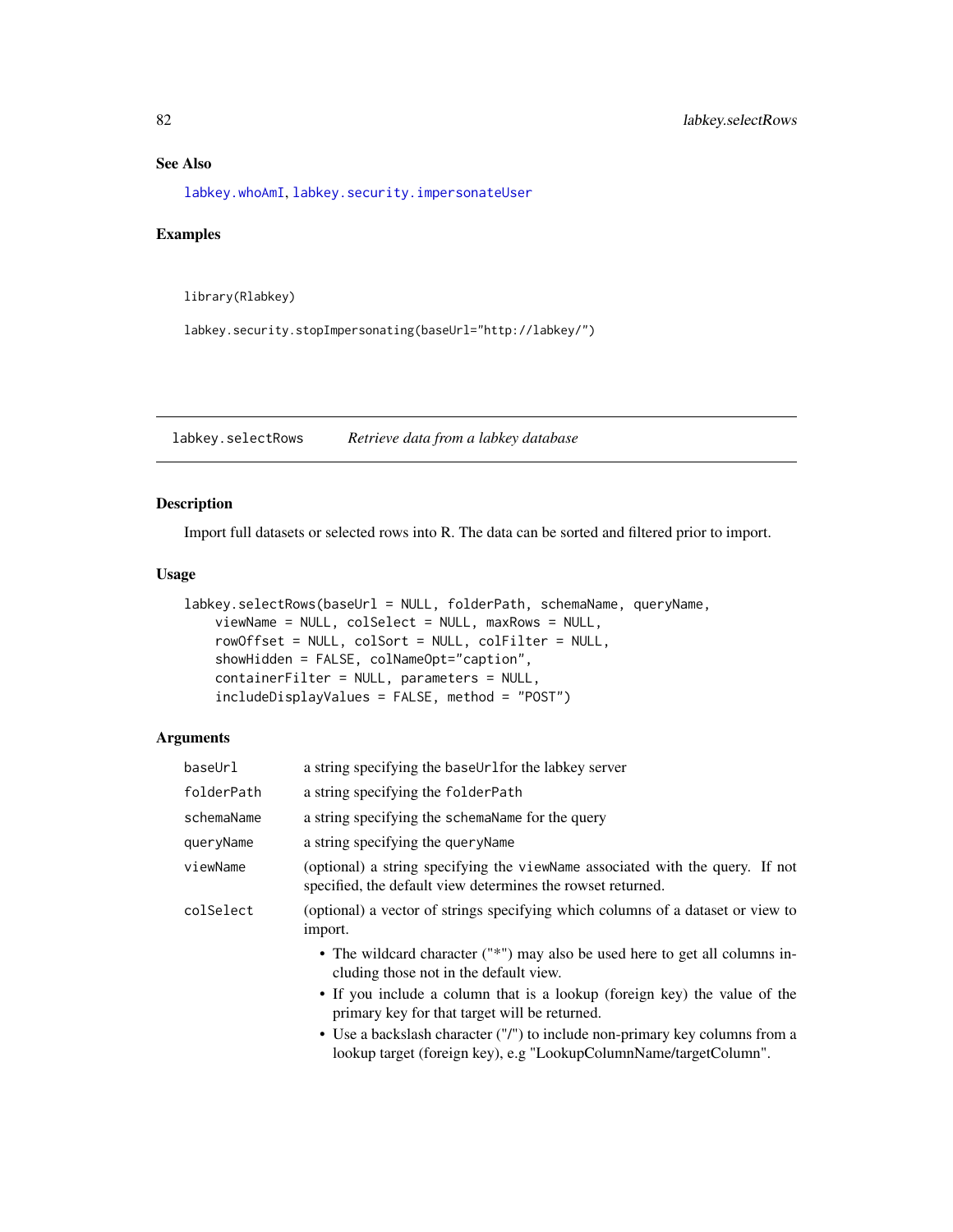|                      | • When using a string to specify the colSelect set, the column names must be<br>separated by a comma and not include spaces between the names.                                        |
|----------------------|---------------------------------------------------------------------------------------------------------------------------------------------------------------------------------------|
| maxRows              | (optional) an integer specifying how many rows of data to return. If no value is<br>specified, all rows are returned.                                                                 |
| rowOffset            | (optional) an integer specifying which row of data should be the first row in the<br>retrieval. If no value is specified, the retrieval starts with the first row.                    |
| colSort              | (optional) a string including the name of the column to sort preceded by a "+"<br>or "-" to indicate sort direction                                                                   |
| colFilter            | (optional) a vector or array object created by the makeFilter function which<br>contains the column name, operator and value of the filter(s) to be applied to the<br>retrieved data. |
| showHidden           | (optional) a logical value indicating whether or not to return data columns that<br>would normally be hidden from user view. Defaults to FALSE if no value pro-<br>vided.             |
| colNameOpt           | (optional) controls the name source for the columns of the output dataframe,<br>with valid values of 'caption', 'fieldname', and 'rname'                                              |
| containerFilter      |                                                                                                                                                                                       |
|                      | (optional) Specifies the containers to include in the scope of selectRows request.<br>A value of NULL is equivalent to "Current". Valid values are                                    |
|                      | • "Current": Include the current folder only                                                                                                                                          |
|                      | • "CurrentAndSubfolders": Include the current folder and all subfolders                                                                                                               |
|                      | • "CurrentPlusProject": Include the current folder and the project that con-<br>tains it                                                                                              |
|                      | • "CurrentAndParents": Include the current folder and its parent folders                                                                                                              |
|                      | • "CurrentPlusProjectAndShared": Include the current folder plus its project<br>plus any shared folders                                                                               |
|                      | • "AllFolders": Include all folders for which the user has read permission                                                                                                            |
| parameters           | (optional) List of name/value pairs for the parameters if the SQL references<br>underlying queries that are parameterized. For example, parameters=c("X=1",<br>" $Y=2$ ").            |
| includeDisplayValues |                                                                                                                                                                                       |
|                      | (optional) a logical value indicating if display values should be included in the<br>response object for lookup fields.                                                               |
| method               | (optional) HTTP method to use for the request, defaults to POST.                                                                                                                      |

## Details

A full dataset or any portion of a dataset can be downloaded into an R data frame using the labkey.selectRows function. Function arguments are the components of the url that identify the location of the data and what actions should be taken on the data prior to import (ie, sorting, selecting particular columns or maximum number of rows, etc.).

Stored queries in LabKey Server have an associated default view and may have one or more named views. Views determine the column set of the return data frame. View columns can be a subset or superset of the columns of the underlying query (a subset if columns from the query are left out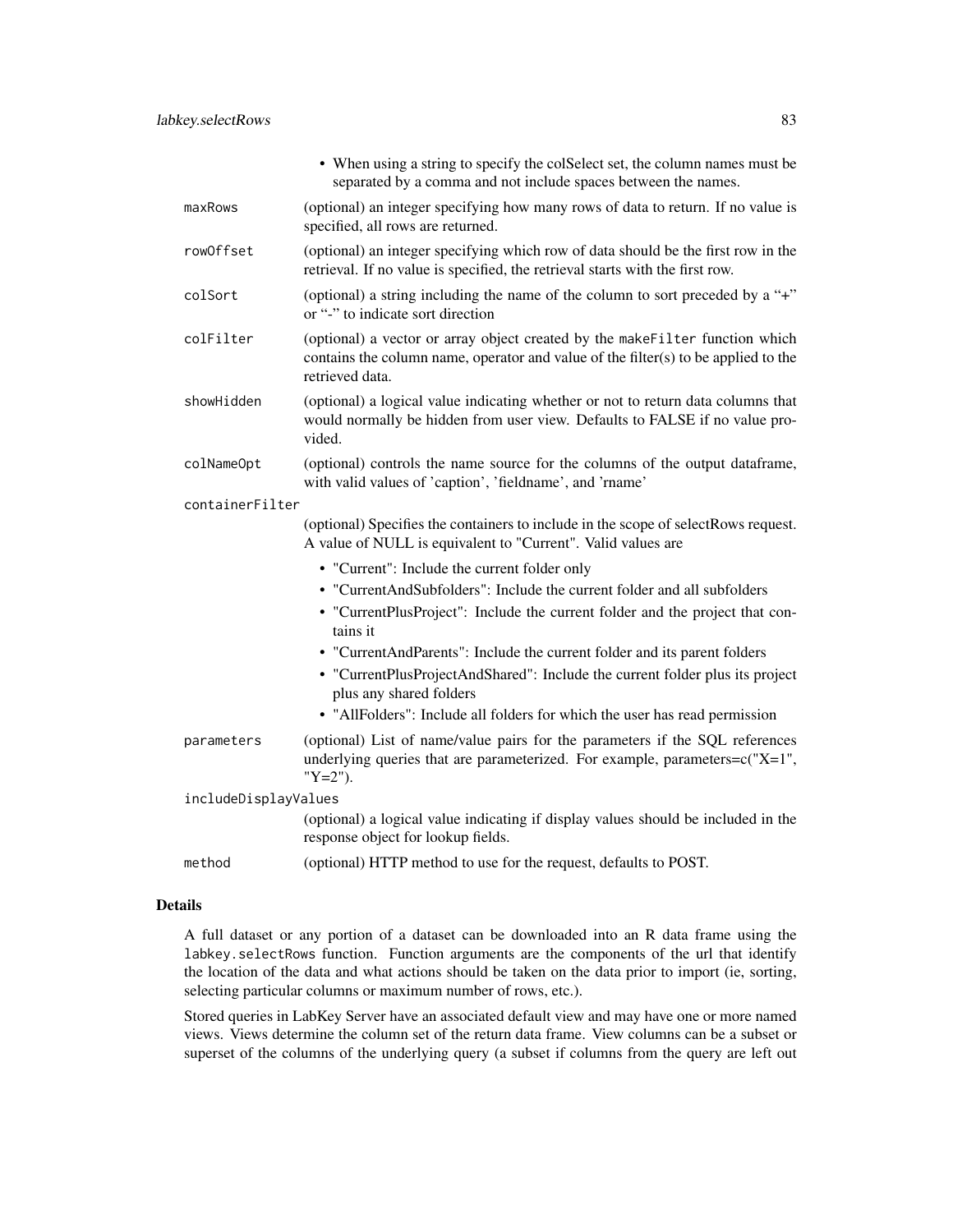of the view, and a superset if lookup columns in the underlying query are used to include columns from related queries). Views can also include filter and sort properties that will make their result set different from the underlying query. If no view is specified, the columns and rows returned are determined by the default view, which may not be the same as the result rows of the underlying query. Please see the topic on Saving Views in the LabKey online documentation.

In the returned data frame, there are three different ways to have the columns named: colNameOpt='caption' uses the caption value, and is the default option for backward compatibility. It may be the best option for displaying to another user, but may make scripting more difficult. colNameOpt='fieldname' uses the field name value, so that the data frame colnames are the same names that are used as arguments to labkey function calls. It is the default for the new [getRows](#page-6-0) session-based function. colNameOpt='rname' transforms the field name value into valid R names by substituting an underscore for both spaces and forward slash (/) characters and lower casing the entire name. This option is the way a data frame is passed to a script running in a LabKey server in the R View feature of the data grid. If you are writing scripts for running in an R view on the server, or if you prefer to work with legal r names in the returned grid, this option may be useful.

For backward compatibility, column names returned by labkey. executeSql and labkey. selectRows are field captions by default. The getRows function has the same colNameOpt parameter but defaults to field names instead of captions.

#### Value

The requested data are returned in a data frame with stringsAsFactors set to FALSE. Column names are set as determined by the colNameOpt parameter.

### Author(s)

Valerie Obenchain

#### References

https://www.labkey.org/Documentation/wiki-page.view?name=savingViews

### See Also

Retrieve data: [makeFilter](#page-108-0), [labkey.executeSql](#page-28-0) Modify data: [labkey.updateRows](#page-91-0), [labkey.insertRows](#page-52-0), [labkey.importRows](#page-51-0), [labkey.deleteRows](#page-11-0) List available data: [labkey.getSchemas](#page-50-0), [labkey.getQueries](#page-44-0), [labkey.getQueryViews](#page-47-0), [labkey.getQueryDetails](#page-45-0),[labkey.getDefaultViewDetails](#page-39-0),[labkey.getLookupDetails](#page-41-0),

### Examples

## select from a list named AllTypes # library(Rlabkey) rows <- labkey.selectRows( baseUrl="http://localhost:8080/labkey", folderPath="/apisamples", schemaName="lists", queryName="AllTypes")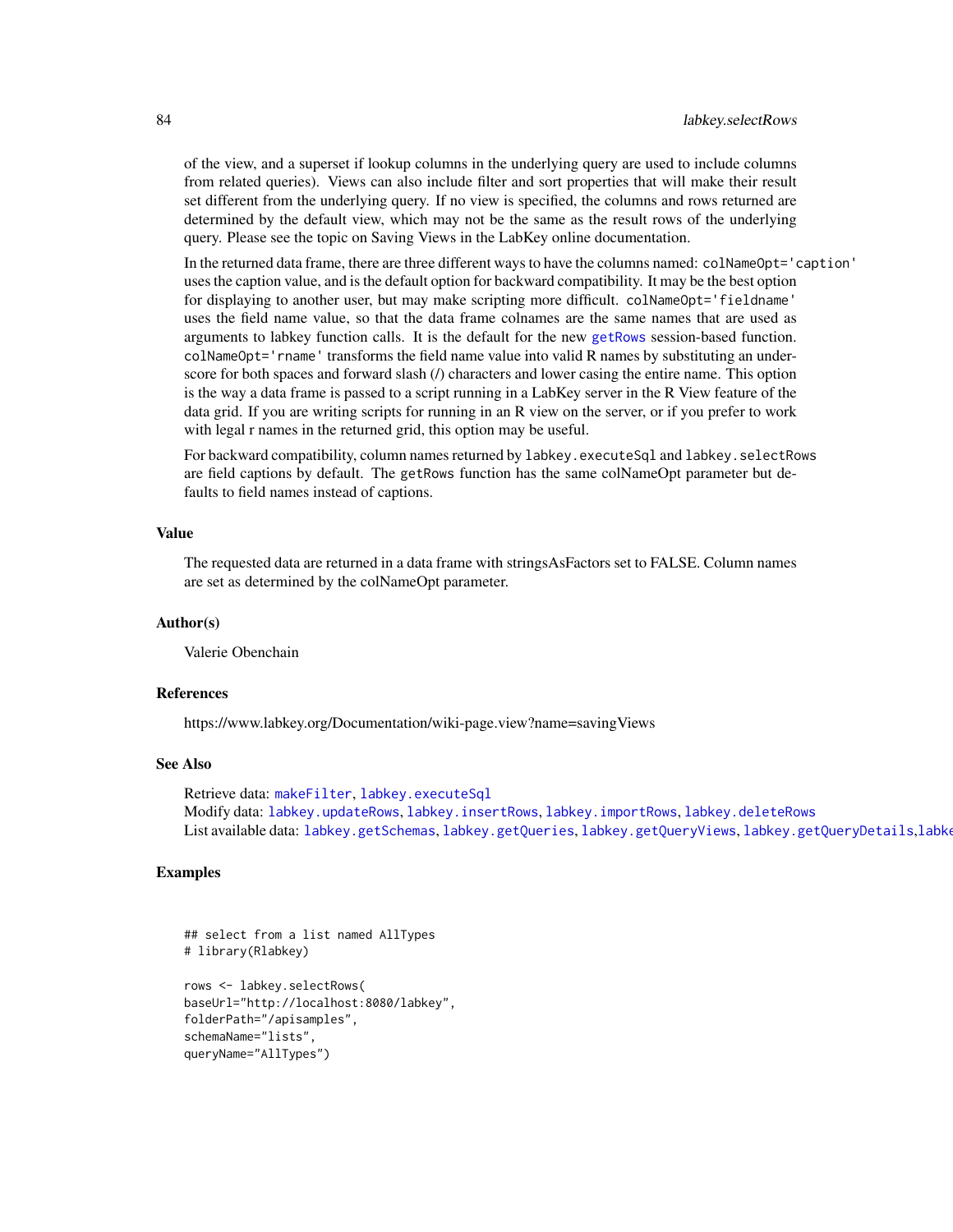```
## select from a view on that list
viewrows <- labkey.selectRows(baseUrl="http://localhost:8080/labkey",
    folderPath="/apisamples", schemaName="Lists", queryName="AllTypes",
   viewName="rowbyrow")
## select a subset of columns
colSelect=c("TextFld", "IntFld")
subsetcols <- labkey.selectRows(baseUrl="http://localhost:8080/labkey",
    folderPath="/apisamples", schemaName="lists", queryName="AllTypes",
   colSelect=colSelect)
## including columns from a lookup (foreign key) field
lookupcols <- labkey.selectRows(baseUrl="http://localhost:8080/labkey",
    folderPath="/apisamples", schemaName="lists", queryName="AllTypes",
    colSelect="TextFld,IntFld,IntFld/LookupValue")
```
labkey.setCurlOptions *Modify the current set of Curl options that are being used in the existing session*

#### Description

Rlabkey uses the package httr to connect to the LabKey Server.

#### Arguments

| options args | a variable list of arguments to set the RCurl options                                                          |
|--------------|----------------------------------------------------------------------------------------------------------------|
|              | ss1_verifyhost check the existence of a common name and also verify that it matches the host-<br>name provided |
|              | ss1_verifypeer specifies whether curl will verify the peer's certificate                                       |
|              | followlocation specify is curl should follow any location header that is sent in the HTTP request              |
| sslversion   | the SSL version to use                                                                                         |

## Details

This topic explains how to configure Rlabkey to work with a LabKey Server running SSL.

Rlabkey uses the package httr to connect to the LabKey Server. On Windows, the httr package is not configured for SSL by default. In order to connect to a HTTPS enabled LabKey Server, you will need to perform the following steps:

1. Create or download a "ca-bundle" file.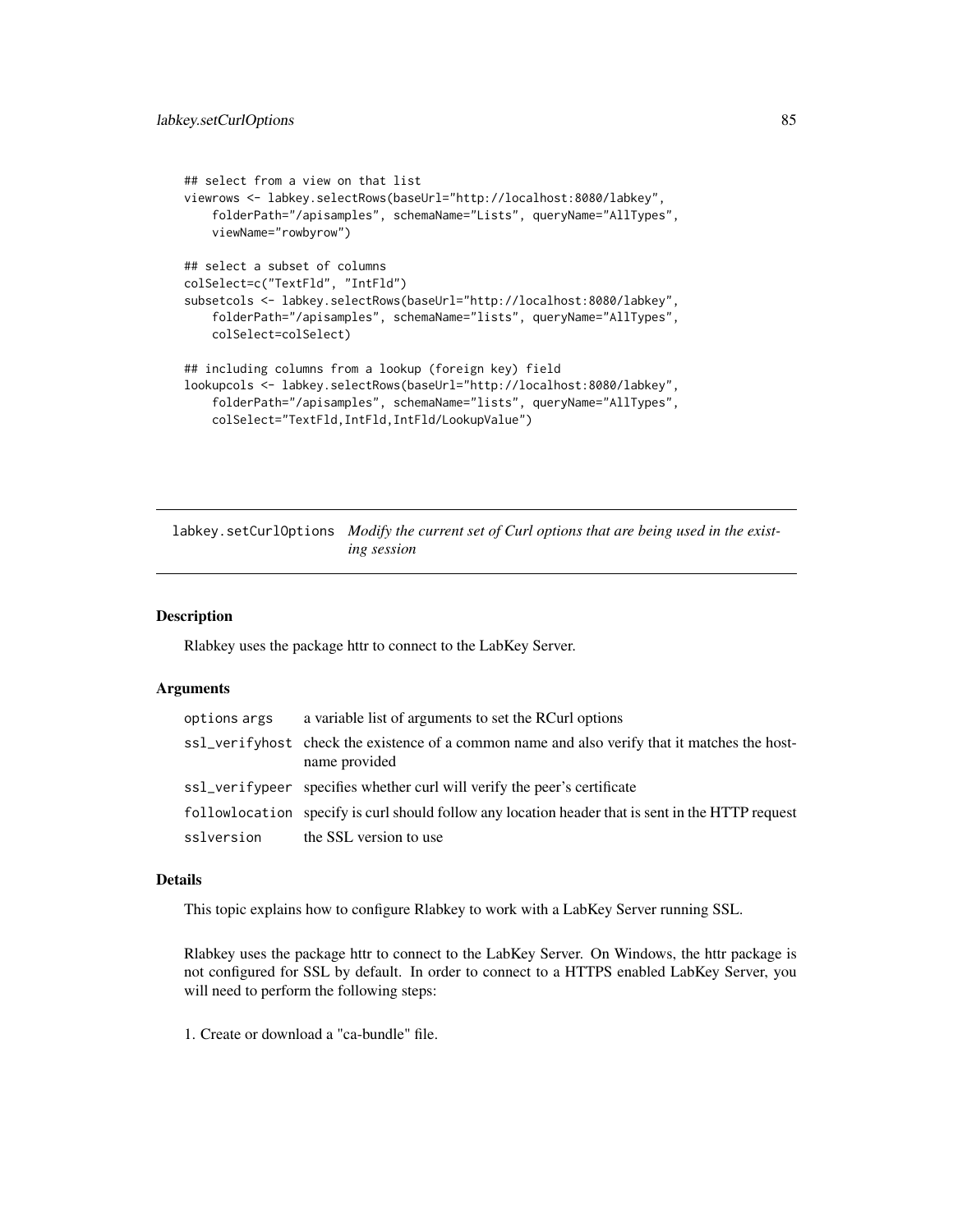We recommend using ca-bundle file that is published by Mozilla. See http://curl.haxx.se/docs/caextract.html. You have two options:

Download the ca-bundle.crt file from the link named "HTTPS from github:" on http://curl.haxx.se/docs/caextract.html Create your own ca-bundle.crt file using the instructions provided on http://curl.haxx.se/docs/caextract.html

2. Copy the ca-bundle.crt file to a location on your hard-drive. If you will be the only person using the Rlabkey package on your computer, we recommend that you

create a directory named 'labkey' in your home directory copy the ca-bundle.crt into the 'labkey' directory

If you are installing this file on a server where multiple users will use may use the Rlabkey package, we recommend that you create a directory named 'c:labkey'

copy the ca-bundle.crt into the 'c:labkey' directory

3. Create a new Environment variable named 'RLABKEY\_CAINFO\_FILE'

On Windows 7, Windows Server 2008 and earlier

Select Computer from the Start menu. Choose System Properties from the context menu. Click Advanced system settings > Advanced tab. Click on Environment Variables. Under System Variables click on the new button. For Variable Name: enter RLABKEY\_CAINFO\_FILE For Variable Value: enter the path of the ca-bundle.crt you created above. Hit the Ok buttons to close all the windows. On Windows 8, Windows 2012 and above Drag the Mouse pointer to the Right bottom corner of the screen. Click on the Search icon and type: Control Panel. Click on -> Control Panel -> System and Security. Click on System -> Advanced system settings > Advanced tab. In the System Properties Window, click on Environment Variables. Under System Variables click on the new button. For Variable Name: enter RLABKEY\_CAINFO\_FILE For Variable Value: enter the path of the ca-bundle.crt you created above. Hit the Ok buttons to close all the windows. Now you can start R and begin working.

This command can also be used to provide an alternate location / path to your .netrc file. Example: labkey.setCurlOptions(NETRC\_FILE = '/path/to/alternate/\_netrc')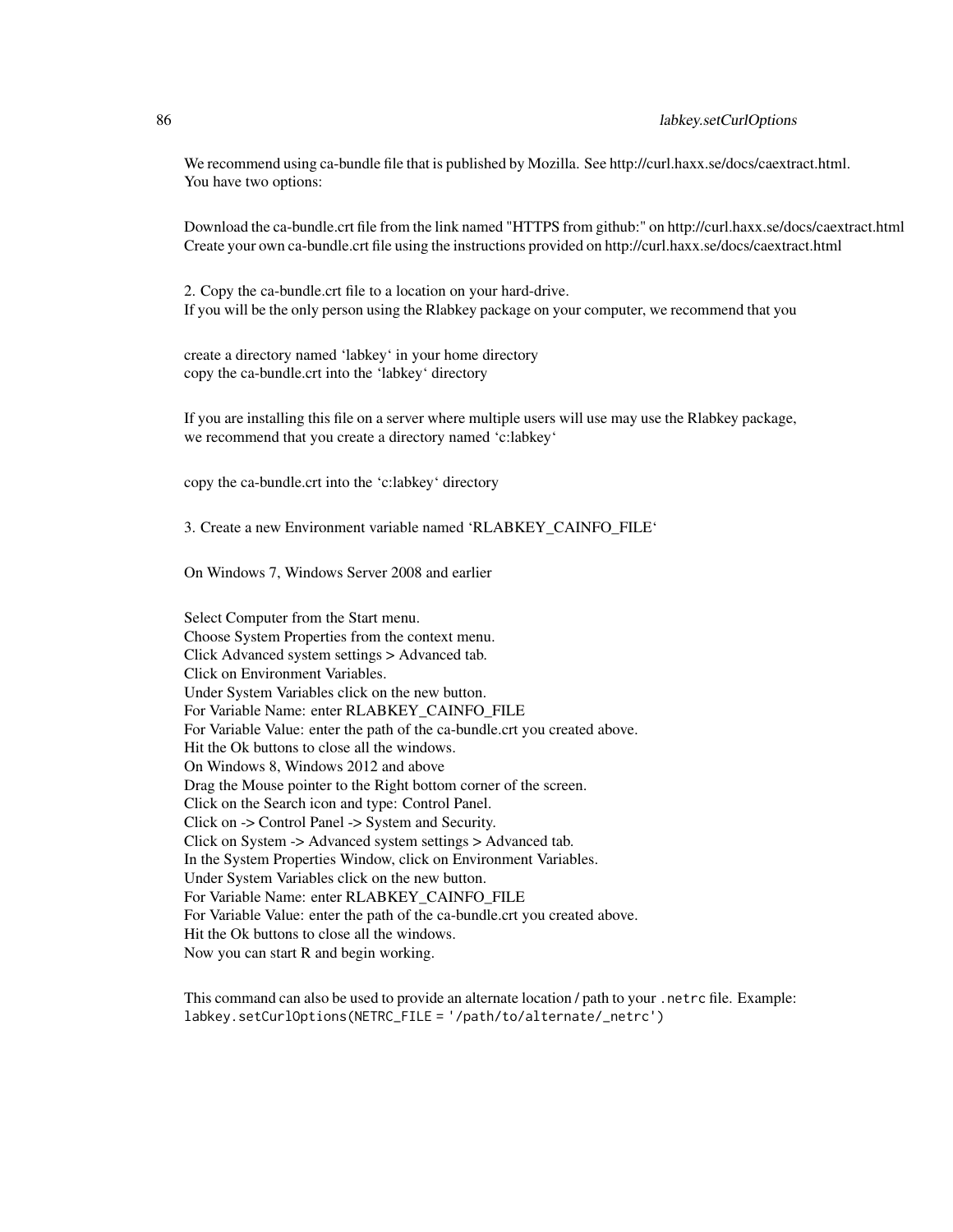labkey.setDebugMode *Helper function to enable/disable debug mode.*

#### Description

When debug mode is enabled, the GET/POST calls with output information about the request being made and will output a raw string version of the response object.

#### Usage

```
labkey.setDebugMode(debug = FALSE)
```
#### Arguments

debug a boolean specifying if debug mode is enabled or disabled

#### Author(s)

Cory Nathe

### Examples

```
library(Rlabkey)
labkey.setDebugMode(TRUE)
labkey.executeSql(
   baseUrl="http://localhost:8080/labkey",
   folderPath="/home",
    schemaName="core",
    sql = "select * from containers")
```
labkey.setDefaults *Set the default parameters used for all http or https requests*

# Description

Use this function to set the default baseUrl and authentication parameters as package environment variables to be used for all http or https requests. You can also use labkey.setDefaults() without any parameters to reset/clear these settings.

#### Usage

```
labkey.setDefaults(apiKey="", baseUrl="", email="", password="")
```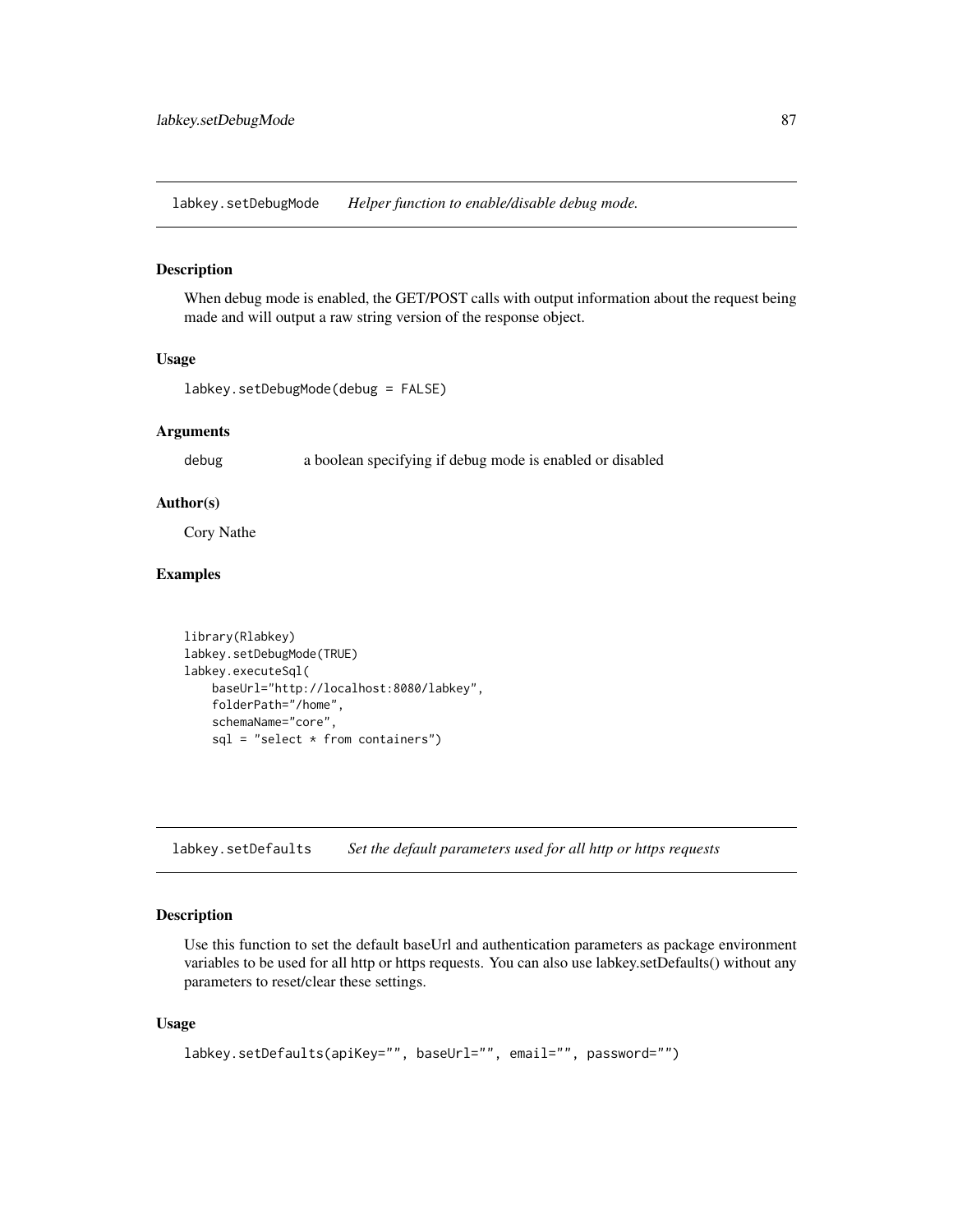#### Arguments

| apiKey   | session key from your server                                                 |
|----------|------------------------------------------------------------------------------|
| baseUrl  | server location including context path, if any. e.g. https://www.labkey.org/ |
| email    | user email address                                                           |
| password | user password                                                                |

#### Details

Note: Support for API keys was added in LabKey Server release 16.2; they are not supported in 16.1 or earlier.

An API key can be used to authorize Rlabkey functions that access protected content on LabKey Server. Using an API key avoids copying and storing credentials on the client machine. Also, all Rlabkey access is tied to the current browser session, which means the code runs in the same context as the browser (e.g. same user, same authorizations, same declared terms of use and PHI level, same impersonation state, etc.).

A site administrator must first enable the use of API keys on that LabKey Server. Once enabled, any logged in user can generate an API key by clicking their display name (upper right) and selecting "API Keys". The API Key page creates and displays keys that can be copied and pasted into a labkey.setDefaults() statement to tie an Rlabkey session to the authorization and session information already set in the browser.

If an API key is not provided, you can also use this function for basic authentication via email and password. Note that both email and password must be set via a labkey.setDefaults() call. If an apiKey is also set, that will be given preference and the email/password will not be used for authentication. Once authenticated via email/password, you can make multiple labkey.get or labkey.post API calls using that same connection.

### Examples

```
## Example of setting and clearing an API key and/or email/password.
# library(Rlabkey)
```

```
labkey.setDefaults(apiKey="session|abcdef0123456789abcdef0123456789")
labkey.setDefaults(email="testing@localhost.test", password="password")
```

```
## Functions invoked at this point share authorization
## and session information with the browser session
```
labkey.setDefaults() # called without any parameters will reset/clear the environment variables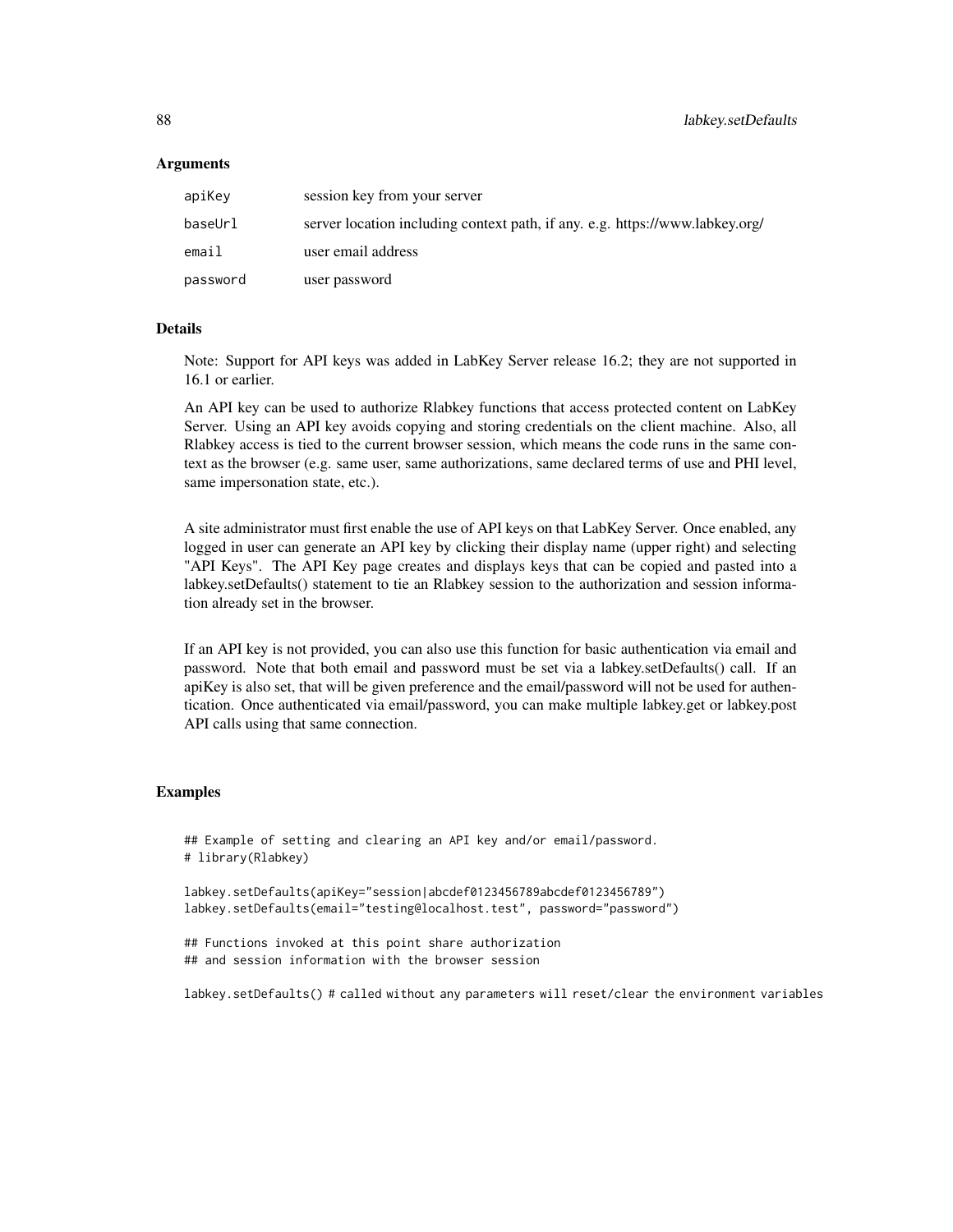labkey.setModuleProperty

*Set module property value*

#### Description

Set module property value for a specific folder or as site wide (with folderPath '/')

#### Usage

```
labkey.setModuleProperty(baseUrl=NULL, folderPath, moduleName, propName, propValue)
```
# Arguments

| baseUrl    | server location including context path, if any. e.g. https://www.labkey.org/ |
|------------|------------------------------------------------------------------------------|
| folderPath | a string specifying the folderPath                                           |
| moduleName | name of the module                                                           |
| propName   | The module property name.                                                    |
| propValue  | The module property value to save                                            |

## Examples

```
library(Rlabkey)
labkey.setModuleProperty(baseUrl="http://labkey/", folderPath="flowProject",
    moduleName="flow", propName="ExportToScriptFormat", propValue="zip")
```
labkey.transform.getRunPropertyValue *Assay transform script helper function to get a run property value from a data.frame*

## Description

A function that takes in data.frame of the run properties info for a given assay transform script execution and returns the value for a given property name.

#### Usage

labkey.transform.getRunPropertyValue(runProps, propName)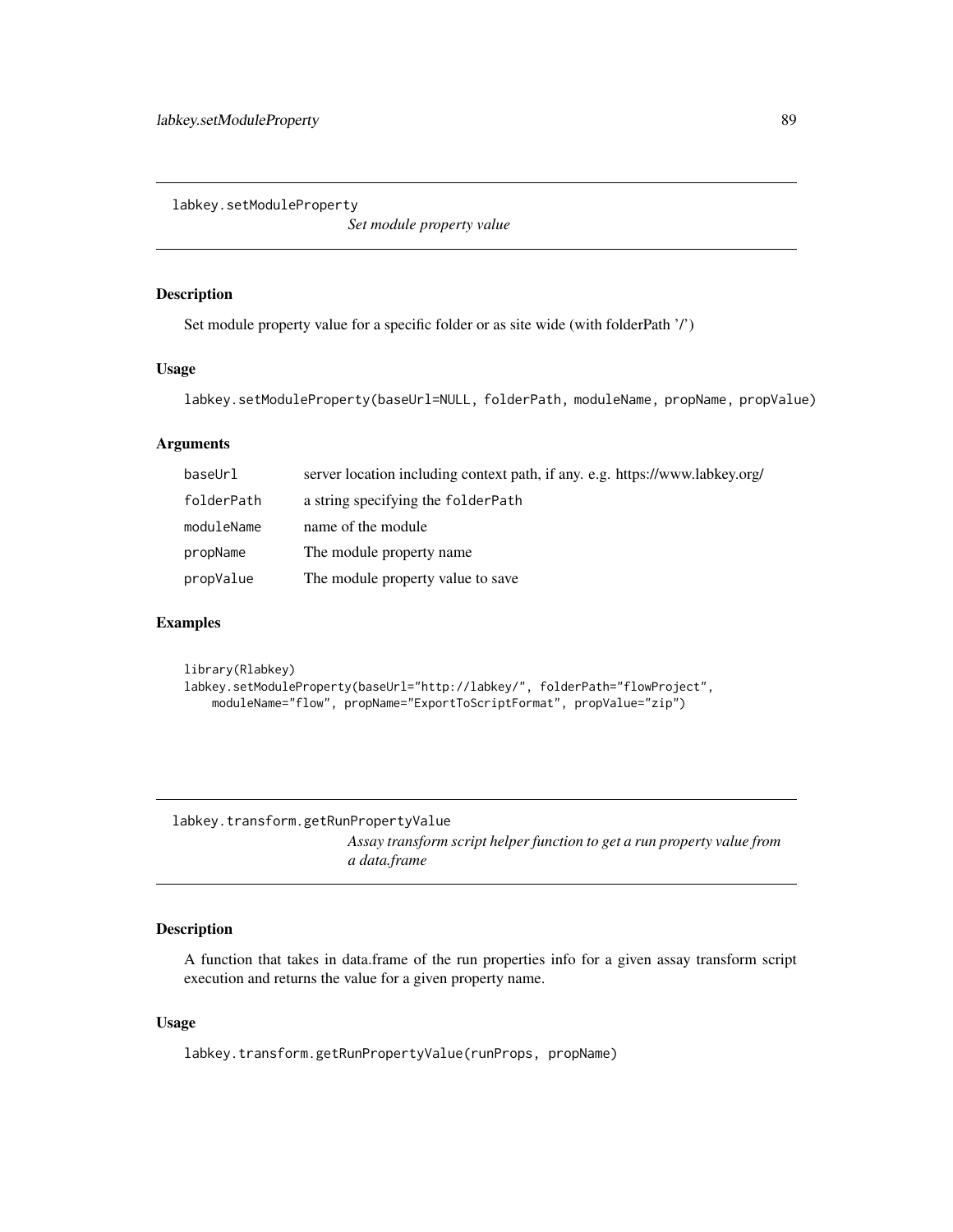### Arguments

| runProps | the data.frame of the run property key/value pairs                          |
|----------|-----------------------------------------------------------------------------|
| propName | the name of the property to get the value of within the runProps data.frame |

## Details

This helper function will most likely be used within an assay transform script after the labkey.transform.readRunPropertiesFile function has been called to load the full set of run properties.

### Examples

# library(Rlabkey)

run.props = labkey.transform.readRunPropertiesFile("\${runInfo}"); run.data.file = labkey.transform.getRunPropertyValue(run.props, "runDataFile");

labkey.transform.readRunPropertiesFile

*Assay transform script helper function to read a run properties file*

## Description

A function that takes in the full path to the LabKey generated run properties file and returns a data.frame of the key value pairs for the lines within that file. This helper function would be used as part of an assay transform script written in R and associated with an assay design.

#### Usage

labkey.transform.readRunPropertiesFile(runInfoPath)

#### Arguments

runInfoPath the full file system path to the generated run properties file

## Details

The most common scenario is that the assay transform script will get the run properties file path added into the running script as a replacement variable. To use that replacement variable for this helper function, you can pass in the runInfoPath parameter as "\$runInfo".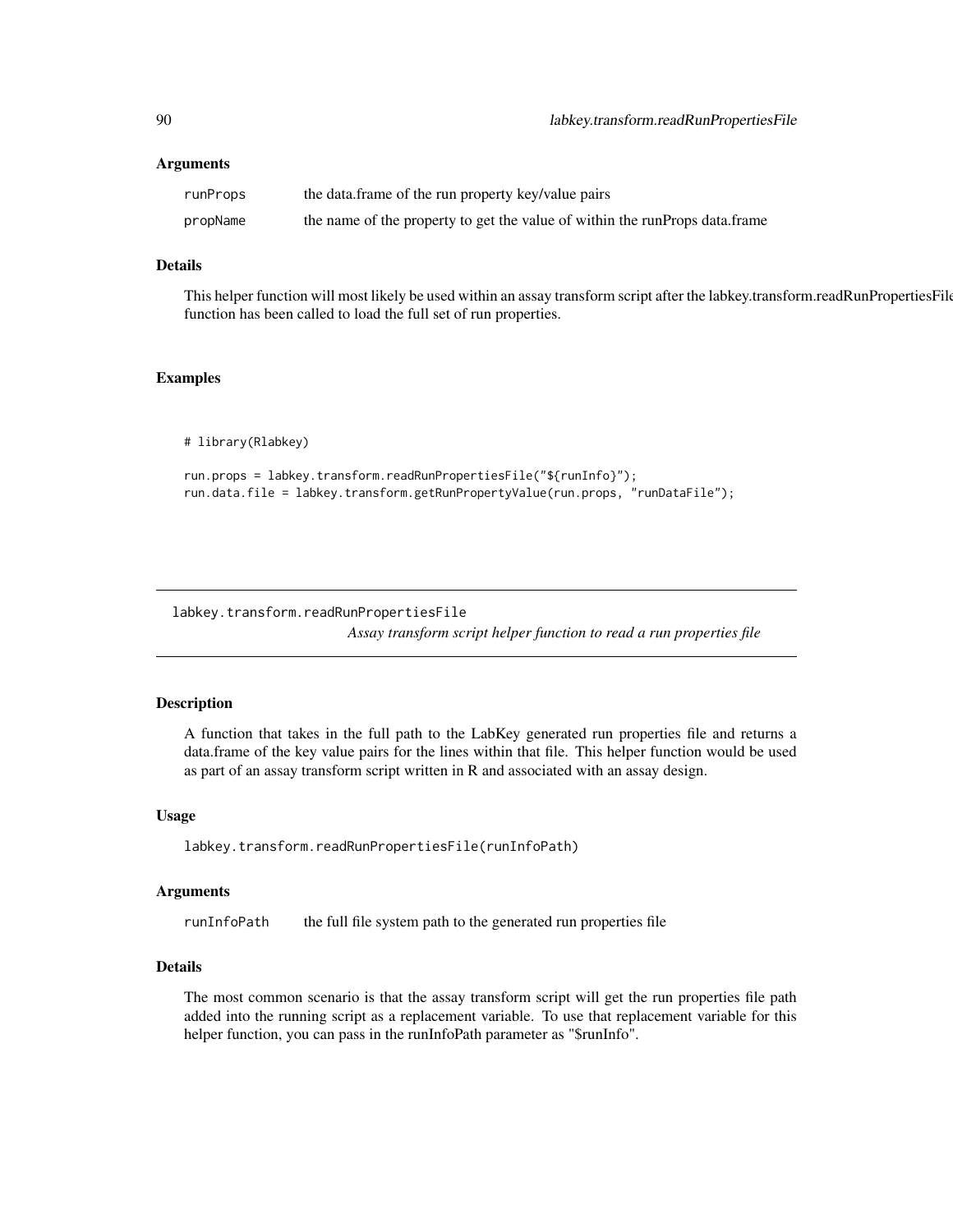## labkey.truncateTable 91

# Examples

# library(Rlabkey)

labkey.transform.readRunPropertiesFile("\${runInfo}")

labkey.truncateTable *Delete all rows from a table*

# Description

Delete all rows from the specified table.

### Usage

labkey.truncateTable(baseUrl = NULL, folderPath, schemaName, queryName)

## Arguments

| baseUrl    | a string specifying the baseUr1 for the labkey server    |
|------------|----------------------------------------------------------|
| folderPath | a string specifying the folderPath                       |
| schemaName | a string specifying the name of the schema of the domain |
| queryName  | a string specifying the query name                       |

#### Details

Deletes all rows in the table in a single transaction and will also log a single audit event for the action. Not all tables support truncation, if a particular table doesn't support the action, an error will be returned. The current list of tables supporting truncation include : lists, datasets, issues, sample sets, data classes.

#### Value

Returns the count of the number of rows deleted.

### Author(s)

Karl Lum

### See Also

[labkey.deleteRows](#page-11-0)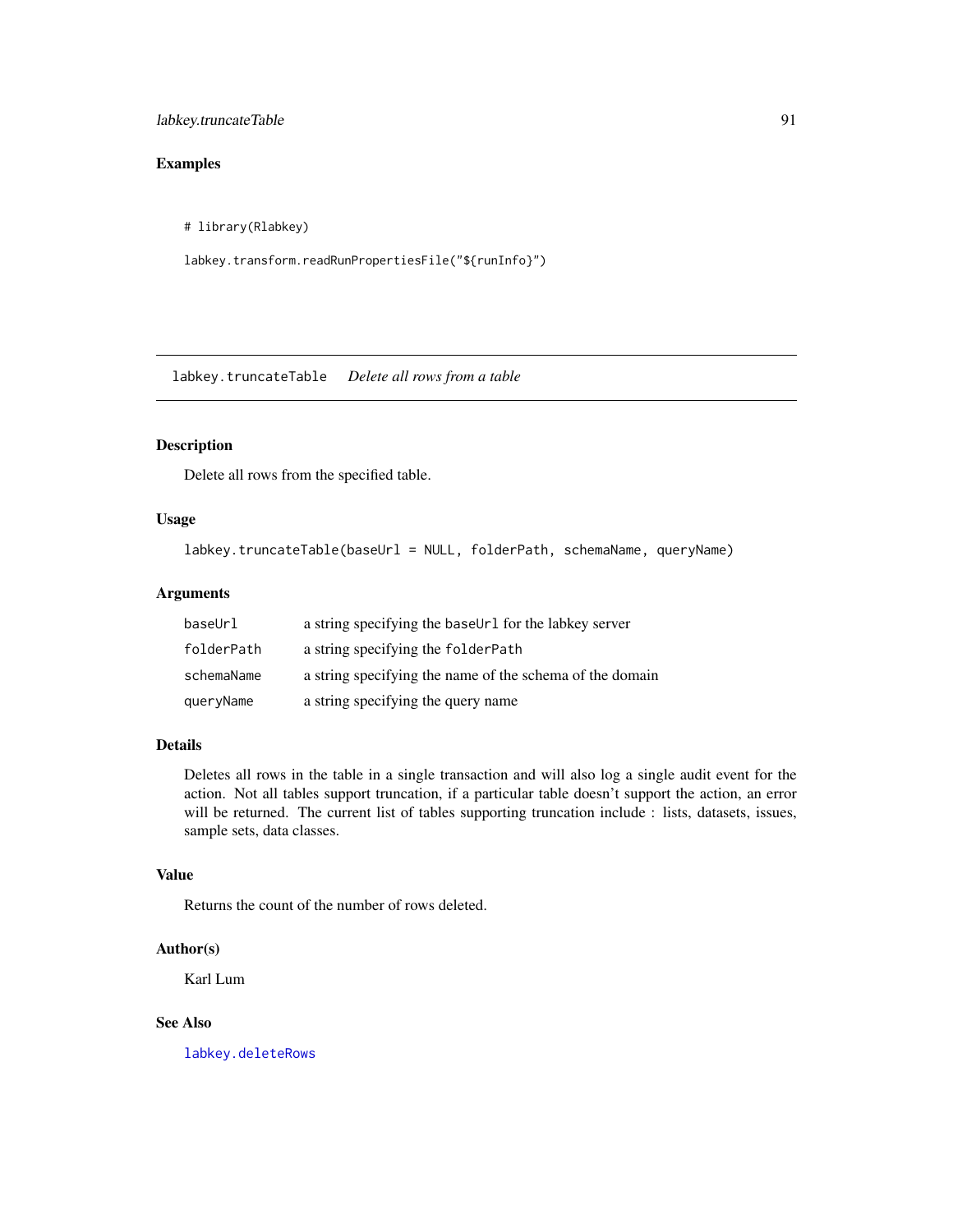## Examples

```
## create a data frame and infer it's fields
library(Rlabkey)
labkey.truncateTable(baseUrl="http://labkey/", folderPath="home",
    schemaName="lists", queryName="people")
```
<span id="page-91-0"></span>labkey.updateRows *Update existing rows of data in a labkey database*

### Description

Send data from an R session to update existing rows of data in the database.

#### Usage

```
labkey.updateRows(baseUrl, folderPath,
    schemaName, queryName, toUpdate, provenanceParams=NULL)
```
ignored.

#### Arguments

| baseUrl          | a string specifying the baseUrlfor the labkey server                                                                                                              |  |
|------------------|-------------------------------------------------------------------------------------------------------------------------------------------------------------------|--|
| folderPath       | a string specifying the folderPath                                                                                                                                |  |
| schemaName       | a string specifying the schemaNamefor the query                                                                                                                   |  |
| queryName        | a string specifying the query Name                                                                                                                                |  |
| toUpdate         | a data frame containing the row(s) of data to be updated                                                                                                          |  |
| provenanceParams |                                                                                                                                                                   |  |
|                  | the provenance parameter object which contains the options to include as part of<br>a provenance recording. This is a premium feature and requires the Provenance |  |

Details

A single row or multiple rows of data can be updated. The toUpdate data frame should contain the rows of data to be updated and must be created with the stringsAsFactors option set to FALSE. The names of the data in the data frame must be the column names from the labkey database. To update a row/column to a value of NULL, use an empty string ("") in the data frame (regardless of the database column type).

LabKey module to function correctly, if it is not present this parameter will be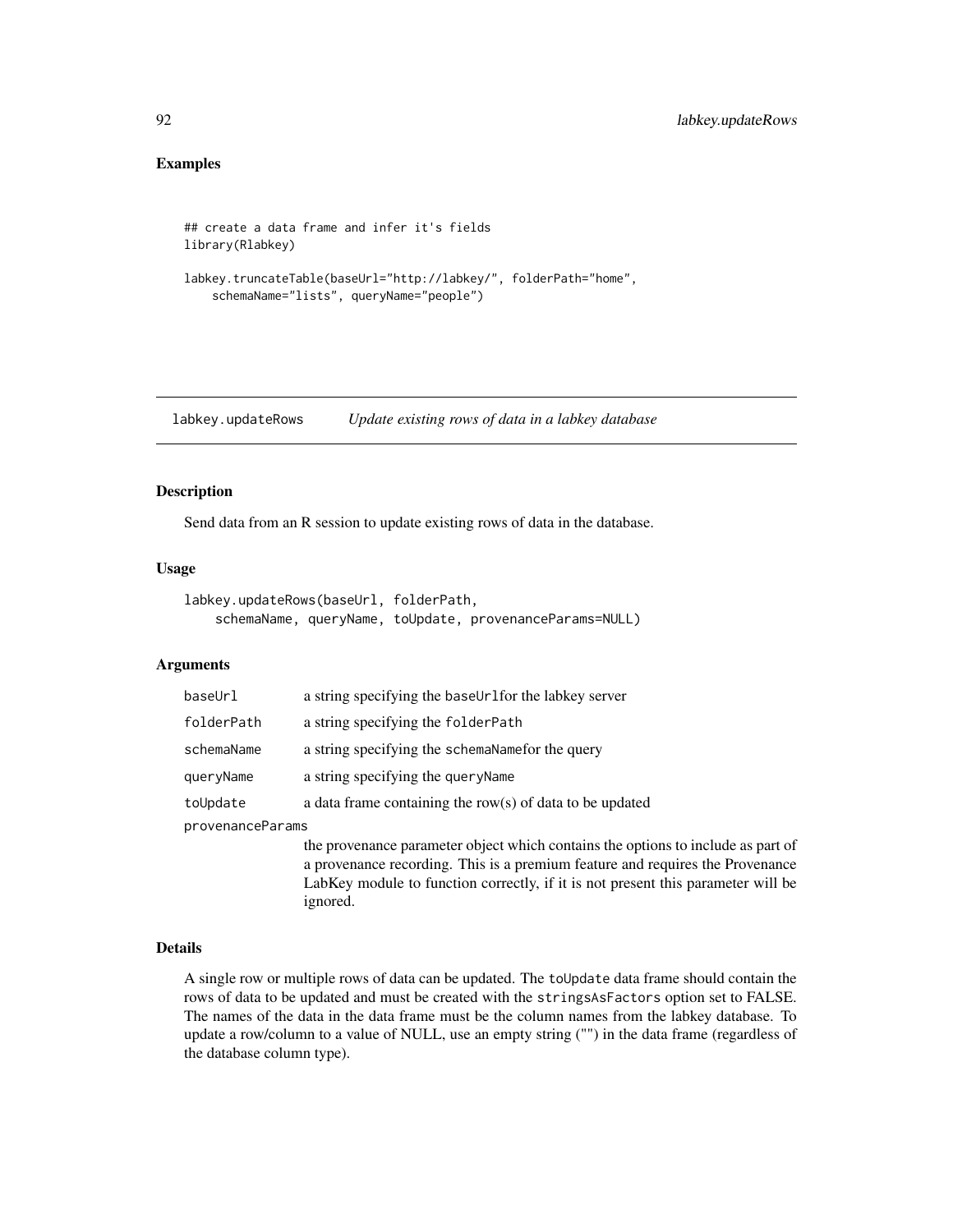### Value

A list is returned with named categories of command, rowsAffected, rows, queryName, containerPath and schemaName. The schemaName, queryName and containerPath properties contain the same schema, query and folder path used in the request. The rowsAffected property indicates the number of rows affected by the API action. This will typically be the same number as passed in the request. The rows property contains a list of row objects corresponding to the rows updated.

### Author(s)

Valerie Obenchain

#### See Also

```
labkey.selectRows, labkey.executeSql, makeFilter, labkey.insertRows, labkey.importRows,
labkey.deleteRows, labkey.query.import, labkey.provenance.createProvenanceParams,
labkey.provenance.startRecordinglabkey.provenance.addRecordingSteplabkey.provenance.stopRecording
```
### Examples

```
## Insert, update and delete
## Note that users must have the necessary permissions in the database
## to be able to modify data through the use of these functions
# library(Rlabkey)
newrow <- data.frame(
DisplayFld="Inserted from R"
, TextFld="how its done"
, IntFld= 98
, DoubleFld = 12.345
, DateTimeFld = "03/01/2010"
, BooleanFld= FALSE
, LongTextFld = "Four score and seven years ago"
# , AttachmentFld = NA #attachment fields not supported
, RequiredText = "Veni, vidi, vici"
, RequiredInt = \theta, Category = "LOOKUP2"
, stringsAsFactors=FALSE)
insertedRow <- labkey.insertRows("http://localhost:8080/labkey",
    folderPath="/apisamples", schemaName="lists", queryName="AllTypes",
    toInsert=newrow)
newRowId <- insertedRow$rows[[1]]$RowId
selectedRow<-labkey.selectRows("http://localhost:8080/labkey",
    folderPath="/apisamples", schemaName="lists", queryName="AllTypes",
    colFilter=makeFilter(c("RowId", "EQUALS", newRowId)))
selectedRow
```
updaterow=data.frame(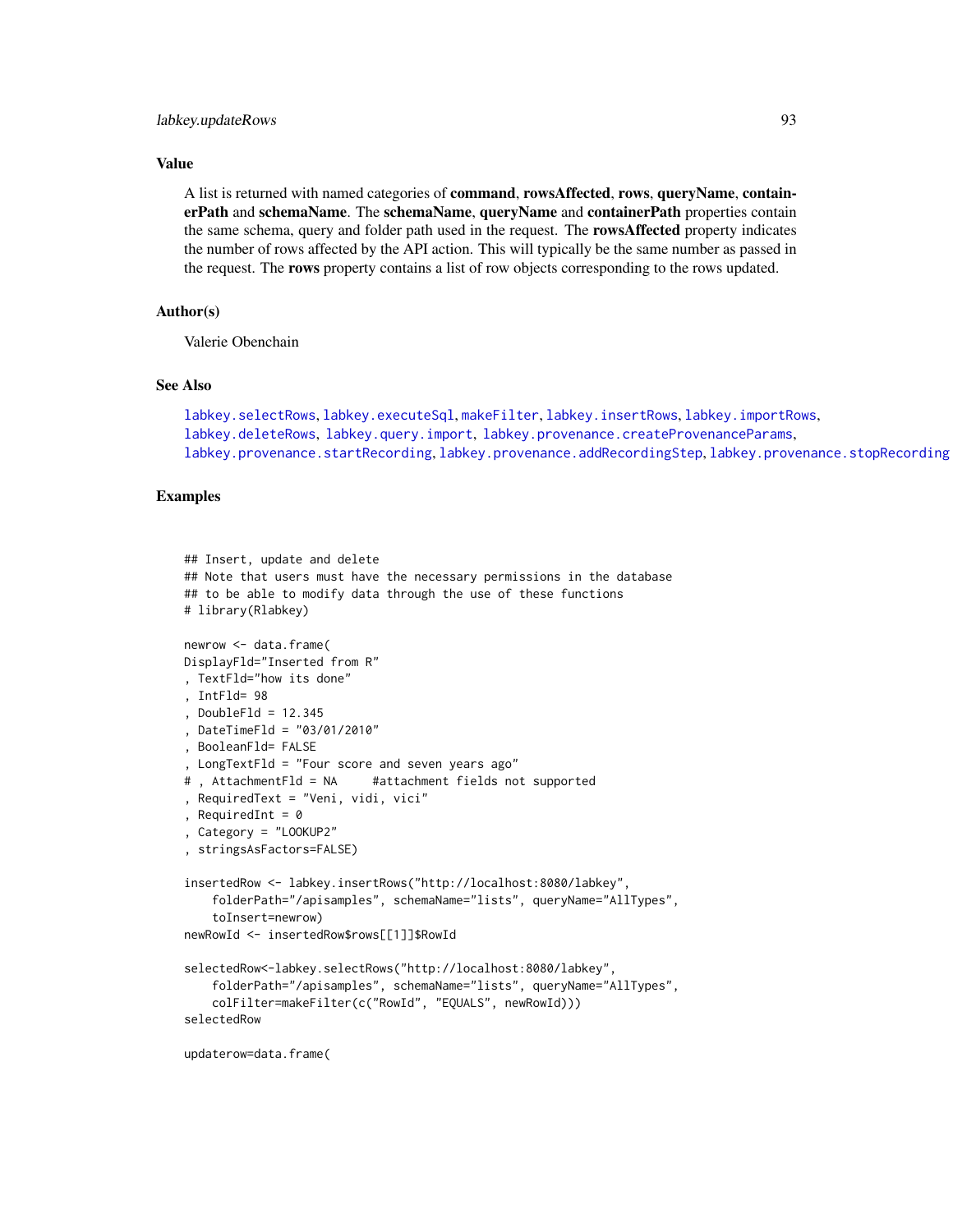```
RowId=newRowId
, DisplayFld="Updated from R"
, TextFld="how to update"
, IntFld= 777
, stringsAsFactors=FALSE)
updatedRow <- labkey.updateRows("http://localhost:8080/labkey",
    folderPath="/apisamples", schemaName="lists", queryName="AllTypes",
    toUpdate=updaterow)
selectedRow<-labkey.selectRows("http://localhost:8080/labkey",
    folderPath="/apisamples", schemaName="lists", queryName="AllTypes",
    colFilter=makeFilter(c("RowId", "EQUALS", newRowId)))
selectedRow
deleterow <- data.frame(RowId=newRowId, stringsAsFactors=FALSE)
result <- labkey.deleteRows(baseUrl="http://localhost:8080/labkey",
    folderPath="/apisamples", schemaName="lists", queryName="AllTypes",
    toDelete=deleterow)
str(result)
```
<span id="page-93-0"></span>labkey.webdav.delete *Deletes the provided file/folder on a LabKey Server via WebDAV*

#### Description

This will delete the supplied file or folder under the specified LabKey Server project using WebDAV.

#### Usage

```
labkey.webdav.delete(
   baseUrl=NULL,
    folderPath,
    remoteFilePath,
    fileSet='@files'
    )
```
#### Arguments

| baseUrl    | a string specifying the baseUrl for the labkey server                                                                                                                     |
|------------|---------------------------------------------------------------------------------------------------------------------------------------------------------------------------|
| folderPath | a string specifying the folder Path                                                                                                                                       |
|            | remote File Path the path to delete, relative to the Lab Key folder root.                                                                                                 |
| fileSet    | (optional) the name of file server file Set, which is typically "@files" (the default<br>value for this argument). In some cases this might be "@pipeline" or "@fileset". |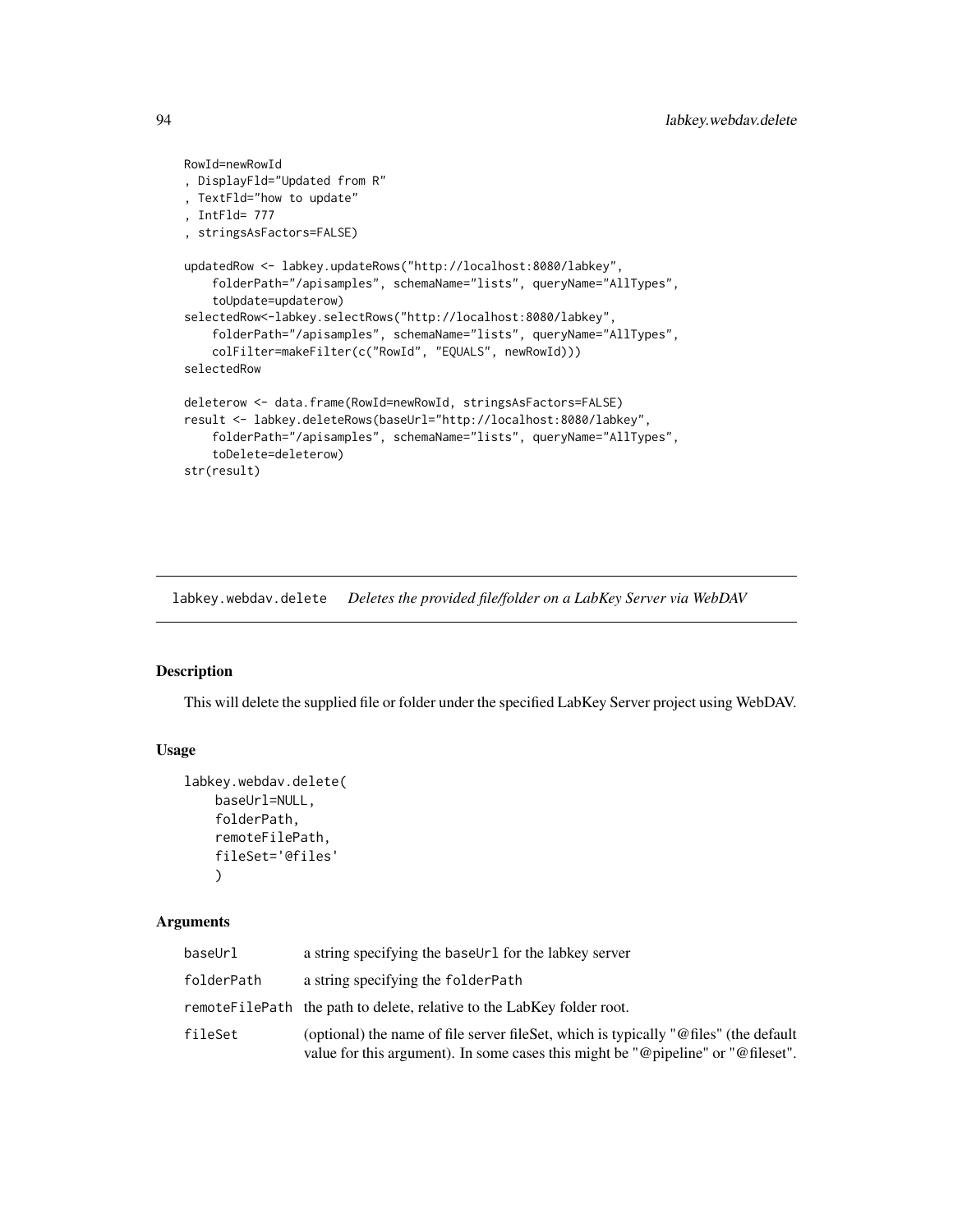## Details

This will delete the supplied file or folder under the specified LabKey Server project using WebDAV. Note: if a folder is provided, it will delete that folder and contents.

### Value

TRUE if the folder was deleted successfully

#### Author(s)

Ben Bimber, Ph.D.

#### See Also

[labkey.webdav.get](#page-96-0), [labkey.webdav.put](#page-102-0), [labkey.webdav.mkDir](#page-99-0), [labkey.webdav.mkDirs](#page-100-0), [labkey.webdav.listDir](#page-97-0), [labkey.webdav.pathExists](#page-101-0), [labkey.webdav.downloadFolder](#page-94-0)

### Examples

library(Rlabkey)

```
#delete an entire directory and contents
labkey.webdav.delete(baseUrl="http://labkey/", folderPath="home", remoteFilePath="folder1")
```

```
#delete single file
labkey.webdav.delete(baseUrl="http://labkey/", folderPath="home", remoteFilePath="folder/file.txt")
```
<span id="page-94-0"></span>labkey.webdav.downloadFolder *Recursively download a folder via WebDAV*

# Description

This will recursively download a folder from a LabKey Server using WebDAV.

#### Usage

```
labkey.webdav.downloadFolder(
    localBaseDir,
    baseUrl=NULL,
    folderPath,
    remoteFilePath,
    overwriteFiles=TRUE,
    mergeFolders=TRUE,
    fileSet='@files'
    \mathcal{L}
```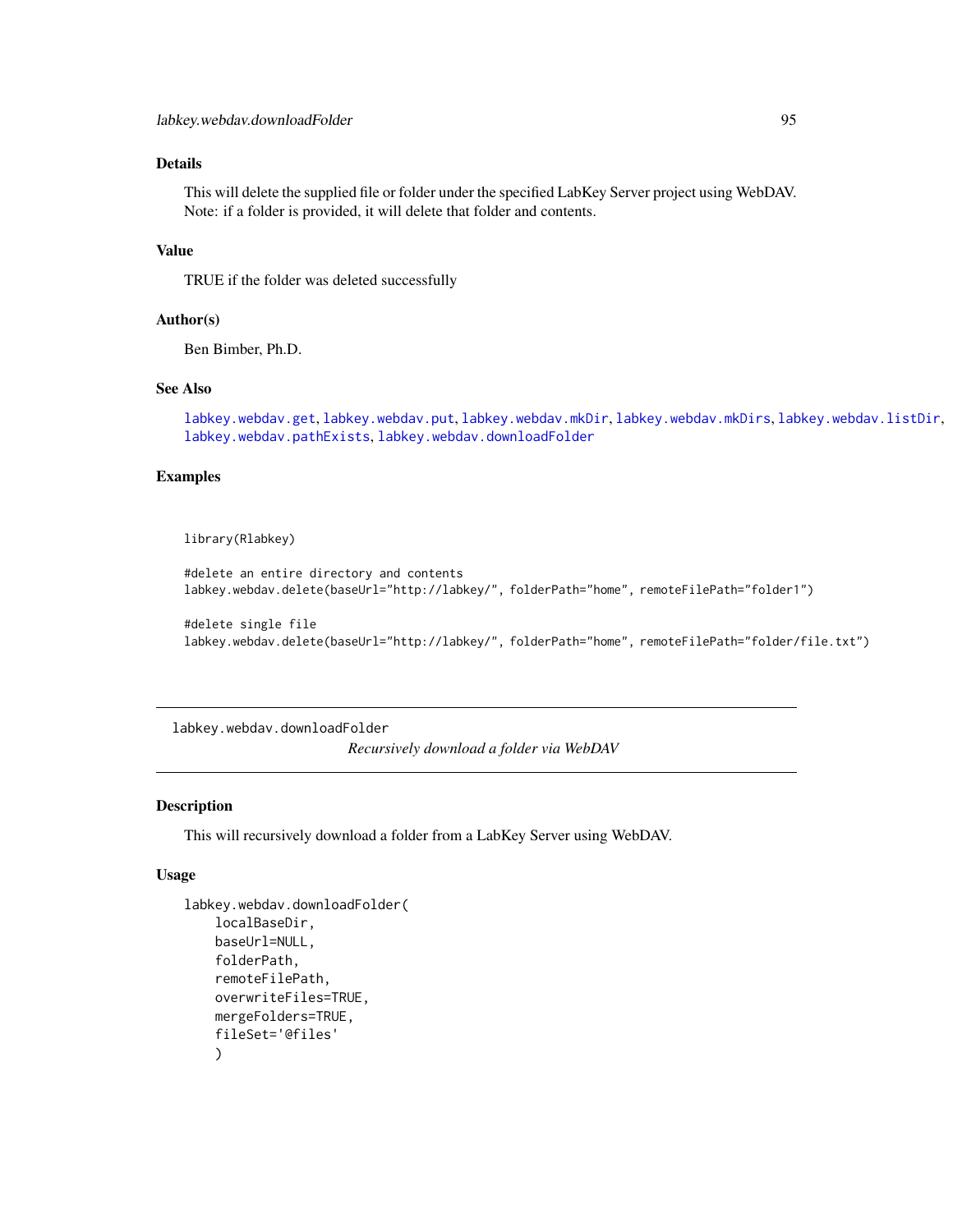### Arguments

| localBaseDir | the local filepath where this directory will be saved, a subfolder with the remote<br>directory name will be created.                                                                                                                                                                                                                                      |
|--------------|------------------------------------------------------------------------------------------------------------------------------------------------------------------------------------------------------------------------------------------------------------------------------------------------------------------------------------------------------------|
| baseUrl      | a string specifying the baseUrl for the labkey server                                                                                                                                                                                                                                                                                                      |
| folderPath   | a string specifying the folderPath                                                                                                                                                                                                                                                                                                                         |
|              | remote FilePath the path of this folder on the remote server, relative to the folder root.                                                                                                                                                                                                                                                                 |
|              | overwrite Files (optional) if true, any pre-existing file at this location will be overwritten. De-<br>faults to TRUE                                                                                                                                                                                                                                      |
| mergeFolders | (optional) if false, any pre-existing local folders in the target location will be<br>deleted if there is an incoming folder of the same name. If true, these existing<br>folders will be left alone, and remote files downloaded into them. Existing file<br>conflicts will be handled based on the overwrite Files parameter. Defaults to<br><b>TRUE</b> |
| fileSet      | (optional) the name of file server file Set, which is typically "@files" (the default<br>value for this argument). In some cases this might be "@pipeline" or "@fileset".                                                                                                                                                                                  |

# Details

This will recursively download a folder from a LabKey Server using WebDAV. This is essentially a wrapper that recursively calls labkey.webdav.get to download all files in the remote folder.

#### Value

TRUE or FALSE, depending on if this folder was successfully downloaded

### Author(s)

Ben Bimber, Ph.D.

## See Also

[labkey.webdav.get](#page-96-0), [labkey.webdav.put](#page-102-0), [labkey.webdav.mkDir](#page-99-0), [labkey.webdav.mkDirs](#page-100-0), labkey.webdav.pathExist [labkey.webdav.listDir](#page-97-0), [labkey.webdav.delete](#page-93-0)

```
## download folder from a LabKey Server
library(Rlabkey)
```

```
labkey.webdav.downloadFolder(baseUrl="http://labkey/",
    folderPath="home",
    remoteFilePath="folder1",
    localBaseDir="destFolder",
    overwrite=TRUE
\mathcal{L}
```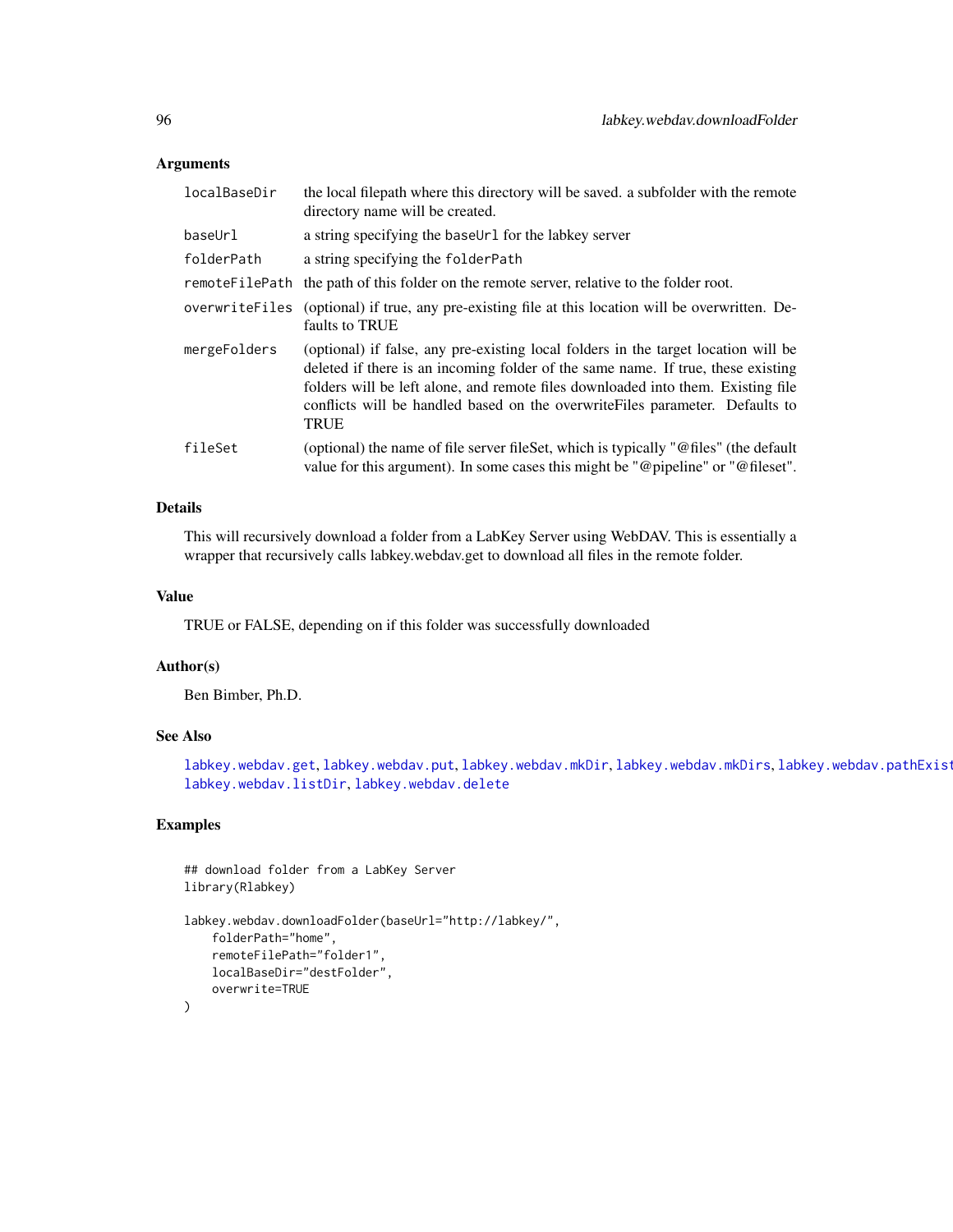#### <span id="page-96-0"></span>Description

This will download a file from a LabKey Server using WebDAV.

### Usage

```
labkey.webdav.get(
   baseUrl=NULL,
    folderPath,
    remoteFilePath,
    localFilePath,
    overwrite=TRUE,
    fileSet='@files'
    )
```
# Arguments

| baseUrl       | a string specifying the baseUr1 for the labkey server                                                                                                                     |
|---------------|---------------------------------------------------------------------------------------------------------------------------------------------------------------------------|
| folderPath    | a string specifying the folderPath                                                                                                                                        |
|               | remote File Path the path of this file on the remote server, relative to the folder root.                                                                                 |
| localFilePath | the local filepath where this file will be saved                                                                                                                          |
| overwrite     | (optional) if true, any pre-existing file at this location will be overwritten. De-<br>faults to TRUE                                                                     |
| fileSet       | (optional) the name of file server file Set, which is typically "@files" (the default<br>value for this argument). In some cases this might be "@pipeline" or "@fileset". |

## Details

Download a single file from a LabKey Server to the local machine using WebDAV.

### Value

TRUE or FALSE, depending on if this file was downloaded and exists locally. Will return FALSE if the already file exists and overwrite=F.

# Author(s)

Ben Bimber, Ph.D.

#### See Also

[labkey.webdav.put](#page-102-0), [labkey.webdav.mkDir](#page-99-0), [labkey.webdav.mkDirs](#page-100-0), [labkey.webdav.pathExists](#page-101-0), [labkey.webdav.listDir](#page-97-0), [labkey.webdav.delete](#page-93-0), [labkey.webdav.downloadFolder](#page-94-0)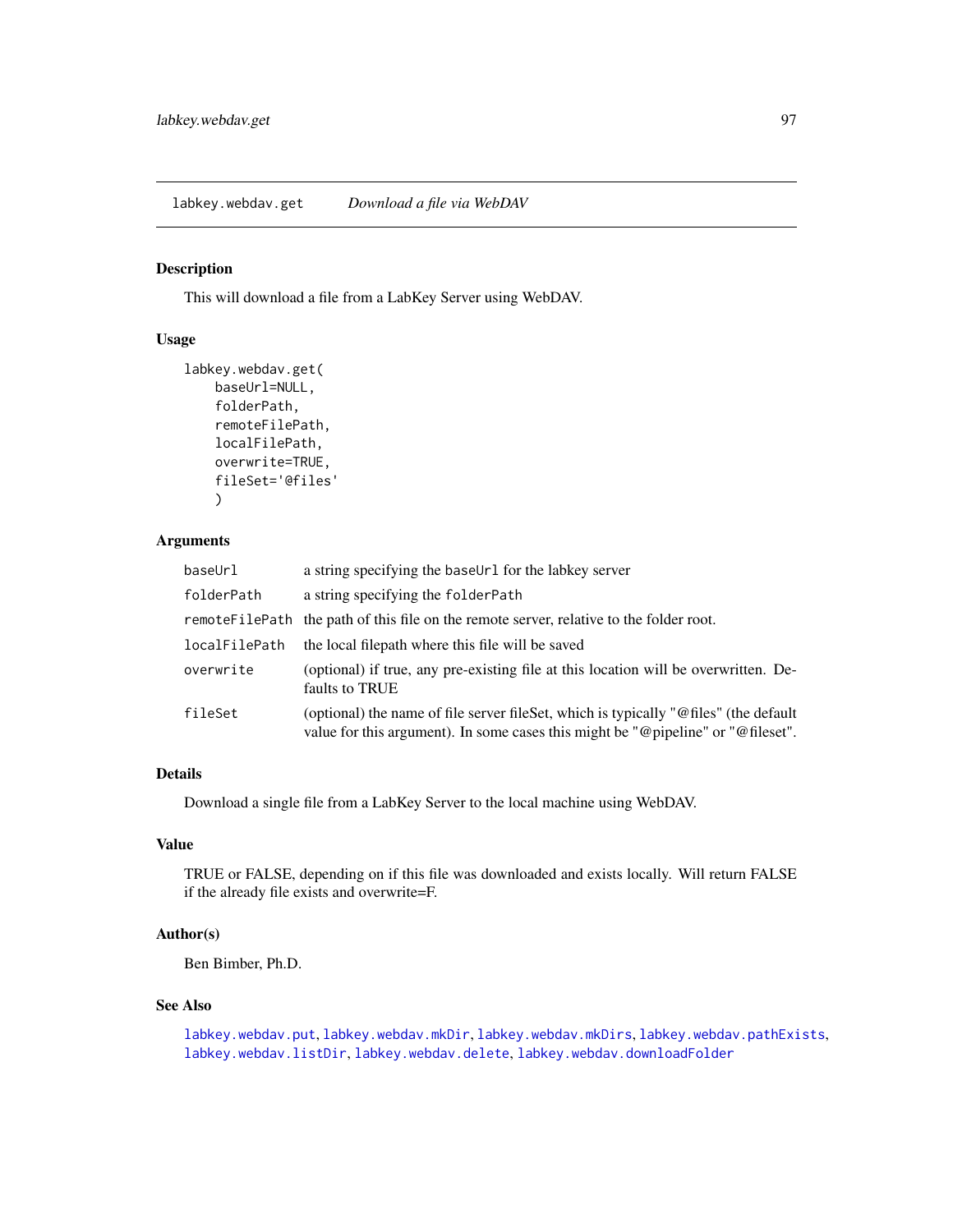# Examples

```
## download a single file from a LabKey Server
library(Rlabkey)
labkey.webdav.get(
   baseUrl="http://labkey/",
   folderPath="home",
   remoteFilePath="folder/myFile.txt",
   localFilePath="myDownloadedFile.txt",
   overwrite=TRUE
)
```
<span id="page-97-0"></span>labkey.webdav.listDir *List the contents of a LabKey Server folder via WebDAV*

# Description

This will list the contents of a LabKey Server folder using WebDAV.

### Usage

```
labkey.webdav.listDir(
    baseUrl=NULL,
    folderPath,
    remoteFilePath,
    fileSet='@files',
    haltOnError=TRUE
    )
```
#### Arguments

| baseUrl     | a string specifying the baseUrl for the labkey server                                                                                                                    |
|-------------|--------------------------------------------------------------------------------------------------------------------------------------------------------------------------|
| folderPath  | a string specifying the folderPath                                                                                                                                       |
|             | remote File Path path of the folder on the remote server, relative to the folder root.                                                                                   |
| fileSet     | (optional) the name of file server fileSet, which is typically "@files" (the default<br>value for this argument). In some cases this might be "@pipeline" or "@fileset". |
| haltOnError | (optional) Specifies whether this request should fail if the requested path does<br>not exist. Defaults to TRUE                                                          |

## Details

Lists the contents of a folder on a LabKey Server using WebDAV.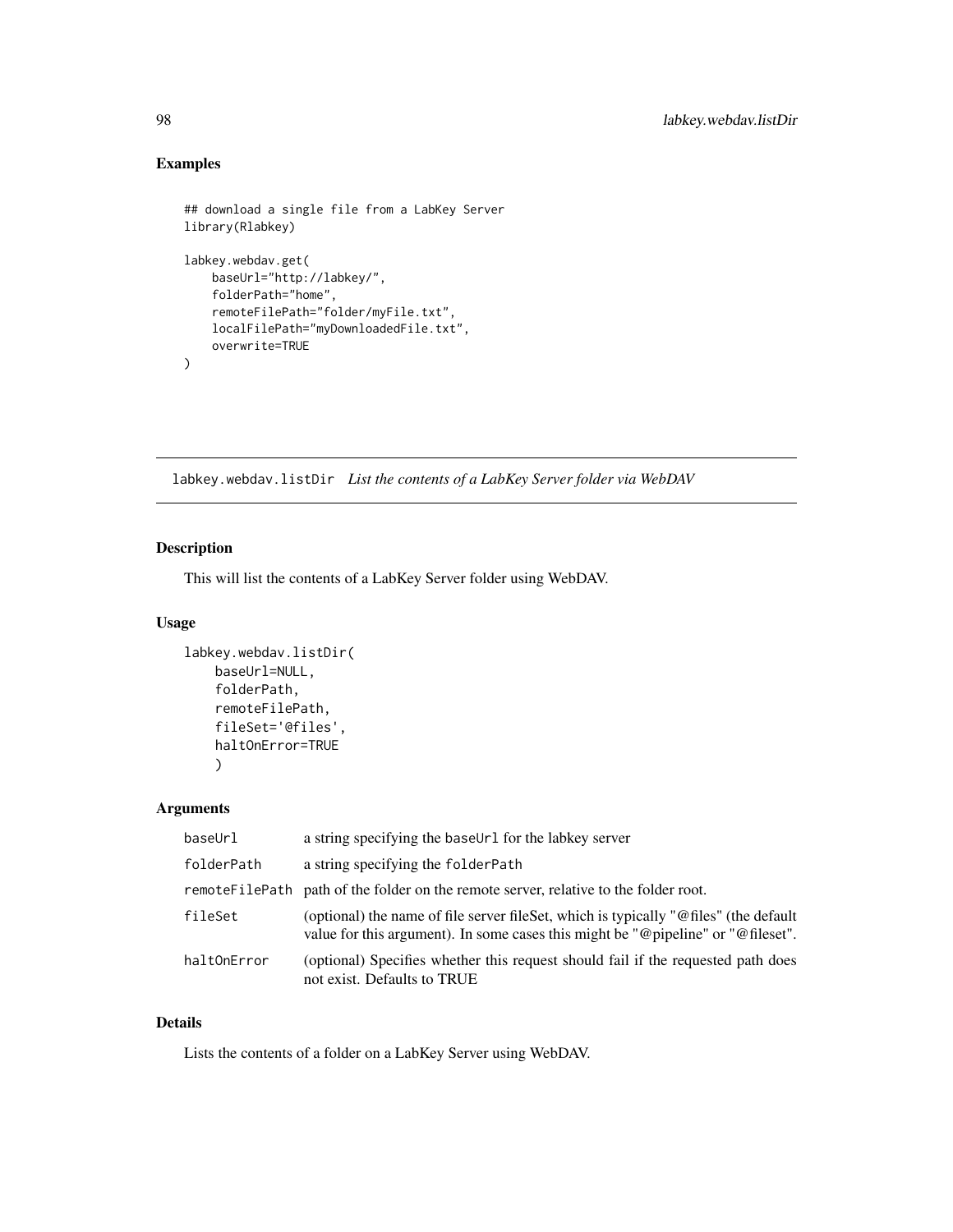### Value

A list with each item under this folder. Each item (file or directory) is a list with the following attributes:

- "files": A list of the files, where each has the following attributes:
	- "id": The relative path to this item, not encoded
	- "href": The relative URL to this item, HTML encoded
	- "text": A dataset in a date based study
	- "creationdate": The date this item was created
	- "createdby": The user that created this file
	- "lastmodified": The last modification time
	- "contentlength": The content length
	- "size": The file size
	- "isdirectory": TRUE or FALSE, depending on whether this item is a directory
- "fileCount": If this item is a directory, this property will be present, listing the the total files in this location

#### Author(s)

Ben Bimber, Ph.D.

### See Also

[labkey.webdav.get](#page-96-0), [labkey.webdav.put](#page-102-0), [labkey.webdav.mkDir](#page-99-0), [labkey.webdav.mkDirs](#page-100-0), labkey.webdav.pathExist [labkey.webdav.delete](#page-93-0), [labkey.webdav.downloadFolder](#page-94-0)

#### Examples

library(Rlabkey)

```
json <- labkey.webdav.listDir(
            baseUrl="http://labkey/",
            folderPath="home",
            remoteFilePath="myFolder"
        \lambda
```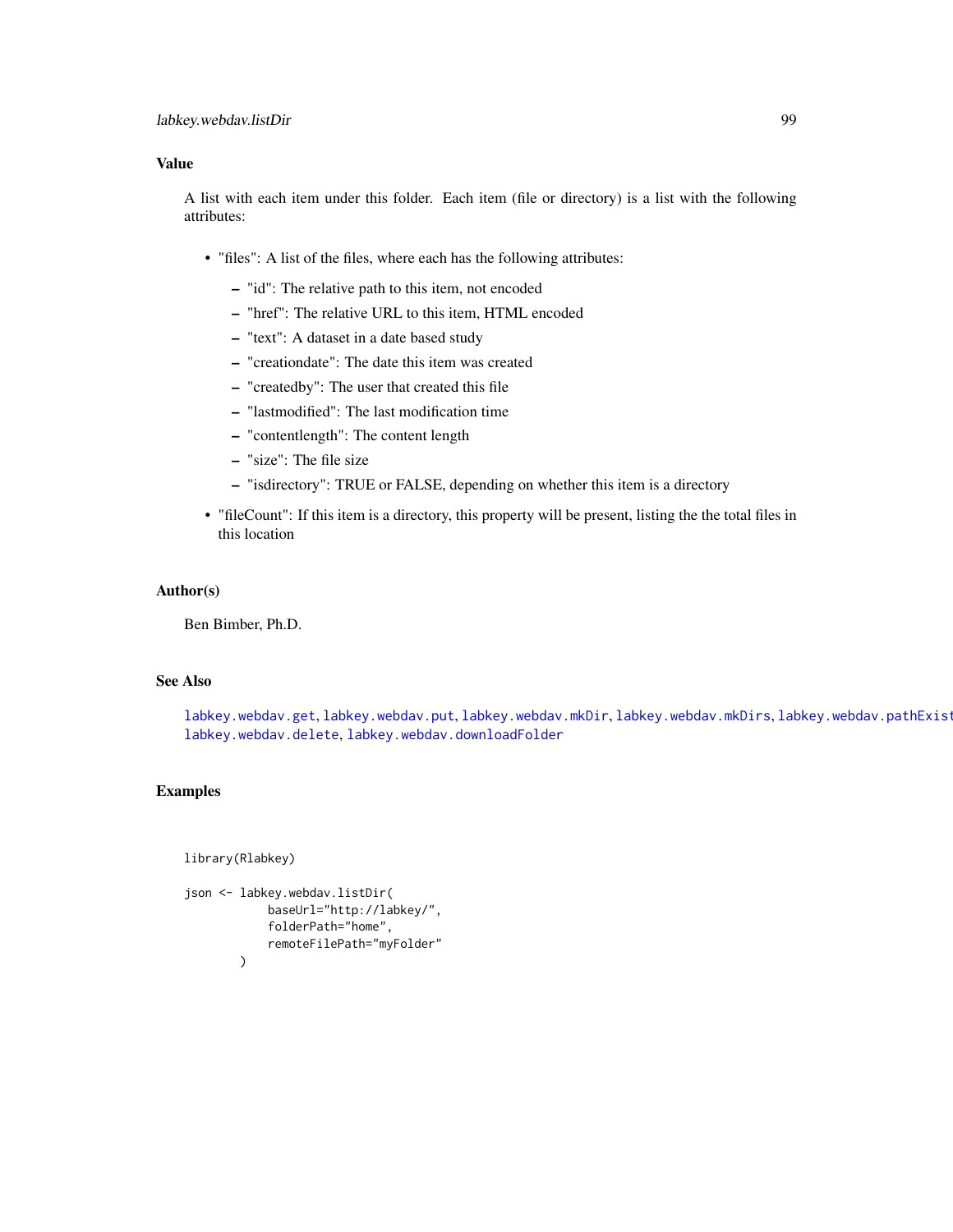<span id="page-99-0"></span>labkey.webdav.mkDir *Create a folder via WebDAV*

# Description

This will create a folder under the specified LabKey Server project using WebDAV.

## Usage

```
labkey.webdav.mkDir(
    baseUrl=NULL,
    folderPath,
    remoteFilePath,
    fileSet='@files'
    \mathcal{L}
```
## Arguments

| baseUrl    | a string specifying the baseUr1 for the labkey server                                                                                                                         |
|------------|-------------------------------------------------------------------------------------------------------------------------------------------------------------------------------|
| folderPath | a string specifying the folder Path                                                                                                                                           |
|            | remote File Path the folder path to create, relative to the Lab Key folder root.                                                                                              |
| fileSet    | (optional) the name of file server file Set, which is typically " $@$ files" (the default<br>value for this argument). In some cases this might be "@pipeline" or "@fileset". |

# Details

Creates a folder on a LabKey Server using WebDAV. If the parent directory does not exist, this will fail (similar to mkdir on linux)

## Value

TRUE if the folder was created successfully

### Author(s)

Ben Bimber, Ph.D.

## See Also

[labkey.webdav.get](#page-96-0), [labkey.webdav.put](#page-102-0), [labkey.webdav.mkDirs](#page-100-0), [labkey.webdav.pathExists](#page-101-0), [labkey.webdav.listDir](#page-97-0), [labkey.webdav.delete](#page-93-0), [labkey.webdav.downloadFolder](#page-94-0)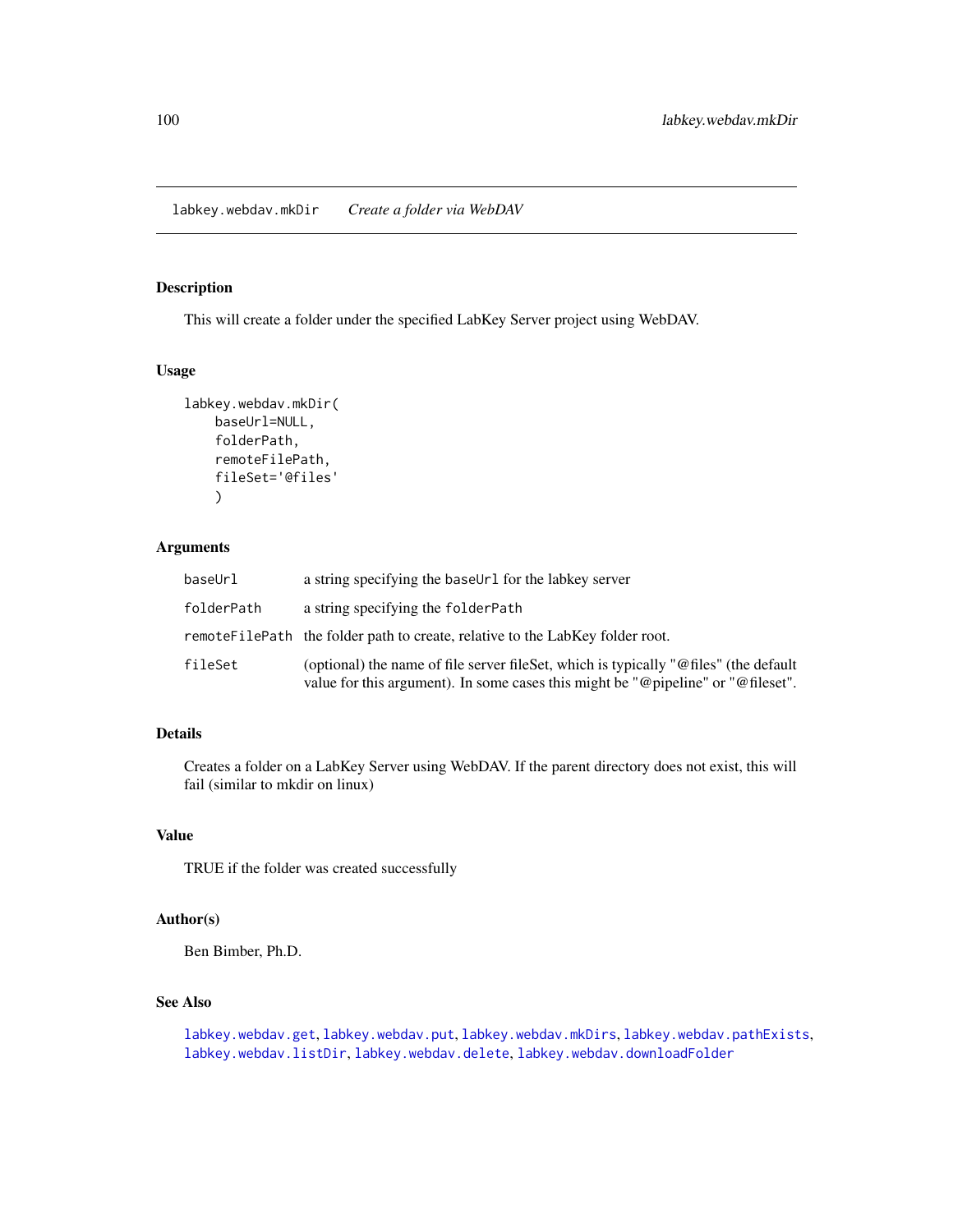## labkey.webdav.mkDirs 101

# Examples

```
library(Rlabkey)
labkey.webdav.mkDir(
   baseUrl="http://labkey/",
   folderPath="home",
   remoteFilePath="toCreate"
)
```
<span id="page-100-0"></span>labkey.webdav.mkDirs *Create a folder via WebDAV*

## Description

This will create folder(s) under the specified LabKey Server project using WebDAV.

## Usage

```
labkey.webdav.mkDirs(
   baseUrl=NULL,
    folderPath,
    remoteFilePath,
    fileSet='@files'
    )
```
# Arguments

| baseUrl    | a string specifying the baseUrl for the labkey server                                                                                                                         |
|------------|-------------------------------------------------------------------------------------------------------------------------------------------------------------------------------|
| folderPath | a string specifying the folder Path                                                                                                                                           |
|            | remoteFilePath the folder path to create, relative to the LabKey folder root.                                                                                                 |
| fileSet    | (optional) the name of file server file Set, which is typically " $@$ files" (the default<br>value for this argument). In some cases this might be "@pipeline" or "@fileset". |

## Details

Creates a folder on a LabKey Server using WebDAV. If the parent directory or directories no not exist, these will also be created (similar to mkdir -p on linux)

#### Value

TRUE if the folder was created successfully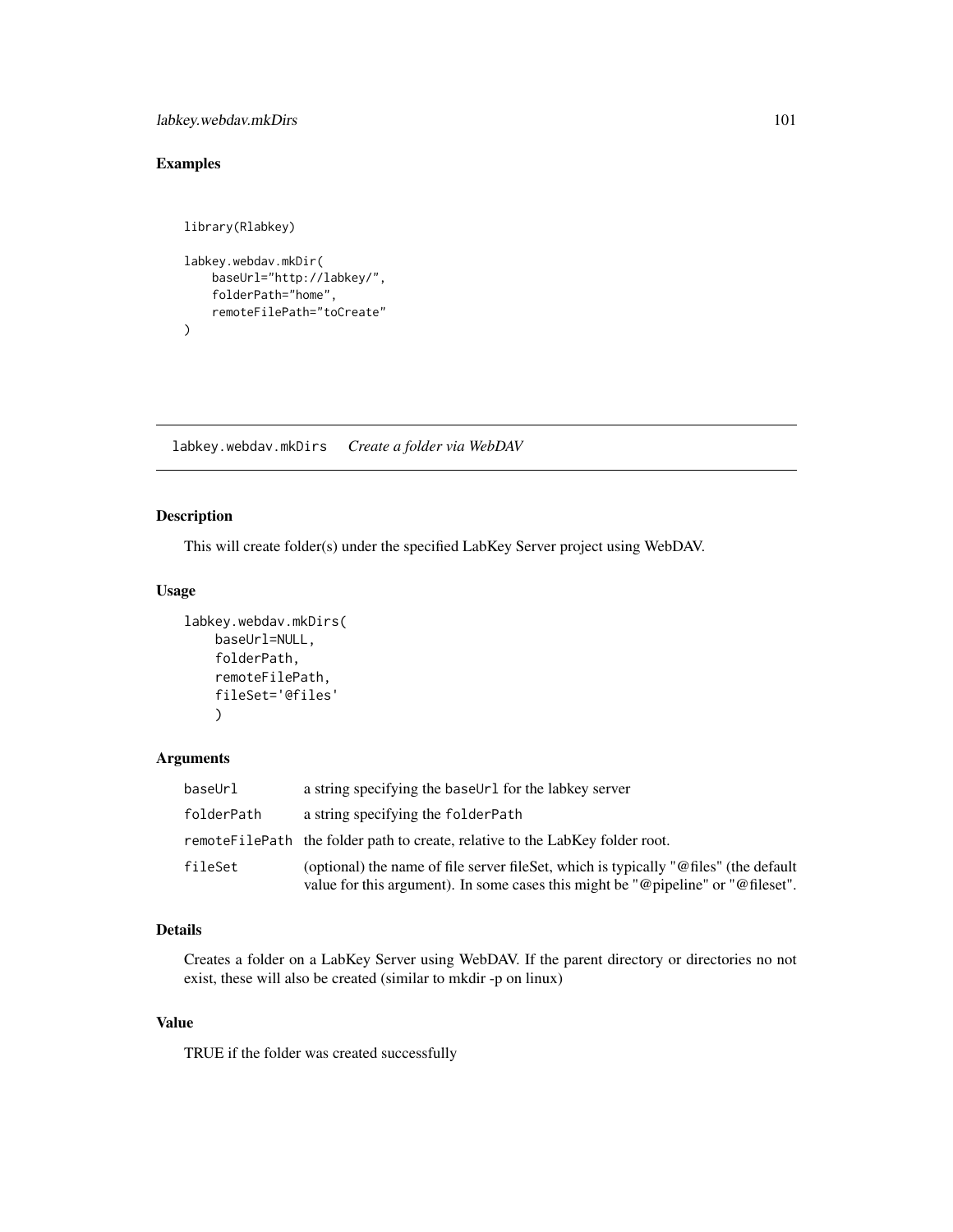## Author(s)

Ben Bimber, Ph.D.

### See Also

[labkey.webdav.get](#page-96-0), [labkey.webdav.put](#page-102-0), [labkey.webdav.mkDir](#page-99-0), [labkey.webdav.pathExists](#page-101-0), [labkey.webdav.listDir](#page-97-0), [labkey.webdav.delete](#page-93-0), [labkey.webdav.downloadFolder](#page-94-0)

## Examples

```
library(Rlabkey)
```

```
labkey.webdav.mkDirs(
    baseUrl="http://labkey/",
    folderPath="home",
    remoteFilePath="folder1/folder2/toCreate"
\mathcal{L}
```
<span id="page-101-0"></span>labkey.webdav.pathExists

*Tests if a path exists on a LabKey Server via WebDAV*

## Description

This will test if the supplied file/folder exists folder under the specified LabKey Server project using WebDAV.

### Usage

```
labkey.webdav.pathExists(
    baseUrl=NULL,
    folderPath,
    remoteFilePath,
    fileSet='@files'
    \mathcal{L}
```
### Arguments

| baseUrl    | a string specifying the baseUr1 for the labkey server                                                                                                                    |
|------------|--------------------------------------------------------------------------------------------------------------------------------------------------------------------------|
| folderPath | a string specifying the folder Path                                                                                                                                      |
|            | remote FilePath the path to test, relative to the LabKey folder root.                                                                                                    |
| fileSet    | (optional) the name of file server fileSet, which is typically "@files" (the default<br>value for this argument). In some cases this might be "@pipeline" or "@fileset". |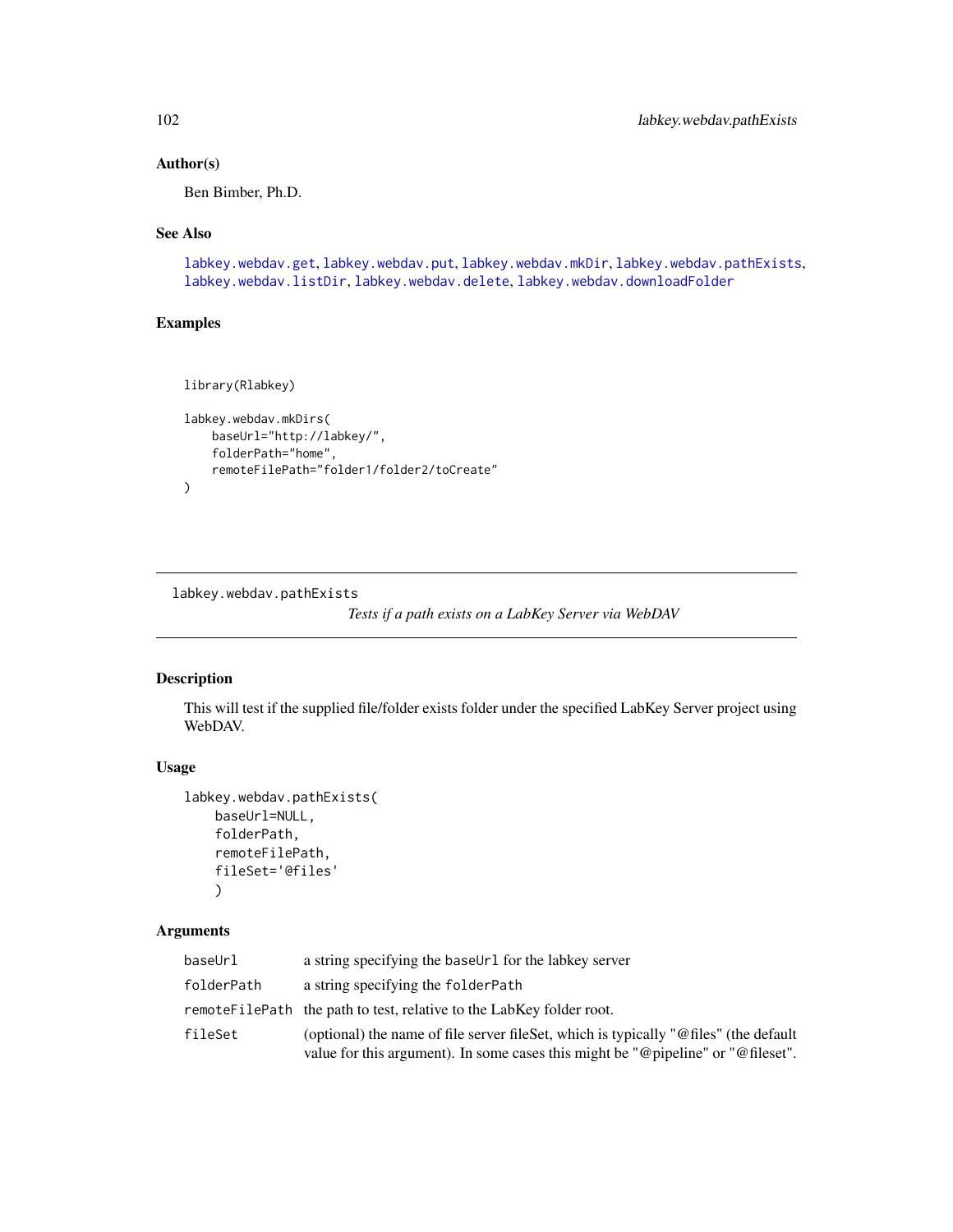## labkey.webdav.put 103

## Details

This will test if the supplied file/folder exists folder under the specified LabKey Server project using WebDAV.

## Value

TRUE if the folder was created successfully

# Author(s)

Ben Bimber, Ph.D.

# See Also

[labkey.webdav.get](#page-96-0), [labkey.webdav.put](#page-102-0), [labkey.webdav.mkDir](#page-99-0), [labkey.webdav.mkDirs](#page-100-0), [labkey.webdav.listDir](#page-97-0), [labkey.webdav.delete](#page-93-0), [labkey.webdav.downloadFolder](#page-94-0)

#### Examples

```
library(Rlabkey)
```

```
# Test folder
labkey.webdav.pathExists(
   baseUrl="http://labkey/",
    folderPath="home",
    remoteFilePath="pathToTest"
)
# Test file
labkey.webdav.pathExists(
   baseUrl="http://labkey/",
   folderPath="home",
   remoteFilePath="folder/fileToTest.txt"
)
```
<span id="page-102-0"></span>labkey.webdav.put *Upload a file via WebDAV*

#### Description

This will upload a file to a LabKey Server using WebDAV.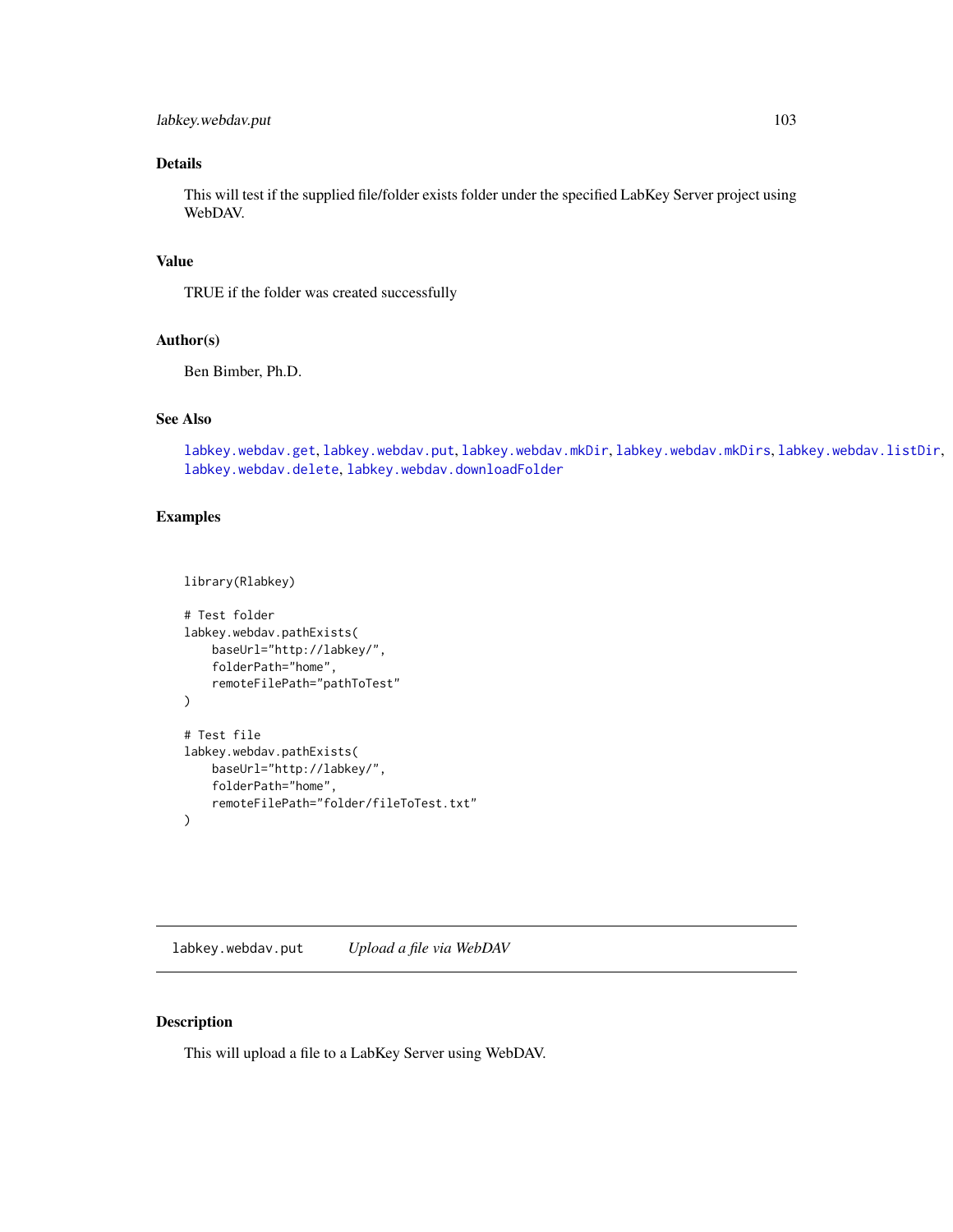# Usage

```
labkey.webdav.put(
    localFile,
    baseUrl=NULL,
    folderPath,
    remoteFilePath,
    fileSet='@files',
    description=NULL
\mathcal{L}
```
### Arguments

| localFile   | the local filepath to upload                                                                                                                                                  |
|-------------|-------------------------------------------------------------------------------------------------------------------------------------------------------------------------------|
| baseUrl     | a string specifying the baseUr1 for the labkey server                                                                                                                         |
| folderPath  | a string specifying the folderPath                                                                                                                                            |
|             | remote FilePath the destination path of this file on the remote server, relative to the folder root.                                                                          |
| fileSet     | (optional) the name of file server file Set, which is typically " $@$ files" (the default<br>value for this argument). In some cases this might be "@pipeline" or "@fileset". |
| description | (optional) the description to attach to this file on the remote server.                                                                                                       |

## Details

Upload a single file from the local machine to a LabKey Server using WebDAV.

# Value

TRUE if the file was uploaded successfully

# Author(s)

Ben Bimber, Ph.D.

# See Also

[labkey.webdav.get](#page-96-0), [labkey.webdav.mkDir](#page-99-0), [labkey.webdav.mkDirs](#page-100-0), [labkey.webdav.pathExists](#page-101-0), [labkey.webdav.listDir](#page-97-0), [labkey.webdav.delete](#page-93-0), [labkey.webdav.downloadFolder](#page-94-0)

```
## upload a single file to a LabKey Server
library(Rlabkey)
labkey.webdav.put(
   localFile="myFileToUpload.txt",
   baseUrl="http://labkey/",
   folderPath="home",
   remoteFilePath="myFileToUpload.txt"
```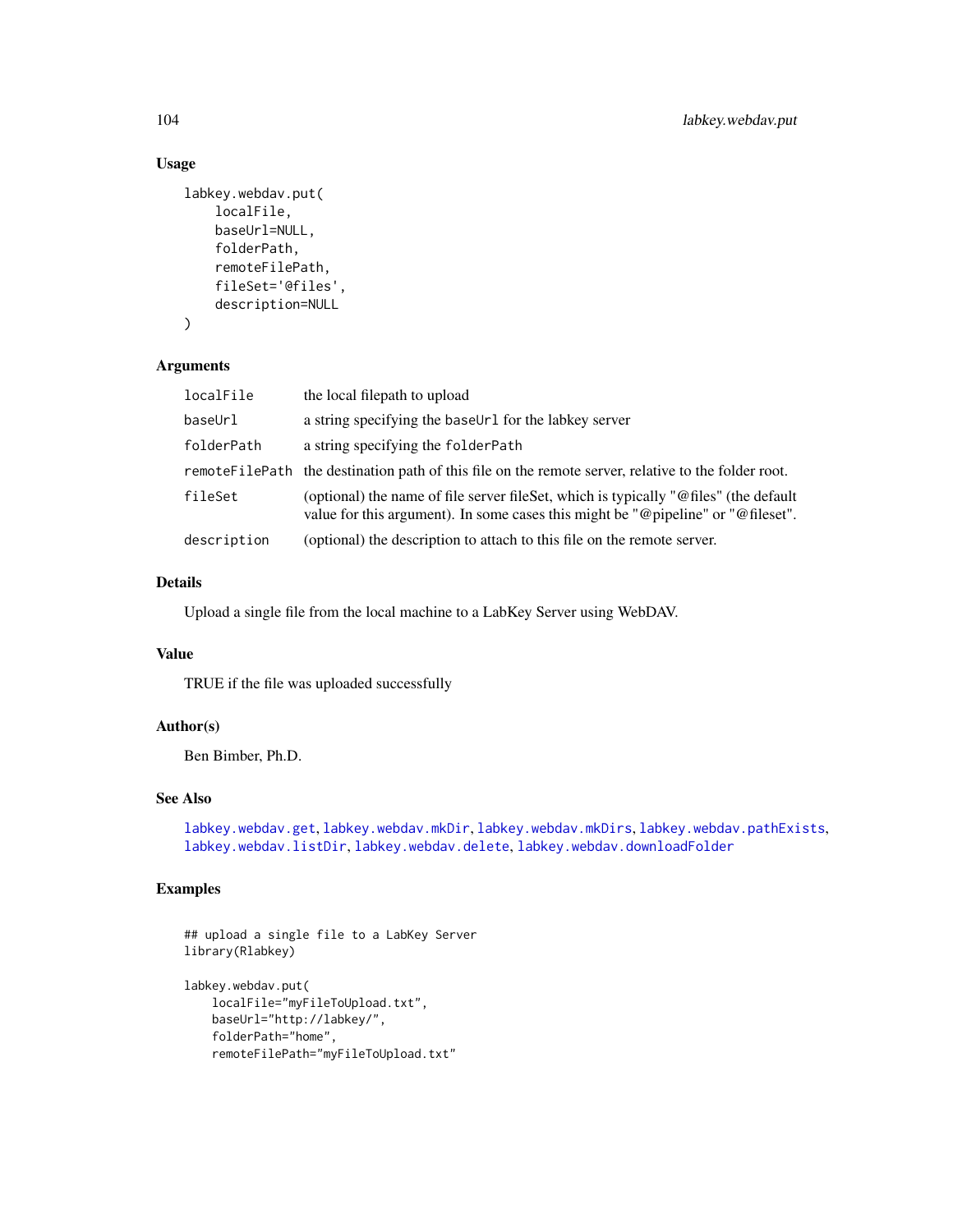# $\overline{\phantom{a}}$

<span id="page-104-0"></span>labkey.whoAmI *Call the whoami API*

## Description

Call the whoami API to get information about the current LabKey user.

# Usage

```
labkey.whoAmI(baseUrl=NULL)
```
# Arguments

baseUrl A string specifying the baseUrl for the LabKey server.

## Value

Returns information about the logged in user including: displayName, id, email, and whether or not the user is impersonated.

# Author(s)

Cory Nathe

### See Also

[labkey.security.impersonateUser](#page-78-0), [labkey.security.stopImpersonating](#page-80-0)

# Examples

library(Rlabkey)

labkey.whoAmI(baseUrl="http://labkey/")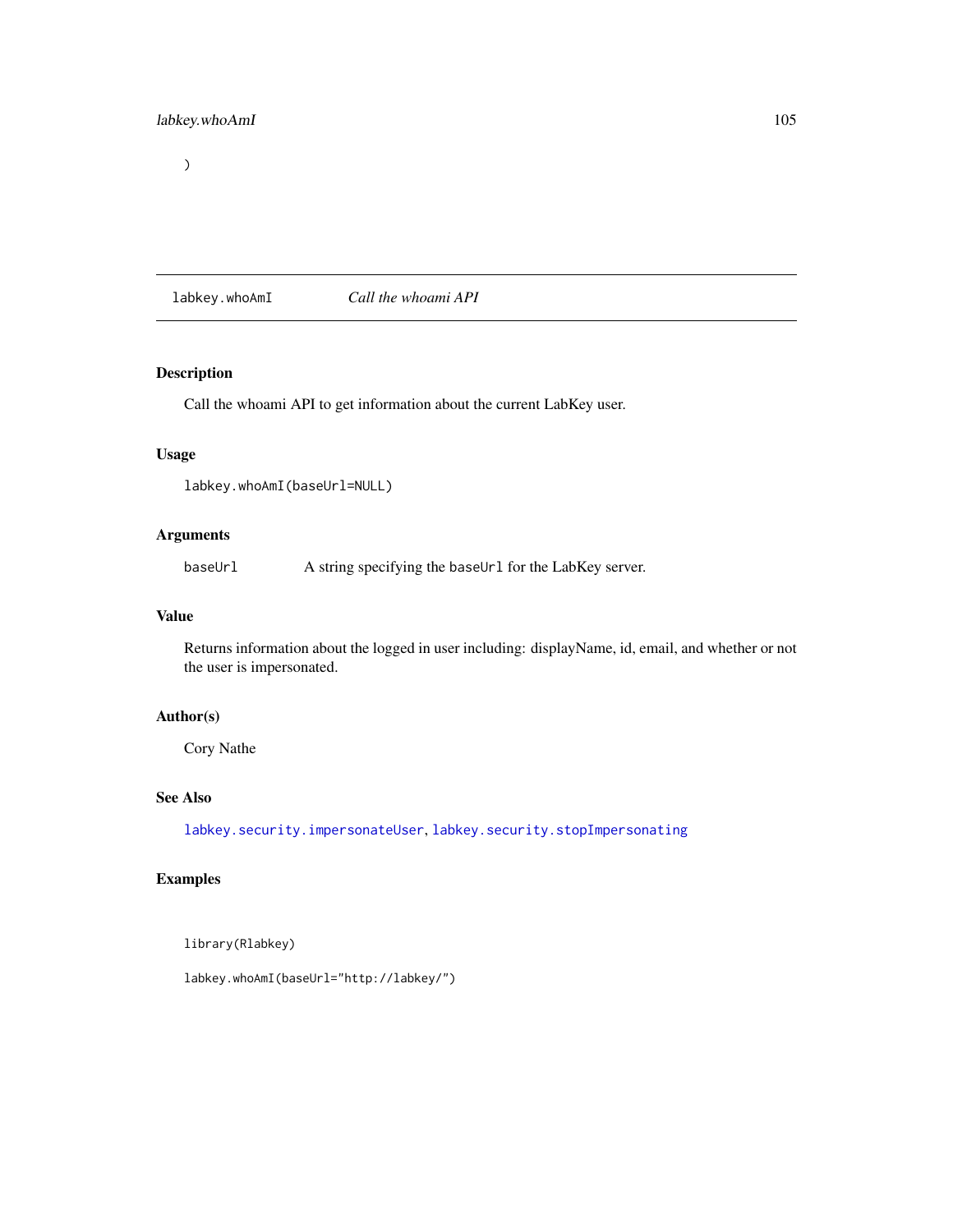<span id="page-105-0"></span>

#### Description

Lists the available folder paths relative to the current folder path for a LabKey session

## Usage

lsFolders(session)

## Arguments

session the session key returned from getSession

### Details

Lists the available folder paths relative to the current folder path for a LabKey session

## Value

A character array containing the available folder paths, relative to the project root. These values can be set on a session using curFolder<-

## Author(s)

Peter Hussey

## References

https://www.labkey.org/Documentation/wiki-page.view?name=projects

### See Also

[getSession](#page-9-0), [lsProjects](#page-106-0), [lsSchemas](#page-107-0)

```
##get a list if projects and folders
# library(Rlabkey)
lks<- getSession("https://www.labkey.org", "/home")
#returns values "/home" , "/home/_menus" , ...
lsFolders(lks)
```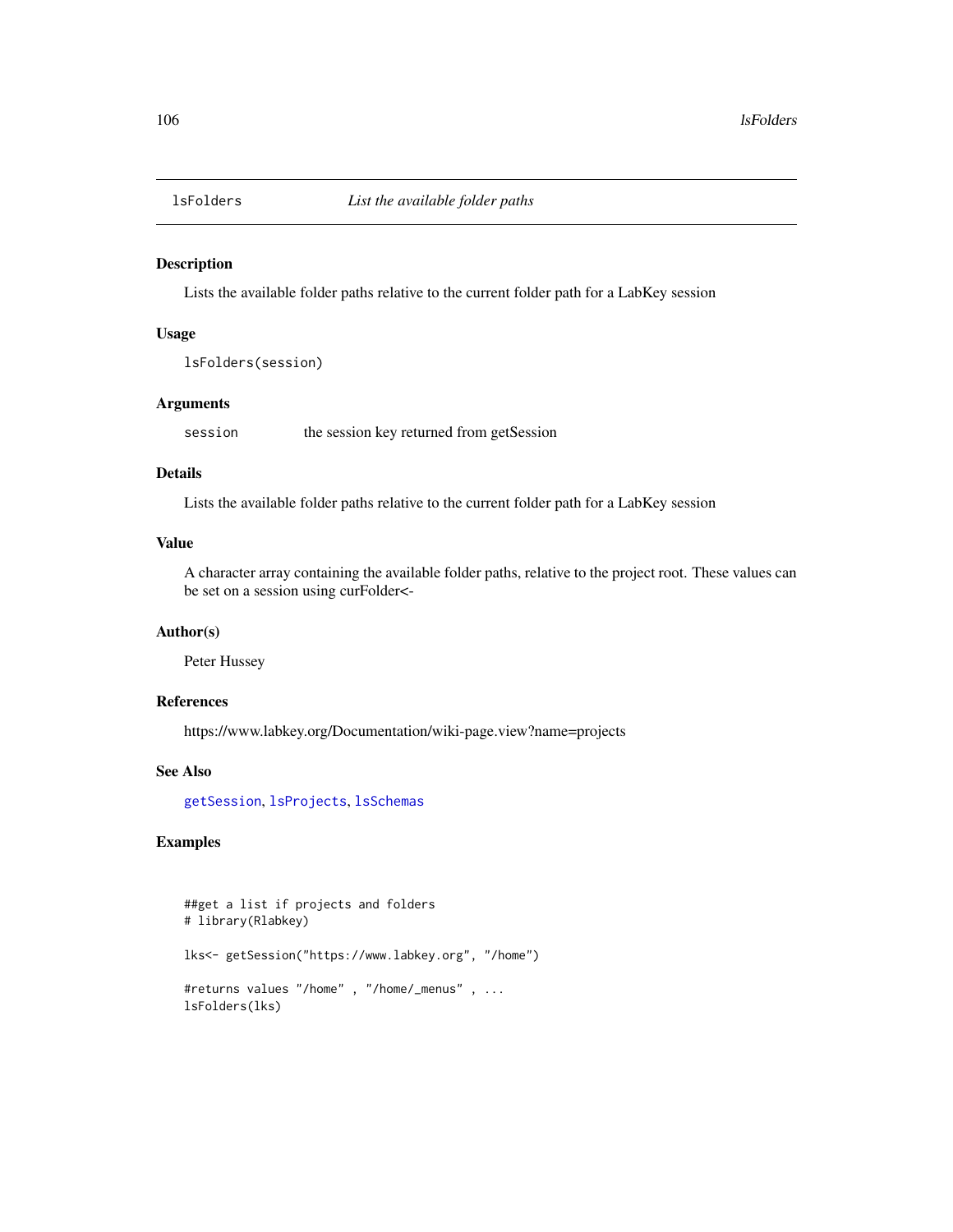<span id="page-106-0"></span>

### Description

Lists the projects available. Takes a string URL instead of a session, as it is intended for use before creating a session.

## Usage

lsProjects(baseUrl)

## Arguments

baseUrl a string specifying the baseUrlfor the LabKey Server, of the form http://<server dns name>/<contextroot>

#### Details

List the projects available at a given LabKey Server address.

#### Value

A character array containing the available projects, relative to the root. These values can be set on a session using curFolder<-

#### Author(s)

Peter Hussey

#### References

https://www.labkey.org/project/home/begin.view

## See Also

[getSession](#page-9-0), [lsFolders](#page-105-0), [lsSchemas](#page-107-0)

```
## get list of projects on server, connect a session in one project,
## then list the folders in that project
# library(Rlabkey)
lsProjects("https://www.labkey.org")
lkorg <- getSession("https://www.labkey.org", "/home")
```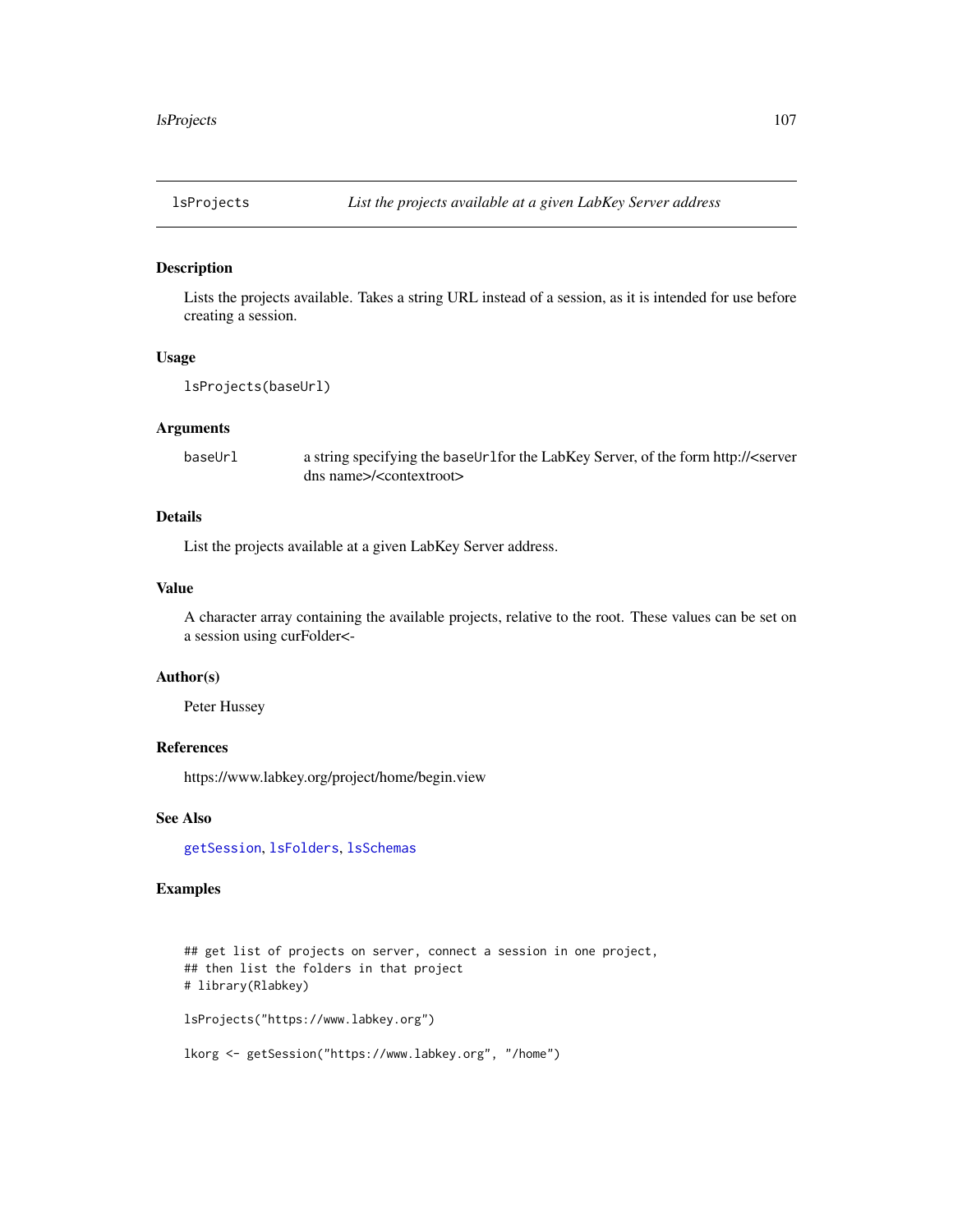```
lsFolders(lkorg)
```

```
lkorg <- getSession("https://www.labkey.org", "/home/Study/ListDemo")
lsSchemas(lkorg)
```
<span id="page-107-0"></span>lsSchemas *List the available schemas*

### Description

Lists the available schemas given the current folder path for a LabKey session

### Usage

lsSchemas(session)

# Arguments

session the session key returned from getSession

### Details

Lists the available schemas given the current folder path for a LabKey session

### Value

A character array containing the available schema names

## Author(s)

Peter Hussey

lsSchemas(lks)

### See Also

[getSession](#page-9-0), [lsFolders](#page-105-0), [lsProjects](#page-106-0)

```
## get a list of schemas available in the current session context
# library(Rlabkey)
lks<- getSession(baseUrl="http://localhost:8080/labkey",
    folderPath="/apisamples")
#returns several schema names, e.g. "lists", "core", "MS1", etc.
```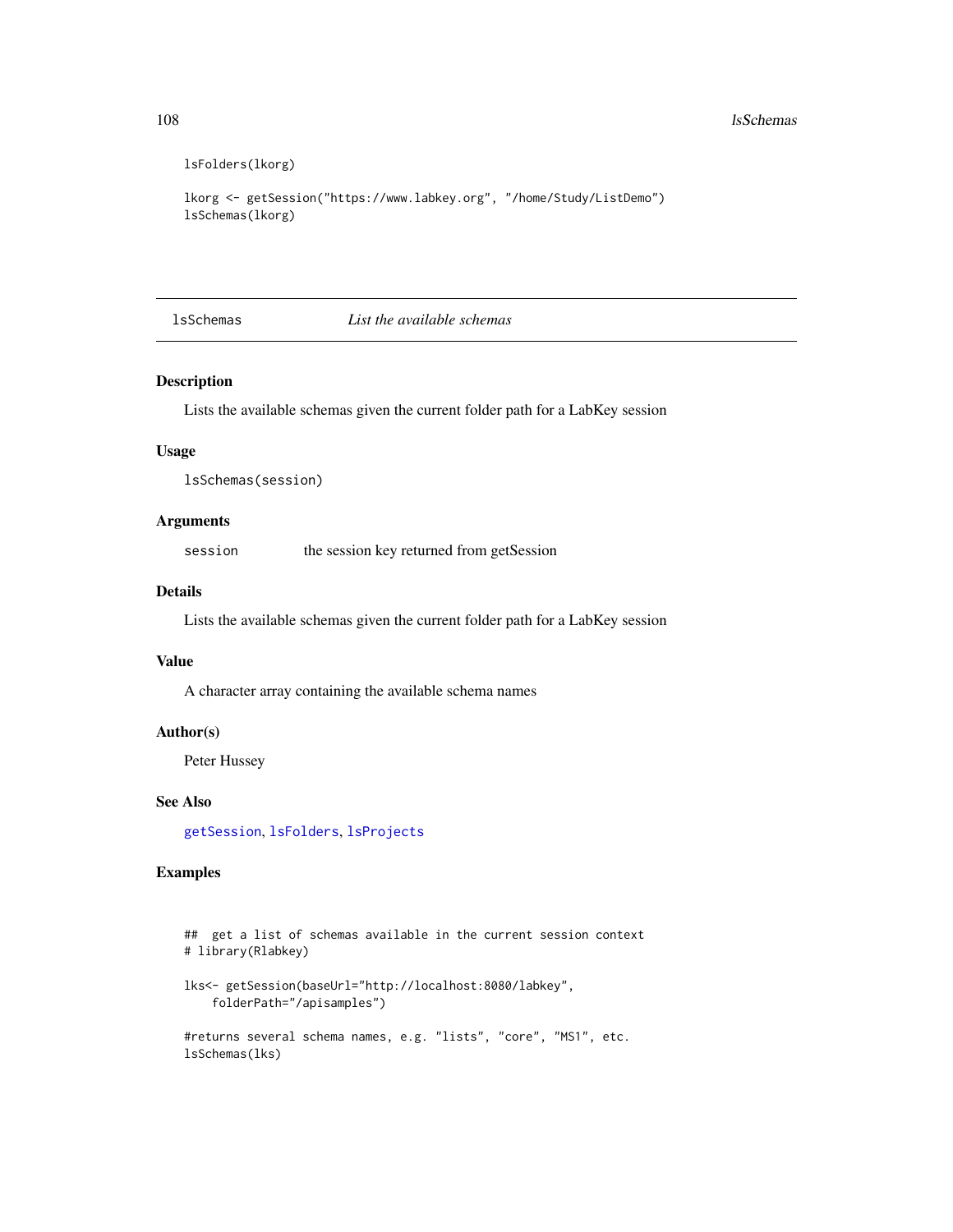<span id="page-108-0"></span>makeFilter *Builds filters to be used in labkey.selectRows and getRows*

## Description

This function takes inputs of column name, filter value and filter operator and returns an array of filters to be used in labkey.selectRows and getRows.

#### Usage

makeFilter(...)

#### Arguments

... Arguments in c("colname","operator","value") form, used to create a filter.

## Details

These filters are applied to the data prior to import into R. The user can specify as many filters as desired. The format for specifying a filter is a vector of characters including the column name, operator and value.

colname a string specifying the name of the column to be filtered

operator a string specifying what operator should be used in the filter (see options below)

value an integer or string specifying the value the columns should be filtered on

Operator values: EQUAL DATE\_EQUAL NOT\_EQUAL DATE\_NOT\_EQUAL NOT\_EQUAL\_OR\_MISSING GREATER\_THAN DATE\_GREATER\_THAN LESS\_THAN DATE\_LESS\_THAN GREATER\_THAN\_OR\_EQUAL DATE\_GREATER\_THAN\_OR\_EQUAL LESS\_THAN\_OR\_EQUAL DATE\_LESS\_THAN\_OR\_EQUAL STARTS\_WITH DOES\_NOT\_START\_WITH **CONTAINS** DOES\_NOT\_CONTAIN CONTAINS\_ONE\_OF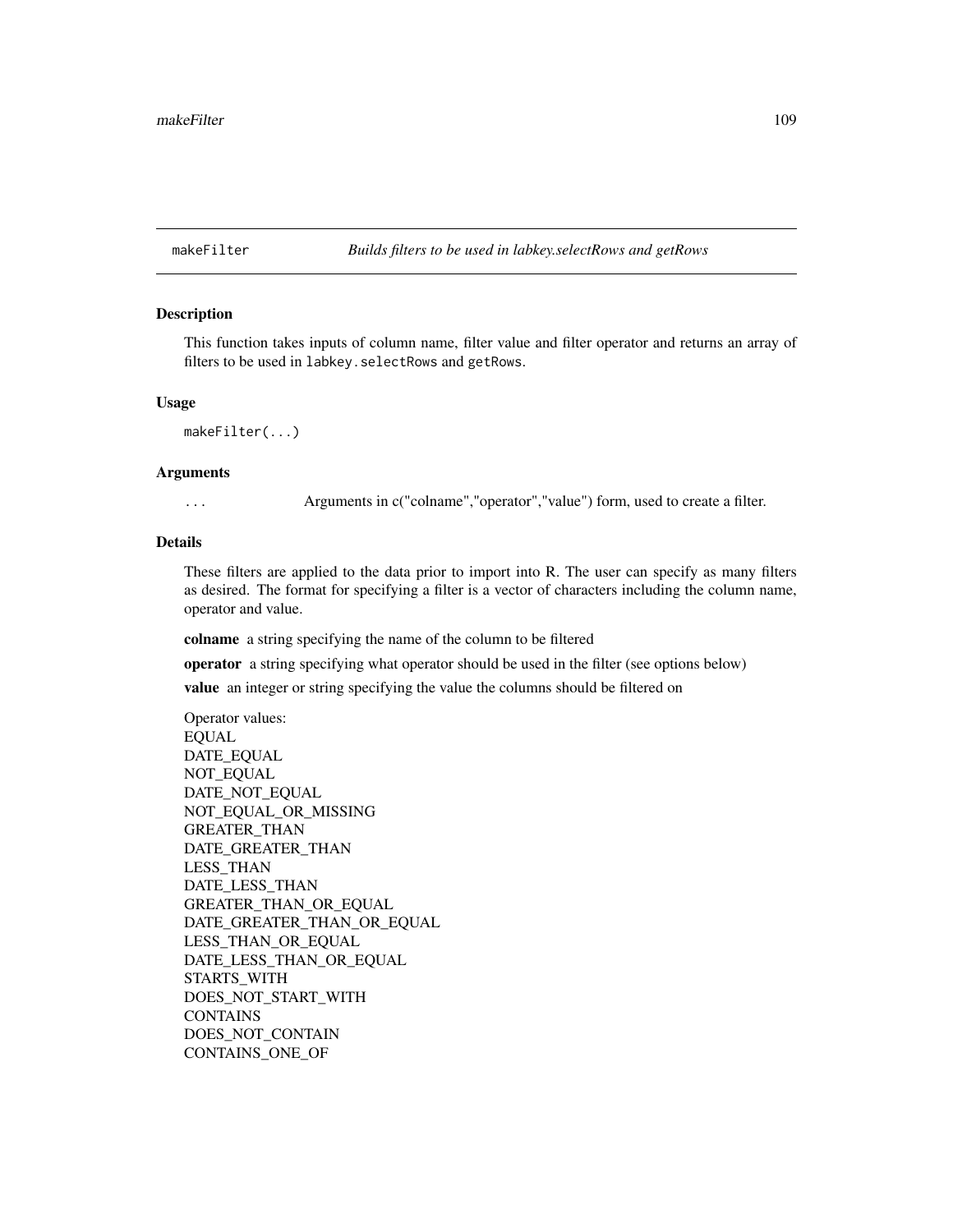<span id="page-109-0"></span>110 makeFilter

```
CONTAINS_NONE_OF
IN
NOT_IN
BETWEEN
NOT_BETWEEN
MEMBER_OF
MISSING
NOT_MISSING
MV_INDICATOR
NO_MV_INDICATOR
Q
ONTOLOGY_IN_SUBTREE
ONTOLOGY_NOT_IN_SUBTREE
```
When using the MISSING, NOT\_MISSING, MV\_INDICATOR, or NO\_MV\_INDICATOR operators, an empty string should be supplied as the value. See example below.

## Value

The function returns either a single string or an array of strings to be use in the colFilter argument of the labkey.selectRows function.

#### Author(s)

Valerie Obenchain

## References

http://www.omegahat.net/RCurl/, https://www.labkey.org/project/home/begin.view

## See Also

[labkey.selectRows](#page-81-0)

## Examples

```
# library(Rlabkey)
```

```
## Two filters, ANDed together
makeFilter(c("TextFld","CONTAINS","h"),
   c("BooleanFld","EQUAL","TRUE"))
## Using "in" operator:
```

```
makeFilter(c("RowId","IN","2;3;6"))
```

```
## Using "missing" operator:
makeFilter(c("IntFld","MISSING",""))
```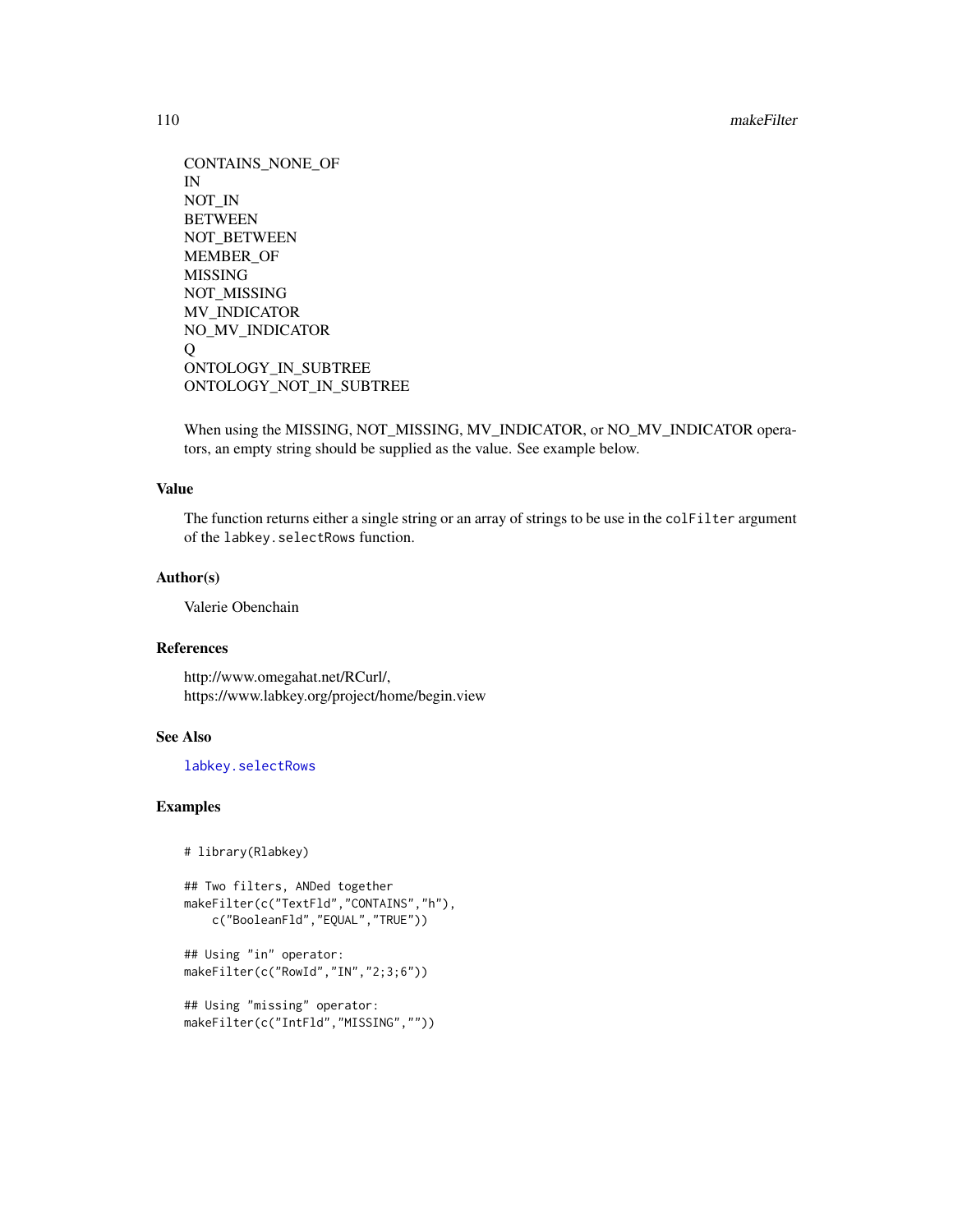<span id="page-110-0"></span>RlabkeyUsersGuide *Open the Rlabkey Users Guide*

## Description

Brings up the Rlabkey Users Guide.

## Usage

RlabkeyUsersGuide(view=TRUE)

# Arguments

view Leave as default TRUE

# Details

Brings up the Rlabkey Users Guide.

## Value

Path to the Users Guide pdf.

## Author(s)

Peter Hussey

## Examples

# library(Rlabkey) RlabkeyUsersGuide()

saveResults *Returns an object representing a LabKey schema*

## Description

A wrapper function to labkey.saveBatch which uses a session object and provides defaults for the Batch/Run names.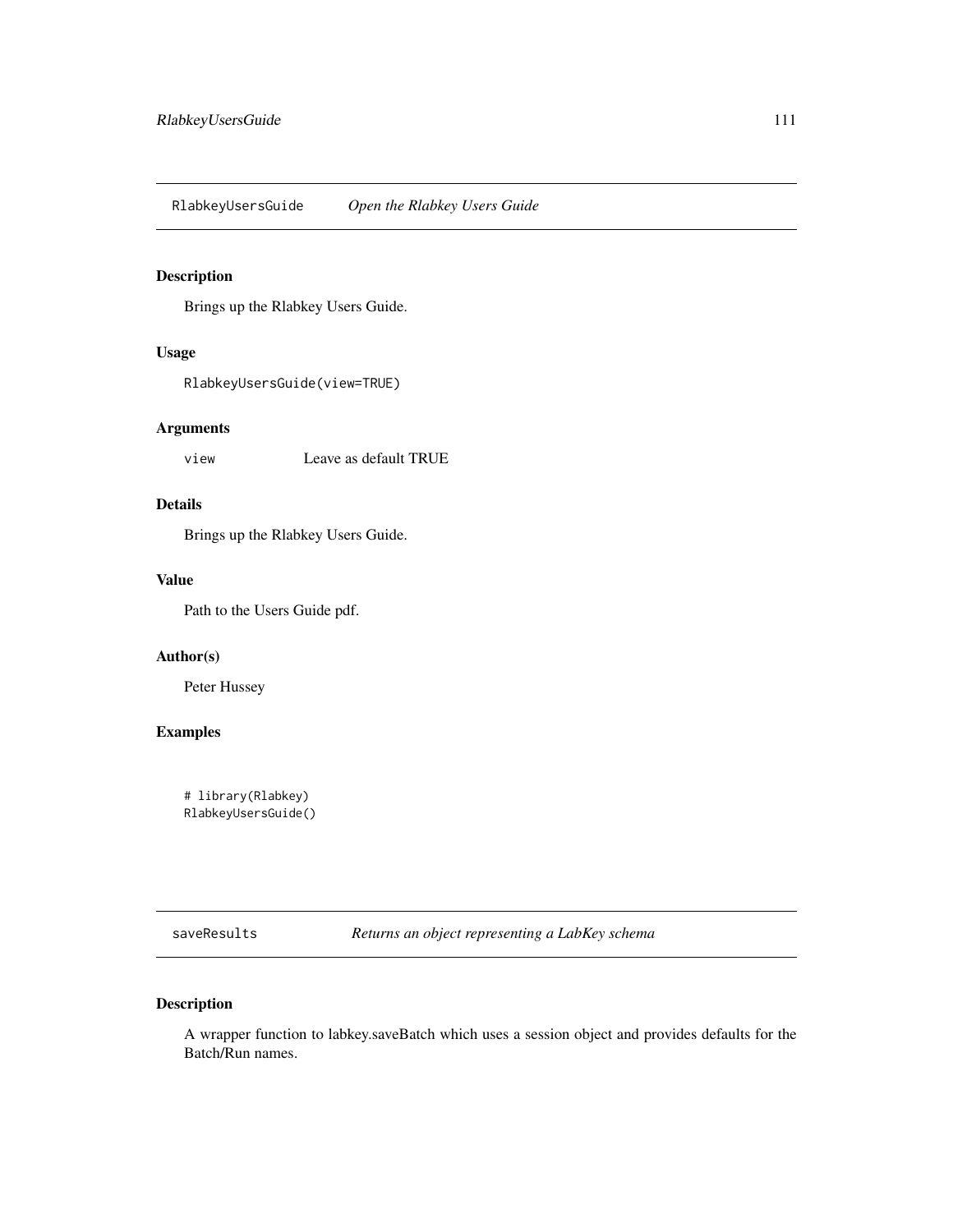## <span id="page-111-0"></span>Usage

```
saveResults(session, assayName, resultDataFrame,
 batchPropertyList= list(name=paste("Batch ", as.character(date()))),
  runPropertyList= list(name=paste("Assay Run ", as.character(date()))))
```
#### Arguments

| session           | the session key returned from getSession            |
|-------------------|-----------------------------------------------------|
| assayName         | a string specifying the name of the assay instance  |
| resultDataFrame   |                                                     |
|                   | a data frame containing rows of data to be inserted |
| batchPropertyList |                                                     |
|                   | a list of batch Properties                          |
| runPropertyList   |                                                     |
|                   | a list of run Properties                            |

## Details

saveResults is a wrapper function to labkey.saveBatch with two changes: First, it uses a session object in place of the separate baseUrl and folderPath arguments. Second, it provides defaults for generating Batch and Run names based on a current timestamp.

To see the save result on LabKey server, click on the "SimpleMeans" assay in the Assay List web part.

## Value

an object representing the assay.

## Author(s)

Peter Hussey

## References

https://www.labkey.org/project/home/begin.view

## See Also

[getSession](#page-9-0), [getSchema](#page-7-0), [getLookups](#page-5-0) [getRows](#page-6-0)

## Examples

```
## Very simple example of an analysis flow: query some data,
## calculate some stats, then save the calculations as an assay
## result set in LabKey Server
# library(Rlabkey)
```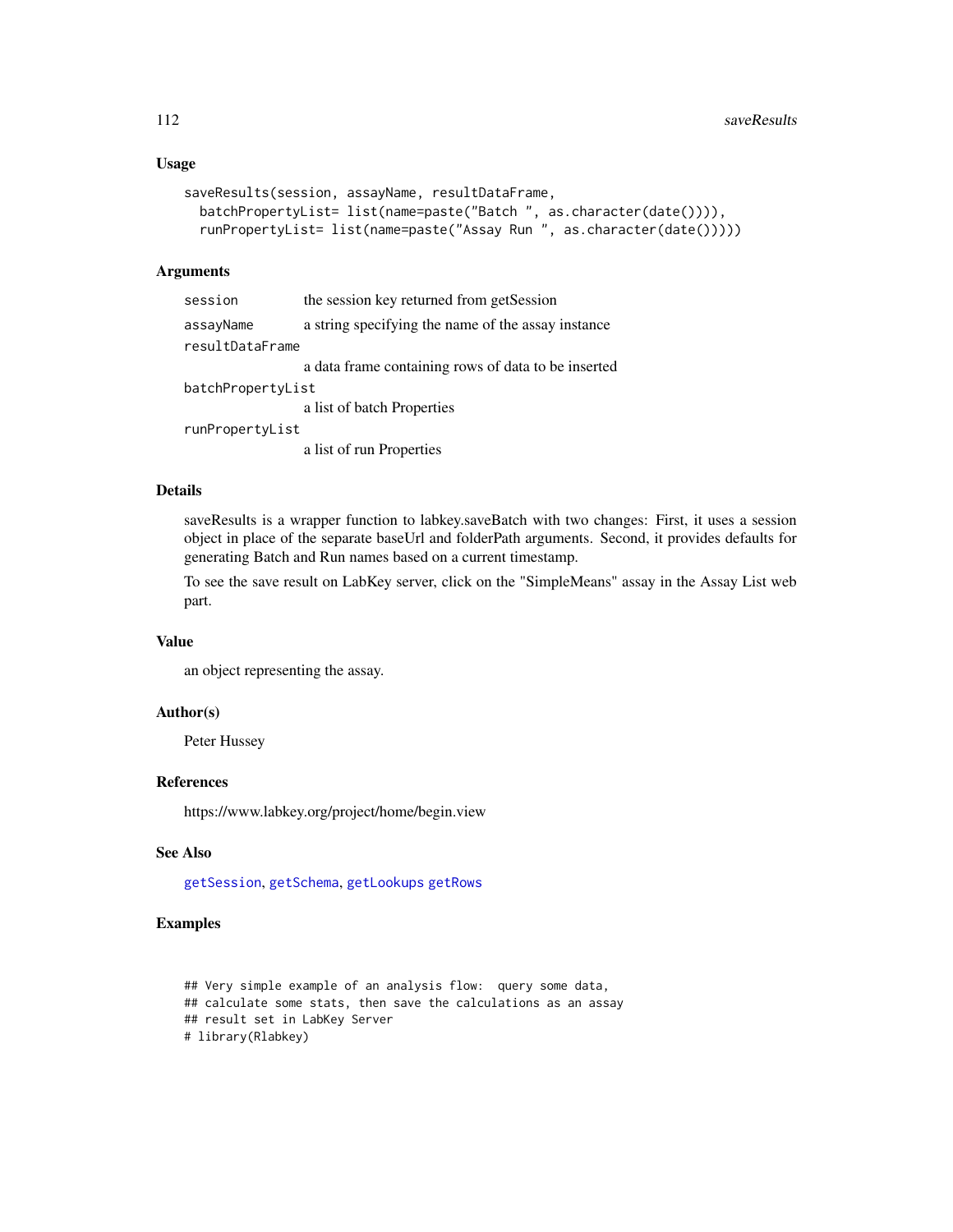#### saveResults 113

```
s<- getSession(baseUrl="http://localhost:8080/labkey",
    folderPath="/apisamples")
scobj <- getSchema(s, "lists")
simpledf <- getRows(s, scobj$AllTypes)
## some dummy calculations to produce and example analysis result
testtable <- simpledf[,3:4]
colnames(testtable) <- c("IntFld", "DoubleFld")
row <- c(list("Measure"="colMeans"), colMeans(testtable, na.rm=TRUE))
results <- data.frame(row, row.names=NULL, stringsAsFactors=FALSE)
row <- c(list("Measure"="colSums"), colSums(testtable, na.rm=TRUE))
results <- rbind(results, as.vector(row))
bprops <- list(LabNotes="this is a simple demo")
bpl<- list(name=paste("Batch ", as.character(date())),properties=bprops)
rpl<- list(name=paste("Assay Run ", as.character(date())))
assayInfo<- saveResults(s, "SimpleMeans", results,
   batchPropertyList=bpl, runPropertyList=rpl)
```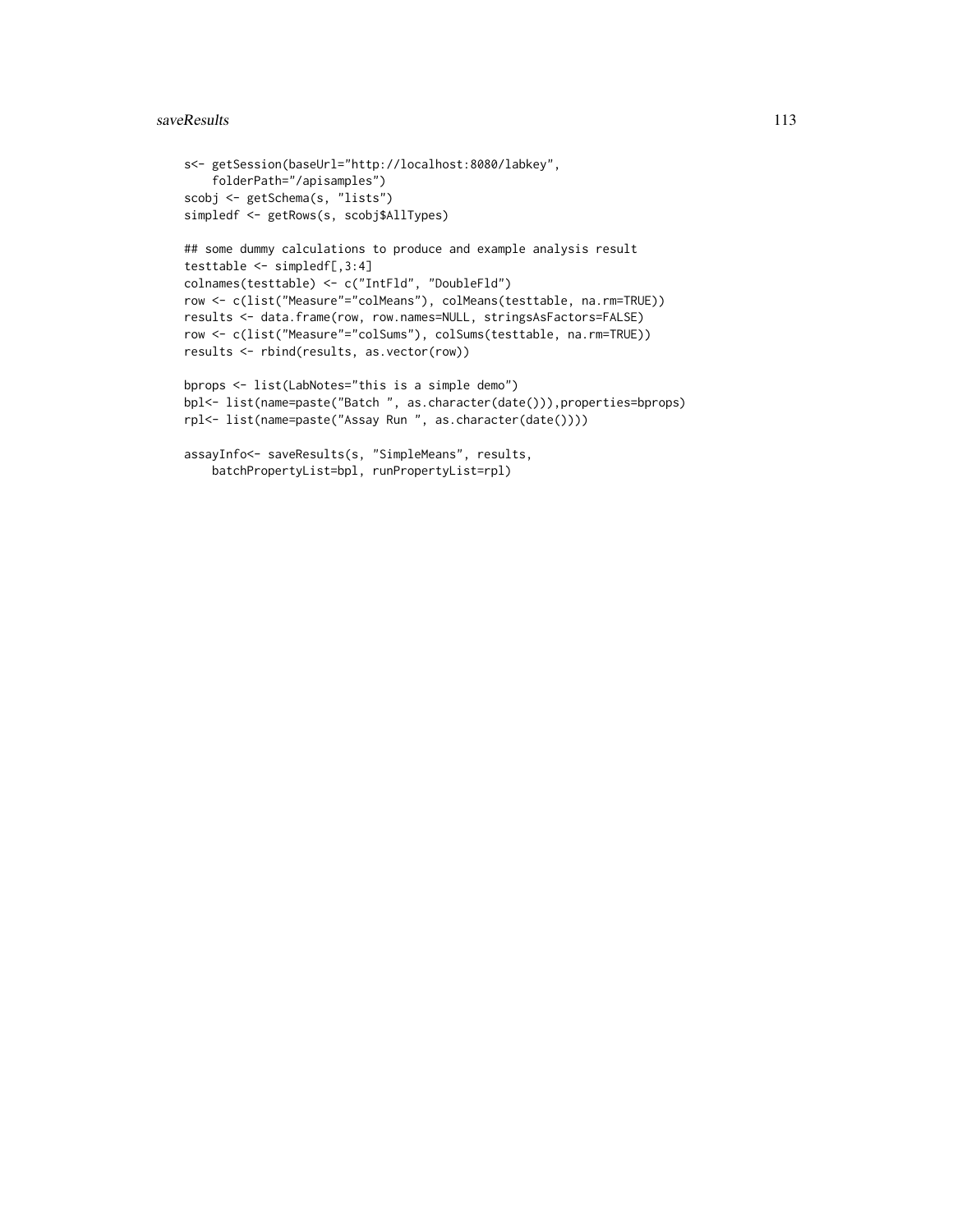# **Index**

#### ∗ IO

labkey.deleteRows, [12](#page-11-0) labkey.domain.create, [14](#page-13-0) labkey.domain.createAndLoad, [17](#page-16-0) labkey.domain.createConditionalFormat, [19](#page-18-0) labkey.domain.createConditionalFormatQueryFil**leb**ķey.provenance.stopRecording, [20](#page-19-0) labkey.domain.createDesign, [22](#page-21-0) labkey.domain.createIndices, [23](#page-22-0) labkey.domain.drop, [24](#page-23-0) labkey.domain.FILTER\_TYPES, [25](#page-24-0) labkey.domain.get, [26](#page-25-0) labkey.domain.inferFields, [27](#page-26-0) labkey.domain.save, [28](#page-27-0) labkey.executeSql, [29](#page-28-0) labkey.experiment.createData, [31](#page-30-0) labkey.experiment.createMaterial, [32](#page-31-0) labkey.experiment.createRun, [33](#page-32-0) labkey.experiment.SAMPLE\_DERIVATION\_PROTOCOL, labkey.selectRows, [82](#page-81-1) [35](#page-34-0) labkey.experiment.saveBatch, [36](#page-35-0) labkey.experiment.saveRuns, [38](#page-37-0) labkey.getDefaultViewDetails, [40](#page-39-0) labkey.getFolders, [41](#page-40-0) labkey.getLookupDetails, [42](#page-41-0) labkey.getQueries, [45](#page-44-0) labkey.getQueryDetails, [46](#page-45-0) labkey.getQueryViews, [48](#page-47-0) labkey.getRequestOptions, [50](#page-49-0) labkey.getSchemas, [51](#page-50-0) labkey.importRows, [52](#page-51-0) labkey.insertRows, [53](#page-52-0) labkey.pipeline.getFileStatus, [57](#page-56-0) labkey.pipeline.getPipelineContainer, [58](#page-57-0) labkey.pipeline.getProtocols, [59](#page-58-0) labkey.pipeline.startAnalysis, [61](#page-60-0) labkey.provenance.addRecordingStep, [62](#page-61-0) labkey.provenance.createProvenanceParams, [63](#page-62-0) labkey.provenance.startRecording, [66](#page-65-0) [67](#page-66-0) labkey.query.import, [68](#page-67-0) labkey.saveBatch, [73](#page-72-0) labkey.security.createContainer, [75](#page-74-0) labkey.security.deleteContainer, [76](#page-75-0) labkey.security.getContainers, [77](#page-76-0) labkey.security.impersonateUser, [79](#page-78-0) labkey.security.moveContainer, [80](#page-79-0) labkey.security.stopImpersonating, [81](#page-80-0) labkey.setDebugMode, [87](#page-86-0) labkey.truncateTable, [91](#page-90-0) labkey.updateRows, [92](#page-91-0) labkey.webdav.delete, [94](#page-93-0) labkey.webdav.downloadFolder, [95](#page-94-0) labkey.webdav.get, [97](#page-96-0) labkey.webdav.listDir, [98](#page-97-0) labkey.webdav.mkDir, [100](#page-99-0) labkey.webdav.mkDirs, [101](#page-100-0) labkey.webdav.pathExists, [102](#page-101-0) labkey.webdav.put, [103](#page-102-0) labkey.whoAmI, [105](#page-104-0) ∗ file getFolderPath, [5](#page-4-0) getLookups, [6](#page-5-1) getRows, [7](#page-6-1) getSchema, [8](#page-7-1) getSession, [10](#page-9-1)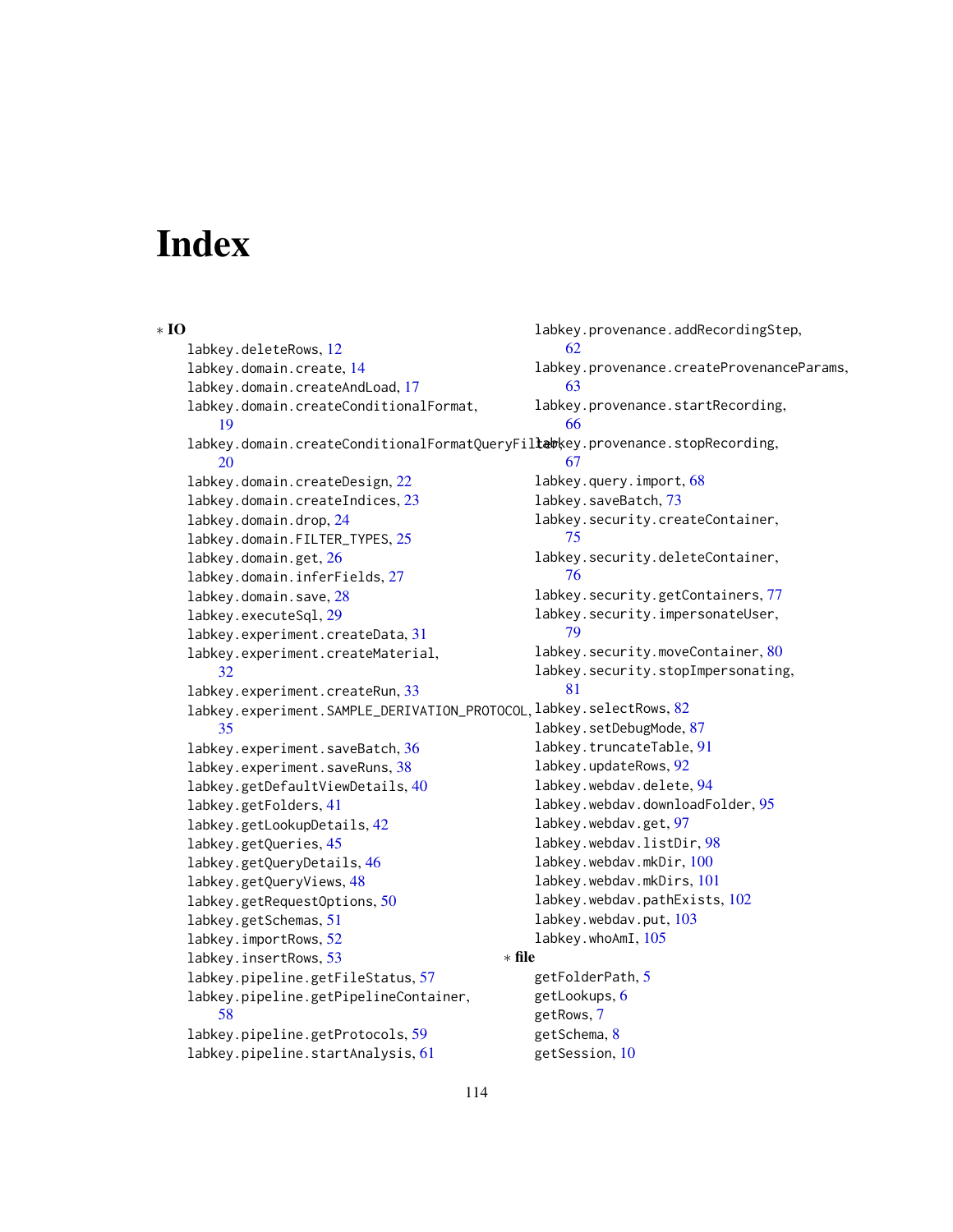#### INDEX 115

```
labkey.makeRemotePath, 56
    lsFolders, 106
    lsProjects, 107
    lsSchemas, 108
    makeFilter, 109
    RlabkeyUsersGuide, 111
    saveResults, 111
∗ package
    Rlabkey-package, 3
getFolderPath, 5
getLookups, 6, 8, 11, 112
getRows, 6, 7, 11, 30, 84, 112
getSchema, 6, 8, 8, 11, 112
getSession, 5, 6, 8, 9, 10, 106–108, 112
labkey.acceptSelfSignedCerts, 11
labkey.curlOptions, 12
labkey.deleteRows, 5, 12, 30, 41, 43, 46, 48,
        49, 51, 53, 54, 74, 84, 91, 93
labkey.domain.create, 14, 20–22, 24–26,
         28, 29
labkey.domain.createAndLoad, 17
labkey.domain.createConditionalFormat,
         16, 19, 21, 22, 25, 29
labkey.domain.createConditionalFormatQueryFilter,
labkey.pipeline.getFileStatus, 57, 59,
         16, 20, 20, 22, 25, 29
labkey.domain.createDesign, 16, 18, 20,
         21, 22, 24–26, 28, 29
labkey.domain.createIndices, 16, 18, 22,
         23, 24, 26, 28, 29
labkey.domain.drop, 16, 18, 20–22, 24, 24,
         25, 26, 28, 29
labkey.domain.FILTER_TYPES, 16, 20–22,
         25, 29
labkey.domain.get, 16, 18, 20–22, 24, 25,
         26, 28, 29
labkey.domain.inferFields, 16, 18, 20–22,
         24–26, 27, 29
labkey.domain.save, 16, 18, 20–22, 24–26,
         28, 28
labkey.executeSql, 5, 13, 29, 41, 43, 46, 48,
        49, 51, 53, 54, 74, 84, 93
labkey.experiment.createData, 31, 33, 34,
         37, 39
labkey.experiment.createMaterial, 32,
         32, 34, 37, 39
labkey.experiment.createRun, 32, 33, 33,
        37, 39
```
labkey.experiment.SAMPLE\_DERIVATION\_PROTOCOL, [35](#page-34-0) labkey.experiment.saveBatch, *[32](#page-31-0)[–35](#page-34-0)*, [36,](#page-35-0) *[74](#page-73-0)* labkey.experiment.saveRuns, [38](#page-37-0) labkey.getBaseUrl, [39](#page-38-0) labkey.getDefaultViewDetails, [40,](#page-39-0) *[42,](#page-41-0) [43](#page-42-0)*, *[46](#page-45-0)*, *[48,](#page-47-0) [49](#page-48-0)*, *[51](#page-50-0)*, *[84](#page-83-0)* labkey.getFolders, [41,](#page-40-0) *[76](#page-75-0)[–78](#page-77-0)*, *[81](#page-80-0)* labkey.getLookupDetails, *[41,](#page-40-0) [42](#page-41-0)*, [42,](#page-41-0) *[46](#page-45-0)*, *[48,](#page-47-0) [49](#page-48-0)*, *[51](#page-50-0)*, *[84](#page-83-0)* labkey.getModuleProperty, [44](#page-43-0) labkey.getQueries, *[41](#page-40-0)[–43](#page-42-0)*, [45,](#page-44-0) *[48,](#page-47-0) [49](#page-48-0)*, *[51](#page-50-0)*, *[84](#page-83-0)* labkey.getQueryDetails, *[40](#page-39-0)[–43](#page-42-0)*, *[46](#page-45-0)*, [46,](#page-45-0) *[49](#page-48-0)*, *[51](#page-50-0)*, *[84](#page-83-0)* labkey.getQueryViews, *[41](#page-40-0)[–43](#page-42-0)*, *[46](#page-45-0)*, *[48](#page-47-0)*, [48,](#page-47-0) *[51](#page-50-0)*, *[84](#page-83-0)* labkey.getRequestOptions, [50](#page-49-0) labkey.getSchemas, *[41](#page-40-0)*, *[43](#page-42-0)*, *[46](#page-45-0)*, *[48,](#page-47-0) [49](#page-48-0)*, [51,](#page-50-0) *[84](#page-83-0)* labkey.importRows, *[5](#page-4-0)*, *[13](#page-12-0)*, *[30](#page-29-0)*, *[41](#page-40-0)*, *[43](#page-42-0)*, *[46](#page-45-0)*, *[48,](#page-47-0) [49](#page-48-0)*, *[51](#page-50-0)*, [52,](#page-51-0) *[54](#page-53-0)*, *[69](#page-68-0)*, *[84](#page-83-0)*, *[93](#page-92-0)* labkey.insertRows, *[5](#page-4-0)*, *[13](#page-12-0)*, *[30](#page-29-0)*, *[41](#page-40-0)*, *[43](#page-42-0)*, *[46](#page-45-0)*, *[48,](#page-47-0) [49](#page-48-0)*, *[51](#page-50-0)*, *[53](#page-52-0)*, [53,](#page-52-0) *[69](#page-68-0)*, *[84](#page-83-0)*, *[93](#page-92-0)* labkey.makeRemotePath, [56](#page-55-0) *[60](#page-59-0)*, *[62](#page-61-0)* labkey.pipeline.getPipelineContainer, *[58](#page-57-0)*, [58,](#page-57-0) *[60](#page-59-0)*, *[62](#page-61-0)* labkey.pipeline.getProtocols, *[58,](#page-57-0) [59](#page-58-0)*, [59,](#page-58-0) *[62](#page-61-0)* labkey.pipeline.startAnalysis, *[58](#page-57-0)[–60](#page-59-0)*, [61](#page-60-0) labkey.provenance.addRecordingStep, *[13](#page-12-0)*, *[54](#page-53-0)*, [62,](#page-61-0) *[65,](#page-64-0) [66](#page-65-0)*, *[68](#page-67-0)*, *[93](#page-92-0)* labkey.provenance.createProvenanceParams, *[13](#page-12-0)*, *[54](#page-53-0)*, *[63](#page-62-0)*, [63,](#page-62-0) *[66](#page-65-0)*, *[68](#page-67-0)*, *[93](#page-92-0)* labkey.provenance.startRecording, *[13](#page-12-0)*, *[54](#page-53-0)*, *[63](#page-62-0)*, *[65](#page-64-0)*, [66,](#page-65-0) *[68](#page-67-0)*, *[93](#page-92-0)* labkey.provenance.stopRecording, *[13](#page-12-0)*, *[54](#page-53-0)*, *[63](#page-62-0)*, *[65,](#page-64-0) [66](#page-65-0)*, [67,](#page-66-0) *[93](#page-92-0)* labkey.query.import, *[53,](#page-52-0) [54](#page-53-0)*, [68,](#page-67-0) *[93](#page-92-0)* labkey.rstudio.initReport, [70](#page-69-0) labkey.rstudio.initRStudio, [71](#page-70-0) labkey.rstudio.initSession, [72](#page-71-0) labkey.rstudio.isInitialized, [72](#page-71-0) labkey.rstudio.saveReport, [73](#page-72-0) labkey.saveBatch, [73](#page-72-0) labkey.security.createContainer, *[42](#page-41-0)*, [75,](#page-74-0)